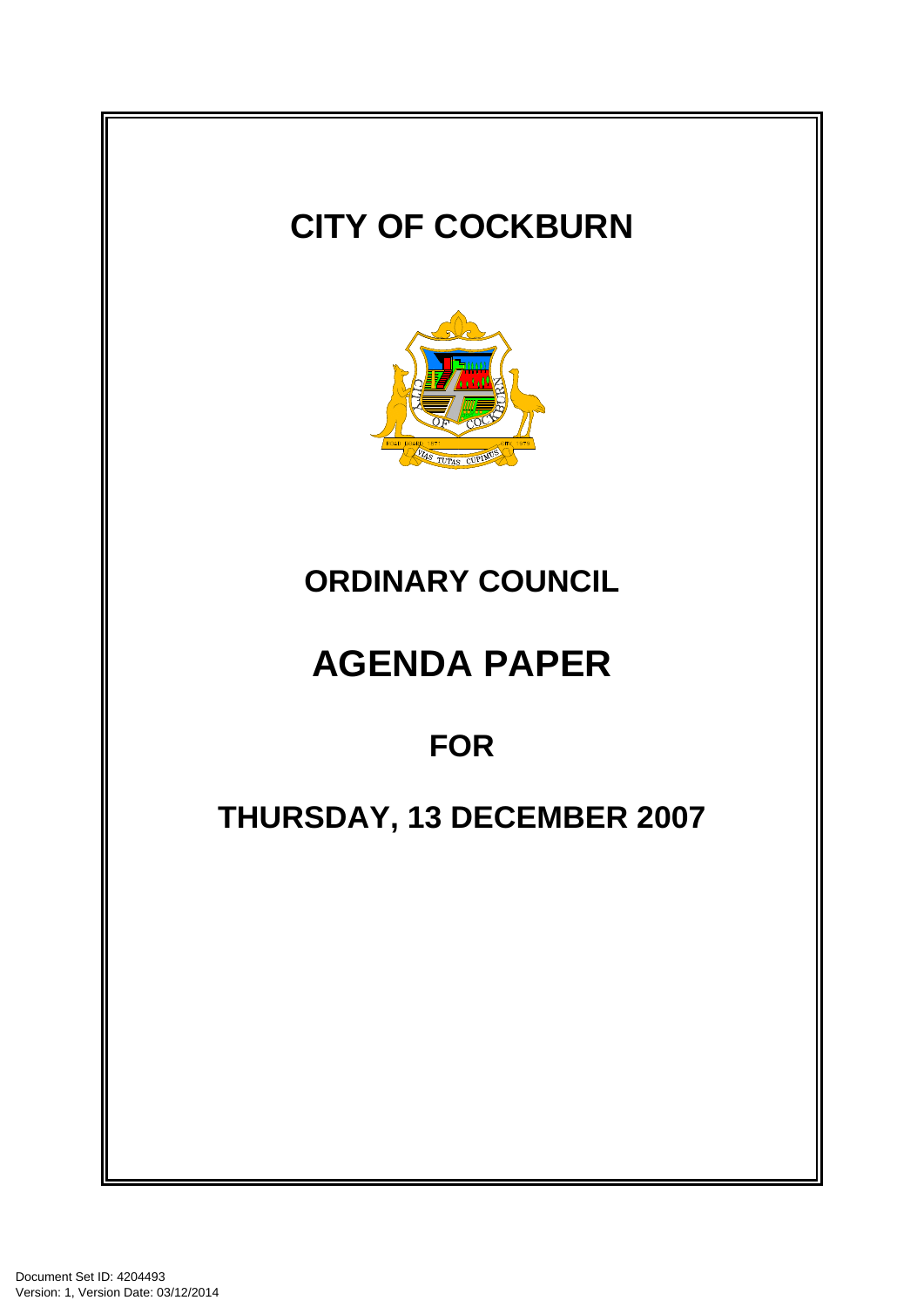# **CITY OF COCKBURN**

#### **SUMMARY OF AGENDA TO BE PRESENTED TO THE ORDINARY COUNCIL MEETING TO BE HELD ON THURSDAY, 13 DECEMBER 2007 AT 7:00 PM**

#### **Page**

-

| 1.               |                                                                                                                     |                                                                                                                                                              |  |
|------------------|---------------------------------------------------------------------------------------------------------------------|--------------------------------------------------------------------------------------------------------------------------------------------------------------|--|
| 2.               | APPOINTMENT OF PRESIDING MEMBER (IF REQUIRED)1                                                                      |                                                                                                                                                              |  |
| 3.               | DISCLAIMER (TO BE READ ALOUD BY PRESIDING MEMBER)1                                                                  |                                                                                                                                                              |  |
| $\overline{4}$ . | ACKNOWLEDGEMENT OF RECEIPT OF WRITTEN DECLARATIONS OF<br>FINANCIAL INTERESTS AND CONFLICT OF INTEREST (BY PRESIDING |                                                                                                                                                              |  |
| 5.               |                                                                                                                     |                                                                                                                                                              |  |
| 6.               | ACTION TAKEN ON PREVIOUS PUBLIC QUESTIONS TAKEN ON                                                                  |                                                                                                                                                              |  |
| 7 <sub>1</sub>   |                                                                                                                     |                                                                                                                                                              |  |
| 8.               |                                                                                                                     |                                                                                                                                                              |  |
|                  | 8.1                                                                                                                 | (OCM 13/12/2007) - ORDINARY COUNCIL MEETING - 08/11/2007 2                                                                                                   |  |
| 9.               |                                                                                                                     |                                                                                                                                                              |  |
| 10.              |                                                                                                                     |                                                                                                                                                              |  |
| 11.              | BUSINESS LEFT OVER FROM THE PREVIOUS MEETING (IF                                                                    |                                                                                                                                                              |  |
| 12.              | DECLARATION OF COUNCILLORS WHO HAVE NOT GIVEN DUE                                                                   |                                                                                                                                                              |  |
| 13.              |                                                                                                                     |                                                                                                                                                              |  |
|                  | 13.1                                                                                                                | (OCM 13/12/2007) - MINUTES OF THE AUDIT COMMITTEE<br>MEETING - 15 NOVEMBER 2007 (5017) (D GREEN) (ATTACH)2                                                   |  |
|                  | 13.2                                                                                                                | (OCM 13/12/2007) - MINUTES OF THE DELEGATED<br>AUTHORITIES, POLICIES & POSITION STATEMENTS<br>COMMITTEE MEETING - 15 NOVEMBER 2007 (1054) (D GREEN)          |  |
|                  | 13.3                                                                                                                | (OCM 13/12/2007) - 2006/07 ANNUAL REPORT (1712) (D GREEN)                                                                                                    |  |
|                  | 13.4                                                                                                                | (OCM 13/12/2007) - SCHEDULED ORDINARY COUNCIL MEETING                                                                                                        |  |
|                  | 13.5                                                                                                                | (OCM 13/12/2007) - PERTH AIRPORTS MUNICIPALITIES GROUP                                                                                                       |  |
|                  | 13.6                                                                                                                | (OCM 13/12/2007) - PROPOSED AMENDMENT TO LOCALITY<br>BOUNDARIES OF COOGEE, MUNSTER, HENDERSON, BEELIAR,<br>SUCCESS AND WATTLEUP (1050) (D GREEN) (ATTACH) 11 |  |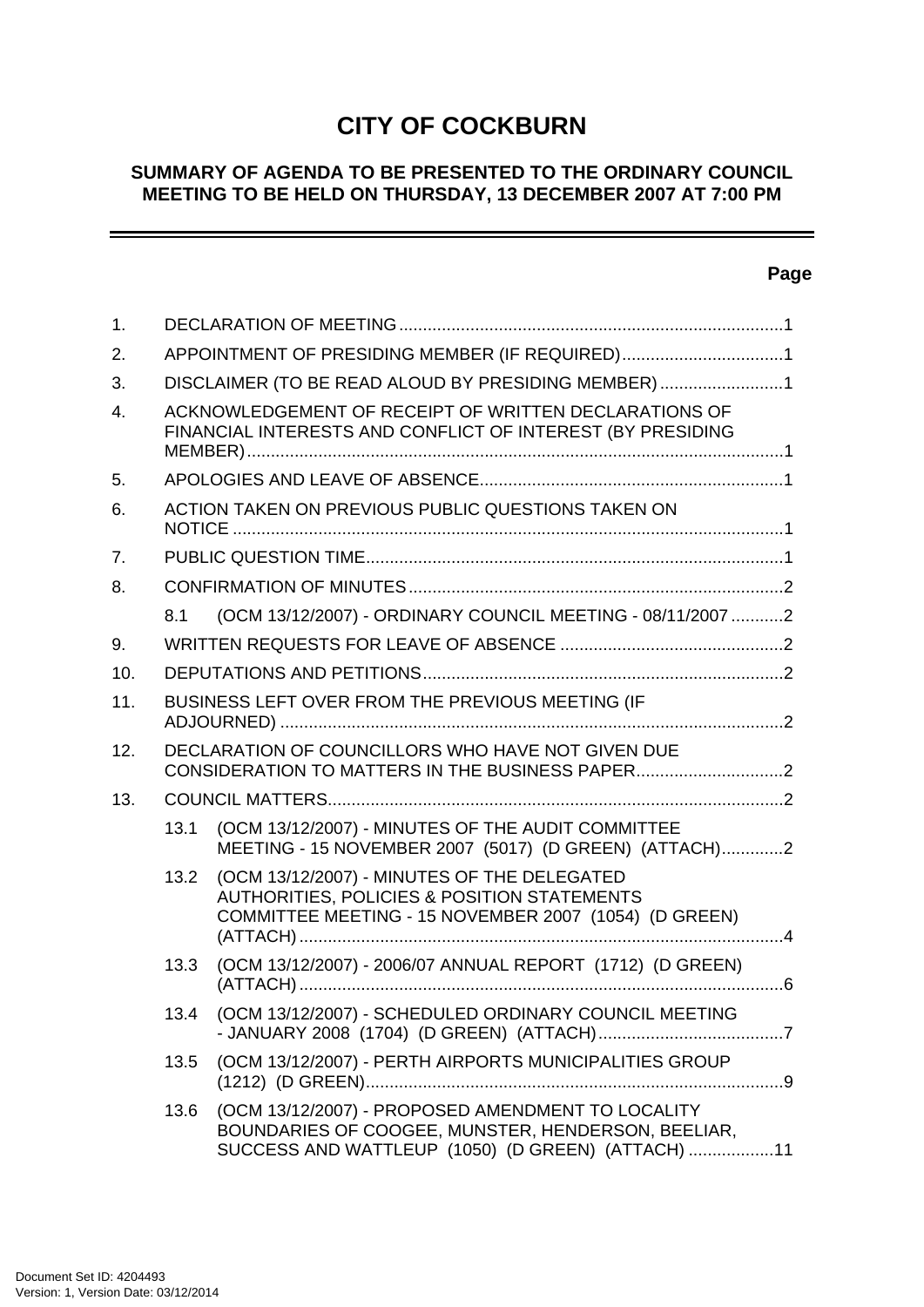|     |      | 13.7 (OCM 13/12/2007) - MINUTES OF THE GRANTS AND DONATIONS<br>COMMITTEE MEETING HELD ON 22 NOVEMBER 2007 (5930) (R                                                                                                                                                                                                                                                                   |  |
|-----|------|---------------------------------------------------------------------------------------------------------------------------------------------------------------------------------------------------------------------------------------------------------------------------------------------------------------------------------------------------------------------------------------|--|
| 14. |      |                                                                                                                                                                                                                                                                                                                                                                                       |  |
|     | 14.1 | (OCM 13/12/2007) - SINGLE STRATA (GROUPED DWELLING) -<br>OWNER: MIGUEL DEFREITAS - APPLICANT: MICHAEL LITTLE                                                                                                                                                                                                                                                                          |  |
|     | 14.2 | (OCM 13/12/2007) - SUBMISSION OF REVISED MASTERPLAN -<br>LOCATION: LOT 809 PEARSON DRIVE (CNR WENTWORTH<br>PARADE SUCCESS) - OWNER: ACEPARK PTY LTD - APPLICANT:                                                                                                                                                                                                                      |  |
|     |      | 14.3 (OCM 13/12/2007) - RETROSPECTIVE PLANNING APPROVAL -<br>RETAINING WALL- LOCATION 31 TREATY OAK COVE BIBRA<br>LAKE - APPLICANT: DANIEL PETER KRISPLER (1116711) (B                                                                                                                                                                                                                |  |
|     | 14.4 | (OCM 13/12/2007) - PROPOSED JANDAKOT AIRPORT DRAFT<br>MAJOR DEVELOPMENT PLAN - HOPE ROAD JANDAKOT -<br>OWNER & APPLICANT: JANDAKOT AIRPORT HOLDINGS PTY                                                                                                                                                                                                                               |  |
|     | 14.5 | (OCM 13/12/2007) - HORSE STABLES & EXERCISE YARDS - LOC<br>ATION: 12 & 10 (LOTS 22 & 23 HARDEY STREET HAMILTON HILL<br>- OWNER: COMMISSIONER OF MAIN ROADS - APPLICANT:<br>THEODORE MILLER (2201366) (L PALERMO) (ATTACH) 46                                                                                                                                                          |  |
|     | 14.6 | (OCM 13/12/2007) - TWIN BARTRAM SWAMP - LOCATION:<br>WENTWORTH PARADE SUCCESS (6120) (A BLOOD) (ATTACH)50                                                                                                                                                                                                                                                                             |  |
|     | 14.7 | (OCM 13/12/2007) - COOLBELUP TOWN CENTRE PROJECT                                                                                                                                                                                                                                                                                                                                      |  |
|     | 14.8 | (OCM 13/12/2007) - DEVELOPMENT AREA 19 - MURIEL COURT<br>DRAFT STRUCTURE PLAN - LOCATION: COCKBURN CENTRAL -                                                                                                                                                                                                                                                                          |  |
|     | 14.9 | (OCM 13/12/2007) - FINAL ADOPTION OF SCHEME AMENDMENT<br>NO. 59 - REZONING FROM REGIONAL CENTRE (DA 24) TO<br>REGIONAL RESERVE - 'PRIMARY REGIONAL ROADS' -<br>LOCATION: LOTS 801, 807 AND PORTION OF LOT 203 BEELIAR<br>DRIVE, SUCCESS - OWNER: WESTERN AUSTRALIAN PLANNING<br><b>COMMISSION AND PERRON INVESTMENTS PTY LTD -</b><br>APPLICANT: CITY OF COCKBURN (93059) (M CARBONE) |  |
|     |      | 14.10 (OCM 13/12/2007) - FINAL ADOPTION OF SCHEME AMENDMENT<br>NO. 61 - REZONING PORTION OF RESERVE 25918 JOYCE<br>AVENUE HAMILTON HILL FROM LOCAL RESERVE 'PARKS AND<br>RECREATION' TO 'RESIDENTIAL' R20 - LOCATION: RESERVE<br>25918 JOYCE AVENUE, HAMILTON HILL - OWNER/APLPLICANT:                                                                                                |  |
|     |      | 14.11 (OCM 13/12/2007) - FINAL ADOPTION OF PROPOSED<br>AMENDMENT NO. 20 TO TOWN PLANNING SCHEME NO. 3 -<br>LOCATION: SOLOMON ROAD DEVELOPMENT AREA - OWNER:<br>VARIOUS - APPLICANT: CITY OF COCKBURN (93020) (R DONG)<br>(ATTACH)                                                                                                                                                     |  |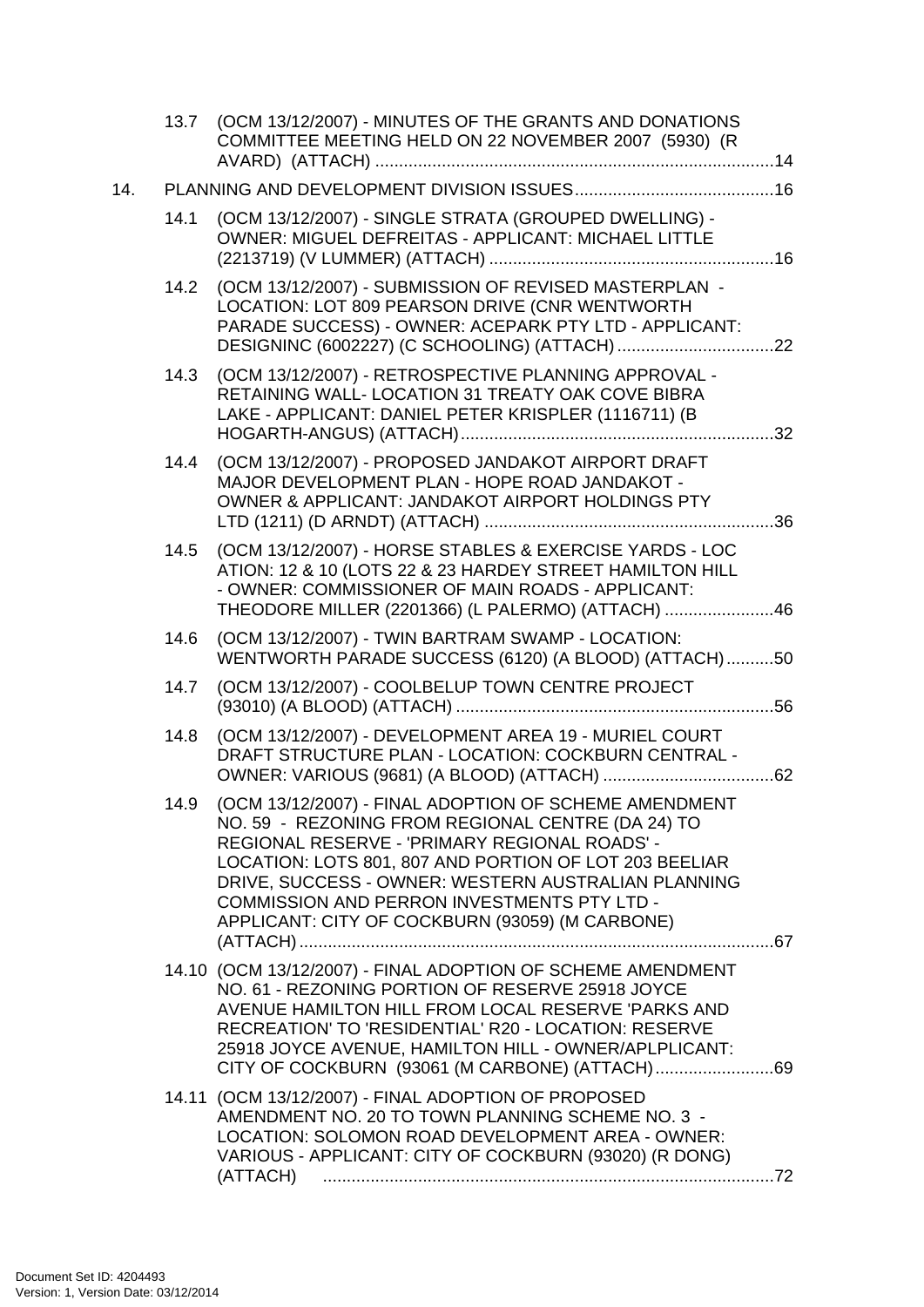|     |      | 14.12 (OCM 13/12/2007) - PROPOSED AMENDMENT TO THE SOLOMON<br>ROAD DEVELOPMENT AREA STRUCTURE PLAN - LOCATION:<br>LOT 9501 ARMADALE ROAD JANDAKOT - OWNER: SOUTH<br>CENTRAL WA PTY LTD - JOINT VENTURE BETWEEN<br>SATTERLEY GROUP AND LINC PROPERTY - APPLICANT: THE |  |
|-----|------|----------------------------------------------------------------------------------------------------------------------------------------------------------------------------------------------------------------------------------------------------------------------|--|
|     |      | 14.13 (OCM 13/12/2007) - RETAINING WALL - LOCATION: LOT 14 (NO.<br>401) ROCKINGHAM ROAD SPEARWOOD - OWNER: JOTON<br>DEVELOPMENTS PTY LTD - APPLICANT: SHELFORD<br>CONSTRUCTIONS PTY LTD (3314484) (E SMITH) (ATTACH) 86                                              |  |
|     |      | 14.14 (OCM 13/12/2007) - AMENDED STRUCTURE PLAN - LOTS 802<br>AND 9028 GIBBS ROAD AND LOT 803 LYON ROAD, AUBIN<br>GROVE - OWNER: LANDCORP - APPLICANT: ROBERTS DAY                                                                                                   |  |
| 15. |      |                                                                                                                                                                                                                                                                      |  |
|     | 15.1 | (OCM 13/12/2007) - LIST OF CREDITORS PAID - OCTOBER 2007                                                                                                                                                                                                             |  |
|     |      | 15.2 (OCM 13/12/2007) - STATEMENT OF FINANCIL ACTIVITY -                                                                                                                                                                                                             |  |
| 16. |      |                                                                                                                                                                                                                                                                      |  |
|     | 16.1 | (OCM 13/12/2007) - TEMPORARY CLOSURE OF BEACH ROAD                                                                                                                                                                                                                   |  |
|     | 16.2 | (OCM 13/12/2007) - METROPOLITAN FUNCTIONAL ROAD<br>HIERARCHY - CLASSIFICATION CHANGE OF YORK STREET                                                                                                                                                                  |  |
|     | 16.3 | (OCM 13/12/2007) - TENDER RFT35/2007 - BULK EARTHWORKS<br>FOR SPEARWOOD AVENUE (WEST) (RFT35/2007) (450007) (J                                                                                                                                                       |  |
|     | 16.4 | (OCM 13/12/2007) - RFT34/2007 ELECTRICAL SERVICES<br>INDUSTRIAL, COMMERCIAL & DOMESTIC (RFT34/2007) (P                                                                                                                                                               |  |
| 17. |      |                                                                                                                                                                                                                                                                      |  |
|     | 17.1 | (OCM 13/12/2007) - EXPRESSIONS OF INTEREST - LOT 22 AND<br>LOT 14 PROGRESS DRIVE, BIBRA LAKE - OWNER: CITY OF                                                                                                                                                        |  |
|     | 17.2 | (OCM 13/12/2007) - COOLBELLUP COMMUNITY HUB<br>CONSULTATION OUTCOMES (8136B) (RA) (ATTACH)120                                                                                                                                                                        |  |
| 18. |      |                                                                                                                                                                                                                                                                      |  |
|     | 18.1 | (OCM 13/12/2007) - MINUTES OF THE CHIEF EXECUTIVE<br>OFFICER PERFORMANCE AND SENIOR STAFF KEY PROJECTS<br>APPRAISAL COMMITTEE - 15 NOVEMBER 2007 (1192) (SC)                                                                                                         |  |
| 19. |      | MOTIONS OF WHICH PREVIOUS NOTICE HAS BEEN GIVEN 127                                                                                                                                                                                                                  |  |
| 20. |      | NOTICES OF MOTION GIVEN AT THE MEETING FOR CONSIDERATION                                                                                                                                                                                                             |  |
|     |      |                                                                                                                                                                                                                                                                      |  |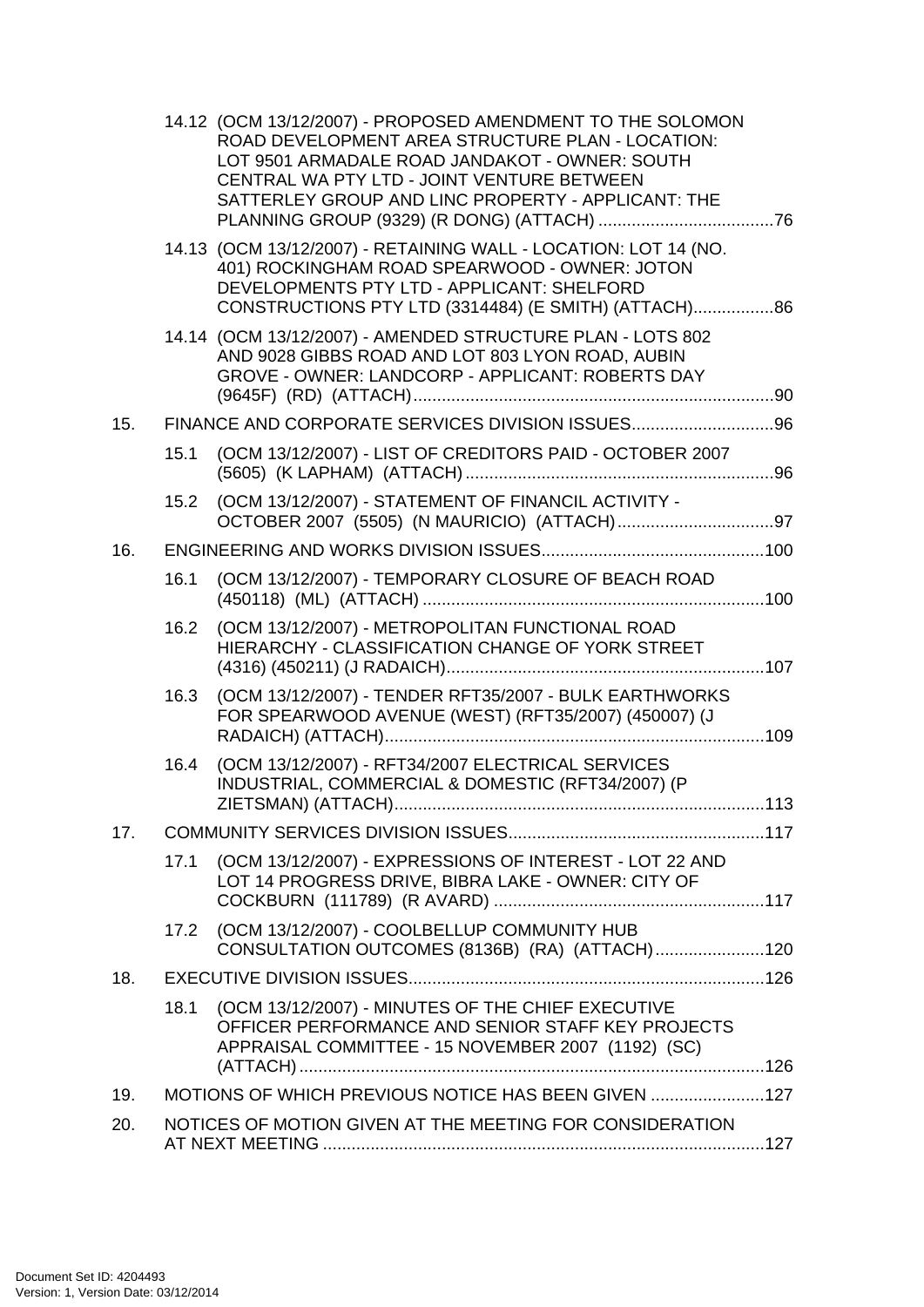| 21. NEW BUSINESS OF AN URGENT NATURE INTRODUCED BY                |  |
|-------------------------------------------------------------------|--|
| 22. MATTERS TO BE NOTED FOR INVESTIGATION, WITHOUT DEBATE128      |  |
|                                                                   |  |
| 24. (OCM 13/12/2007) - RESOLUTION OF COMPLIANCE (SECTION 3.18(3), |  |
|                                                                   |  |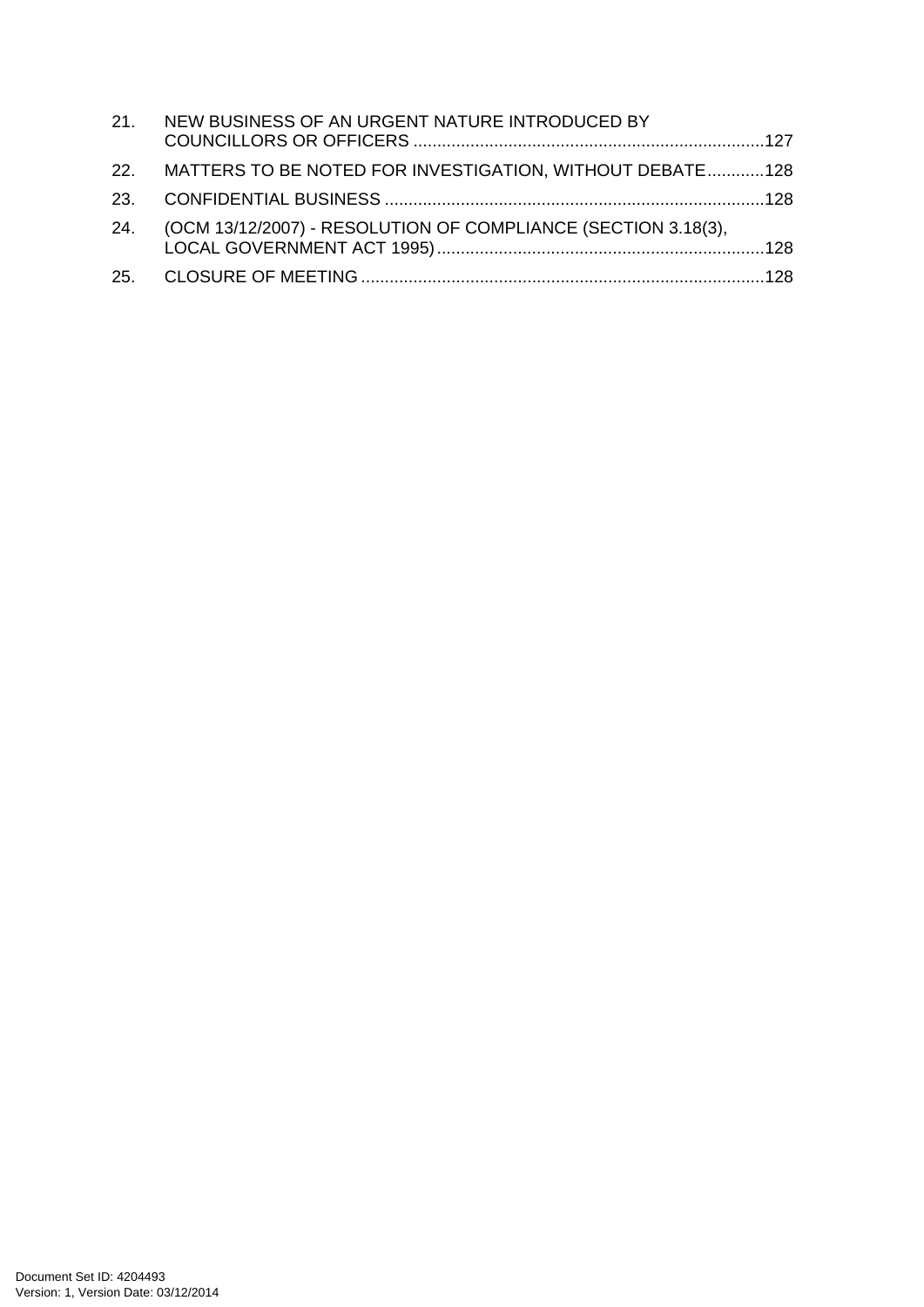# **CITY OF COCKBURN**

# <span id="page-5-0"></span>**AGENDA TO BE PRESENTED TO THE ORDINARY COUNCIL MEETING TO BE HELD ON THURSDAY, 13 DECEMBER 2007 AT 7:00 PM**

#### **1. DECLARATION OF MEETING**

#### **2. APPOINTMENT OF PRESIDING MEMBER (If required)**

#### **3. DISCLAIMER (To be read aloud by Presiding Member)**

Members of the public, who attend Council Meetings, should not act immediately on anything they hear at the Meetings, without first seeking clarification of Council's position. Persons are advised to wait for written advice from the Council prior to taking action on any matter that they may have before Council.

#### **4. ACKNOWLEDGEMENT OF RECEIPT OF WRITTEN DECLARATIONS OF FINANCIAL INTERESTS AND CONFLICT OF INTEREST (by Presiding Member)**

#### **5. APOLOGIES AND LEAVE OF ABSENCE**

#### **6. ACTION TAKEN ON PREVIOUS PUBLIC QUESTIONS TAKEN ON NOTICE**

**7. PUBLIC QUESTION TIME**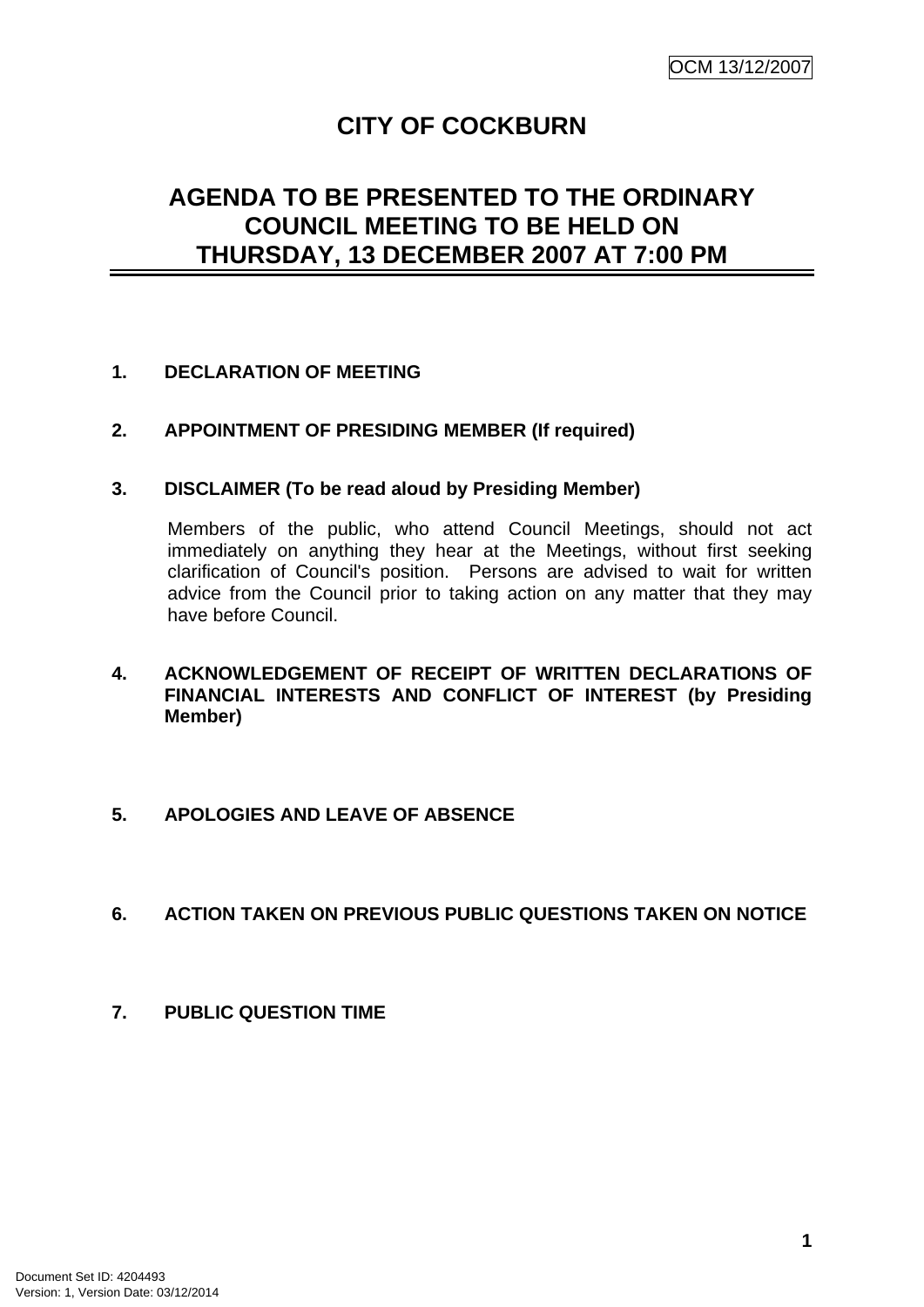#### <span id="page-6-0"></span>**8. CONFIRMATION OF MINUTES**

#### **8.1 (OCM 13/12/2007) - ORDINARY COUNCIL MEETING - 08/11/2007**

#### **RECOMMENDATION**

That the Minutes of the Ordinary Council Meeting held on 8 November 2007, be adopted as a true and accurate record.

**COUNCIL DECISION**

# **9. WRITTEN REQUESTS FOR LEAVE OF ABSENCE**

#### **10. DEPUTATIONS AND PETITIONS**

- **11. BUSINESS LEFT OVER FROM THE PREVIOUS MEETING (If adjourned)**  Nil
- **12. DECLARATION OF COUNCILLORS WHO HAVE NOT GIVEN DUE CONSIDERATION TO MATTERS IN THE BUSINESS PAPER**

#### **13. COUNCIL MATTERS**

**13.1 (OCM 13/12/2007) - MINUTES OF THE AUDIT COMMITTEE MEETING - 15 NOVEMBER 2007 (5017) (D GREEN) (ATTACH) Item 13.1.pdf**

# **RECOMMENDATION**

That Council receive the Minutes of the Audit Committee Meeting held on 15 November 2007, as attached to the Agenda and the recommendations contained therein be adopted.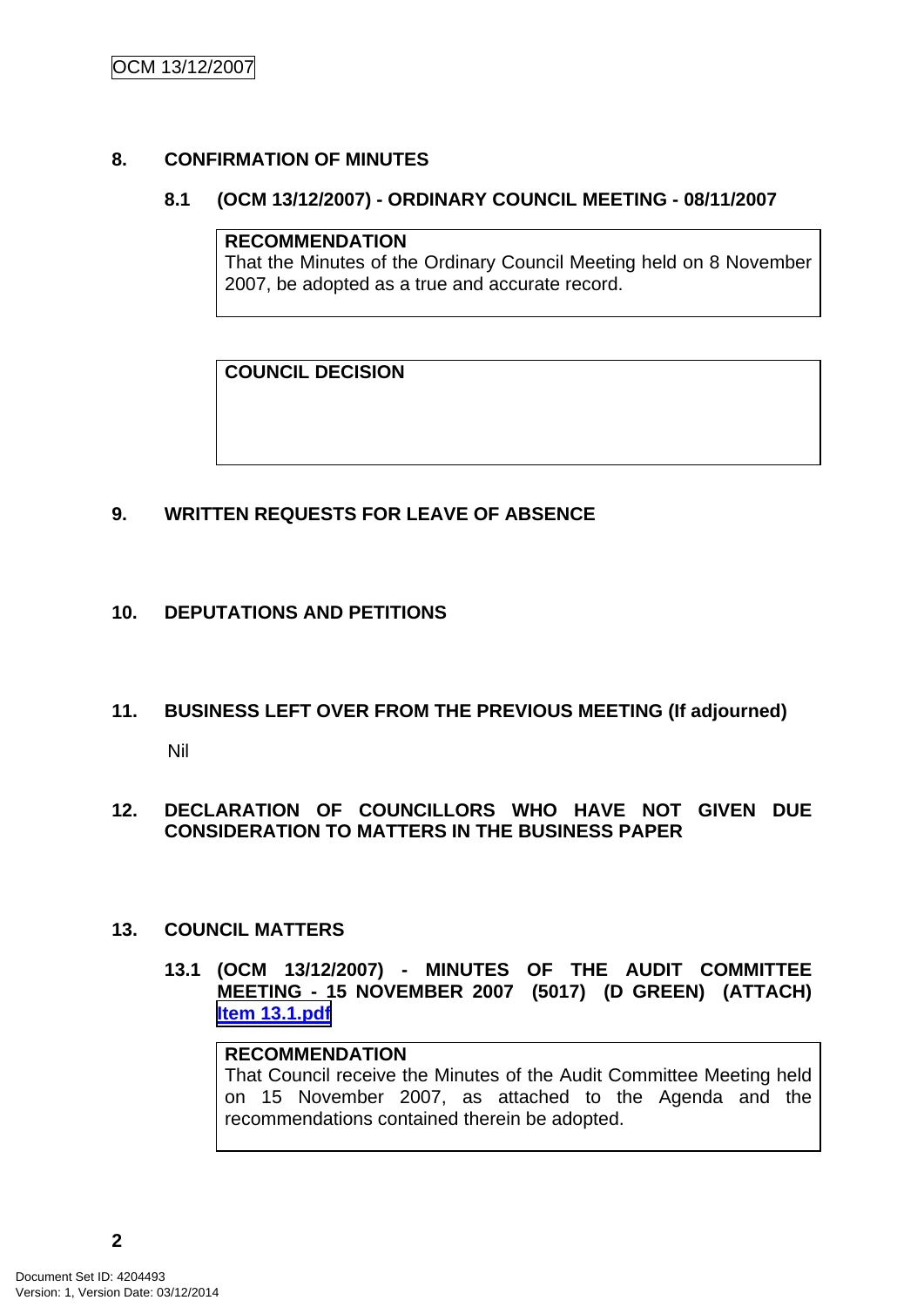# **COUNCIL DECISION**

# **Background**

A meeting of the Audit Committee was conducted on 15 November 2007.

#### **Submission**

To receive the Minutes of the Audit Committee and adopt its recommendations.

#### **Report**

The Committee considered the following reports:

- 1. Annual Financial Report 2006/07 presented in accordance with the Local Government (Financial Management) Regulations, 1996 - Part 4.
- 2. Internal Audit Compliance Review prepared by Internal Auditor, KPMG, for the period ended 30 June 2007.
- 3. Legal Proceedings between Council and other parties. This report tracks the cost and current status of legal issues to which Council is a party.

# **Strategic Plan/Policy Implications**

#### *Governance Excellence*

*• To provide effective monitoring and regulatory services that administer relevant legislation and local laws in a fair and impartial way.* 

#### **Budget/Financial Implications**

As contained in the Minutes.

#### **Legal Implications**

As contained in the Minutes.

# **Community Consultation**

N/A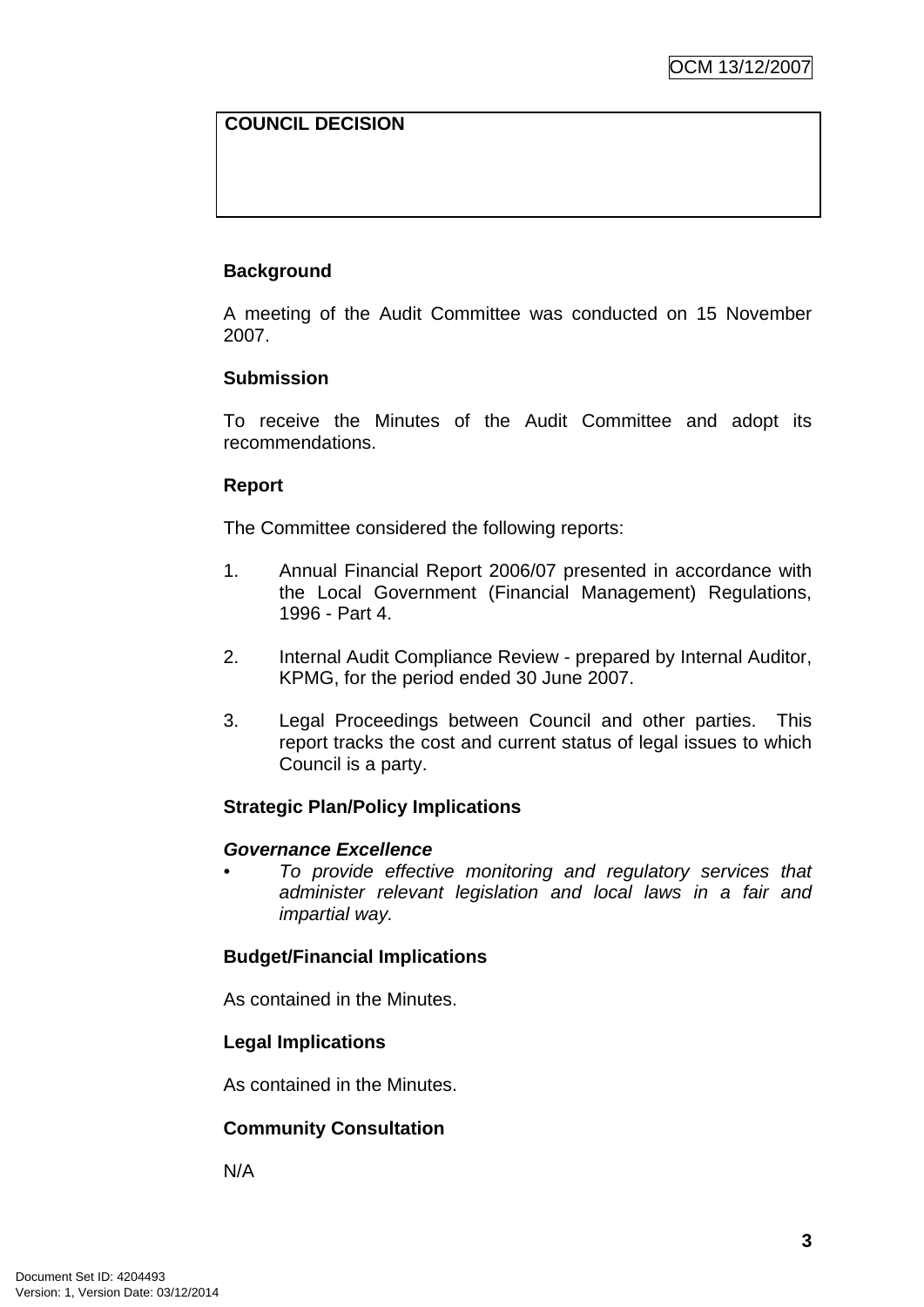# <span id="page-8-0"></span>**Attachment(s)**

Minutes of the Audit Committee Meeting - 15 November 2007.

# **Advice to Proponent(s)/Submissioners**

N/A

**Implications of Section 3.18(3) Local Government Act, 1995**

Nil.

#### **13.2 (OCM 13/12/2007) - MINUTES OF THE DELEGATED AUTHORITIES, POLICIES & POSITION STATEMENTS COMMITTEE MEETING - 15 NOVEMBER 2007 (1054) (D GREEN) (ATTACH) Item 13.2.pdf**

#### **RECOMMENDATION**

That Council receive the Minutes of the Delegated Authorities, Policies and Position Statements Committee Meeting held on 15 November 2007, as attached to the Agenda and adopts the recommendations contained therein.

# **TO BE CARRIED BY AN ABSOLUTE MAJORITY OF COUNCIL**

**COUNCIL DECISION**

# **Background**

The Delegated Authorities, Policies and Position Statements Committee conducted a meeting on 15 November 2007. The Minutes of the meeting are required to be presented to Council and its recommendations considered by Council.

#### **Submission**

The Minutes of the Committee meeting are attached to the Agenda. Items dealt with at the Committee meeting form the basis of the Minutes.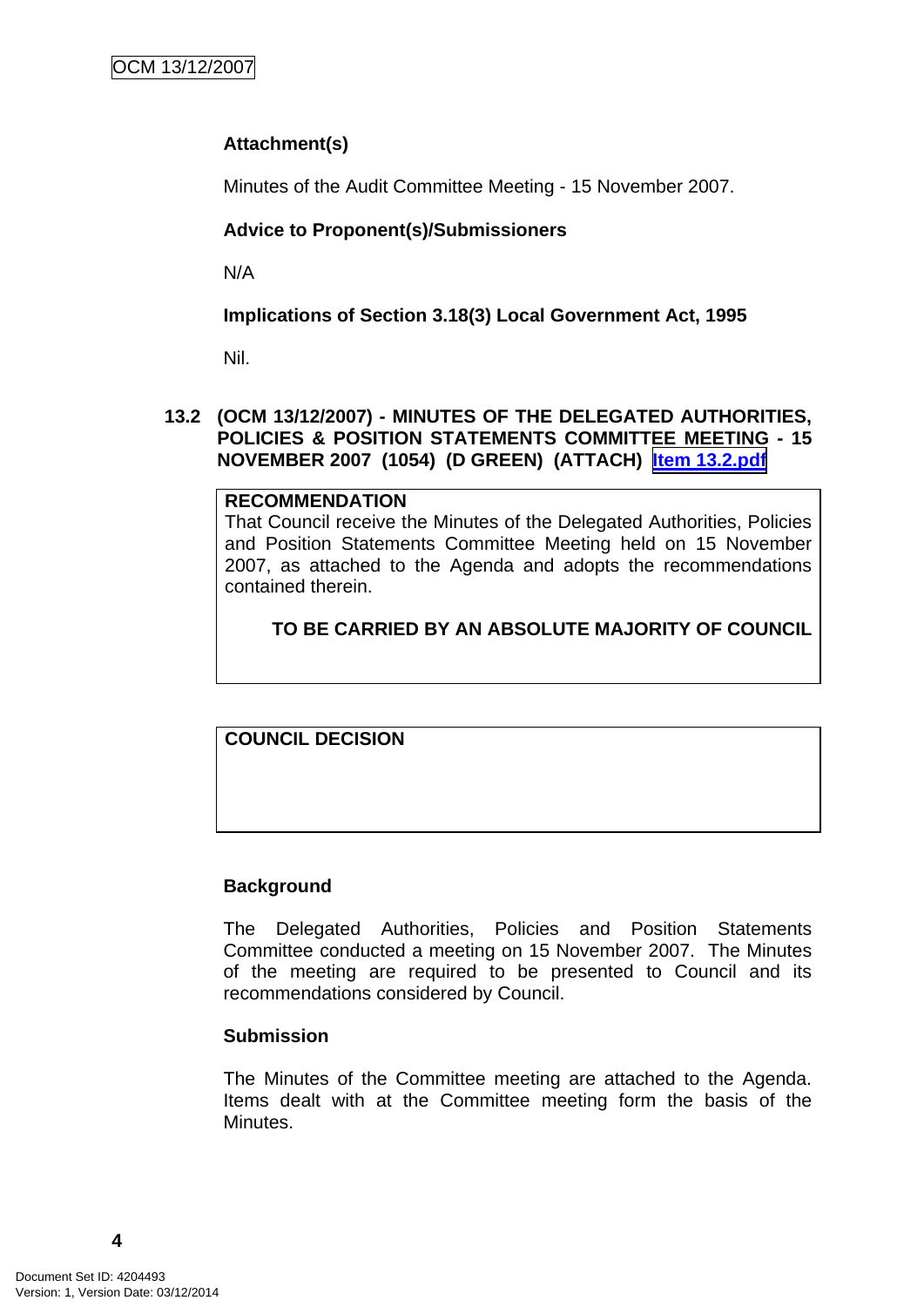#### **Report**

The Committee recommendations are now presented for consideration by Council and if accepted, are endorsed as the decisions of Council. Any Elected Member may withdraw any item from the Committee meeting for discussion and propose an alternative recommendation for Council's consideration. Any such items will be dealt with separately, as provided for in Council's Standing Orders.

# **Strategic Plan/Policy Implications**

#### *Governance Excellence*

*• To conduct Council business in open public forums and to manage Council affairs by employing publicly accountable practices.* 

#### **Budget/Financial Implications**

Committee Minutes refer.

#### **Legal Implications**

Committee Minutes refer.

#### **Community Consultation**

Committee Minutes refer.

#### **Attachment(s)**

Minutes of the Delegated Authorities, Policies and Position Statements Committee Meeting dated 15 November 2007.

#### **Advice to Proponent(s)/Submissioners**

N/A

# **Implications of Section 3.18(3) Local Government Act, 1995**

Nil.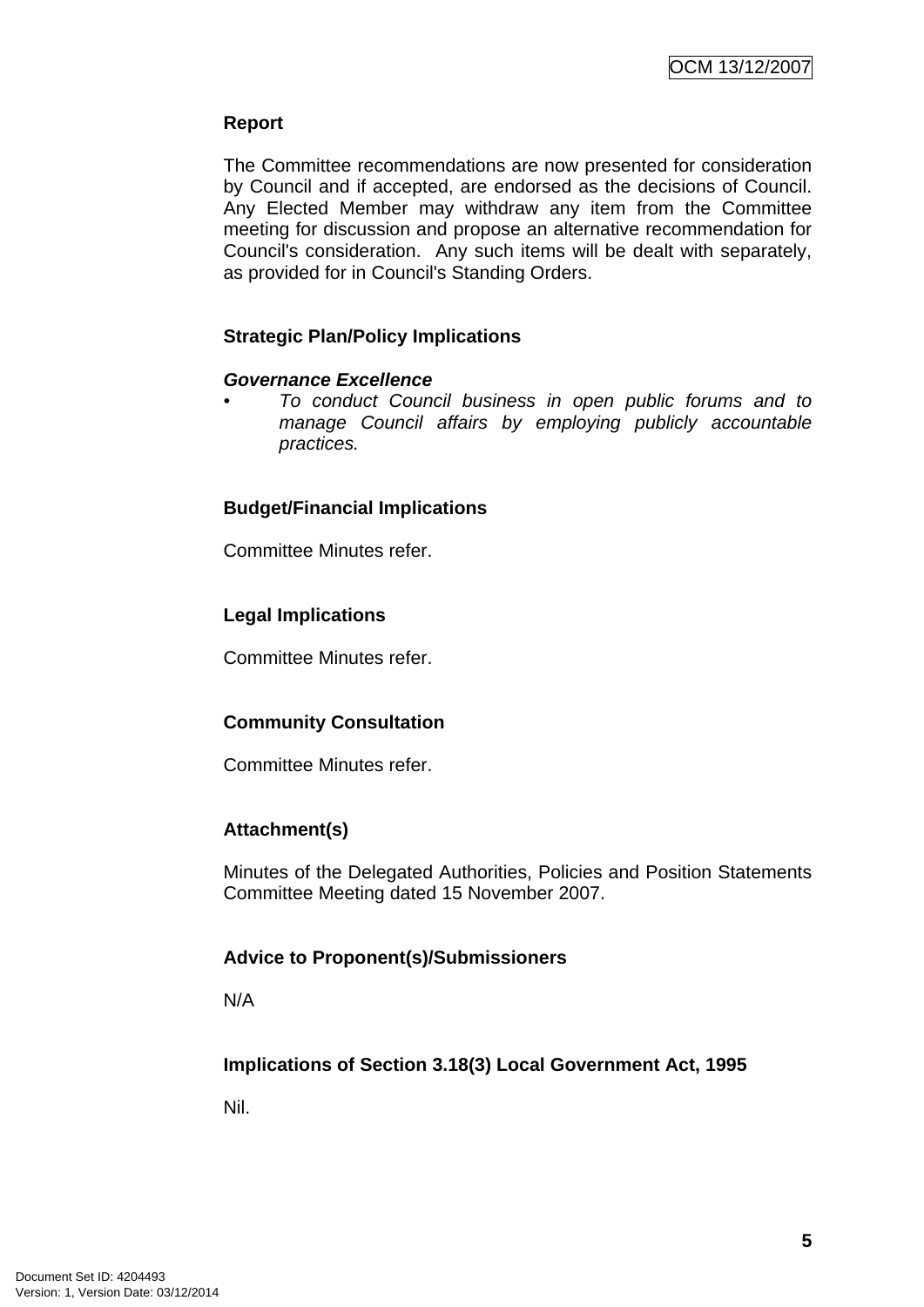#### <span id="page-10-0"></span>**13.3 (OCM 13/12/2007) - 2006/07 ANNUAL REPORT (1712) (D GREEN) (ATTACH) Item 13.3.pdf**

#### **RECOMMENDATION**

That Council accept the 2006/07 Annual Report as presented, in accordance with Section 5.54(1) of the Local Government Act, 1995.

#### **TO BE CARRIED BY AN ABSOLUTE MAJORITY OF COUNCIL**

#### **COUNCIL DECISION**

#### **Background**

Council is required to accept the 2006/07 Annual Report to enable it to be available for the Annual Electors Meeting, scheduled to be held on Tuesday, 5 February 2008. The Act requires Council to accept the Report no later than 31 December 2007. Elected Members were provided with the Financial Report and Auditor's Report, in November. The consolidated report is now presented for acceptance.

#### **Submission**

N/A

#### **Report**

The 2006/07 Annual Report is in conformity with the following requirements of the Act and contains:

- 1. Mayoral Report
- 2. Chief Executive Officer's Report
- 3. Progress of the Plan for the Future of the District
- 4. Legislative Review Report/Competitive Neutrality Statement
- 5. Financial Report (including Remuneration of Senior Employees)
- 6. Auditor's Report
- 7. Overview of Outcomes required pursuant to the State Disability Act.
- 8. Progress on Implementation of Record-Keeping Plan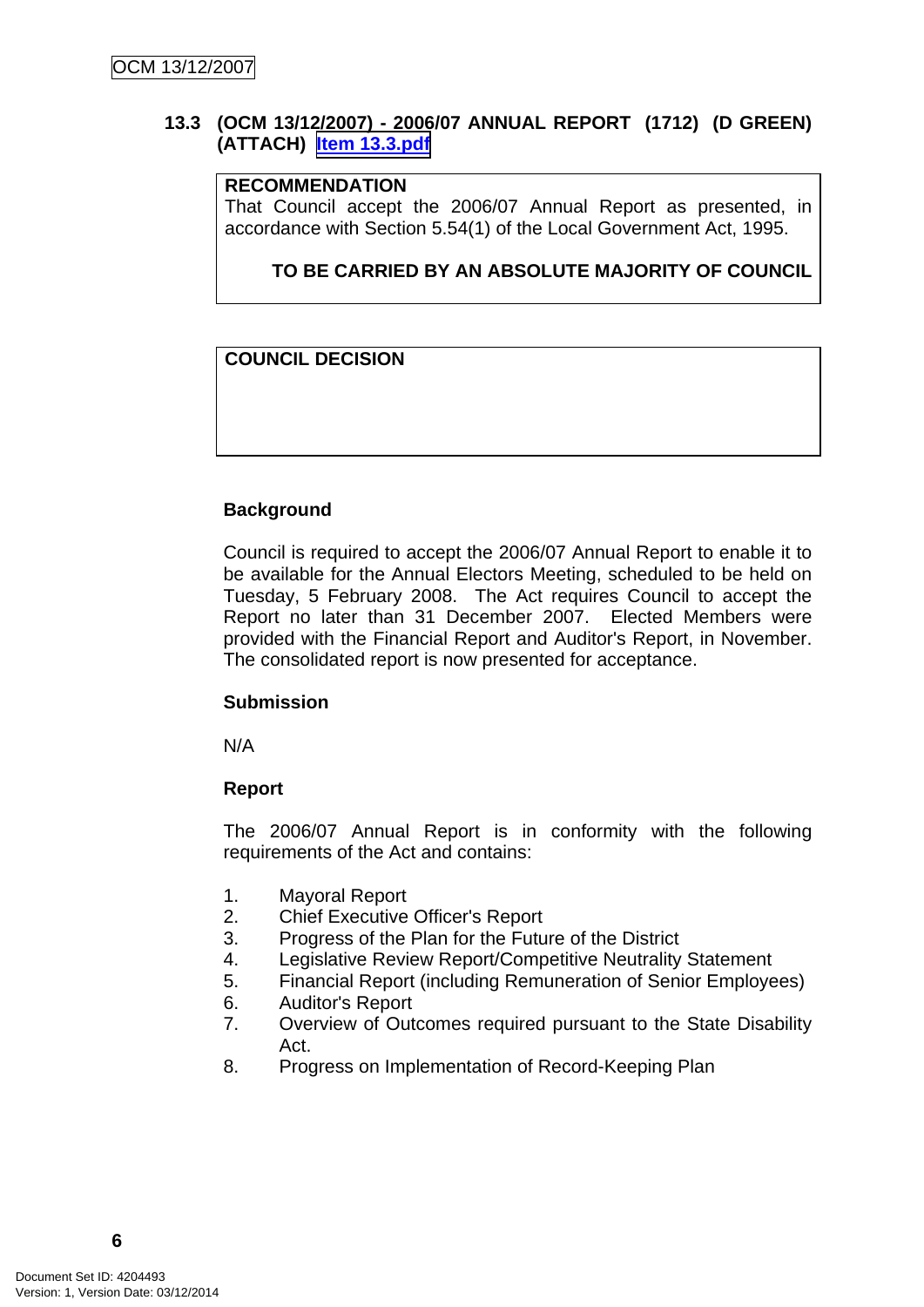#### <span id="page-11-0"></span>**Strategic Plan/Policy Implications**

#### *Governance Excellence*

*• To conduct Council business in open public forums and to manage Council affairs by employing publicly accountable practices.* 

#### **Budget/Financial Implications**

The cost of producing 300 copies of the Report is provided for in Council's Governance Budget.

#### **Legal Implications**

As provided in the report.

#### **Community Consultation**

N/A

# **Attachment(s)**

Draft 2006/07 Annual Report.

#### **Advice to Proponent(s)/Submissioners**

N/A

**Implications of Section 3.18(3) Local Government Act, 1995**

Nil.

# **13.4 (OCM 13/12/2007) - SCHEDULED ORDINARY COUNCIL MEETING - JANUARY 2008 (1704) (D GREEN) (ATTACH) Item 13.4.pdf**

#### **RECOMMENDATION**

That Council not conduct an Ordinary Council Meeting in January 2008.

# **COUNCIL DECISION**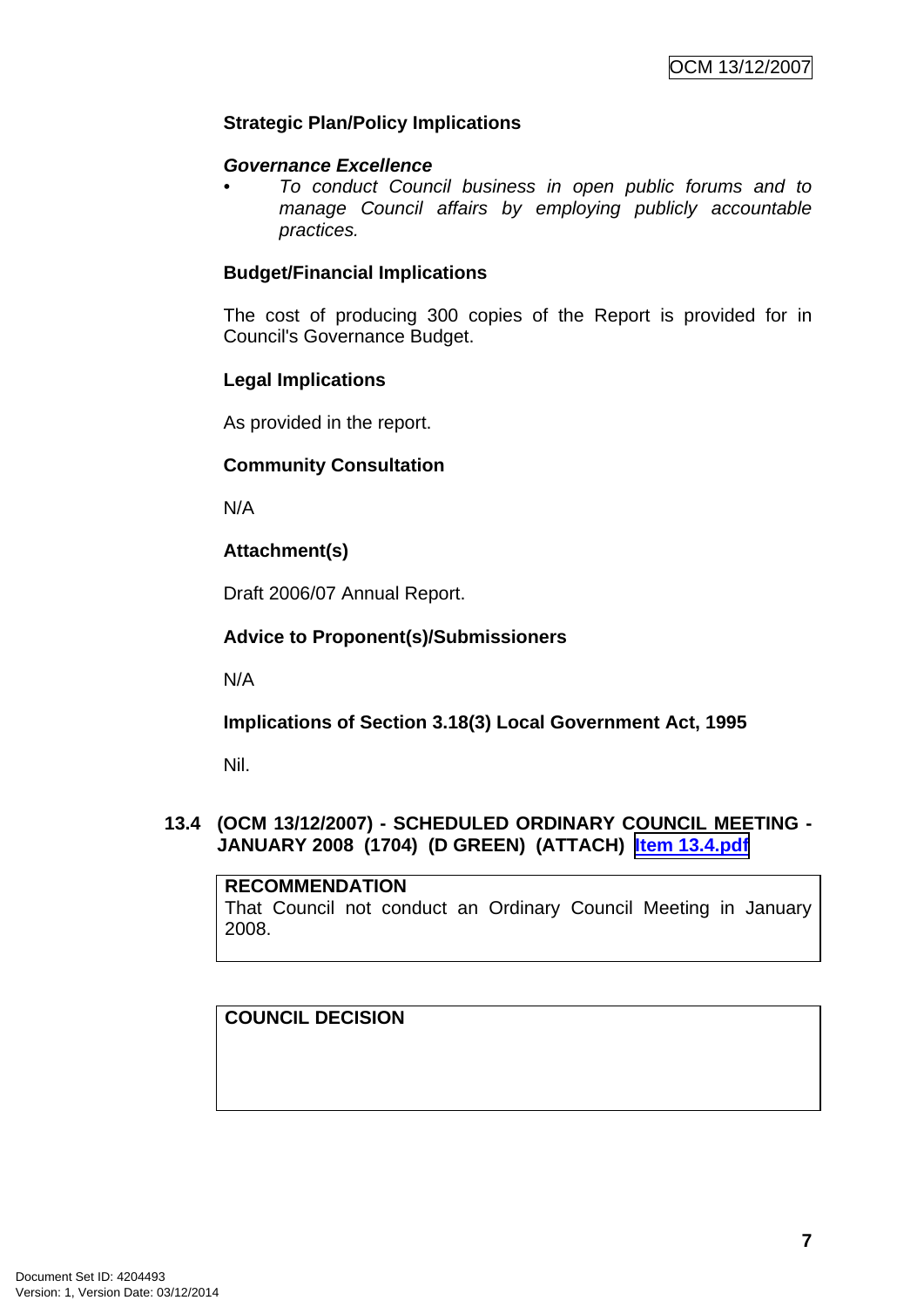# **Background**

Council Policy SC3 (copy attached) determines the day and time that Ordinary Meetings of Council will be held each month. The current scenario, that of meeting on the second Thursday of each month commencing at 7.00 pm has been in place since June 2005.

#### **Submission**

N/A

#### **Report**

Officers were advised in November 2007, that it was intended to bring as much business of Council to its December 2007, ordinary Council Meeting, in order to enable Council to go into recess for the month of January 2008, as it is traditionally relatively quiet during this period and many of Council's major customers in the development and building sector are also winding down while their workforces take holidays. Accordingly, with much of the priority business presented to the December 2007, meeting for Council to consider, there is an opportunity for Council to take leave from its normal routine for January 2008. Should an urgent need arise for Council to convene, a Special Council Meeting can be arranged at short notice.

# **Strategic Plan/Policy Implications**

# **Governance Excellence**

• To conduct Council business in open public forums and to manage Council affairs by employing publicly accountable practices.

# **Budget/Financial Implications**

N/A

# **Legal Implications**

Sec. 5.3 of the Local Government Act, 1995 refers.

# **Community Consultation**

N/A

# **Attachment(s)**

Council Policy SC3 "Council Meetings".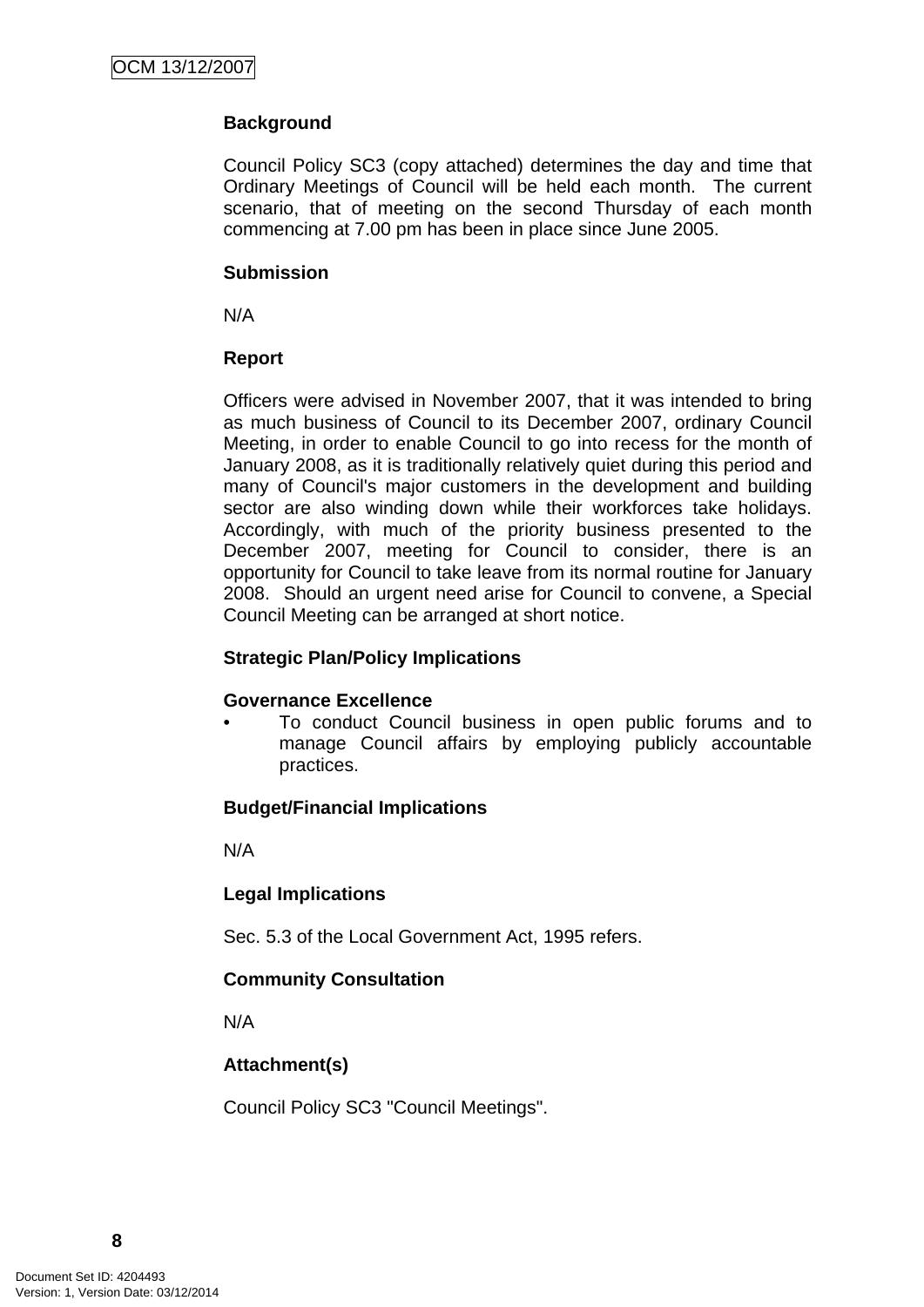#### <span id="page-13-0"></span>**Advice to Proponent(s)/Submissioners**

N/A

**Implications of Section 3.18(3) Local Government Act, 1995**

Nil.

#### **13.5 (OCM 13/12/2007) - PERTH AIRPORTS MUNICIPALITIES GROUP (1212) (D GREEN)**

| <b>RECOMMENDATION</b><br><b>That Council:</b> |                                                                                                                       |  |  |
|-----------------------------------------------|-----------------------------------------------------------------------------------------------------------------------|--|--|
| (1)                                           | renew its membership of the Perth Airports Municipalities<br>Group;                                                   |  |  |
| (2)                                           | nominate (Elected Member) _____________, as delegate and<br>(Elected Member) _______________, as deputy delegate; and |  |  |
| (3)                                           | advise the Perth Airports Municipalities Group accordingly.                                                           |  |  |

# **COUNCIL DECISION**

# **Background**

The Perth Airports Municipalities Group (PAMG) is constituted primarily

- *"(1) to provide a forum for meaningful discussion on issues which affect metropolitan airports and their environs;*
- *(2) to investigate, report and formulate recommendations in respect of matters affecting or likely to affect the development of these airports; and*
- *(3) to monitor their use and environmental impact on neighbouring communities."*

The City of Cockburn was a member of PAMG for at least 7 years.

At the Ordinary Meeting of Council held on 15 October 2002, Council resolved to:-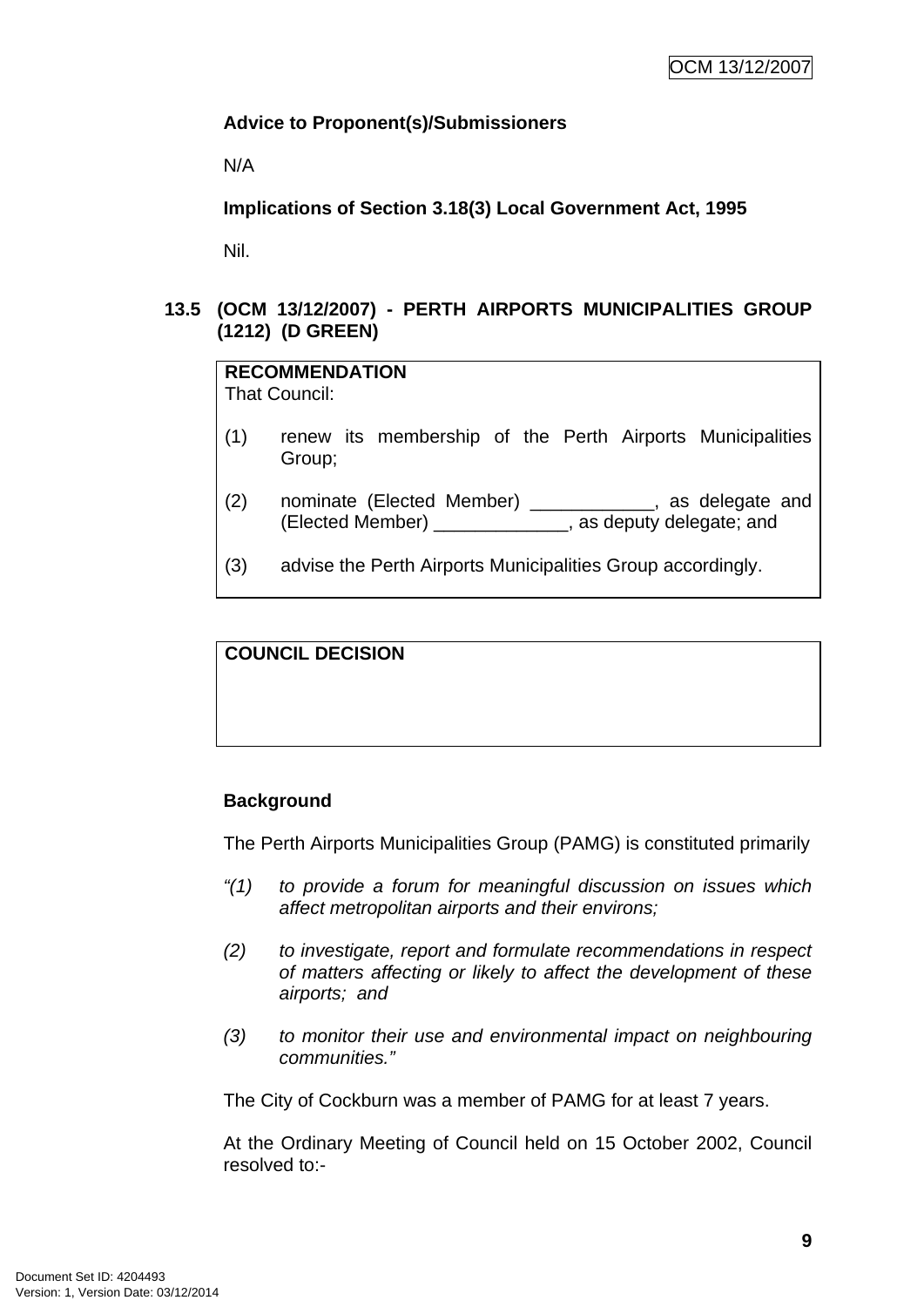- "(1) *withdraw from membership of the Perth Airports Municipalities Group; and*
- *(2) advise the Perth Airports Municipalities Group accordingly".*

This decision was reaffirmed by Council at its meeting held on 18 March 2003.

The matter was again considered by Council on 8 February 2007, where a decision was deferred, pending a request for the City to be allowed to attend a meeting of the Group in an observer capacity. This request was granted and Clr Oliver attended the Group's Annual and Ordinary meetings held on 16 August 2007.

#### **Submission**

On 2 January 2007, the Mayor of Belmont, Councillor Glenys Godfrey, wrote to Council requesting the City of Cockburn consider joining PAMG. Councillor Godfrey is also the chairperson of PAMG.

#### **Report**

The business dealt with by the PAMG is predominately Perth Airport related and not directly relevant to the City of Cockburn.

In recent years, the Jandakot Airport Community Consultative Committee (JACC) has provided a more relevant forum for addressing matters related to Aircraft noise and airport related issues affecting the City of Cockburn.

It was therefore not recommended that Council seek membership of the Perth Airports Municipalities Group, in the past. However, Clr Oliver has stated that she believes there would now be a benefit to the city to renew its membership to gain a better perspective of relationships between Commonwealth controlled Airport Land and Local Government. Jandakot Airport Holdings are also members of the PAMG and regularly reports on its activities and plans to the Group's Meetings.

Meetings are held on a quarterly basis at the offices of member Councils on rotation, plus an Annual General Meeting.

#### **Strategic Plan/Policy Implications**

#### *Governance Excellence*

*• To conduct Council business in open public forums and to manage Council affairs by employing publicly accountable practices.*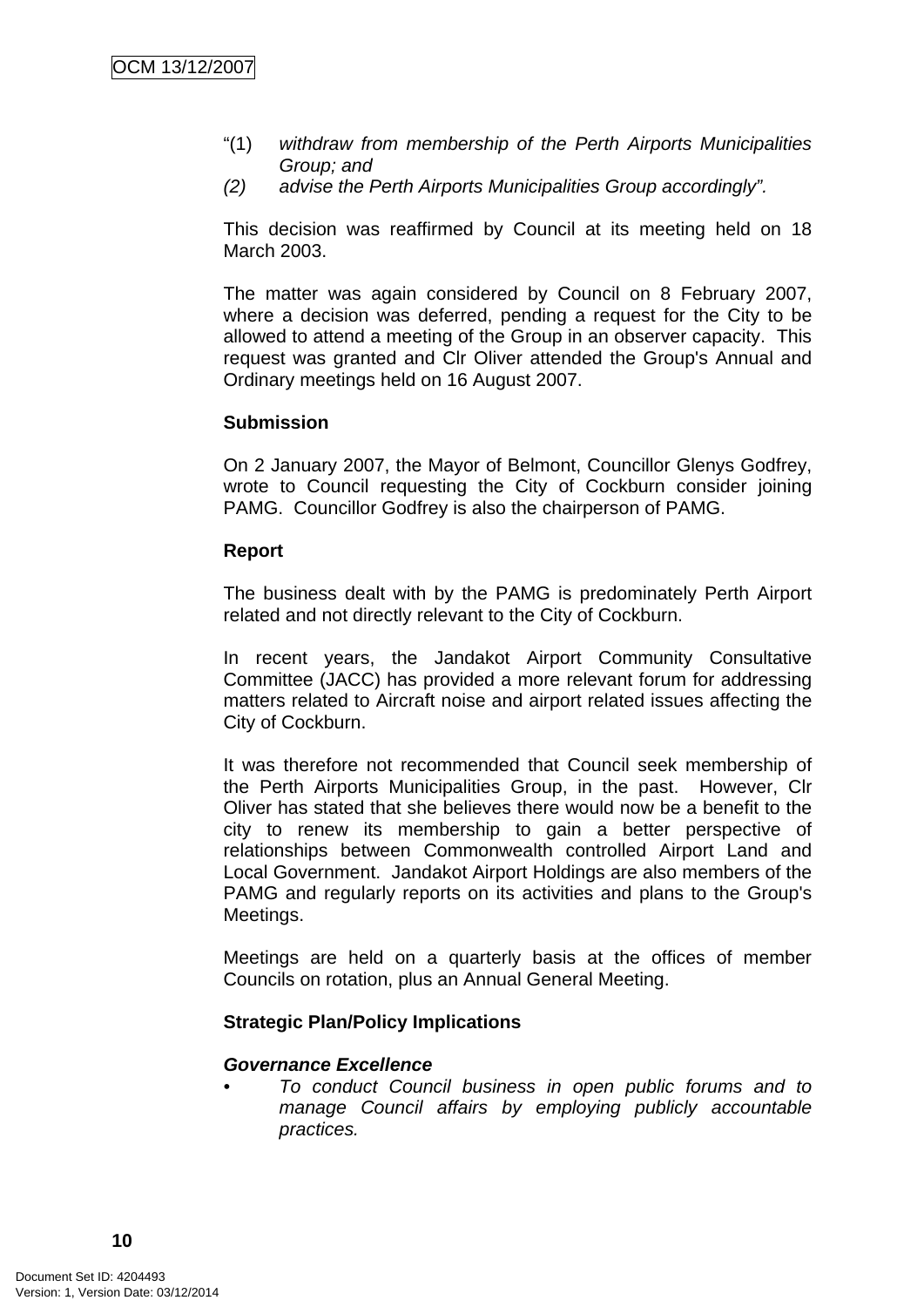# <span id="page-15-0"></span>**Budget/Financial Implications**

Annual membership fees are \$500.

#### **Legal Implications**

N/A

#### **Community Consultation**

N/A

# **Attachment(s)**

N/A

#### **Advice to Proponent(s)/Submissioners**

PAMG has been advised that the matter will be considered by Council at its meeting to be held on 13 December 2007.

#### **Implications of Section 3.18(3) Local Government Act, 1995**

Nil.

#### **13.6 (OCM 13/12/2007) - PROPOSED AMENDMENT TO LOCALITY BOUNDARIES OF COOGEE, MUNSTER, HENDERSON, BEELIAR, SUCCESS AND WATTLEUP (1050) (D GREEN) (ATTACH) Item 13.6.pdf**

# **RECOMMENDATION**

That Council:

- (1) conducts a survey of landowners affected by the proposal to change the boundaries of the localities of Coogee, Munster, Henderson, Beeliar, Success and Wattleup, as shown in the attachments to the Agenda; and
- (2) subject to a majority of affected landowners supporting the proposed locality changes, submit an application to the Geographic Names Committee requesting the recommended amendments.

#### **COUNCIL DECISION**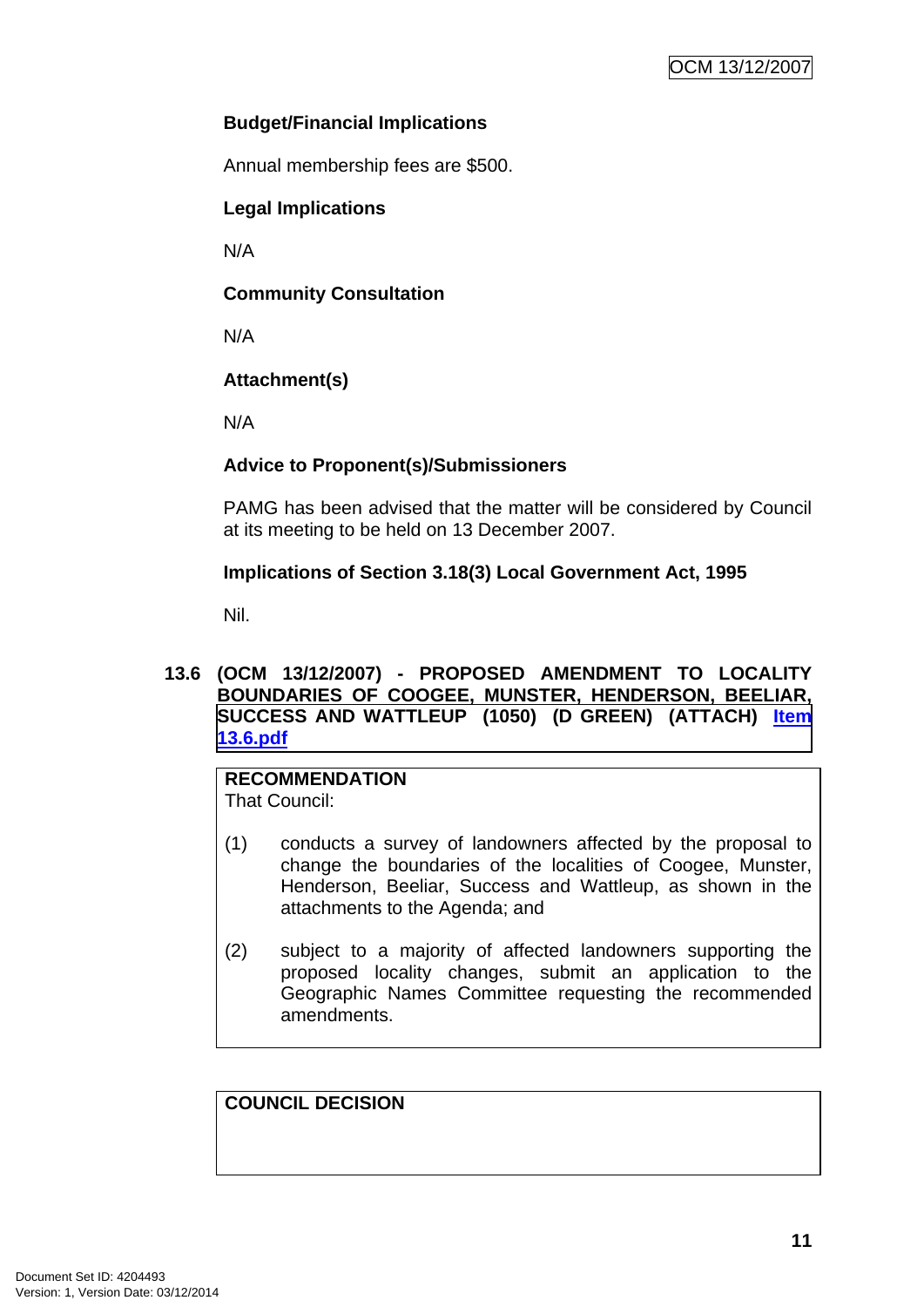#### **Background**

The suburb boundaries for the localities of Coogee, Munster, Henderson, Beeliar, Success and Wattleup have existed for some time, as shown on Attachment 1.

The purpose of this report is to consider the suitability of this situation and whether adjustments to the boundaries of these suburbs is more appropriate.

#### **Submission**

To amend the boundaries of these suburbs, as shown at Attachment 2 (a) and (b).

#### **Report**

Currently the suburb of Munster spreads from the coastline in the west, including the area known as Woodman Point and heads eastward to join the boundary of the suburb of Beeliar. The suburbs of Coogee, Spearwood and Beeliar abut to the north, with the suburbs of Henderson and Wattleup adjoining to the south. As such, its current land uses include extensive Public Open Space areas, industrial (Australian Marine Complex and Cockburn Cement) and rural pursuits, in addition to a significant area of residential lots. With such a diverse mix of property types, it is now considered a suitable time to review the community of interest factors of this area and seek to realign the suburb boundaries to achieve a more rational outcome for the future.

In doing so, the primary factors for consideration are the current use of the affected areas and what is planned for the future of these parts of the District.

The Woodman Point Recreation Reserve could logically fit within the suburb of Coogee. In addition, the current southern boundary of Coogee, which is the Beeliar Drive alignment, could be relocated south to coincide with the northern boundary of the suburb of Henderson, which runs along Russell Road. The eastern boundary of Henderson would be formed by the southern extension of Hamilton Road, along the property boundary of the nearest lot, as shown on the attachment. It is recommended that the remainder of the land located south and east of the proposed amended Coogee locality boundary be amalgamated into Henderson. It is also recommended that the eastern boundary of Henderson be the Rockingham Road alignment. There seems little logic in the suburb traversing Rockingham Road eastwards to the railway line which currently forms the suburb boundary with Wattleup.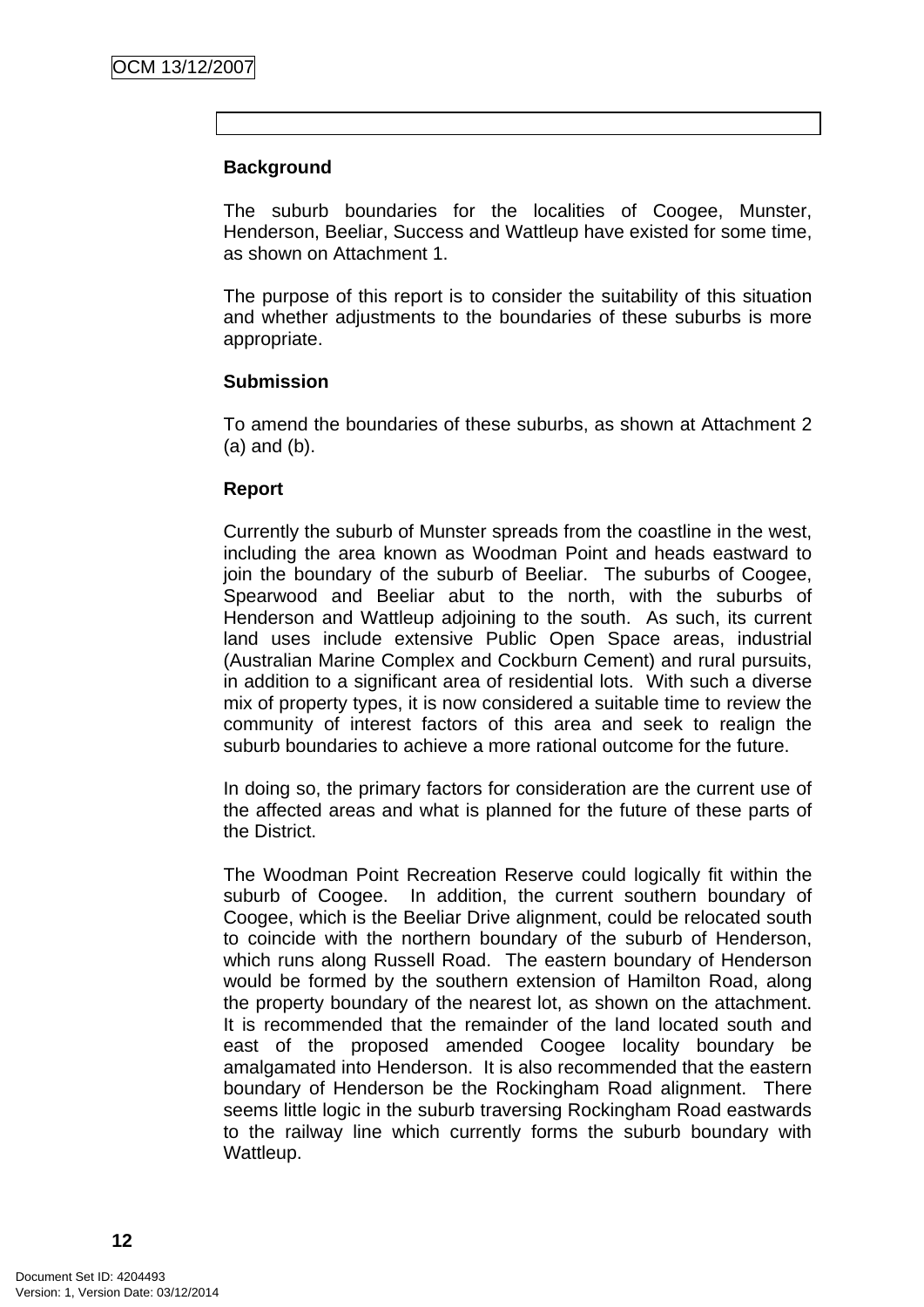OCM 13/12/2007

Rockingham Road forms a natural boundary and could sensibly be used to define the Henderson Industrial Area in a more rational way than currently exists. However, it is suggested that the locality of Henderson could also be extended north of the Russell Road alignment, to incorporate the development currently taking place as part of the Australian Marine Complex. This would required the area south of Frobisher Avenue (and extending westwards to Fawcett Road) being incorporated into Henderson, as this is consistent with the zoning and proposed land use for the area.

The remaining area north of that alignment would stay in the current locality of Munster. It is also recommended that the eastern boundary of Munster be aligned with Rockingham Road as it forms a natural distinction. It is proposed that those parts of Munster and Henderson previously located east of Rockingham Road are mostly extended into Wattleup, as these areas form part of the Hope Valley Wattleup Redevelopment Area (Latitude 32). The exception will be the area to the west of the current Munster boundary with Beeliar and zoned rural. This land is not proposed to be absorbed into the Latitude 32 area and therefore is more logically aligned to the adjacent properties to the east in the suburb of Beeliar, which abut the Thomsons Lake Nature Reserve. Therefore, it is recommended that these properties are annexed to the locality of Beeliar.

Finally, there is a small area in the extreme north east of Beeliar, zoned commercial and is soon to be developed. It abuts the suburb of Success and is more logically aligned with that suburb. The area to the east is located in Beeliar as part of the Regional Park.

In summary, this report has focussed on the most logical methodology which can be applied to rationalise suburb boundaries which are currently incongruous and irrelevant.

No attempt has been made to address approaches made by individual landholders over the years who have a specific interest in having parts of the current residential base of Munster renamed or ceded to a surrounding locality, often citing reasons which relate only to personal disapproval of the name and have no other sound basis for support.

This proposal is likely to attract similar comment from some residents in the area, who are not subject to consultation on the proposed locality boundary amendments.

It is proposed to provide a standardised response to these comments that the Geographic Names Committee criteria for renaming of suburbs specifies that any renaming suggestions are submitted before development occurs. In addition, there are minimum size and property number criteria which also need to be complied with. These are shown on Attachment 3.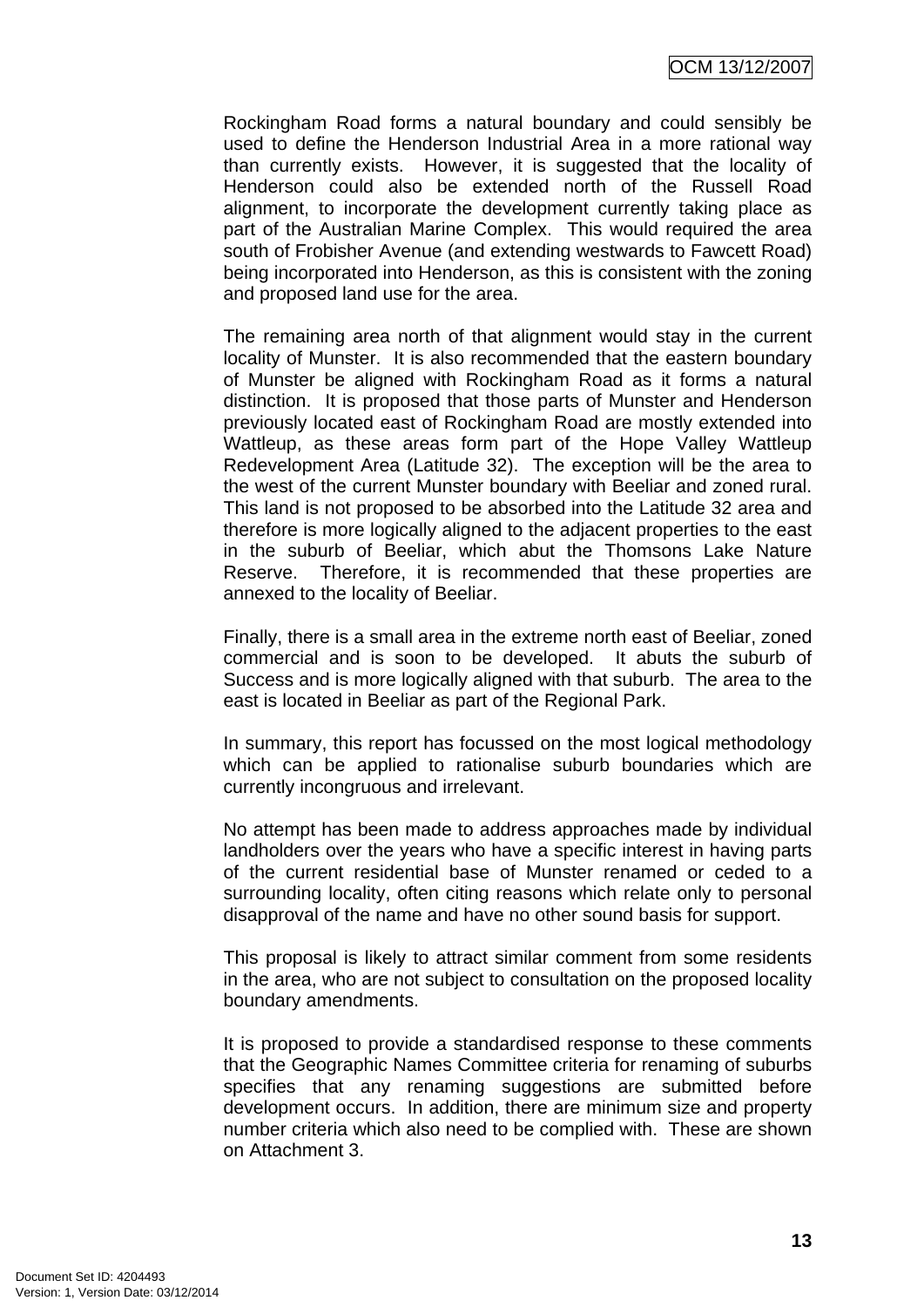#### <span id="page-18-0"></span>**Strategic Plan/Policy Implications**

#### *Governance Excellence*

*• To conduct Council business in open public forums and to manage Council affairs by employing publicly accountable practices.* 

#### **Budget/Financial Implications**

A full costing estimate of \$20.00 per property has previously been determined for Council to undertake surveys of this kind. Some 200 properties are affected, making a total of \$4,000. This would be funded from the Community Consultation Account.

#### **Legal Implications**

The Department of Planning and Infrastructure, through the Geographic Names committee, is the responsible authority for approving amendments to suburb boundaries.

#### **Community Consultation**

The affected community will be consulted through the landowners survey, the results of which will determine whether the proposal can proceed.

#### **Attachment(s)**

- (1) Maps identifying current and proposed locality boundaries Attachments 1 and 2(a) and (b).
- (2) Geographic Names Committee Guidelines attachment 3.

#### **Advice to Proponent(s)/Submissioners**

N/A

#### **Implications of Section 3.18(3) Local Government Act, 1995**

Nil

#### **13.7 (OCM 13/12/2007) - MINUTES OF THE GRANTS AND DONATIONS COMMITTEE MEETING HELD ON 22 NOVEMBER 2007 (5930) (R AVARD) (ATTACH) Item 13.7.pdf**

#### **RECOMMENDATION**

That Council receive the Minutes of the Grants and Donations Committee Meeting held on 22 November 2007 and adopt the recommendations contained therein.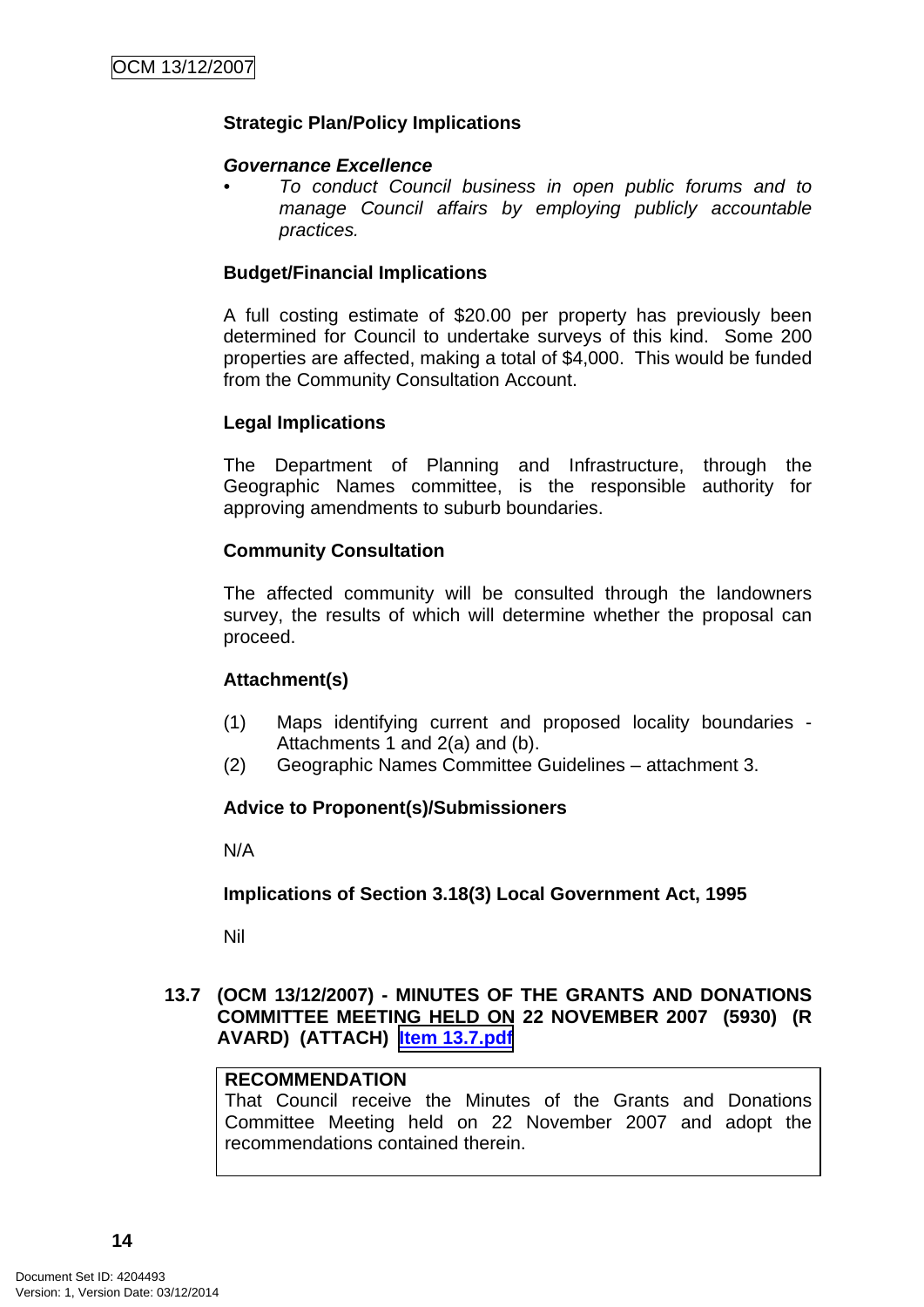# **COUNCIL DECISION**

# **Background**

The Council of the City of Cockburn established the Grants and Donations Committee to recommend on the level and nature of Grants and Donations provided to external organisations.

#### **Submission**

To receive the Minutes of the Grants and donations Committee and adopt the recommendations of the Committee.

#### **Report**

The Committee considered a number of applications for donations from external organisations and made recommendations as per the Minutes attached to the Agenda.

#### **Strategic Plan/Policy Implications**

#### *Governance Excellence*

*• To conduct Council business in open public forums and to manage Council affairs by employing publicly accountable practices.* 

# **Budget/Financial Implications**

In accordance with Policy SC35 Council has allocated 2% of its rates income for distribution as grants and donations.

# **Legal Implications**

N/A

# **Community Consultation**

The availability of donations to organisations were widely advertised in the local media and Council publications.

# **Attachment(s)**

Minutes of the Grants and Donations Committee Meeting - 22 November 2007.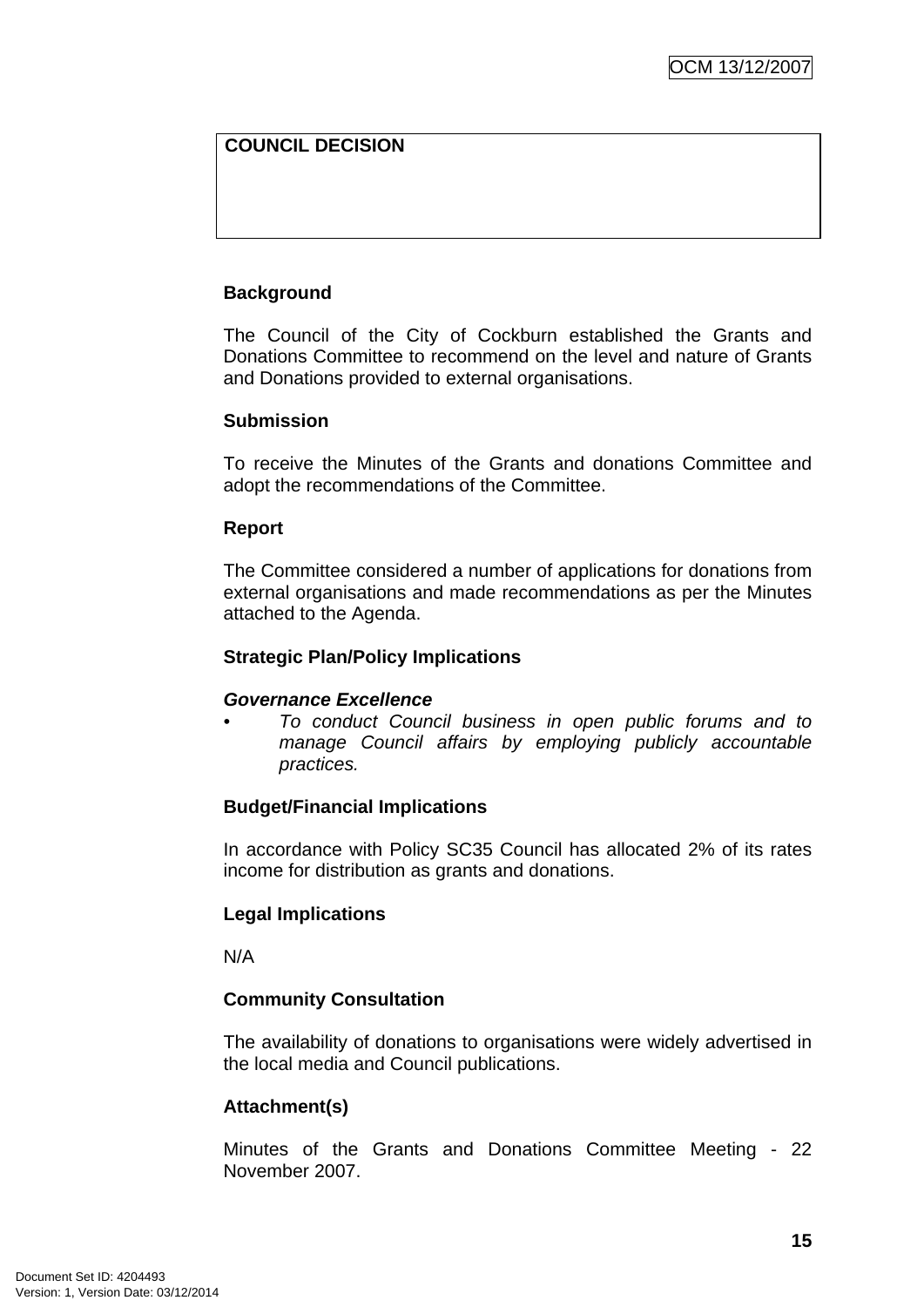#### <span id="page-20-0"></span>**Advice to Proponent(s)/Submissioners**

N/A

**Implications of Section 3.18(3) Local Government Act, 1995**

Nil

#### **14. PLANNING AND DEVELOPMENT DIVISION ISSUES**

#### **14.1 (OCM 13/12/2007) - SINGLE STRATA (GROUPED DWELLING) - OWNER: MIGUEL DEFREITAS - APPLICANT: MICHAEL LITTLE (2213719) (V LUMMER) (ATTACH) Item 14.1.pdf**

# **RECOMMENDATION**

That Council:

(1) grant its approval to a grouped dwelling on strata Lot 3, Lot 6 (12) Boyd Crescent, Hamilton Hill in accordance with the approved plan subject to the following conditions:-

#### STANDARD CONDITIONS

- 1. Development may be carried out only in accordance with the terms of the application as approved herein and any approved plan.
- 2. Nothing in the approval or these conditions shall excuse compliance with all relevant written laws in the commencement and carrying out of the development.
- 3. No activities causing noise and/or inconvenience to neighbours being carried out after 7.00pm or before 7.00am, Monday to Saturday, and not at all on Sunday or Public Holidays.
- 4. Retaining wall(s) being constructed in accordance with a suitably qualified Structural Engineer's design and a building licence being obtained prior to construction. Retaining walls are required for any cut and/or fill greater than 150mm in height. In this regard, any fill above or below natural ground level at the lot boundaries is to be suitably retained or have a compliant stabilised embankment.
- 5. No development or building work covered by this approval shall be commenced until the landscape plan has been submitted and approved, by the Council.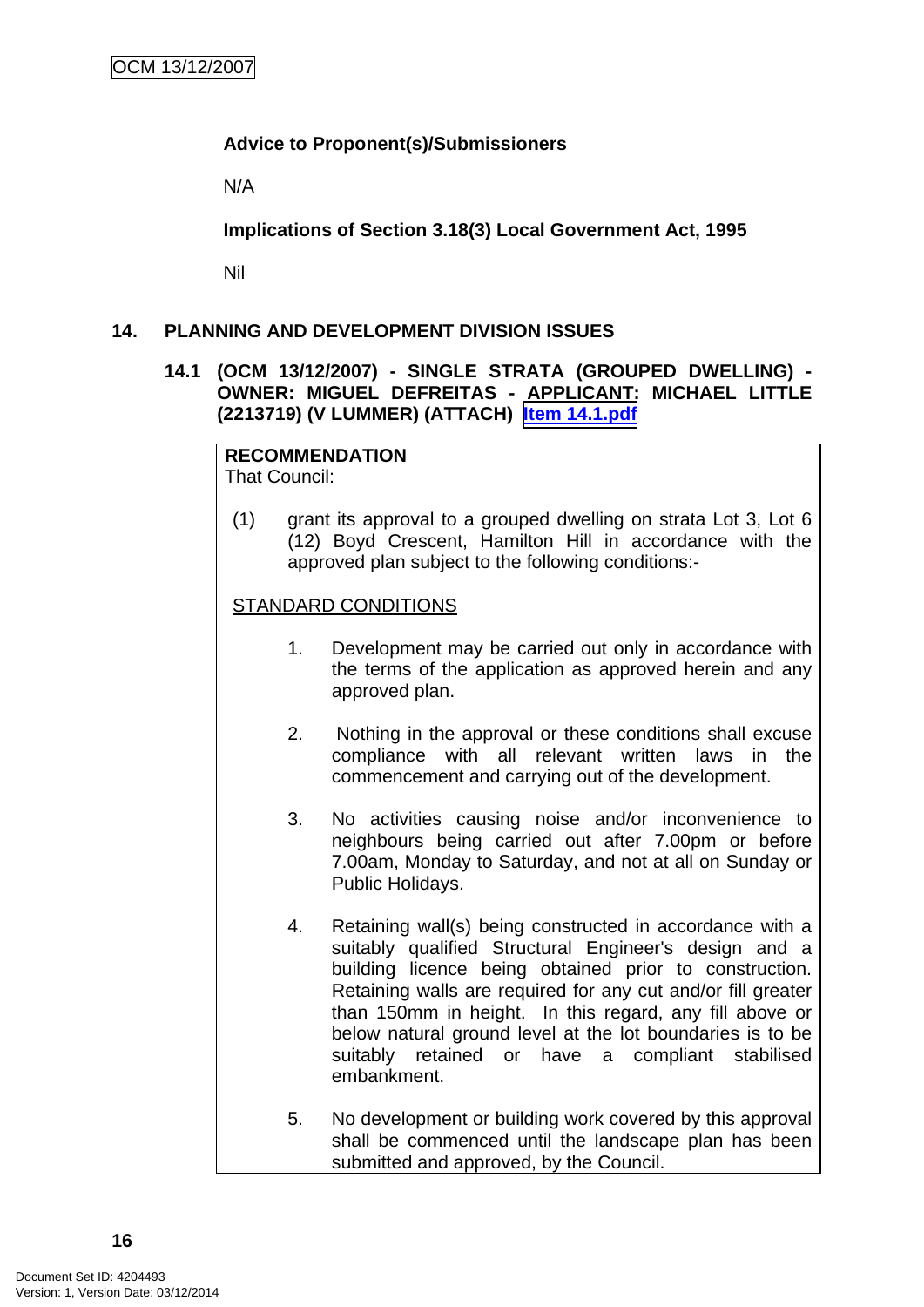- 6. No wall, fence or landscaping greater than 0.75 metres in height measured from the natural ground level at the boundary, shall be constructed within 1.5 metres of a vehicular accessway unless the wall, fence or landscaping is constructed with a 2.1 metre truncation, as depicted on the approved plan.
- 7. Earthworks over the site and batters must be stabilised to prevent sand or dust blowing, and appropriate measures shall be implemented within the time and in the manner directed by the Council in the event that sand or dust is blown from the site.
- 8. All stormwater being contained and disposed of on-site.
- 9. The development site must be connected to the reticulated sewerage system of the Water Corporation before commencement of any use.
- 10. All outdoor living areas must be fully developed with appropriate paving and landscaping with visually permeable front fences above 1.2 metres in height.
- 11. All plant and equipment i.e. air conditioning condenser units, solar hot water units etc are to be placed and/or erected so as to not be visible from public view.

# SPECIAL CONDITIONS

12. The surface finish of the boundary wall abutting adjoining lots is to be either face brick or rendered the same colour as the external appearance of the respective dwellings unless otherwise agreed with the adjoining property owner/s. In all instances, the standard of work is to be of a high standard.

#### **Conditions to be Complied Prior to Applying for a Building Licence**

13. All **stormwater** drainage shall be designed in accordance with the document entitled "Australian Rainfall and Runoff" 1987 (where amended) produced by the Institute of Engineers, Australia, and the design is to be **certified by a suitably qualified practicing Engineer**, and designed on the basis of a 1:10 year storm event.

# **FOOTNOTES**

1. The development is to comply with the requirements of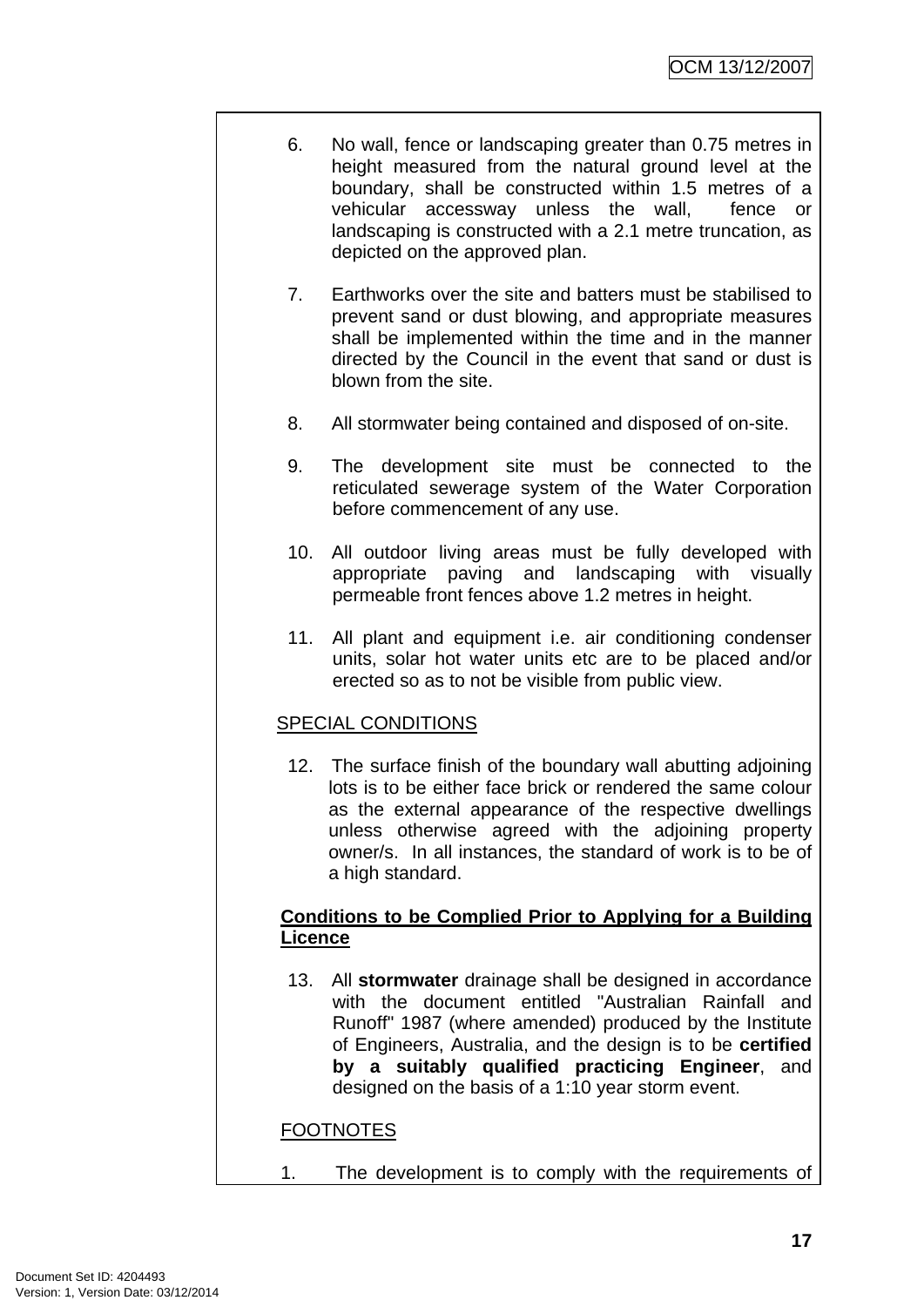the Building Code of Australia.

- 2. In regards to Condition No. 13, the surface finish of the boundary wall of the adjoining lot should be to the satisfaction of the adjoining landowner and to be completed as part of the building licence. In the event of a dispute the boundary wall must be constructed with a clean or rendered finish to the satisfaction of the Council.
- Note 1: If the development the subject of this approval is not substantially commenced within a period of 2 years, or such other period as specified in the approval after the date of the decision, the approval shall lapse and be of no further effect.
- Note 2: Where an approval has so lapsed, no development shall be carried out without the further approval of the Council having first been sought and obtained.
- (2) Issue a Schedule 9 Notice of Determination on Application for Planning Approval – Approval (inclusive of MRS Form 2 Notice of Approval).
- (3) Advise those people who made submissions of Council's decision.

# **COUNCIL DECISION**

# **Background**

| Zoning:    | MRS:                 | Urban                  |  |
|------------|----------------------|------------------------|--|
|            | TPS3                 | <b>Residential R60</b> |  |
| Land use:  | Vacant               |                        |  |
| Lot Size:  | 180.31m <sup>2</sup> |                        |  |
| Use Class: | Grouped dwelling "P" |                        |  |

The original development approval for the strata development at 12 Boyd Crescent was issued in April 2002. The houses approved were 2 storey with a roof terrace. They were 2 bedroomed, with courtyards and uncovered parking. The heights were approximately 6.5 m. On the basis of this approval the development was strata titled and sold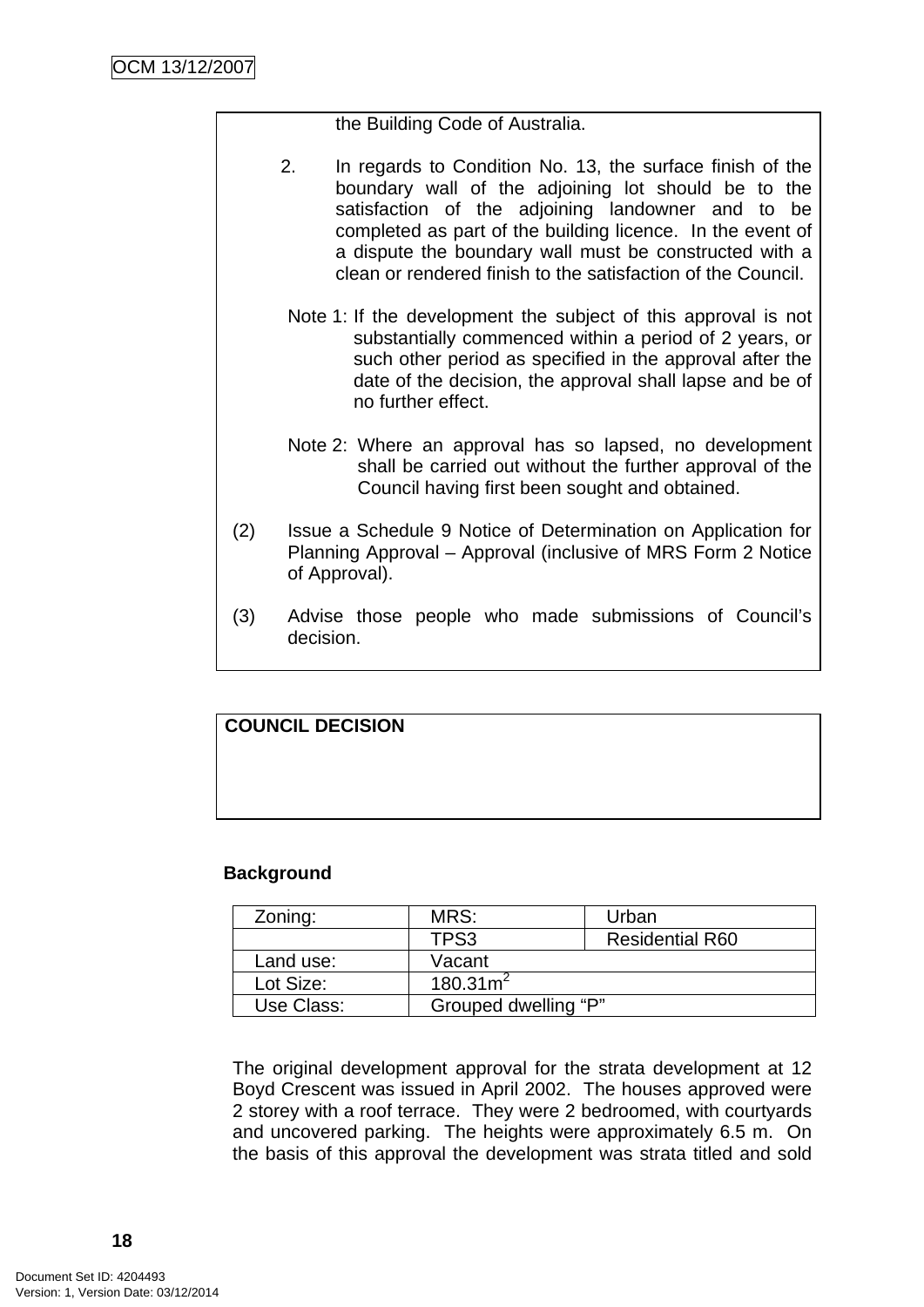off to individual owners. The new and subsequent owners have individually applied for dwellings on each lot.

The development has a strata management plan which refers to the lots along the western side of the development (strata lots 1-6) extending their lots to a second level only. The management plan does not refer to building height.

#### **Submission**

The applicant has provided the following justification in support of the proposal which has been summarised accordingly:-

- The building is significantly less bulky than it could potentially be.
- The majority of the building has been kept to a height of 7.7 m to provide a suitable balustrade to the roof garden; the only exception is the roof over the stairs which is at a height of 8.6m.
- The varying height of the building allows lots on the other side of the common driveway to retain a significant portion of their views.
- There is a far more bulky building 3 lots up from this one in the same strata development.

A copy of the applicant's full submission should be read in conjunction with this report and is contained in the agenda attachments.

# **Report**

The subject land is zoned Residential R 60 under the City of Cockburn Town Planning Scheme No 3. Council has the discretion to either approve (with or without conditions) or to refuse the application.

12 Boyd Crescent is bordered to the west by lower lying land zoned R 60 with similar unit development existing. The land to the east is zoned Mixed Business with an additional use for Grouped Dwellings. It is higher than No.12 and vacant. The land to the south is zoned Mixed Business, is lower than No.12 and fronts Rockingham Road.

The proposed development complies with the standards and provisions of the City's Town Planning Scheme No 3/Residential Design Codes with the exception of the following:-

- Height 7 m required to the top of the external wall 8.83m proposed.
- Northern side setback, ground floor 1.5 m required, 1.15 m proposed.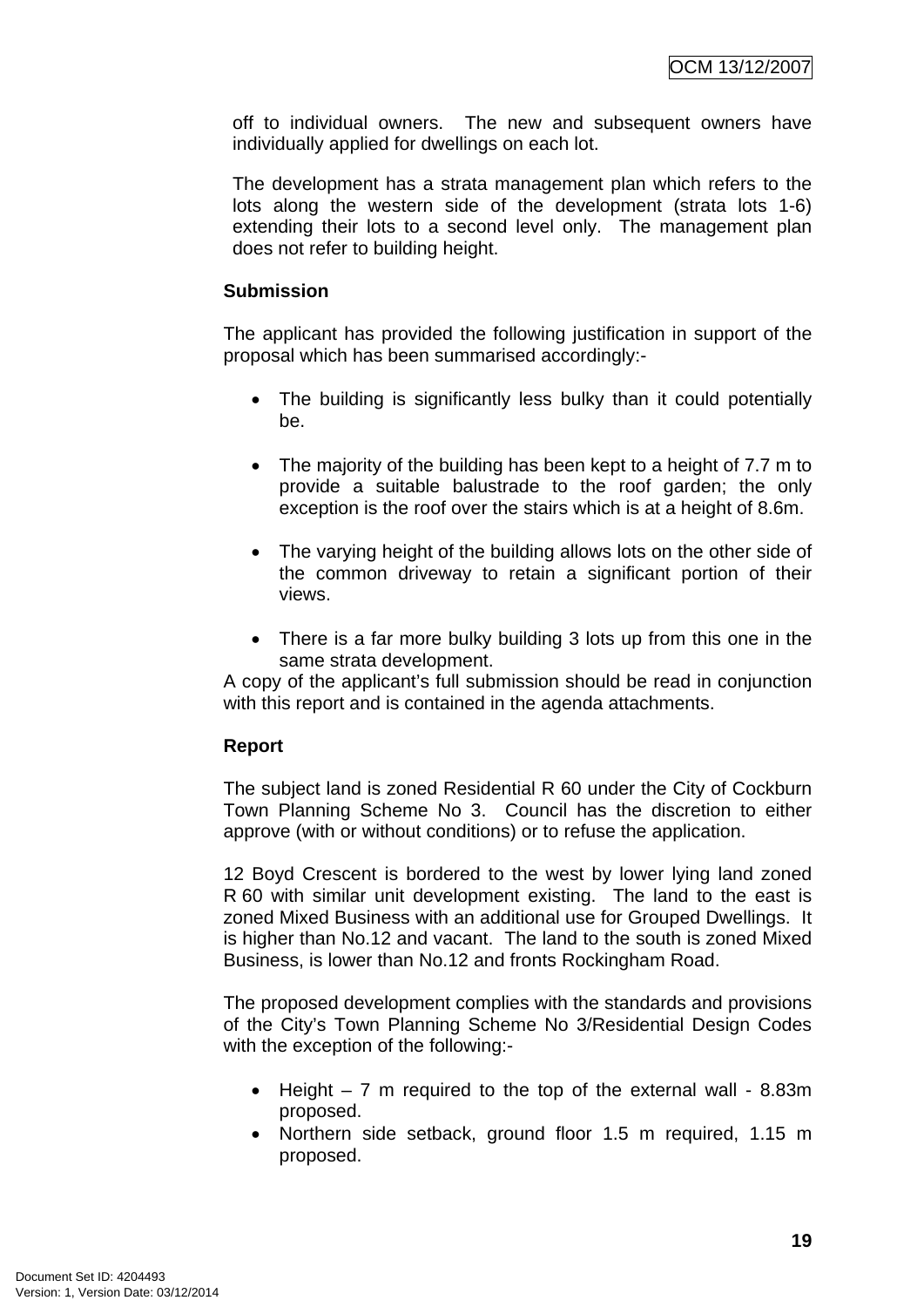- Northern side setback, upper floor 1.5m required, 1.2 m proposed.
- Northern side setback, roof garden 1.5m required, 1.2 m proposed.
- Western side setback ground floor1.5 m required, 0-1.15 m proposed.
- Western side setback upper floor, 1.9 m required, 1.8m-1.15m proposed.
- Western side setback, roof garden 1.3m required, 1.2 m proposed.
- Southern side setback ground floor, 1 m required, 0 m proposed.
- Southern side setback upper floor, 1.2 m required, 950mm proposed.

#### Building Height

The issue which requires Council determination in relation to this development is building height. Four of the five objectors have objected to the height of the development, although only one of those has viewed the plans. There were no objections to the setback variations and given the minor nature of these variations they are supported.

The height provisions of the Codes restrict the height of development under the Acceptable Development Criteria to 7m for developments with a concealed roof.

The performance criteria of the Codes (clause 3.7.1.P1) states:

*Building height consistent with the desired height of buildings in the locality, and to recognise the need to protect the amenities of adjoining properties, including, where appropriate:* 

- *Adequate direct sun to buildings and appurtenant open spaces;*
- *Adequate daylight to major openings to habitable rooms; and*
- *Access to views of significance.*

As the application complies with the overshadowing requirements of the Codes, the increased height does not affect access to sun or daylight for major openings.

The views from the properties on the eastern side of 12 Boyd Crescent will be partially obscured by this development. However, given the additional height does not extend over the whole of the dwelling, there will be opportunities for views on either side of highest portion of the development.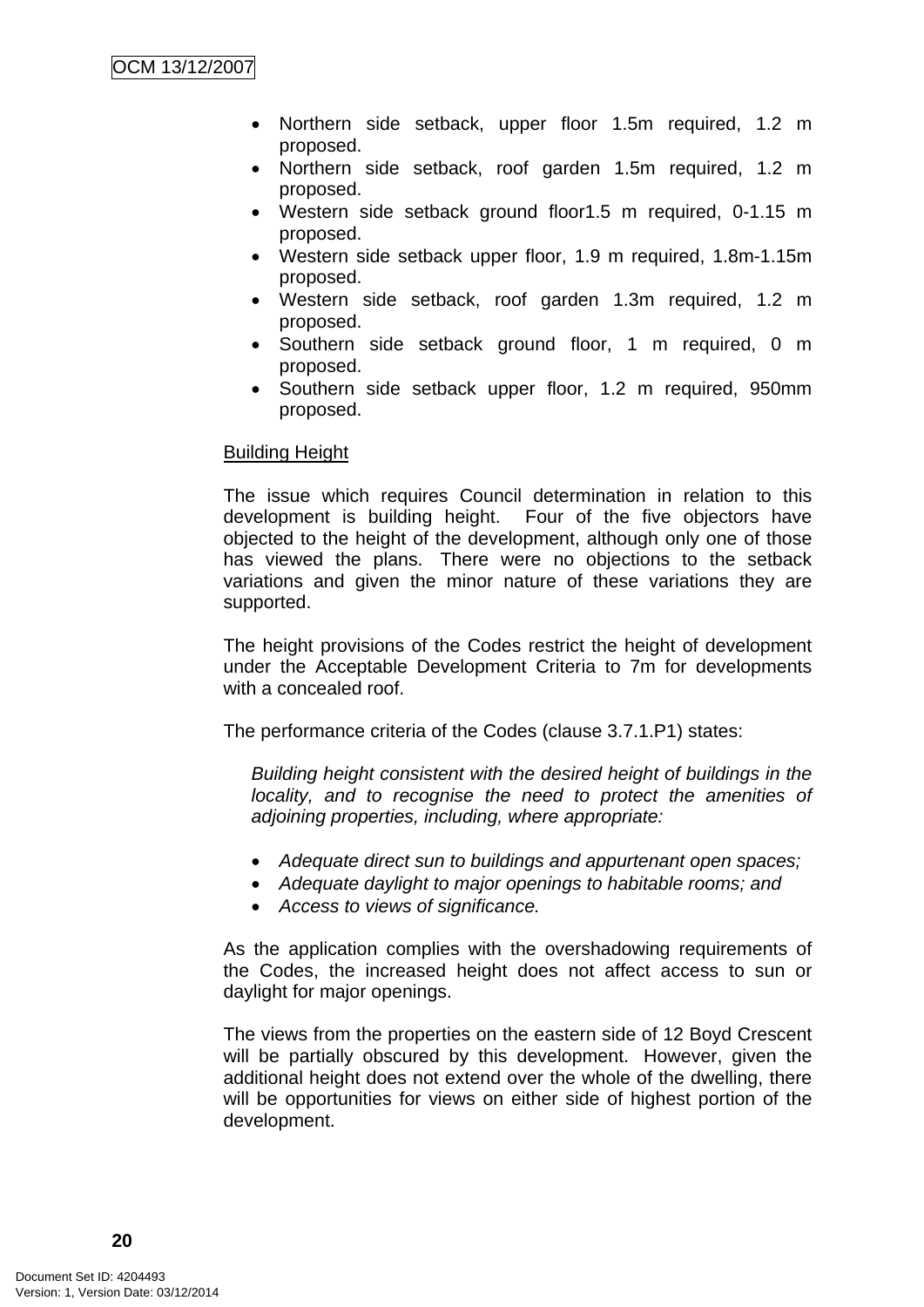The developments approved under delegated authority in 2005 and 2006 for units 1 and 2 of 12 Boyd Crescent are over 7m in height, creating a precedent for this development. Approval of the proposed height this development will be consistent with buildings in the locality.

#### Recommendation

It is recommended that the application be approved subject to conditions. It is considered that the development allows sufficient access to the view enjoyed by the other strata lots.

#### **Strategic Plan/Policy Implications**

#### *Demographic Planning*

- *To ensure the planning of the City is based on an approach that has the potential to achieve high levels of convenience and prosperity for its citizens.*
- *To ensure development will enhance the levels of amenity currently enjoyed by the community.*

The Planning Policies which apply to this item are:-

| APD <sub>8</sub> | <b>Strata Titles</b>                  |
|------------------|---------------------------------------|
| APD32            | <b>Residential Design Codes</b>       |
| APD33            | Town Planning Scheme No. 3 Provisions |

# **Budget/Financial Implications**

The applicant could lodge an application for review against conditions of approval. The City would defend this with funds currently in the budget.

#### **Legal Implications**

Town Planning Scheme No. 3 Residential Design Codes 2002 Planning and Development Act 2005

#### **Community Consultation**

The specific variations to the Acceptable Development requirements of the Residential Design Codes were advertised for comment from five (5) affected and abutting neighbours by means of letters sent to owners.

Five (5) submissions have been received have been received. All submissions object to the development and four request that it be limited to 7m in height as it will affect views.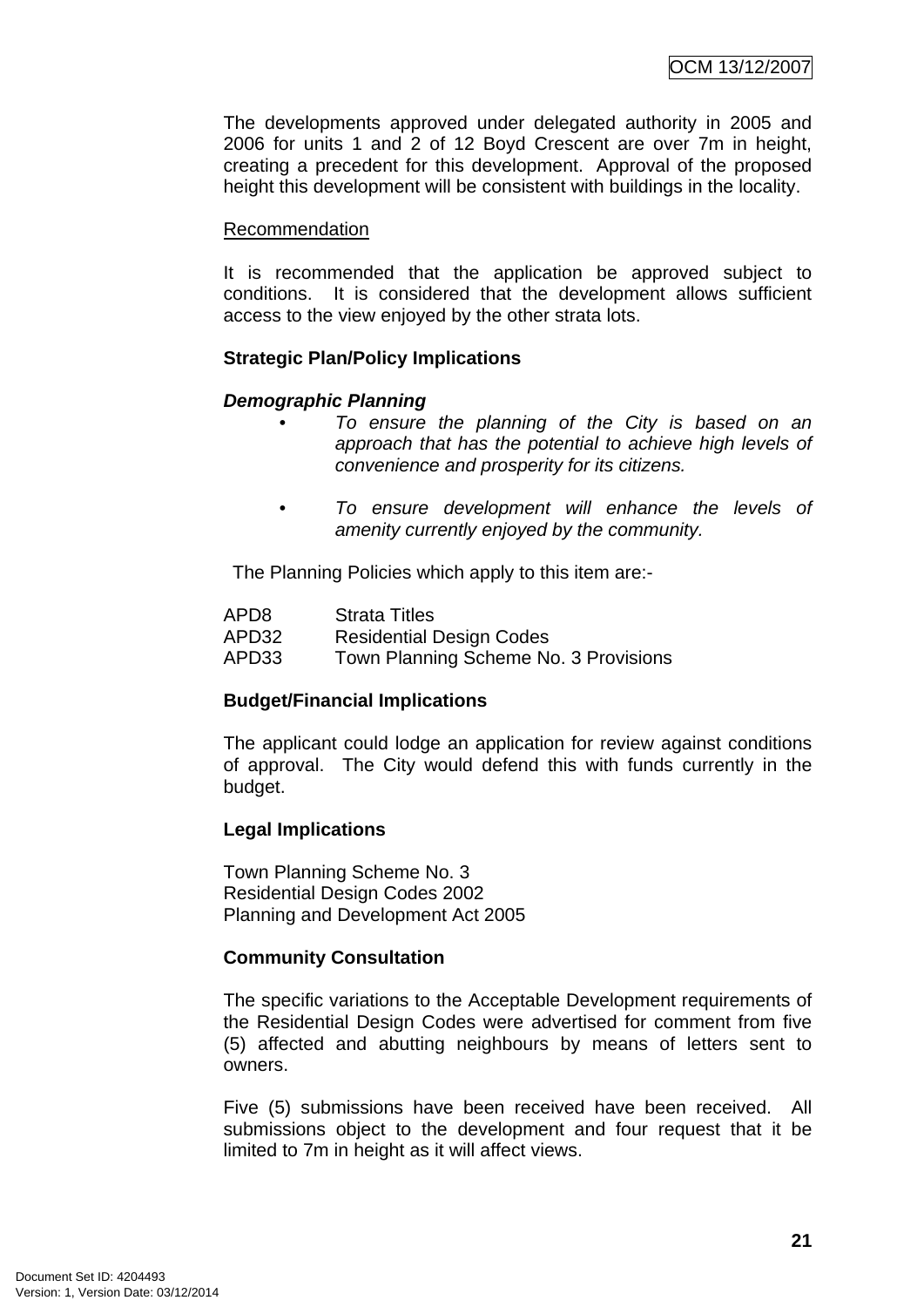# <span id="page-26-0"></span>**Attachment(s)**

- (1) Location Plan
- (2) Strata Plan for 12 Boyd Crescent
- (3) Site Plan and Elevations
- (4) Applicant's justification

#### **Advice to Proponent(s)/Submissioners**

The proponent and submissioners(s) have been advised that this matter is to be considered at 13 December 2007 Council Meeting.

#### **Implications of Section 3.18(3) Local Government Act, 1995**

Nil

#### **14.2 (OCM 13/12/2007) - SUBMISSION OF REVISED MASTERPLAN - LOCATION: LOT 809 PEARSON DRIVE (CNR WENTWORTH PARADE SUCCESS) - OWNER: ACEPARK PTY LTD - APPLICANT: DESIGNINC (6002227) (C SCHOOLING) (ATTACH) Item 14.2.pdf**

#### **RECOMMENDATION**

That Council grant its approval to the revised Master Plan for Lot 809 Pearson Drive, Success subject to the following conditions:-

- 1. The Master Plan being referred to Jandakot Airport Holdings Pty Ltd seeking advice on whether or not the proposed apartment towers intrude into the Obstacle Limitation Surface (OLS) and procedures for Air Navigational Services, accepting that comments may also be required from the Civil Aviation Safety Authority (CASA) and Air Services Australia. The development must comply with the Airports Act (Protected Airspace) Regulations.
- 2. No crossovers are permitted directly onto Wentworth Parade for apartments except for the two main driveways shown on the Master Plan. The owner of Lot 809 is to contribute to the cost of upgrading Pearson Drive.
- 3. The proponent engaging into an agreement to facilitate public access for pedestrians and cyclists to the primary communal open space within the development, with the exception of the Community Amenity Precinct. Such an agreement being prepared by Council's solicitors and being at the cost of the proponent.
- 4. Satisfactory arrangements being made for the preparation of a Drainage and Nutrient Management Plan consistent with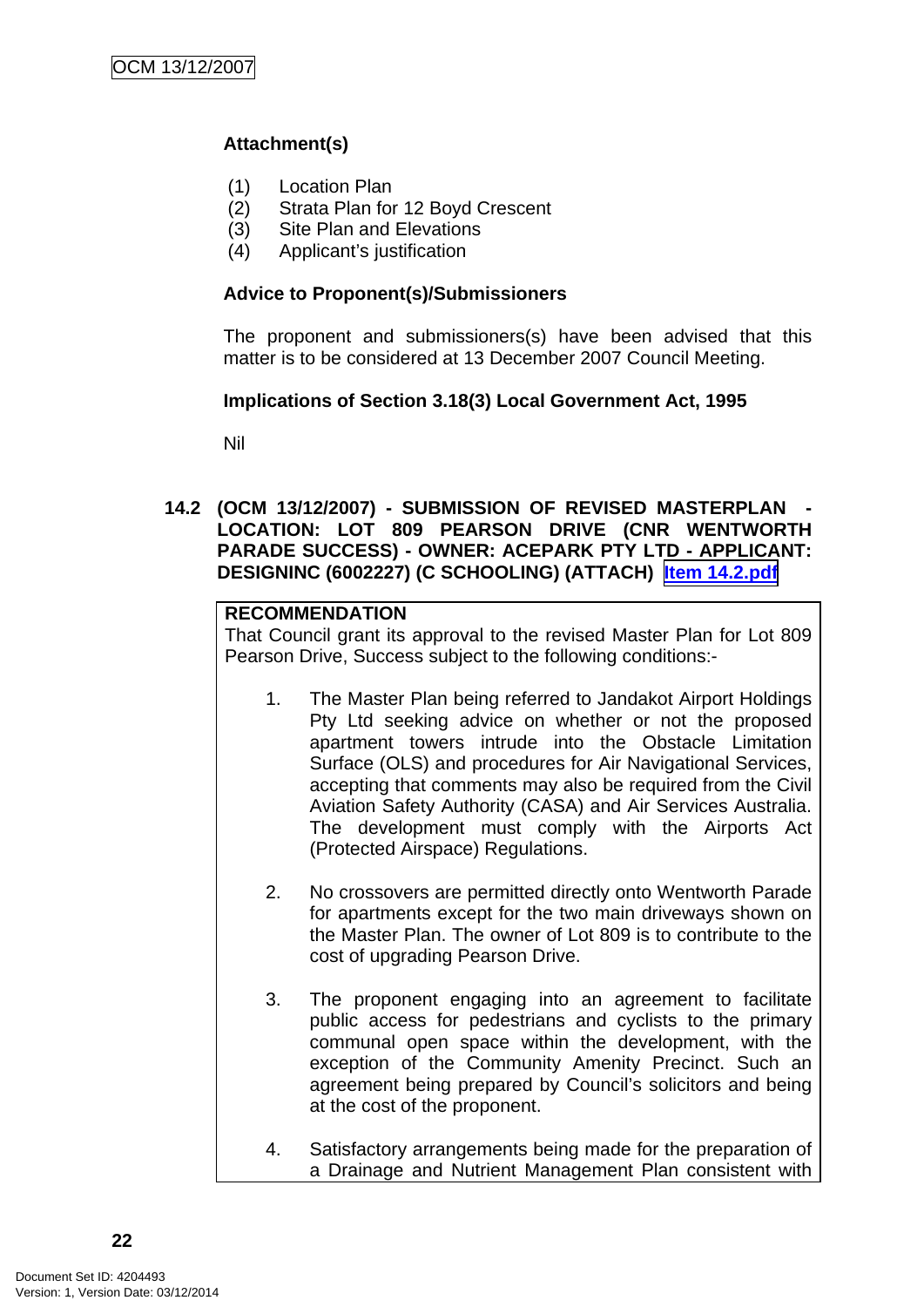the requirements of Cockburn Sound Catchment Policy SPD8 and being to the satisfaction of Council.

- 5. The land being provided with an adequate outlet drainage system for a 1:100 year storm event or otherwise provide a fully self-contained drainage system to the satisfaction of the Council.
- 6. The café/home store components of the proposed development will require formal advertising prior to the Council's approval of a development approval of a development application pursuant to Clause 9.4 of Town Planning Scheme No. 3. Approval for the Master Plan is not to be construed as fettering Council's ability to either refuse or approve (with or without conditions) any commercial aspects of the proposed development.
- 7. A variation to the building height requirements of Table 3 of the Residential Design Codes is supported subject to impacts of privacy and overshadowing being contained onsite and not adversely affecting the amenity of surrounding residents.
- 8. A notification under Section 70A of the Transfer of Land Act is to be prepared in a form acceptable to the Council and lodged with the Registrar of Titles for endorsement on the Certificate of Title for the subject lot, prior to commencement of development works. The notification should (at the full cost of the applicant) be prepared by Council's solicitors and be executed by both the landowner and the Council. This notification is to be sufficient to alert prospective purchasers as follows:-

*"The subject land is situated adjacent to the Kwinana Freeway and Perth to Mandurah railway where the amenity of future residents may be affected by noise and vibration from traffic and rail use."*

9. Land use and development of the land is to proceed generally in accordance with the Master Plan while recognising that the Master Plan may require enhancements once detailed development plans are prepared.

#### **COUNCIL DECISION**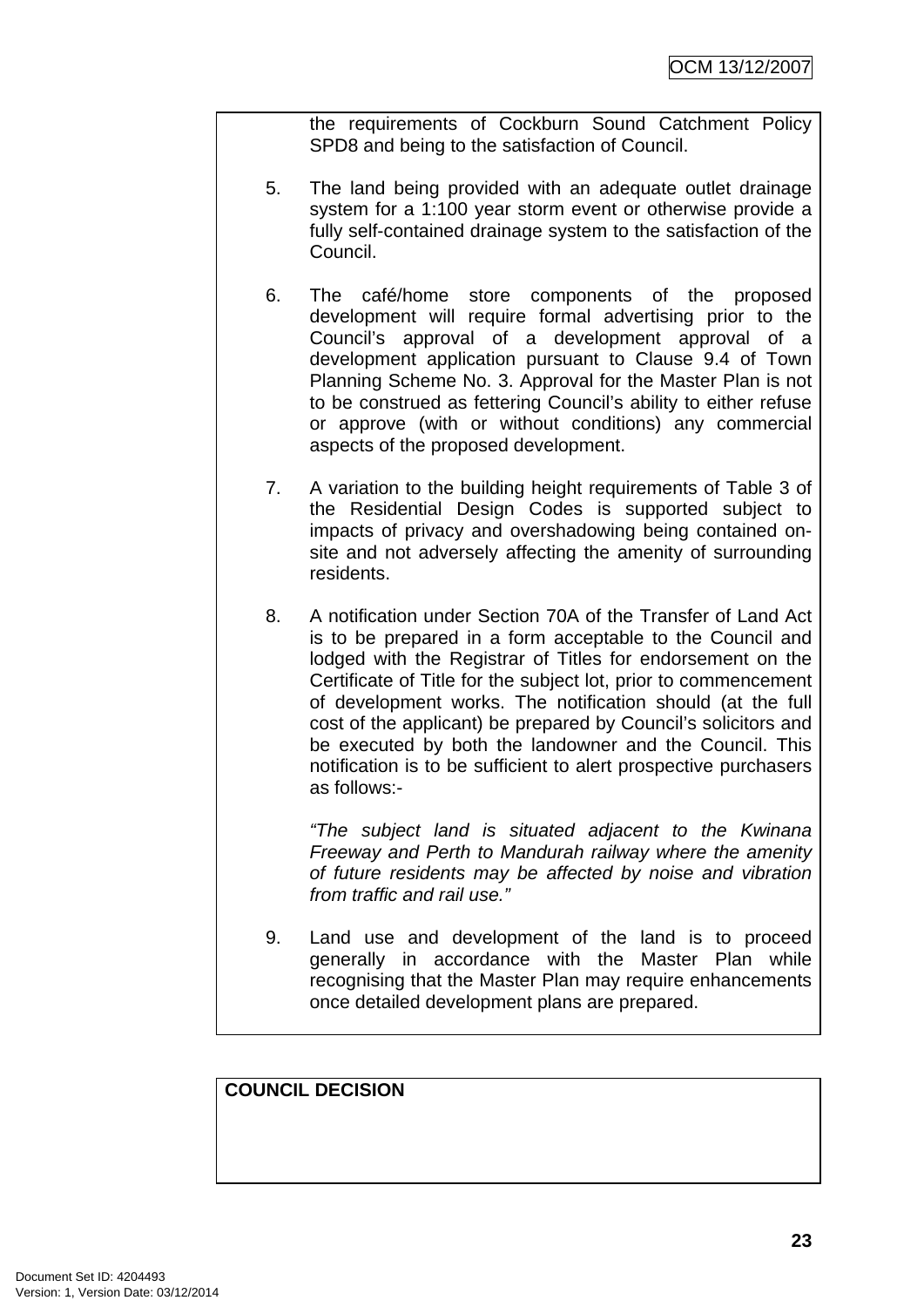#### **Background**

| Zoning:   | MRS:                                                         | Urban                                        |  |
|-----------|--------------------------------------------------------------|----------------------------------------------|--|
|           | TPS3                                                         | <b>Residential R160</b>                      |  |
| Land Use: | Vacant, Partially constructed Precinct 1                     |                                              |  |
| Lot Size: | 6.9815ha                                                     |                                              |  |
|           | Use Class:   Grouped (R-Code) Dwelling 'P', Multiple (R-Code |                                              |  |
|           |                                                              | Dwelling 'D', Lunch Bar 'A', Home Store 'A', |  |
|           | Convenience Store 'A'.                                       |                                              |  |

The original Master Plan was submitted to Council at the Ordinary Council Meeting on 15 February 2005. The recommendation that this Master Plan should be adopted was carried 10/0, and subsequently was granted conditional approval. Since the submission of the original Master Plan construction has commenced on the first of four original Precincts proposed*.* 

#### **Submission**

The applicant has developed a revised Master Plan in response to changing market conditions. The applicant states that at present medium rise development are not supported at this location and the revised Master Plan will facilitate the construction of lower rise dwellings in the near future, progressing to medium and higher rise development in years to come as construction costs stabilise and high density accommodation is generally accepted in the local housing market.

The revised Master Plan proposes a total of 718 dwellings to be constructed in 5 Precincts, excluding the original Precinct 1 which is currently under construction. In comparison, the original Master Plan proposed 861 dwellings which were to be constructed in 4 Precincts. The proposed yield of the development is distributed as follows:-

Precinct 2: 82 dwellings

Precinct 3: 129 dwellings

Precinct 4: 93 dwellings

Precinct 5: 84 dwellings

Precinct 6: 221 dwellings

#### **Total Yield**: **718 Dwellings**

The applicant has provided the following justification in support of the amendments to the Master Plan which has been summarised accordingly:-

• Staged development is to occur in increasingly higher densities across the remainder of the lot. This staged development is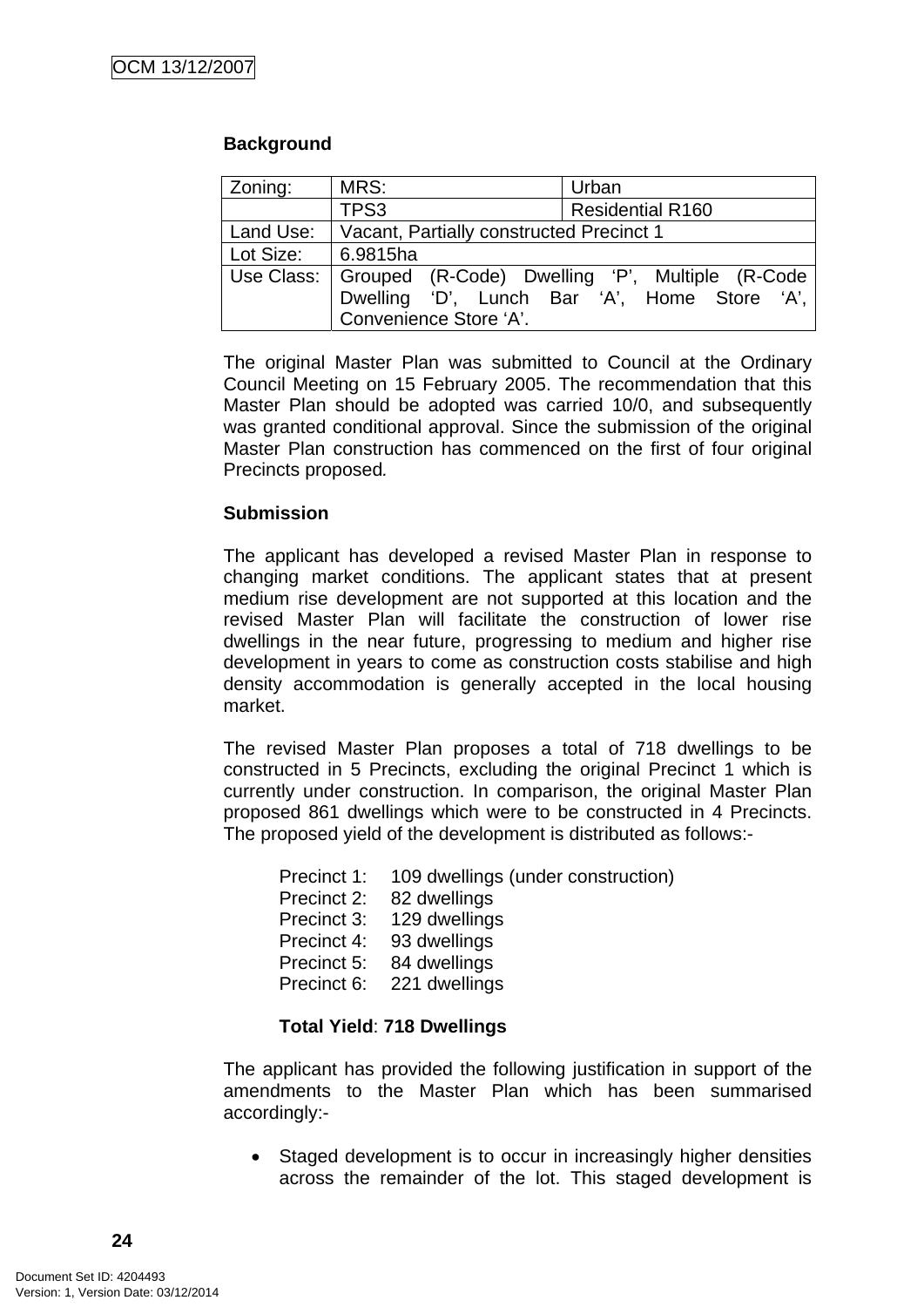intended to create contexts of higher rise development as construction progresses, thereby lowering the visual impact of the development's built form.

- The range of dwellings proposed in the original Master Plan still remains. The proposed development will comprise 1, 2 and 3 bedroom dwellings. The balanced range of dwellings is intended to provide a variety of accommodation options, to cater for differing family types, ultimately leading to a diversity of residents.
- Landscaped pedestrian spines are present throughout the development, maintaining a constant theme which prevents possible distinctions caused by staged construction. Landscaped spines are intended to connect the dwellings with the environment, in particular pedestrian access ways, thereby increasing casual surveillance and promoting walkability.
- There has been a slight redistribution of density across the proposed development. The revised Master Plan includes the deletion of some three storey residential towers in the development, in favour of towers of varying height across the remainder of the Precincts to compensate for the decrease in density of Precinct 2.
- The proposed density of the Master Plan, when averaged, achieves the outcome of a high density urban village, which meets the City's vision for the site, as well as the objectives of Liveable Neighbourhoods.
- The built form of the development, increasing in height towards the shopping centre, is intended to reduce the impacts of high rise development located adjacent to the retirement village on the lot's south-east boundary. Low rise development as part of Precinct 2 will prevail here, increasing in height to a proposed twelve storey tower adjacent to the activity centre of Cockburn Central.
- Car parking provision has been included in the revised submission in accordance with the original Master Plan. A total of 86% of the R-Code requirement for resident car parking will be provided, in addition to the full requirement for visitor bays. Vehicles are intended to have a minimal presence throughout the development, highlighting pedestrian orientation.
- The proposed café/home store components of the original Master Plan remain in the revised version; and the applicant proposes to locate them in the vicinity of the Community Amenity Precinct. The location of these facilities places them in an activity centre, or recreation hub, within the development, as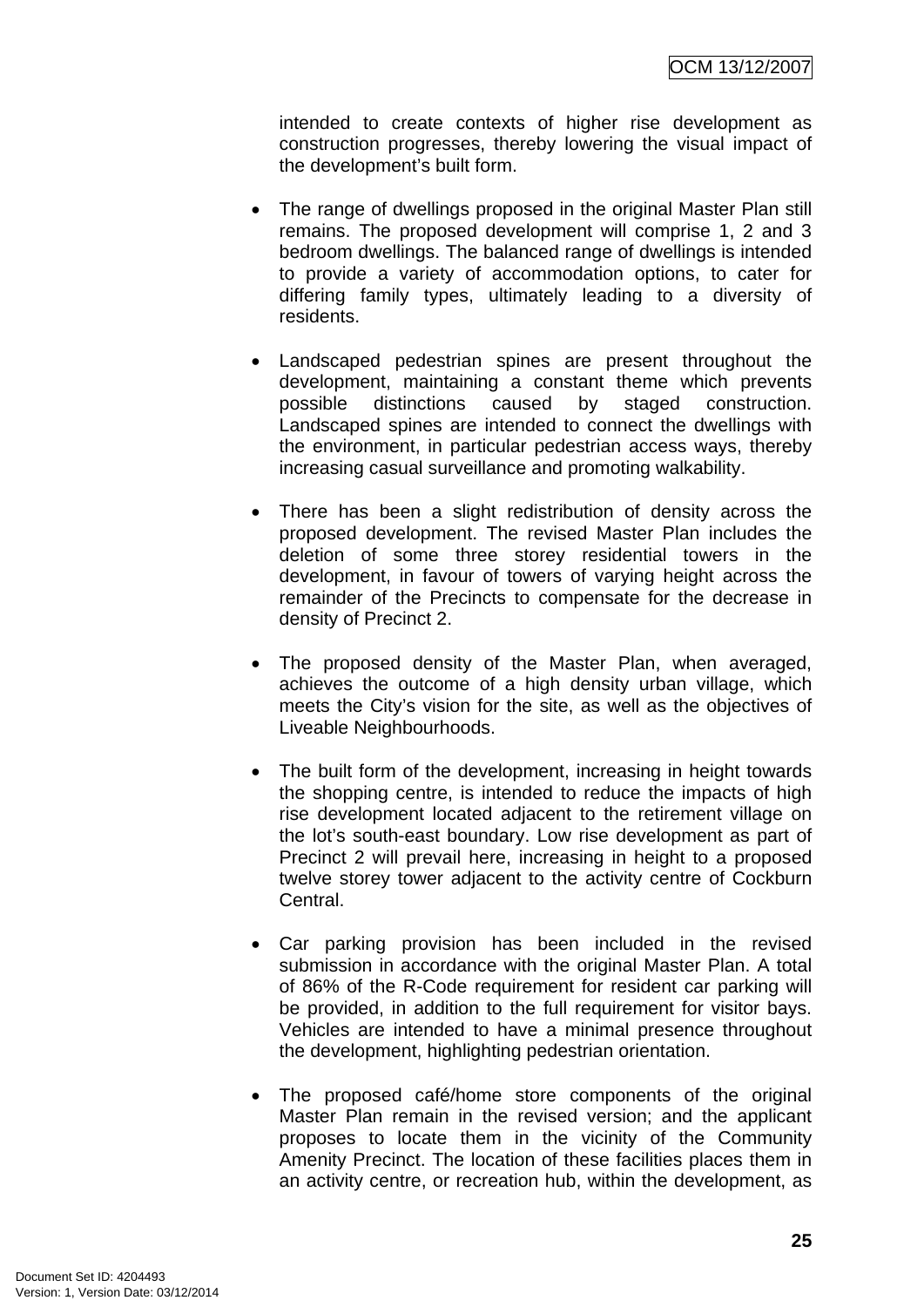opposed to in a residential building. The café/home store is located on the pedestrian thoroughfare linking the development directly with the Cockburn Central Train Station.

• As with the original Master Plan, the revised Master Plan should be considered dynamic in terms of social, political and economic change

A copy of the applicant's full submission should be read in conjunction with this report and is contained in the agenda attachments.

#### **Report**

#### Site Context

The site is situated to the south of the existing Gateways shopping centre, Cockburn Central, and is bounded by Wentworth Parade, Pearson Drive, the Southern Cross Retirement Village, the Kwinana Freeway and an access road for the shopping centre. The site is located within 800 metres of the Thomsons Lake regional centre and in close proximity to the Cockburn Central Train Station and Kwinana Freeway interchange. The location of the site in terms of its proximity to commercial facilities and transport infrastructure highlights its strategic importance as an area which is most suitable for medium to high density development in a similar form to a transit oriented development.

#### Zoning

The subject land is zoned Residential R160 under the City of Cockburn Town Planning Scheme No 3. This zoning illustrates the desirability of this site for high density development, reflective of its proximity to transport infrastructure and commercial facilities. Council has the discretion to either approve (with or without conditions) or to refuse the application.

#### **Density**

The current R160 density Code has the capacity to yield up to 1,117 dwellings. The original Master Plan proposed 861 dwellings, which was comparable to an R124 Coding By comparison the revised Master Plan proposes 718 dwellings, comparable to an R119 Coding. This proposed density is intended to incorporate the potential for future development of the site.

The change in density is acceptable from a planning perspective, as it still permits high density residential development. The location of varying densities across the development creates areas where the density is greater than R160 and areas where it is much lower. As such, to achieve a total density for the site each area must be averaged. By developing the site to a lower density than it is zoned,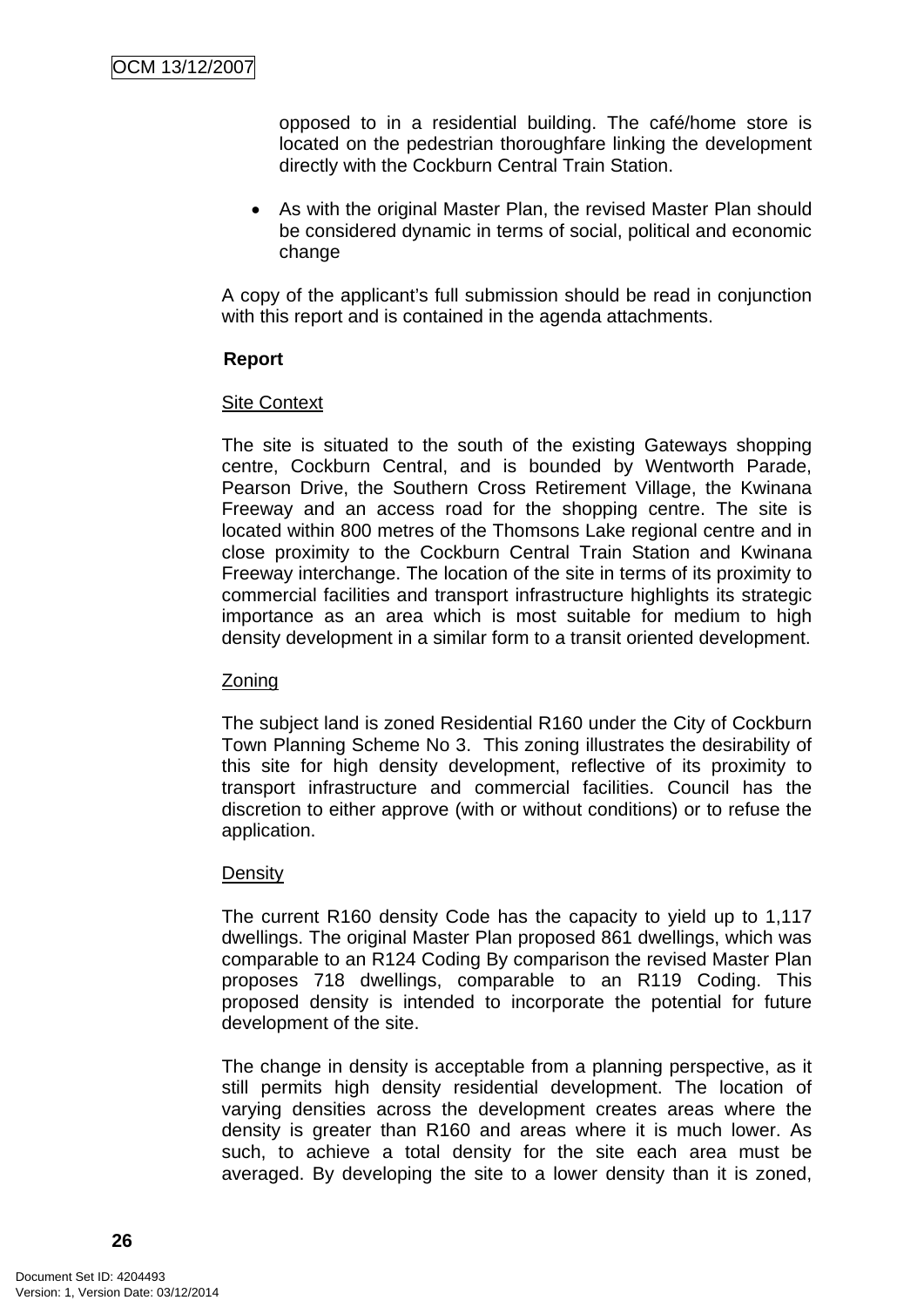future development of the site is able to occur without the need for the zoning to be revised.

#### Master Plan

The best approach to the planning and development of the site is through the preparation of a Master Plan. The original Master Plan submission was intended to provide a comprehensive basis for the analysis of the development opportunities and constraints. The revised Master Plan submission is intended to form a structured plan for the site, which will inform its progressive development.

#### **Network City**

Network City has been prepared by the State Government to provide a detailed planning framework for the strategic planning for Perth and has evolved from the Dialogue with the City as a strategy to shape Perth's planning over the next 25 years.

The concept of Network City is based on optimising land use and transport linkages between centres and for public transport to be supported by a range of activities at the centres as well as the land uses along the corridors linking the centres. Cockburn Central is an Activity Centre on an activity corridor (Kwinana Freeway and Beeliar Drive).

There is also an encouragement of mixed-use development in activity centres, including higher density residential developments and employment generators, especially where centres are well served by public transport and have high amenity walkable environments.

Network City recognises that residential densities, employment location and increasing use of car travel are key elements in the better integration of land uses and transport. By integrating land use and transport it is possible to achieve a more sustainable city and a high quality of life for current and future generations. The past inadequacies of the planning system have been recognised for not delivering effective mechanisms. There is now a desire to achieve higher density nodes at train/bus stations, which with the incorporation of commercial facilities leads to the formation of activity centres.

The revised Master Plan achieves the objectives of Network City. The development is situated within close proximity to transport linkages, thereby providing a variety of land uses in conjunction with the commercial facilities. The proposal of a high density residential development in this location emphasises the connections between residential location, transport infrastructure and centres of employment illustrated in Network City. The proposal for a residential development with clear linkages between the adjoining shopping centre and the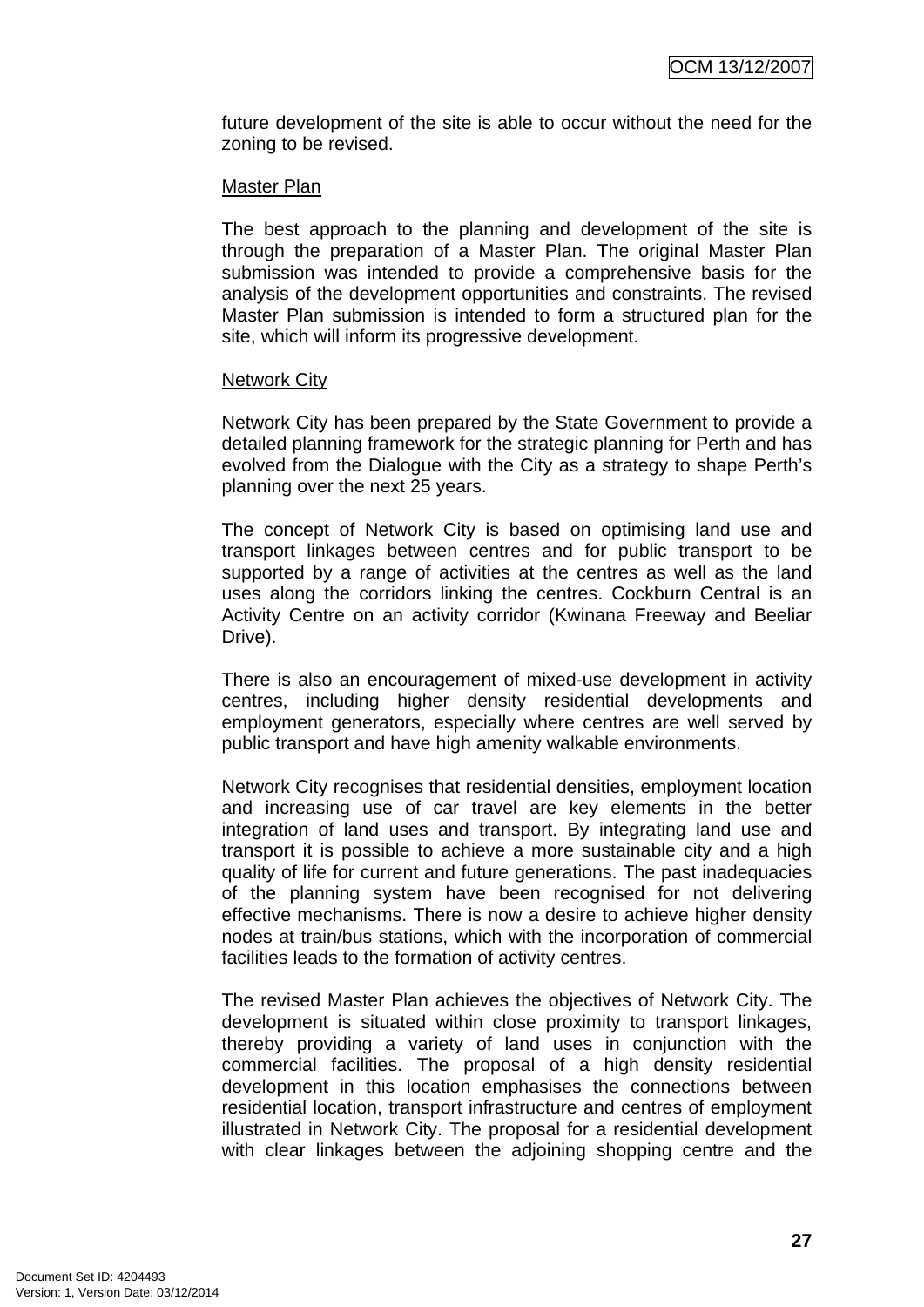Cockburn Central train station, meets the network city objectives of encouraging mixed-use development in activity centres.

#### Open Space

The proposal complies with the open space requirements within the development area and communal open space requirements for future residents. A community amenity precinct has been proposed for the development, incorporating a swimming pool and other recreation facilities. With the exception of the proposed café/home store in this location, all of the community amenity facilities are to be for the exclusive use of residents of the development. Pedestrian linkages throughout the development are for the use of non-residents as well.

This level of public access allows the development to be integrated within the locality. It also assists in limiting residential segregation within the development.

There is no requirement within the development area of Lot 809 to provide additional public open space because the land was formerly owned by Gold Estates (Australia) Pty Ltd who provided 10% POS within the Thomsons Lake Estate.

#### Urban Design

Urban design principles would support the establishment of landmark buildings on key corner sites and within the town centre. The applicant states that the built form will largely be 'Contemporary Australian', and has remained unchanged since the submission of the original Master Plan. While the applicant proposes each Precinct to have an individual form of development, the precincts will be integrated together through continuous landscaped streetscapes.

#### Retail Facilities

As in the original Master Plan submission, the revised Master Plan proposes the inclusion of a café/home store in the community amenity precinct.

More information is required from the applicant regarding the actual floor space proposed for these facilities, and in accordance with the previous Council resolution, advertising with regards to the land use will need to occur as stated in Town Planning Scheme No. 3. This will occur at the development application stage.

#### Plot Ratio

The proposed development complies with the maximum plot ratio requirements of the R-Codes and site area per dwelling requirements. The revised master plan proposes a slightly reduced plot ratio of 1.03,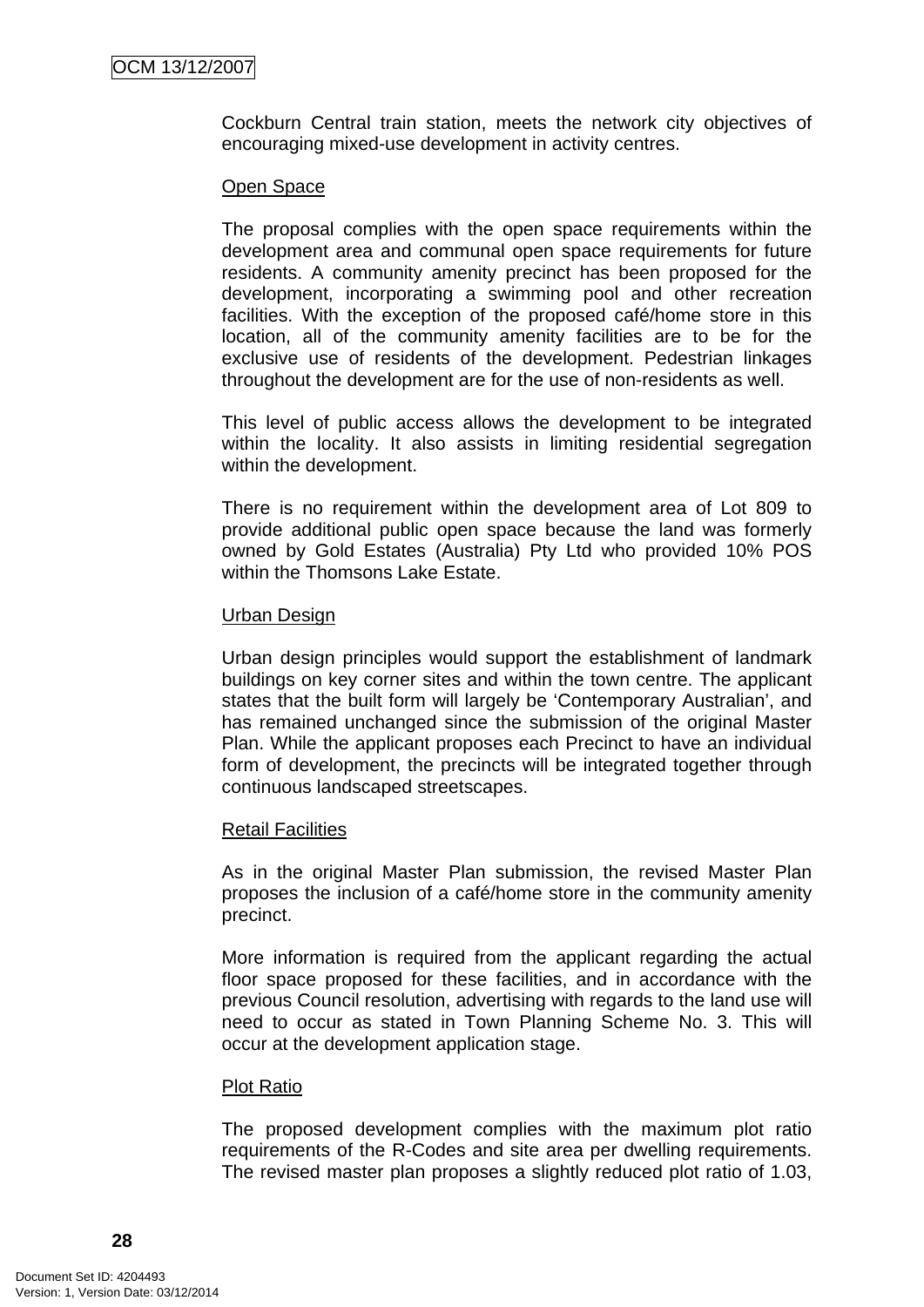in comparison with the plot ratio proposed in the original Master Plan of 1.10.

#### Building Height

A relaxation of the requirements of Table 3 of the R-Codes is required to permit a building height that is consistent with the desired building heights in the locality. The R-Codes would otherwise prescribe a maximum building height of 123 metres.

The revised master plan submission proposes four six storey apartment towers, three eight storey towers, two ten storey towers and one twelve storey tower. These heights are not consistent with the standards described for residential development in the R-Codes; however, they comply with the performance criteria of Part 3.7.1 of the R-Codes. Additionally, there is a clear provision in Town Planning Scheme No. 3 to achieve a high density development on this site, comprising of landmark buildings. Where proposed development abuts existing development, particularly in the case of the single storey retirement village, proposed building heights are scaled to three storeys. This provides a suitable interface between developments of differing densities, and does not result in extensive overlooking and overshadowing issues.

A variation to building height requirements is supported if it can be demonstrated that all impacts of privacy and overshadowing of the proposed development are able to be contained on-site.

#### Access & Parking

In accordance with the previously approved Master Plan, car parking provided totals 86 per cent of that required under the R-Codes. It is anticipated that the full requirement of car parking bays will not be necessary, given the location of the site in close proximity to public transport. Most of the dwellings would have two car parking bays provided; however, it is reasonable to expect that not every dwelling will have two bays. In similar inner city developments which are located in close proximity to transport infrastructure relaxed car parking standards similar to those proposed in the revised master plan have been approved. The applicant proposes to provide the full requirement of visitor parking bays.

A relaxation in car parking is considered acceptable from a planning perspective. The location of the development in relation to transport infrastructure and commercial facilities reduces the necessity for residents to rely on private vehicles for transportation. The transit oriented nature of the development is intended to reduce the need for private vehicles and alleviate the demand for visitor parking spaces. Relaxations in car parking provisions are considered acceptable under the Cockburn Central Town Centre Parking Strategy, which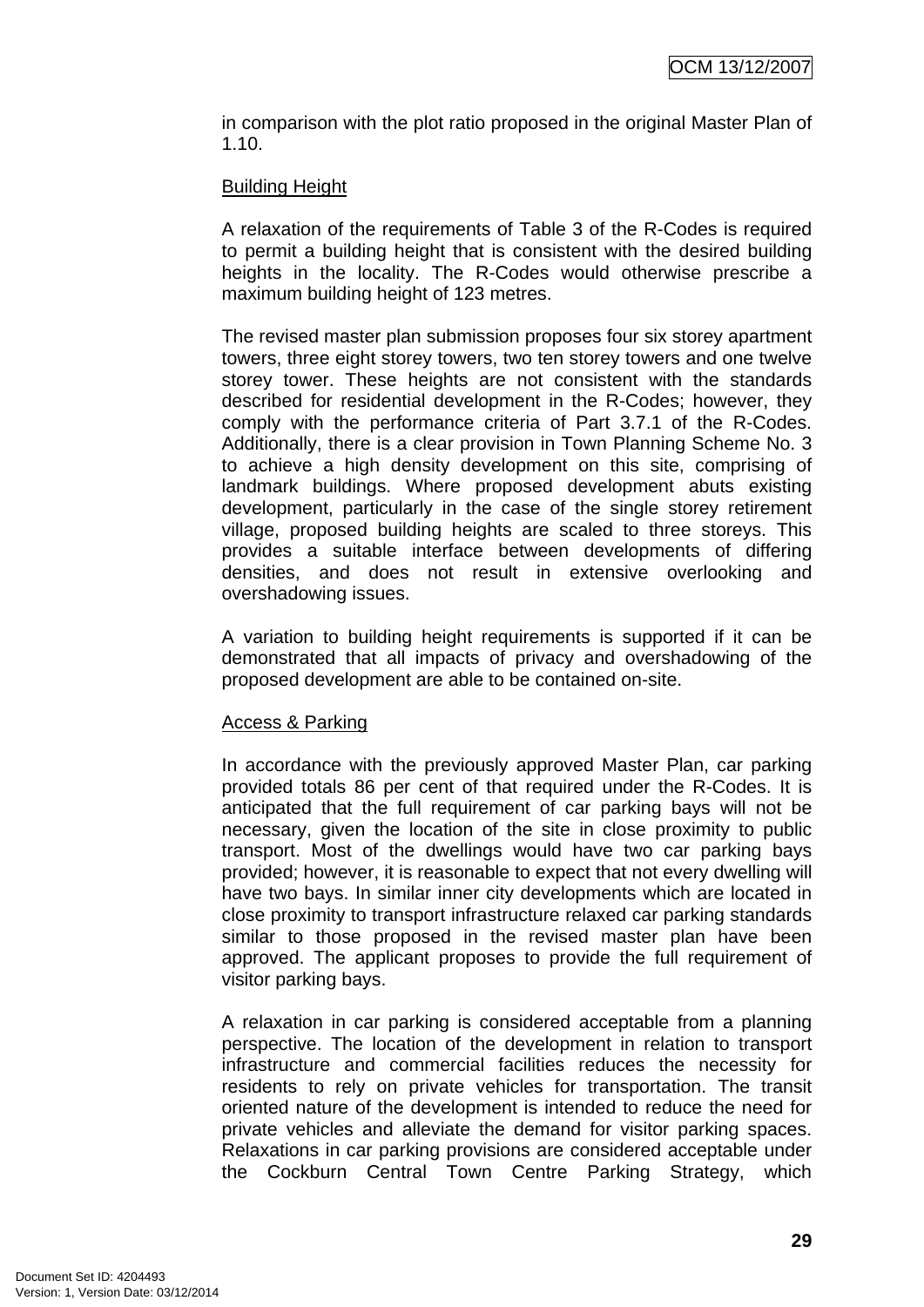recommends limiting car parking bays pertinent to the number of bedrooms per dwelling in order to promote the development as transit oriented.

There are no new road connections proposed as part of the revised master plan. The internal road network has changed, with a single 'ring road' through the development connecting with Wentworth Parade and Pearson Drive in the locations originally proposed. The revised master plan proposes to maintain a traffic flow which effectively circulates the precincts, rather than passing through them. This is intended to promote walkability throughout the development and allows for the establishment of landscaped pedestrian corridors, providing greater connections between the dwellings and the public open space.

A Traffic Impact Analysis was completed pertaining to the previous master plan. In view of the fact that the location of the three access ways into and out of the development have not changed, it can be considered that the findings of the original Traffic Impact Analysis, that the traffic generated by the proposed development will not adversely effect the traffic using Wentworth Parade, have not changed significantly with the submission of the revised master plan. Other issues raised in the Traffic Impact Analysis, such as footpath provision and lighting of the internal roads can be addressed at the development application stage.

#### Pearson Drive

As part of the redevelopment of the area the City upgraded Pearson Drive to a suburban standard. Developers, whose land fronts onto Pearson Drive, have already provided pro-rata contributions to Council towards the upgrading of this road. The applicant should be required to contribute towards the cost of the Pearson Drive upgrade. Contribution estimates are approximately \$50,000 from the owner of Lot 809.

#### **Stormwater**

As was part of the original master plan submission, all stormwater disposal based on a 1:10 year event must be contained on-site and it should be demonstrated how a 1:100 year event can be managed to minimise flooding. A landscaped stormwater drainage swale is proposed as part of the development, which will include a boardwalk to facilitate its use as public open space connected with the Community Amenity Precinct. The applicant proposes to engage in further discussions with the City regarding the development of this area at the development application stage for precinct 2.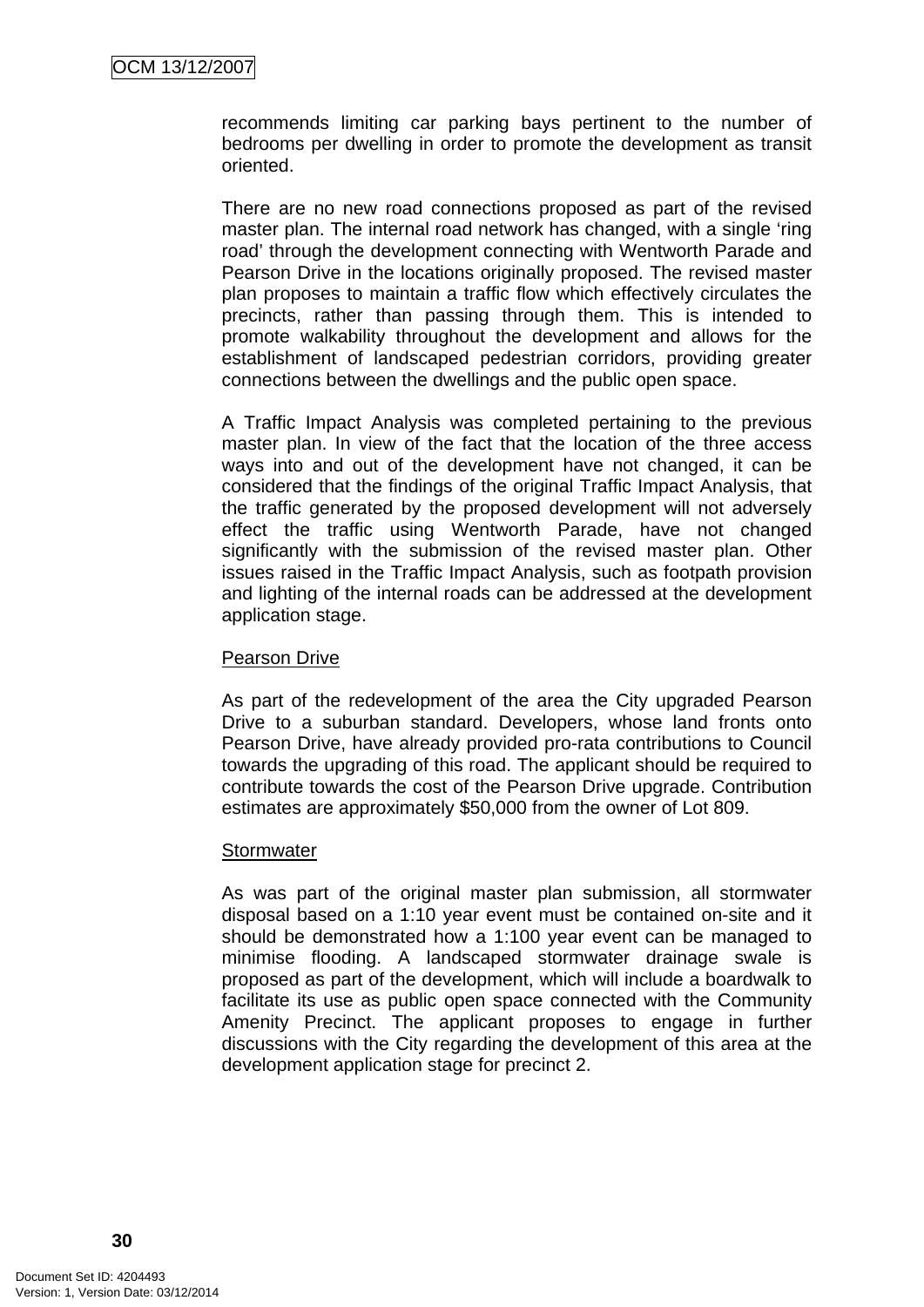#### **Conclusions**

It is recommended that Council proceed to adopt the revised master plan subject to conditions addressing the matters discussed in this report and outlined in the recommendations.

#### **Strategic Plan/Policy Implications**

The Corporate Strategic Plan Key Result Areas which apply to this item are:-

#### *Planning your City*

• *"To ensure the planning of the City is based on an approach that has the potential to achieve high levels of convenience and prosperity for its citizens".* 

The planning policies which apply to this item are:-

SPD4 'Liveable Neighbourhoods' SPD8 Cockburn Sound Catchment Policy APD32 Residential Design Codes APD33 Town Planning Scheme No. 3 Provisions Cockburn Central Town Centre Parking Strategy

#### **Budget/Financial Implications**

Council's decision is appealable. Legal representation will be required if an appeal is lodged with the Tribunal.

#### **Legal Implications**

Town Planning Scheme No. 3 Residential Design Codes 2002

#### **Community Consultation**

The proposal is a Permitted (P) use under Town Planning Scheme 3 and does not require advertising for public comment. The proposed retail facilities are likely to be an Advertised (A) use under Town Planning Scheme No. 3 and will require advertising for public comment; however, this is not likely to occur until the submission of a development application.

# **Attachment(s)**

- (1) Planning and Design Considerations document
- (2) Landscape Plan
- (3) Applicant's justification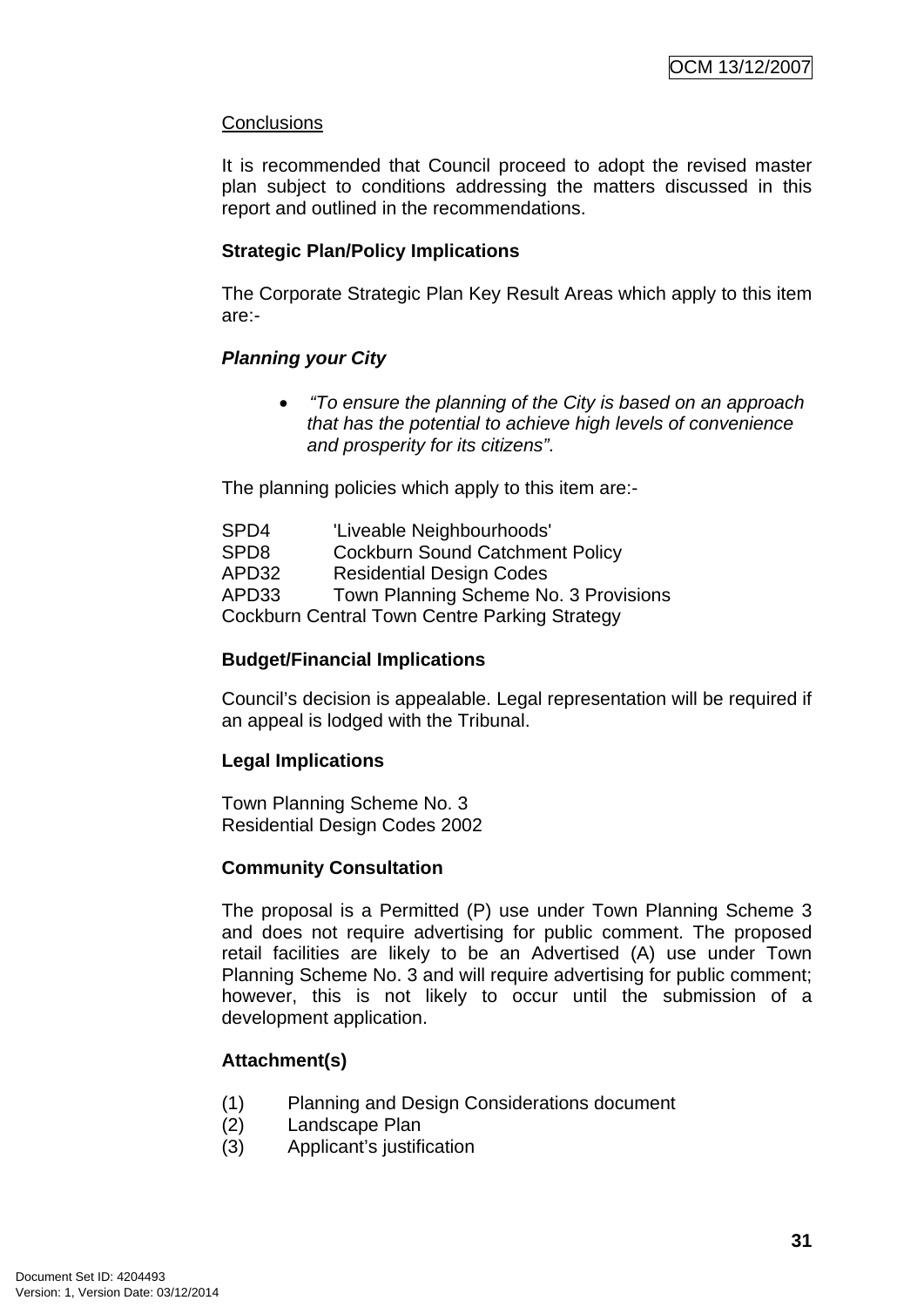# **Advice to Applicant**

The applicant has been advised in writing that this matter is to be considered at 13 December 2007 Council Meeting.

#### **Implications of Section 3.18(3) Local Government Act, 1995**

None.

**14.3 (OCM 13/12/2007) - RETROSPECTIVE PLANNING APPROVAL - RETAINING WALL- LOCATION 31 TREATY OAK COVE BIBRA LAKE - APPLICANT: DANIEL PETER KRISPLER (1116711) (B HOGARTH-ANGUS) (ATTACH) Item 14.3.pdf**

# **RECOMMENDATION**

That Council:-

- (1) *refuse* to grant its approval to the retrospective retaining wall for the following reasons:-
	- 1. The retaining wall has an adverse impact on the amenity of the adjoining owner.
	- 2. The retaining wall has been built on top of two (2) existing retaining walls which are not designed for this use.
	- 3. The City holds safety concerns regarding the retaining wall, as there is evidence the retaining walls underneath are collapsing.
	- 4. No engineering certification has been provided to certify the construction.
- (2) issue a Schedule 9 Notice of Determination on Application for Planning Approval – Refusal and an MRS Form 2 Notice of Refusal; and
- (3) require the removal of the retaining wall and any soil retained by the wall within 60 days of this decision.

**COUNCIL DECISION**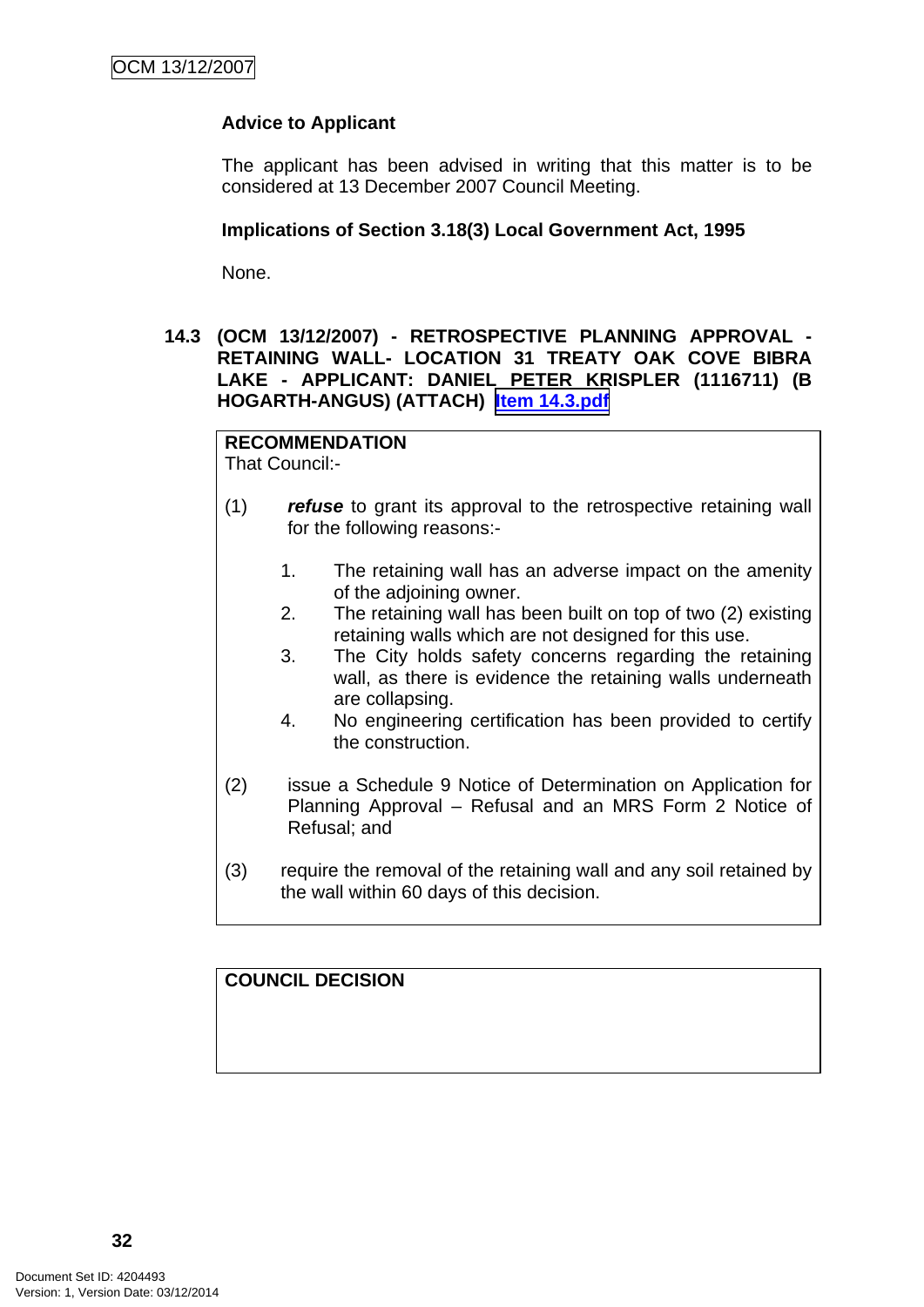# **Background**

| Zoning:    | MRS:              | Urban           |
|------------|-------------------|-----------------|
|            | TPS3              | R <sub>20</sub> |
| Land Use:  | Residential       |                 |
| Lot Size:  | 750 <sup>m2</sup> |                 |
| Use Class: | יים"              |                 |

The subject land is on the Northern side of the lot adjoining 29 Treaty Oak Cove. The Finished Floor Level (FFL) of the house on 31 Treaty Oak Cove is 9.00, falling to a level of 7.4 for the residence at 29 Treaty Oak Cove.

A building license issued in June 1997 for the residence at 31 Treaty Oak Cove included two (2) retaining walls, a twinside retaining wall and another limestone retaining wall running to the rear boundary.

#### **Submission**

The application is for a retrospective retaining wall 6.43 m long x 1.25m high. The wall will sit on top of the two existing walls.

The applicant has provided the following justification in support of the proposal which has been summarised accordingly:-

The twinside retaining wall left a 1m pit which runs the length of the house foundation. This retrospective retaining wall attempts to address this void by continuing on the existing limestone retaining wall along the entire length of the side boundary.

The applicant believes this to be the correct course of action to address safety concerns and keep the adjoining neighbour happy.

A copy of the applicant's full submission should be read in conjunction with this report and is contained in the agenda attachments.

The applicant has tried to fill in the 1m pit in the interests of safety. However, the solution of the retaining wall extension has not prevented sand and stormwater from spilling over to the adjoining lot and the retaining walls below are not designed to carry the extra weight imposed.

#### **Report**

The subject land is zoned R20 under the City of Cockburn Town Planning Scheme No 3. Council has the discretion to either approve (with or without conditions) or to refuse the application.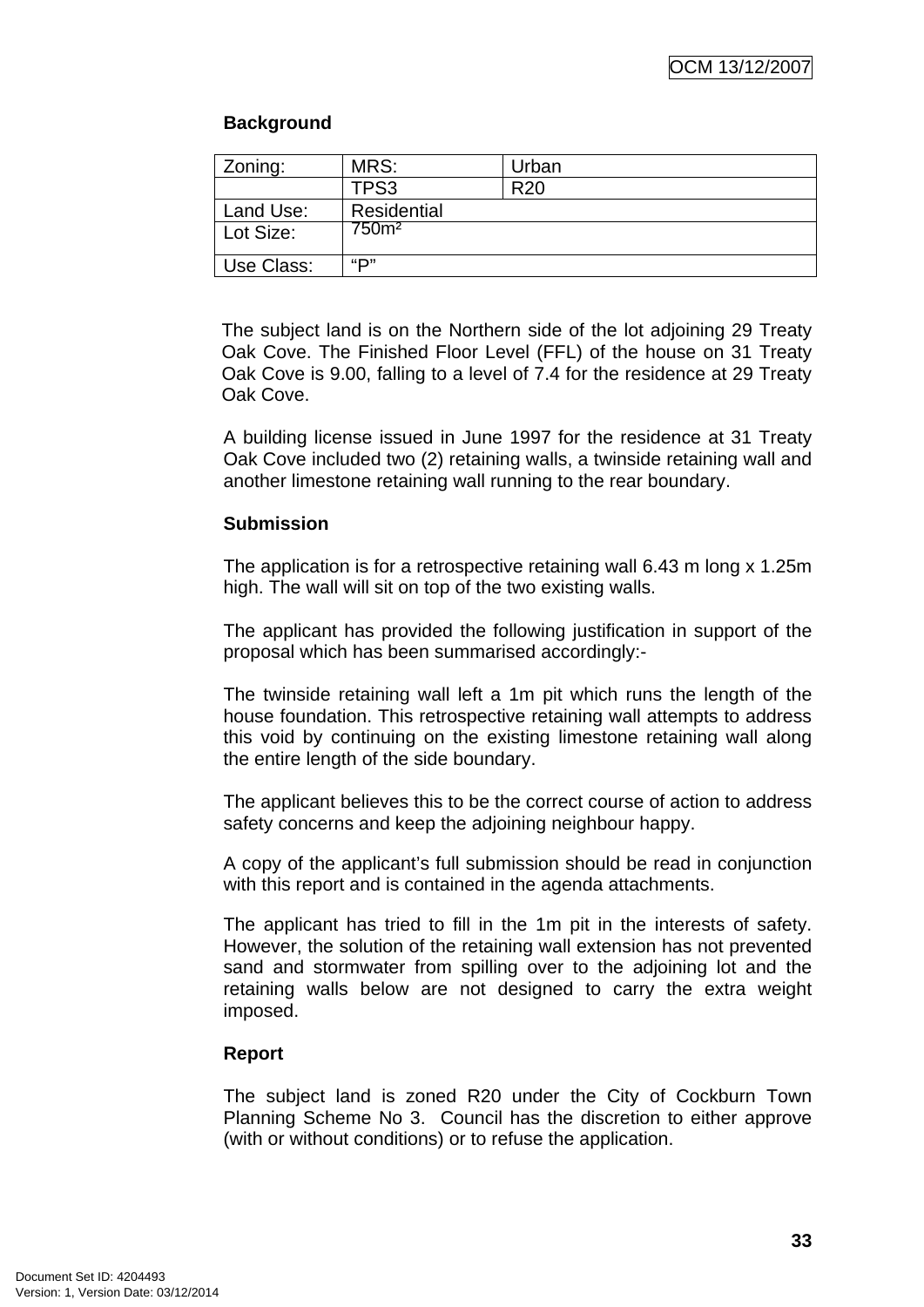The proposed development complies with the standards and provisions of the City's Town Planning Scheme No 3/Residential Design Codes with the exception of the following:-

• The retaining wall is above 500mm in height and is required to be setback from the boundary a distance of 1m.

#### **Amenity**

It is considered that the retrospective retaining wall has a negative effect on the amenity of the adjoining owner. Each time a retaining wall has been built, a fence has been erected, resulting in 3 fences being built along and adjacent to the boundary. Whilst not affecting the distribution of sunlight, there are habitable rooms on this side of 29 Treaty Oak Cove which are facing onto a 4m high wall (including dividing fence), located only 1m from the windows.

#### Safety

Building this wall on top of the existing two poses a safety risk where by the walls which are being built on are seemingly unable to cope with the additional weight load being imposed. The owners of 29 Treaty Oak Cove has attempted to solve this issue by slotting an additional beam along the fence to support it.

The overspilling of soil indicates that the retaining walls are not sufficient to hold the soil. No certification has been received for the walls and a site inspection has revealed that certification is unlikely to be possible.

#### Community Consultation

In accordance with Clause 9.4 of the Scheme, the application has been advertised for public comment. The application came about due to a complaint from the residents of 29 Treaty Oak Cove, who objected to the retrospective application within the timeline of the advertising period.

The following list is a summation of their concerns:-

- 1) The continual shedding of stormwater sand and rubbish into their yard
- 2) Damage caused to the fence and existing retaining walls by the new retaining wall
- 3) The height of the new fence placed on top of the retaining wall.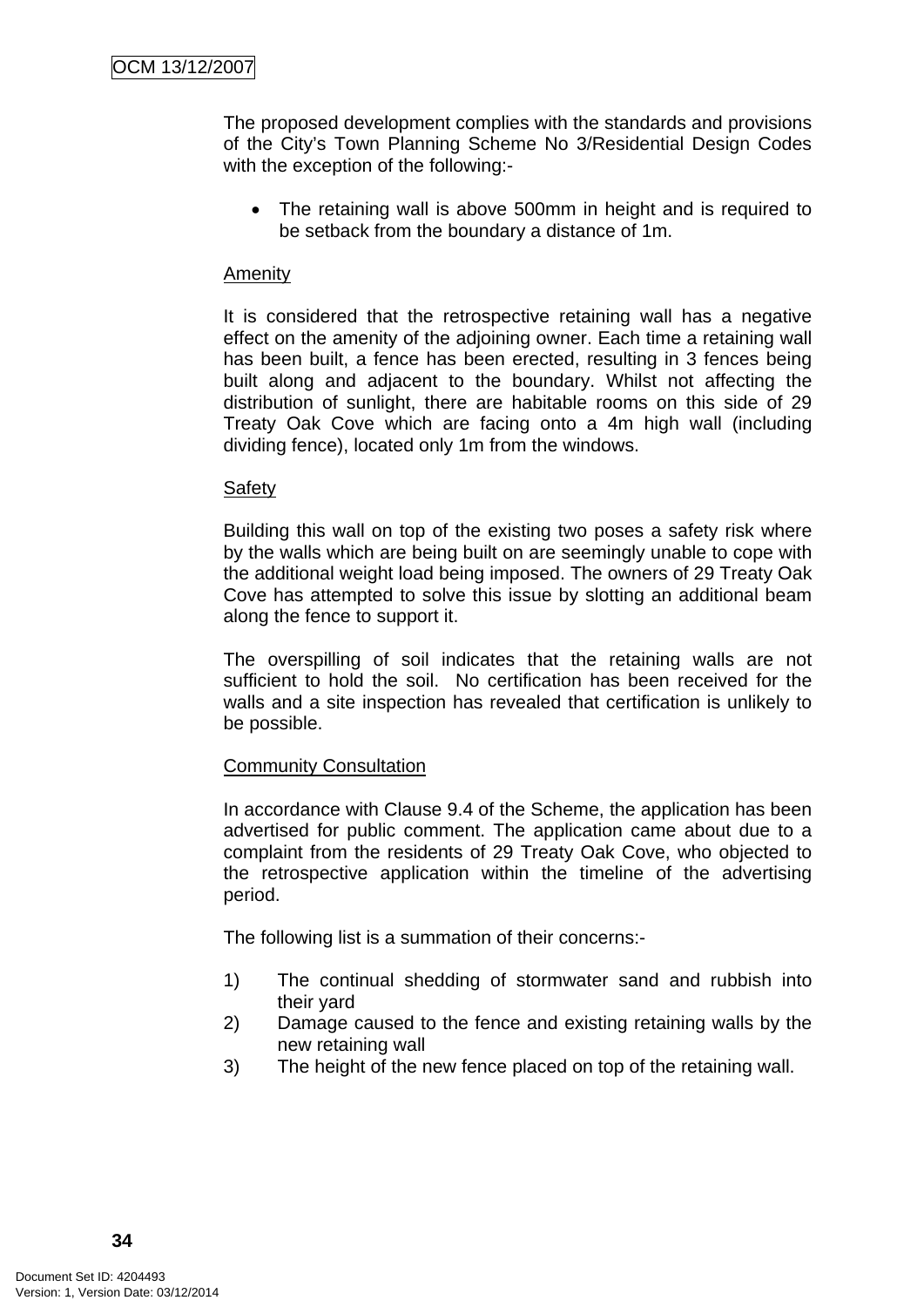## **Recommendation**

It is recommended that the application be refused on the basis of the amenity and safety concerns mentioned and the valid objection of the adjoining neighbour.

Whilst filling the 1m gap, the retaining wall has given rise to greater problems and safety issues, with soil and stormwater continuing to spill onto the neighbouring property instead of being contained on site.

#### **Strategic Plan/Policy Implications**

#### *Demographic Planning*

- *To ensure the planning of the City is based on an approach that has the potential to achieve high levels of convenience and prosperity for its citizens.*
- *To ensure development will enhance the levels of amenity currently enjoyed by the community.*

The Planning Policies which apply to this item are:-

APD50 Residential Design Codes – Neighbour Consultation Guidelines

# **Budget/Financial Implications**

The applicant may make an application for review to SAT, which will be defended by the City. Funds are available in the Council's budget for this.

#### **Legal Implications**

Town Planning Scheme No 3 Residential Design Codes 2002 Planning and Development Act 2005 State Administrative Tribunal Regulations

# **Attachment(s)**

- (1) Location Plan
- (2) Pre Construction Plan
- (3) Construction Plan
- (4) Pre Construction elevation
- (5) Construction Elevation
- (6) Applicant's justification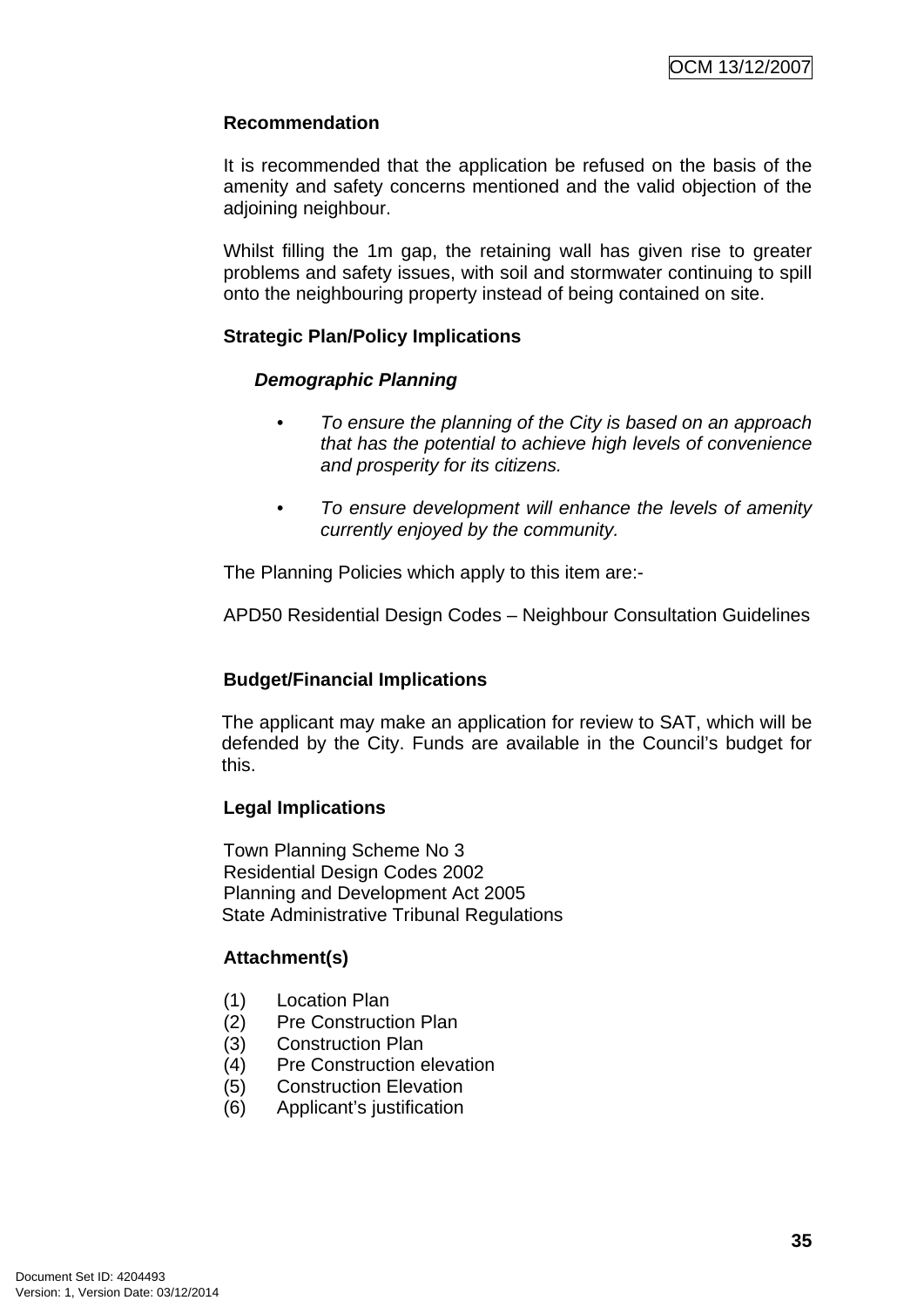## **Advice to Proponent(s)/Submissioners**

The proponent and submissioners(s) have been advised that this matter is to be considered at 13 December 2007 Council Meeting.

#### **Implications of Section 3.18(3) Local Government Act, 1995**

Nil

#### **14.4 (OCM 13/12/2007) - PROPOSED JANDAKOT AIRPORT DRAFT MAJOR DEVELOPMENT PLAN - HOPE ROAD JANDAKOT - OWNER & APPLICANT: JANDAKOT AIRPORT HOLDINGS PTY LTD (1211) (D ARNDT) (ATTACH) Item 14.4.pdf**

#### **RECOMMENDATION**

That Council endorses the response by the Mayor in relation to the draft Major Development Plan for Jandakot Airport.

## **COUNCIL DECISION**

#### **Background**

| Zoning:   | MRS:     | Public Purposes - Commonwealth<br>Government                                                                                      |
|-----------|----------|-----------------------------------------------------------------------------------------------------------------------------------|
|           | TPS:     | Public Purposes - Commonwealth<br>Government - Regional Reserve - Water<br>Catchment - Special Control Area -<br>Jandakot Airport |
| Land Use: | Aviation |                                                                                                                                   |
| Lot Size: | 512 ha   |                                                                                                                                   |

The Jandakot Airport Master Plan which was approved by the Minister for the Department of Transport and Regional Services (DoTaRS) in January 2006 includes plans for the construction of a fourth runway and the allocation of non-aviation land for a commercial development precinct.

The City was invited to comment on the Master Plan in 2005. Council at its meeting dated 8 September 2005 resolved to support the fourth runway being in accordance with "Option 1" of the Master Plan subject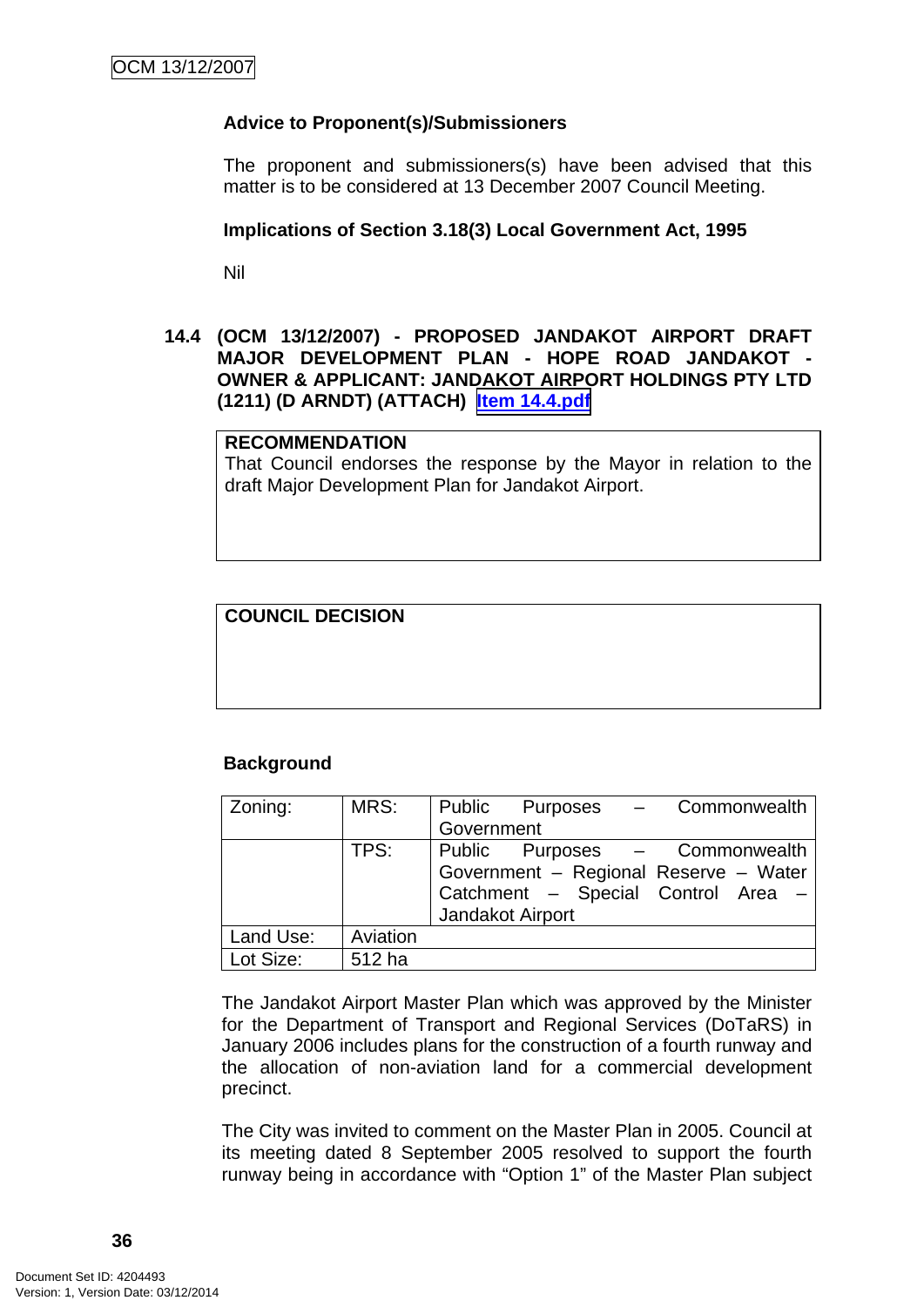to a series of conditions (Minute No 2951 refers). The three options referred in the Master Plan are as follows:

- Do nothing option;
- Option 1 New parallel 12R/30L (990m x 18m) touch and go runway of the existing 12/30 runway; and
- Option 2 New parallel runway (1390 x 30m) south of the existing 12/30 runway.

A Major Development Plan (MDP), generally speaking, is a more detailed plan to the Master Plan. Under the Airport Act 1996, a MDP for the proposed works, as well as formal advertising and consultation are required before the draft MDP can be submitted to the Minister for the DoTaRS for approval.

The City has received a letter from the Jandakot Airport Holdings Pty Ltd (JAH) on the 8 August 2007, in which the JAH has notified the City of its intention to submit a draft MDP to the Minister for DoTaRS under the Airport Act 1996.

The advertising of the draft MDP commenced on August 22, 2007 and concluded on November 15, 2007. The City intends to comment on the draft MDP and make a submission to JAH. The draft MDP has been assessed by the City's internal technical departments including Strategic Planning, Engineering, Environmental, Parks and Health. This report provides some recommendations for Council's consideration on the MDP. Adoption of these recommendations will then form a formal position of the Council on the Draft MDP, and be forwarded to the JAH.

Council at its meeting on November 8, 2007 considered a report on the draft MDP and resolved to defer the matter and:

- (1) instruct the Mayor to arrange a briefing of Councillors by Jandakot Airport Holdings;
- (2) the Mayor, Chief Executive Officer, Director Planning and Deveopment and Director Finance and Corporate Services meet with Jandakot Airport Holdings to discuss strategic issues and to seek an extension to the submission period; and
- (3) the letter requesting the extension to be copied to each of the candidates representing the Fremantle area who are standing for election in the forthcoming Federal Election.

Correspondence seeking an extension of the submission period was prepared and sent to JAH on November 9, 2007. A meeting was subsequently held on November 13, 2007 between the Mayor, Chief Executive Officer, Director Planning and Development Services, Director Infrastructure Services, and the Director Finance and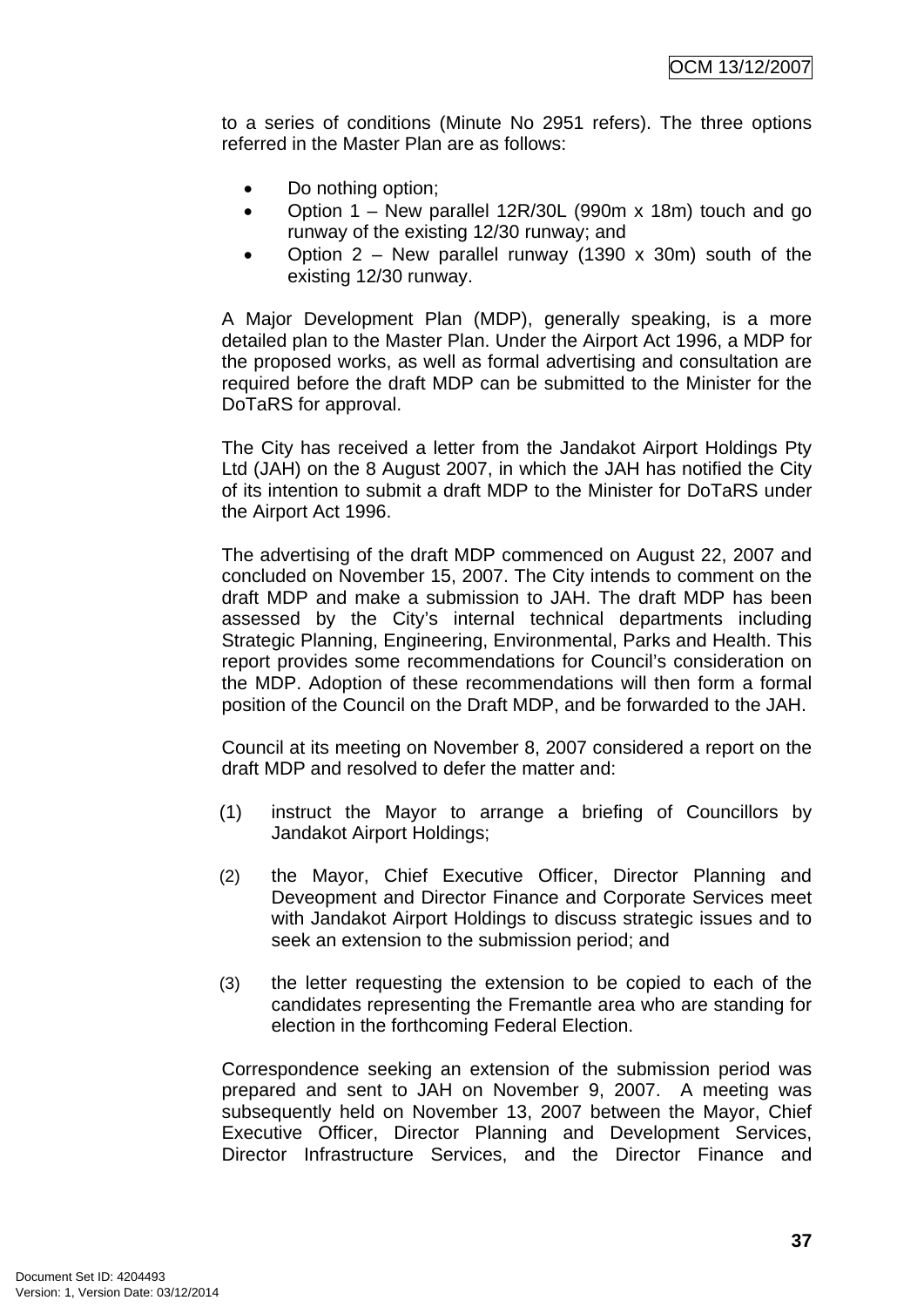Corporate Services met with representatives of Ascot Capital Limited to discuss the proposed Council recommendations.

A briefing of Councillors by Ascot Capital Limited (JAH) was subsequently held on November 14, 2007. A formal response on the draft MDP was then prepared and sent by the Mayor (refer Attachment 1), based on the information provided by Council Officers and the advice provided by Ascot Capital Limited.

# **Submission**

N/A

# **Report**

## Draft Major Development Plan (MDP)

The draft MDP shows the proposed development including:

- A new parallel 12R/30L (990m x 18 m) touch and go runway north of the existing 12/30 runway. ("Option 1" refers, which was supported by Council at the Master Plan consultation stage).
- A road to the east to link with Ranford Road (not proposed in the Master Plan 2005).
- A road to the south to link with Jandakot Drive (not proposed in the Master Plan 2005).
- Civil works including sewer, power and water services (proposed in the Master Plan 2005).
- Clearance of 62ha of bushland to facilitate a commercial development (proposed in the Master Plan 2005).

# Land Use Proposals

The approved 2005 Master Plan identifies 148 ha of non-aviation land development in the northern portion of the site for commercial development. Figure 10 – Land Use Precincts plan for the commercial development area identifies a series of land use precincts including the existing aviation building area:

- Central Core containing high density offices and destination uses as food and beverage outlets, local retail, entrainment and leisure, etc.
- Inner frame containing uses such as offices and showrooms that have a relatively high visitor demand or a relatively high worker population.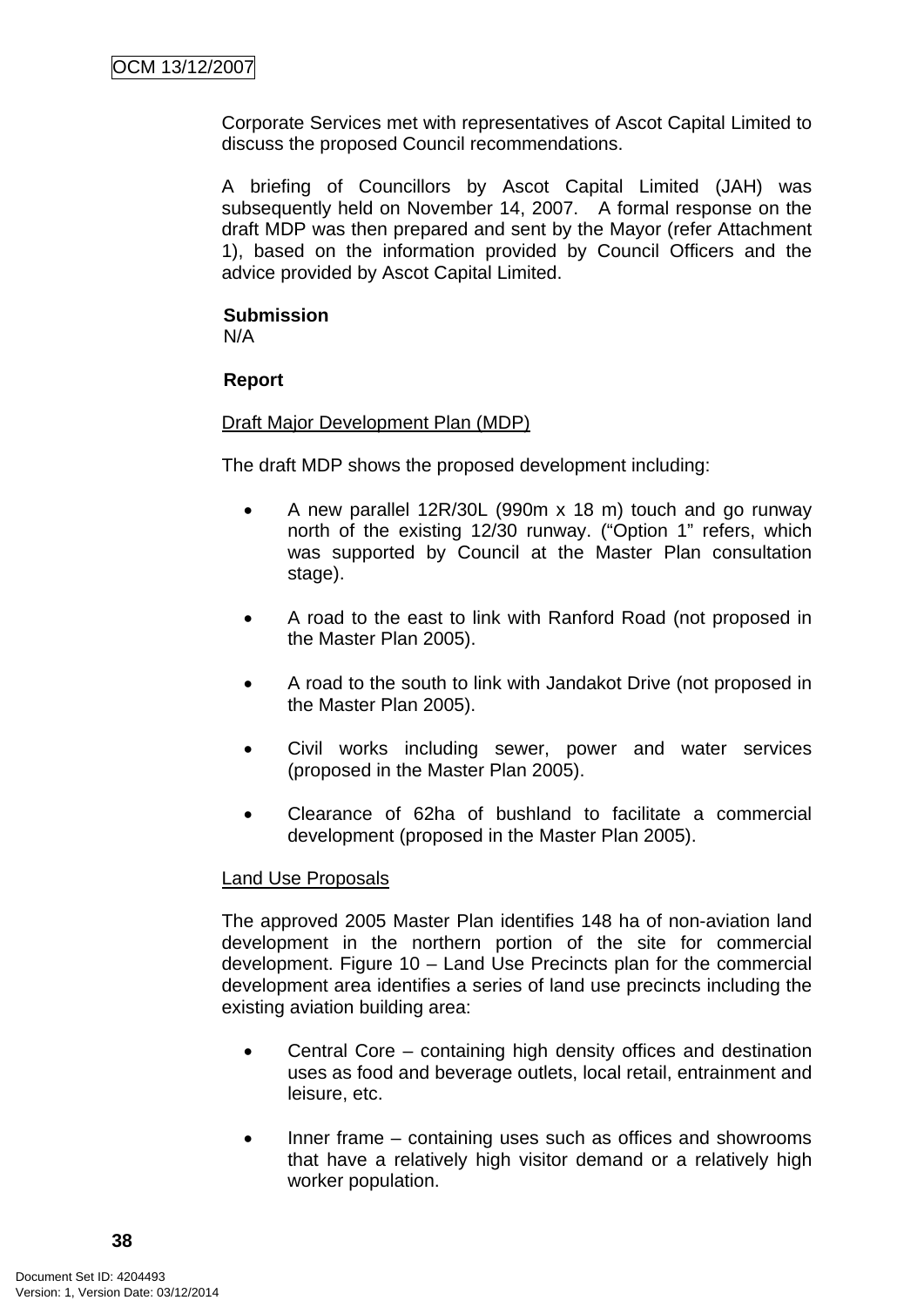- Outer frame containing uses such as trade–related showrooms, light industry, and logistics and storage that generate truck traffic and have either relatively few workers or visitors.
- Aviation support containing uses that provide support to aviation operators.
- Aviation core containing central and intensive uses relating to aviation operations – e.g. Hotel and shared terminal.
- Aviation operations containing aviation operators with direct access to the airside of the airport.

The general allocation of land use activities is supported. However, for clarity and ease of interpretation of the proposed land uses, recommendation should be made to ensure that the description of the zones and land uses activities within the commercial development precincts be consistent with the City of Cockburn Town Planning scheme No. 3. Furthermore, it is considered that any retail activity within the development precinct would only serve the local catchment (the commercial development and aviation areas) and should be limited to a "Local Centre" scale (i.e. maximum floor space of 2000m<sup>2</sup>), in order to minimise the impact on the City's Local Commercial Strategy. Retail being defined under the City of Cockburn's Town Planning Scheme and does not include the display, sale or hire of goods of a bulky nature (i.e. showrooms)

The Land Use Precinct plan shows the internal road network and accesses, but no details are provided on how the land is to be developed. It is desirable that future development of the land occurs in accordance with the City's standards as the commercial development area will be subleased as opposed to a traditional subdivision and freehold title arrangement. It is therefore recommended that JAH be requested to prepare detailed structure plans for each area to guide future development in close consultation with the City of Cockburn.

The detailed structure plan should be prepared in consultation with the City and should address matters such as land use proposals, indicative road layout, cycle and pedestrian networks, typical road sections, drainage, open spaces etc. The structure plan should include the details listed in Clause 6.2.6.1 of the City's Town Planning Scheme No 3.

Should the land within the commercial development area be subdivided in the future, it is essential that an agreement is reached with the City of Cockburn for the potential management of roads, drainage, open space and other appropriate reserves. It is recommended that JAH should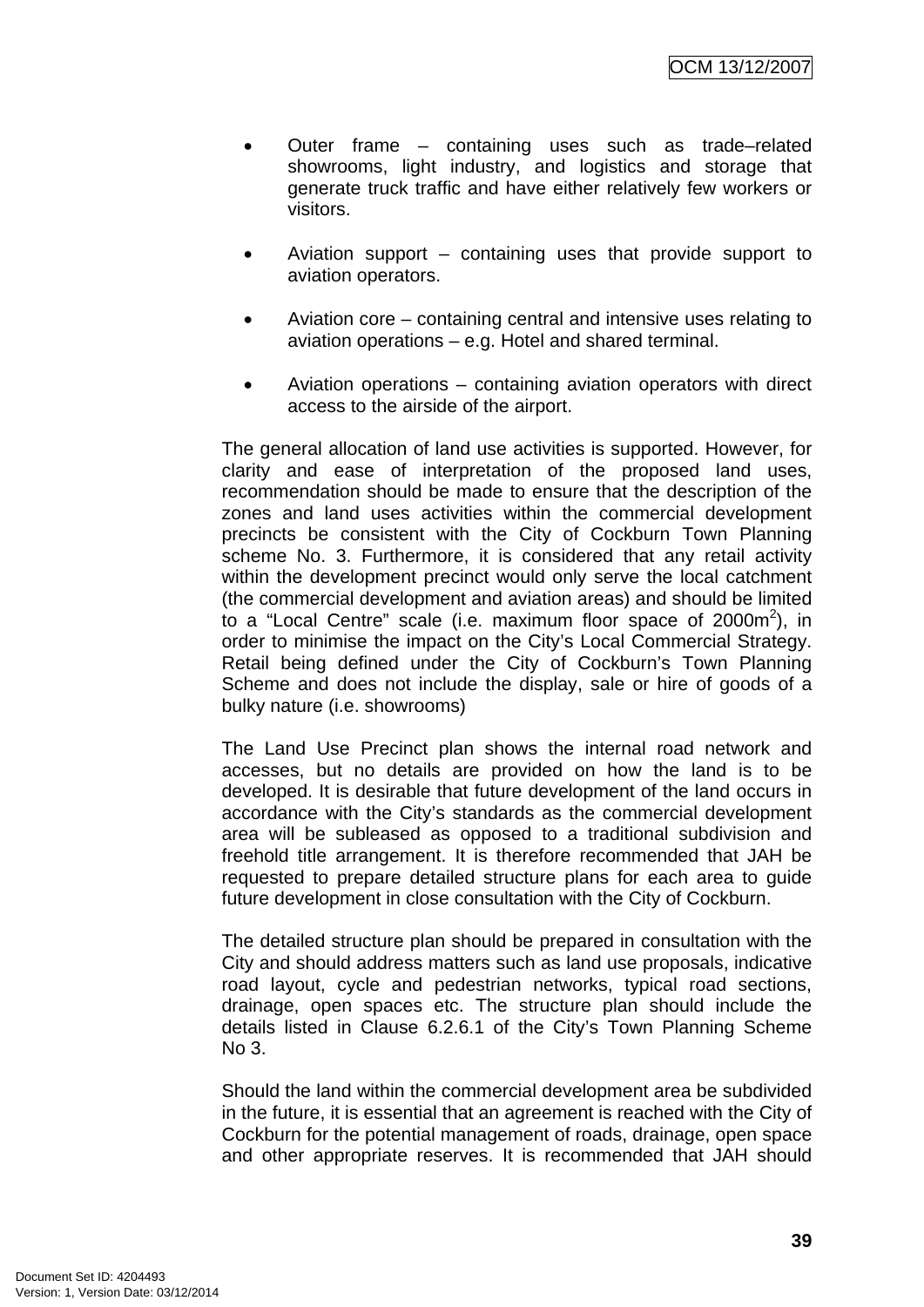liaise with the City of Cockburn to discuss the details of the infrastructure management should that be a likely option.

The proposed development on the airport is not subject to normal State Government or local government subdivision or development processes. However, it is essential for Council to be closely involved and consulted. All infrastructures in this area should be constructed to Council's specifications and it is recommended that any further development in this area be to standards agreed between Council and JAH and that JAH engineers certify that infrastructure has been constructed accordingly, if it is to be handed over to the City to maintain and manage.

The City has requested during the Mater Plan advertising in 2005 that a protocol between JAH and the Council to cover matters including the preparation and adoption and adoption of a structure plan for the precincts, development standards, zones and permitted uses and specifications for roads and drainage etc. particularly if the area is to be freehold in the future under the City's management. This has been discussed with JAH and there was agreement to further identify items that could be included and possible procedures.

In general, the items important to Council have been identified as follows:

- The use of terms, definitions, zones and development standards that is consistent with City of Cockburn Town Planning Scheme No. 3.
- Adoption of a structure plan by JAH in consultation with Council which shows adequate details guide subdivision and development of the area.
- Referral of subdivision and development applications to Council for its information and comment.
- Procedures for certification that infrastructure including roads and drainage have been constructed to Council specifications, if they are to become public responsibility.

#### Transport Issues

The two roads proposed to the East to link with Ranford Road and to the South to link Jandakot Road have considerable merit as they provide alternative traffic routes to the existing Hope Road. If Hope Road was blocked due to a crash or other accidents could lead to the following risks:

• Emergency access is lost – this has severe ramifications for the Royal Flying Doctor Service (RFDS).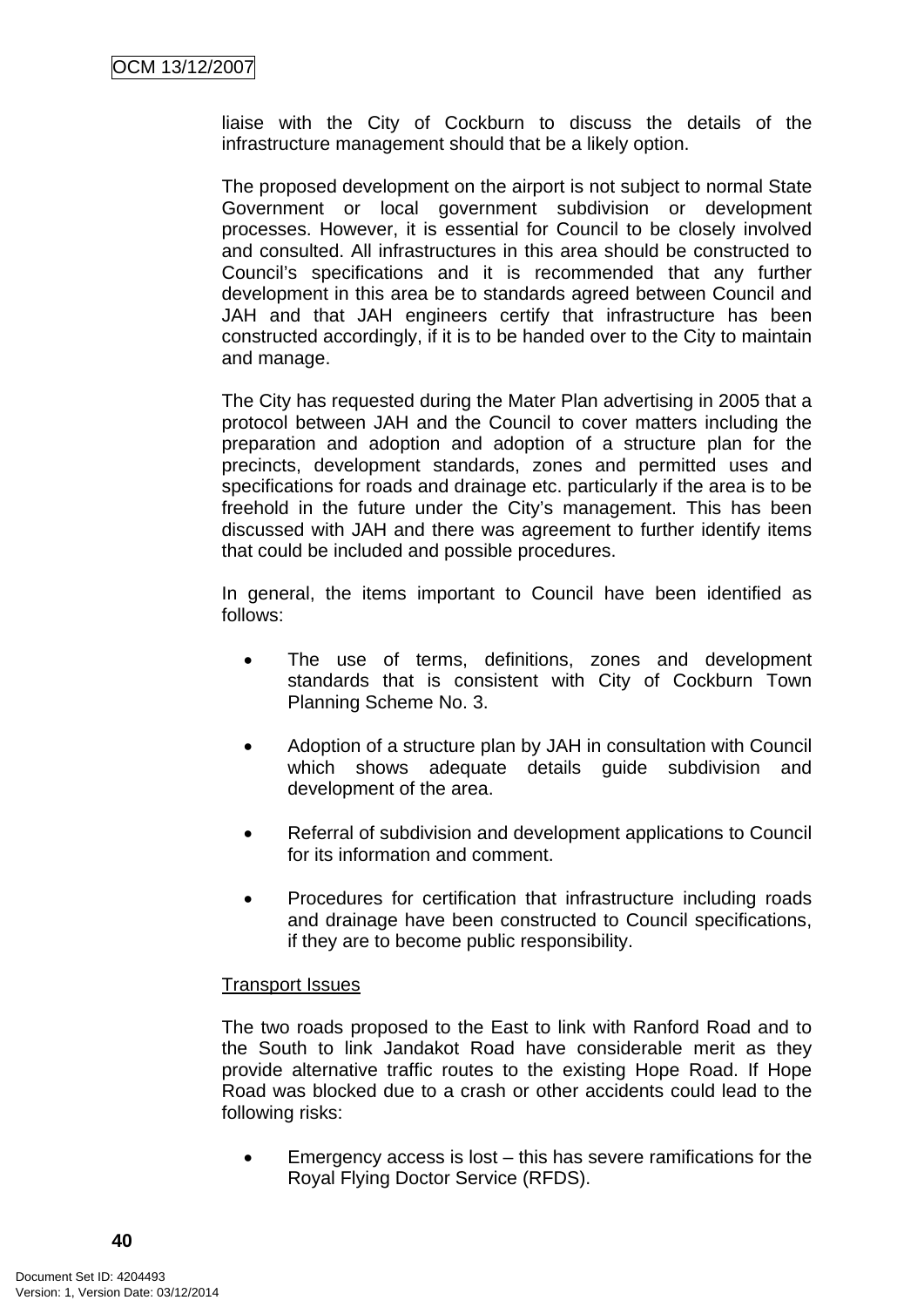- Access to RFDS by St John of God Ambulance is restricted.
- Evacuation due to a chemical spill or bushfire is limited.

The new road links will alleviate much of the identified risks as the proposed road network affords increased flexibility for airport access.

Notwithstanding the above, the City has concerns on the impact of the increased traffic volume on the road infrastructure as a result of the development on the airport. The City's most recent traffic forecasting model for 2016 has have now been considered by JAH and general discussion with Council Officers have identified the following issues, which need to be addressed in a detailed traffic assessment:

- Upgrading Berrigan Drive (between Freeway and Jandakot Road) from 2 lanes to 4 lanes divided. If North Lake Road Bridge is constructed prior to 2016, then Berrigan Drive may cope with 2 lanes.
- Downgrade Berrigan Drive (Jandakot Road to Hope road) from a District Distributor Road to a Local Distributor Road. This will require changing the infrastructure and slowing the speed limit so that most of the traffic will be deflected onto Hope Road and the proposed South Link (Lancaster Drive). JAH suggest that traffic calming treatments may be required on Berrigan Drive in order to restrict the road to "local residents" only.
- Traffic signals will be required at the intersection of Karel Avenue/Hope Road/Berrigan Drive (north).
- Queuing lengths on Karel Avenue approaching the Hope Road/Berrigan Drive intersection, area identified as an issue, particularly if there is a strong demand for a right turn in the evening peak hour into Berrigan drive. JAH propose to restrict green time in peak periods for traffic moving in/out of Berrigan Drive (north).
- A new T-intersection is proposed at the intersection of the South Link (Lancaster Drive) and Berrigan Drive (south). This will function under STOP controls. JAH advised they would reconsider the design of the intersection by providing wide median island so that motorists can egress out of Berrigan Drive in two stages.
- Traffic signals are required at the intersection of Jandakot Road South/Dean Street /Berrigan Drive (south).
- The construction of Lancaster Road (South Link). JAH is waiting for final approval from the DoTaRS and indicated that construction of Lancaster Road (South Link) would begin straight away and be completed within a year.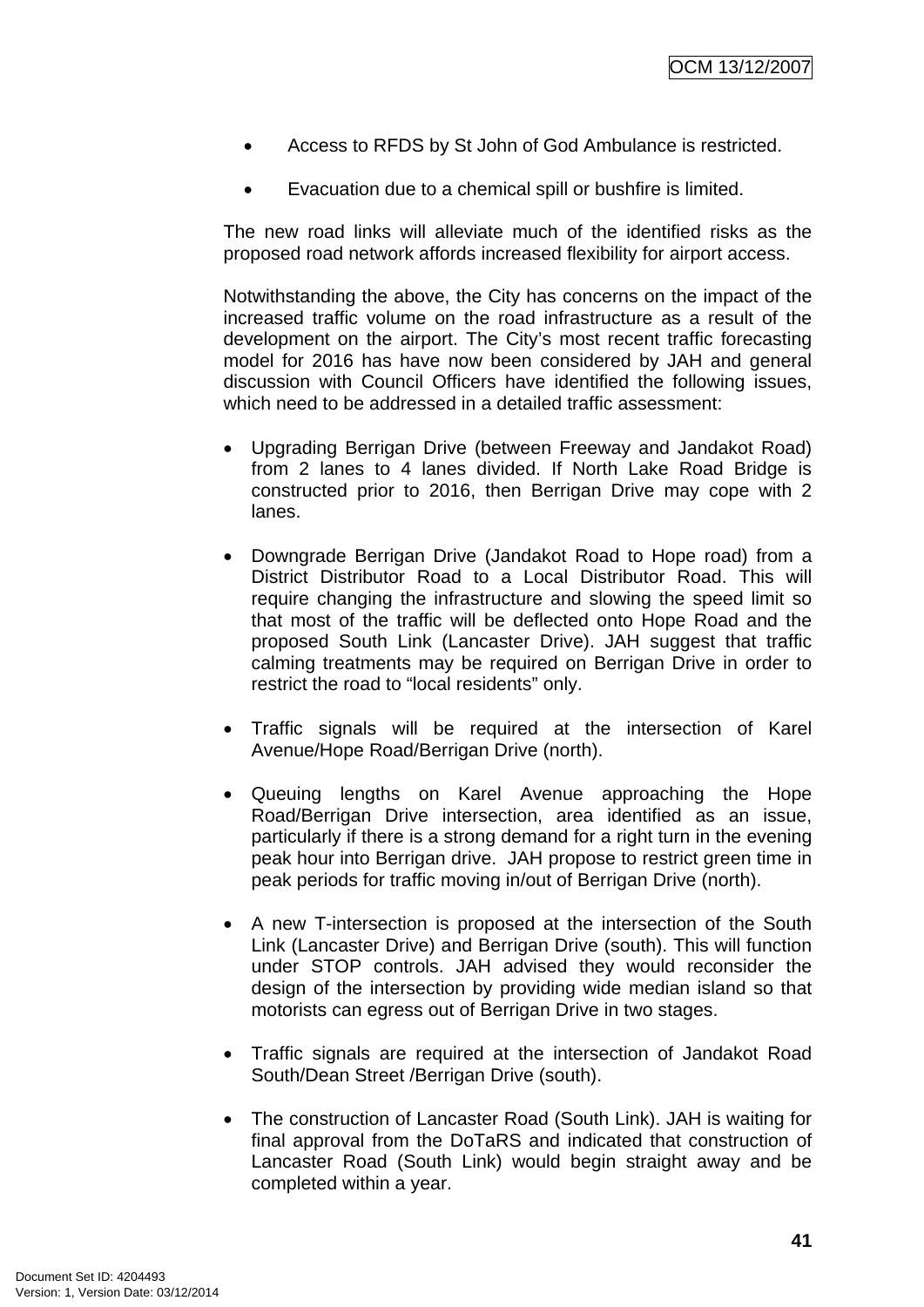It is assumed that JAH would be responsible to fund and construct the above infrastructure that fall inside of the JAH land. Whilst some infrastructure outside of JAH area is normally under the responsibility of the City of Cockburn and Main Roads, JAH should be responsible for this infrastructure given that the significant traffic impact was generated by the future development on the airport. It is therefore recommended that JAH fund the construction of the identified infrastructure required by 2016.

The City also has concerns with the future increased traffic volume on Prinsep and Warton Roads which are not discussed in the MDP document. The few residential houses already there need to be screened by a service road away from the future increased demands on that road by heavy commercial traffic as a result of the commercial development on the airport.

#### Environmental Issues

The City has concerns over the amount of clearing natural bushland for the development on Jandakot Airport although it is recognised that the approved Jandakot Airport Master Plan identified these areas as being able to be developed and that in order to facilitate this development these areas would need to be cleared.

Whilst a detailed flora and fauna survey and management plan has been prepared by JAH, the City of Cockburn has had limited input into the plan. It is acknowledged that JAH has liaised with State Department of Conservation & Environment and the Kings Park Botanic Gardens and Parks Authority in respect to the flora and fauna survey and that the details of which are required to be referred to the Commonwealth Department of Environment and Water Resources for assessment under the Environmental Protection and Biodiversity Conservation Act 1999 (EPBC Act). It is therefore recommended that JAH provide the City with details of the outcomes/assessment by the department of Environment and Water Resources.

A detailed urban water management plan is required to address surface and ground water management, given that the site is located on the Jandakot Groundwater Mound. This is particularly important for different types of runoff for the aircraft runway and service areas, distributor roads and urban areas. It is recommended that a water management plan be prepared by JAH in close consultation with the City of Cockburn and the Department of Water.

In respect of the Construction Environment Management Plan, the City has the following comments:

• Concern is expressed that the City of Cockburn was not consulted in relation to the clearing bushland of Stage 1, although it is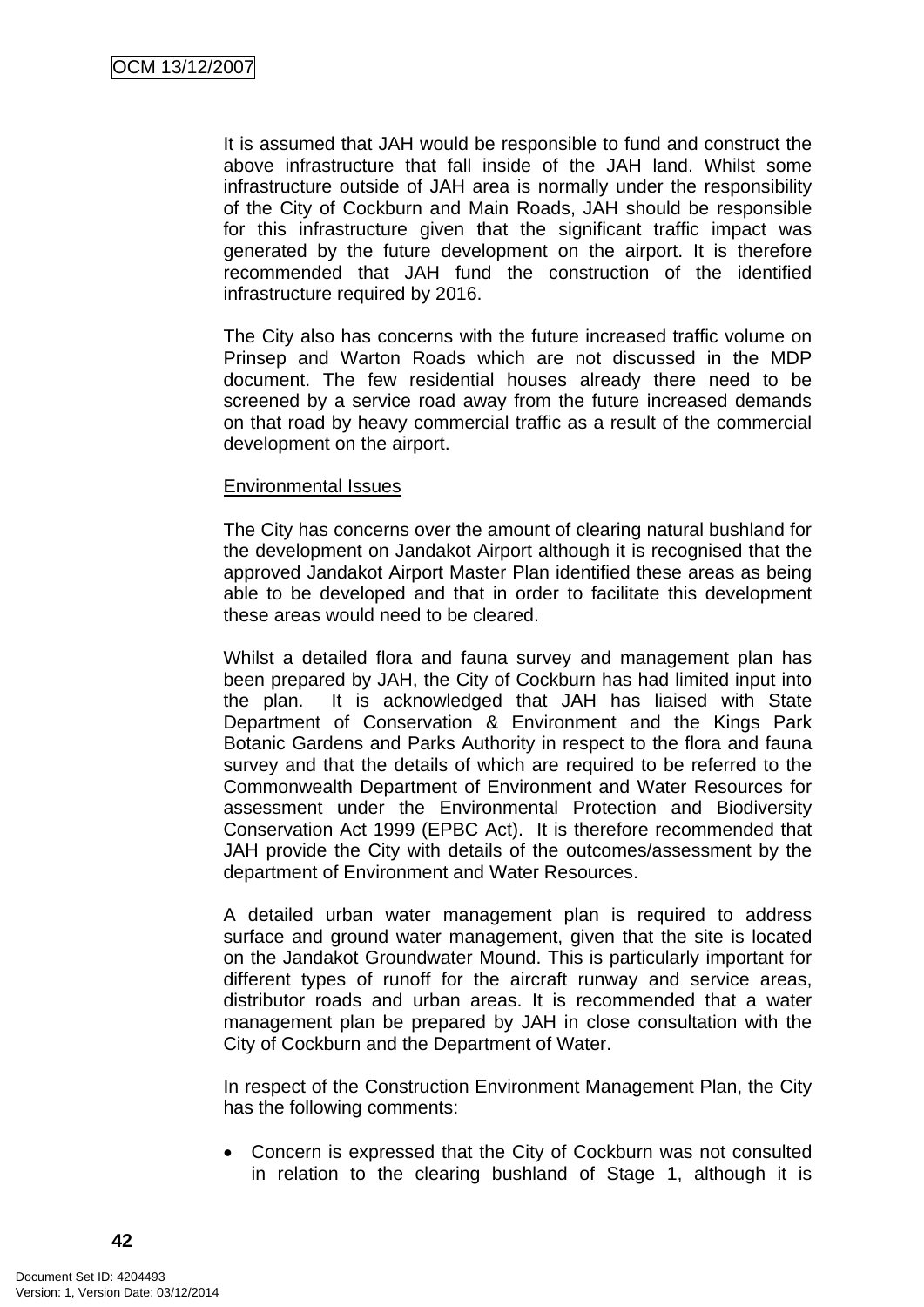recognised that in order to facilitate the development, as contained with the approved Jandakot Airport Master Plan these areas would need to be cleared.

- With regard to Section 5.1.6 of the Construction Environment Management Plan (CEMP), topsoil cannot be stockpiled for long periods as the seeds may become unviable due to the effect of moisture in the soil. Soil from dieback infested areas should not be mixed with soil from dieback free areas.
- With regard to Section 5.1.9, all refuelling should be undertaken on hard areas to reduce the risk of groundwater contamination.
- Section 5.1.11 W6 is a Resource Enhancement Wetland and should be adequately buffered. A 50m buffer is normally required by the Department of Water. No clearing should occur within this buffer and the demarcation line should be adequately pegged and visible to machinery operators.
- Section 5.1.13 Bushland salvage initiatives should be implemented prior to clearing. This should include seed collection, harvesting hollow logs from existing trees that could then be utilised in other areas of the airport as nesting hollows or habitat logs. Transplantation of plants could also be undertaken for use in landscaping. The City of Cockburn would be keen to undertake some seed collection in areas destined to be cleared.
- Section 5.1.13 Prior to any clearing approval bushland salvage initiatives should be implemented.
- Section 5.1.16 Prior to the commencement of any earthworks in the area or translocation of the Protected Flora approval from the Commonwealth Department of Environment and Water resources will need to be obtained.
- Section 5.1.17 care must be taken to ensure that translocation of plants does not transfer diseases such as dieback to other sites.
- Section 5.1.21 Clearing should be undertaken when reptile species are active. Clearing in colder periods when reptiles area least active is not advised. Clearing in mid to late spring is also not advised as many bird species will be nesting. It is suggested that a qualified fauna (particularly reptiles) expert be on site during clearing to ensure that any injured, distressed or trapped fauna can be assisted.
- Section 5.4.2 Given that the works are occurring within the municipality of City of Cockburn the City of Cockburn would like to be notified of any significant environmental incident or emergency.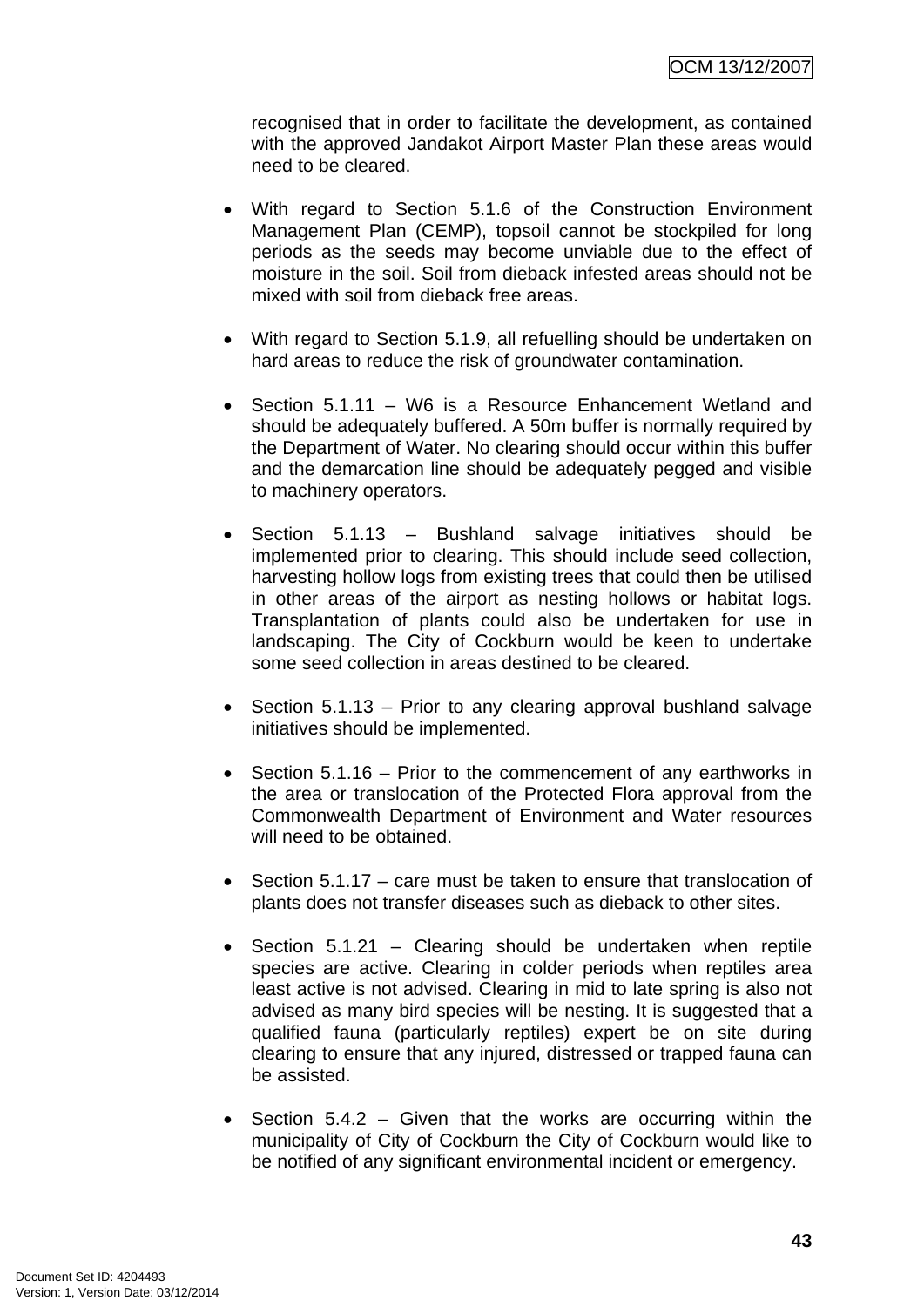#### Aircraft Noise

The proposed fourth runway will increase annual flights by 14,000 approximately reaching a maximum of 514,000 flights per year in 2015.

The Australian Noise Exposure Forecast (ANEF) system of predicting likely impacts of aircraft noise to the general public is limited where there is a significant increase in the frequency of flights. The draft MDP recognises that "for affected residents, the noise impacts associated with the use of the 12/30 direction runways will be intense, at frequent intervals and relatively short duration" as the fourth runway (12R/30L) is parallel to the north of the existing 12/30 runway.

The ANEF maps for 2005 indicates that the 20-25 contour will extend about 265, into the residential areas to the northeast and to a lesser extent to the southwest. The 20-25 ANEF contour is recognised in AS2021 Table of Building Site acceptable as the category "Conditional" for houses and schools. "Conditional' typically acknowledges that buildings should be acoustically treated to minimise noise nuisance. In addition, the Draft MDP states that "at the 20 ANEF approximately 10% of people are "seriously affected" and approximately 45% are "moderately affected" by aircraft noise".

Should the fourth runway be approved it is recommended that all existing houses and residential accommodation located within a new 20-25 ANEF contour (or over) be acoustically treated at JAH's expense. This will mitigate some of the aircraft noise experienced inside the buildings. However, it is likely that the noise nuisance will continue to exist when residents are enjoying their external living areas. It is noted that the aircraft noise will be restricted to daytime only as the runways will not be lit for night time flights.

The 25-30 ANEF contour is recognised in AS2021 as unacceptable for houses and schools. The ANEF map for 2025 indicates that the new 25-30 contour extends slightly into residential areas. This suggests that any further increase in the frequency of flights in the future shall not be approved by the Minister for the Department of Transport and Regional Services given the non-compliance with AS2021.

#### Financial Issues

Subject to an agreement between the parties for the payment of rates on all commercial property, the provision of information pertaining to lease rentals from third parties will ensure transparency of data in the calculation of relevant gross rental values from the Valuer General of WA so as to correctly determine fair and equitable rating.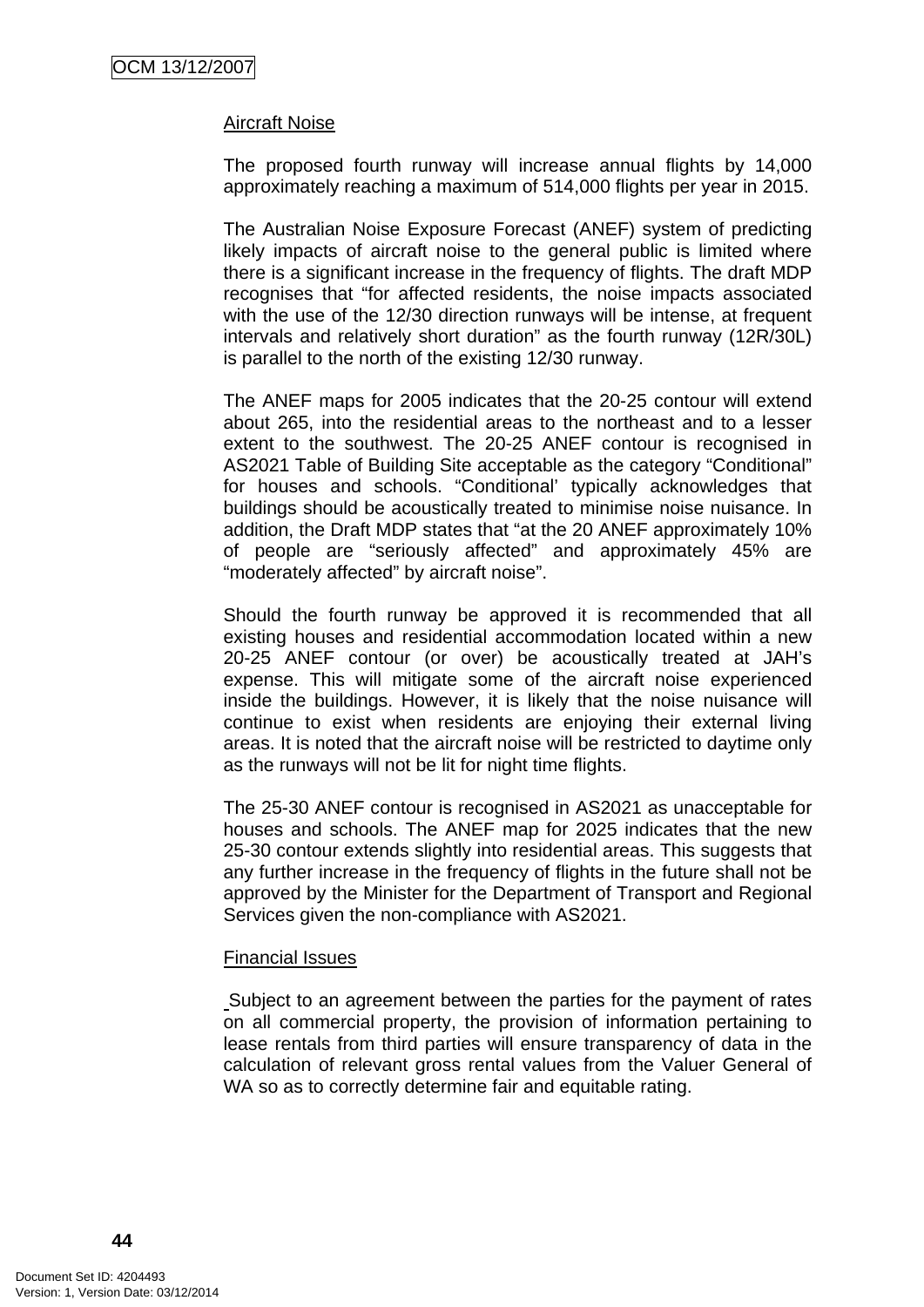## Lancaster Road

The proposed southern link follows the alignment of an existing road reserve – Lancaster Road, as there is already an existing Lancaster Street within the City, it is strongly recommended that Lancaster Road, which is not constructed be renamed to avoid any confusion in the future.

#### **Conclusion**

Despite that the proposed fourth runway will result in an increase in aircraft movements and hence the extended ANEF contours, the development on Jandakot Airport proposed in the draft MDP is likely to provide economic and social benefits to the airport and the district as a whole. The fourth runway will improve aviation safety. The two proposed link roads provide alternative traffic routes to existing Hope Road, and alleviate the risks in case of emergency.

#### **Strategic Plan/Policy Implications**

#### *Infrastructure Development*

*• To construct and maintain parks and bushland reserves that are convenient and safe for public use, and do not compromise environmental management.* 

#### *Natural Environmental Management*

*• To ensure development of the district is undertaken in such a way that the balance between the natural and human environment is maintained.* 

#### *Transport Optimisation*

*• To construct and maintain roads which are convenient and safe for vehicles, cyclists and pedestrians.* 

The Planning Policies which apply to this item are:

SPD1 Bushland Conservation Policy SPD3 Native Fauna Protection Policy APD33Town Planning Scheme No. 3 Provisions

#### **Budget/Financial Implications**

N/A

#### **Legal Implications**

Under the Airport Act 1996, a Major Development Plan for the proposed works, as well as formal advertising and consultation are required before the draft MDP being submitted to the Minister for the DoTaRS for approval.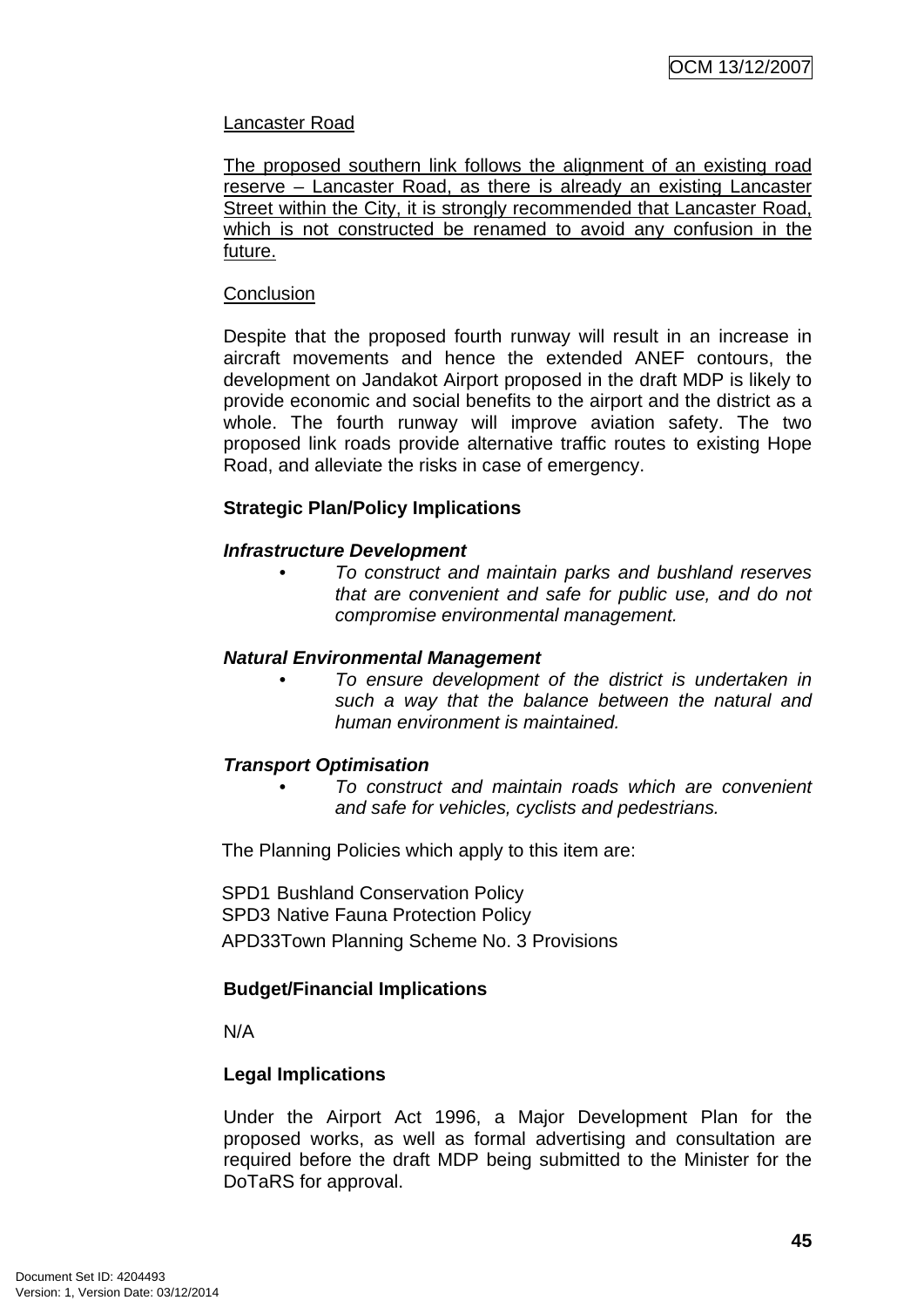## **Community Consultation**

N/A

# **Attachment(s)**

Mayoral response to draft MDP

# **Advice to Proponent(s)/Submissioners**

N/A

**Implications of Section 3.18(3) Local Government Act, 1995**

Nil.

**14.5 (OCM 13/12/2007) - HORSE STABLES & EXERCISE YARDS - LOC ATION: 12 & 10 (LOTS 22 & 23 HARDEY STREET HAMILTON HILL - OWNER: COMMISSIONER OF MAIN ROADS - APPLICANT: THEODORE MILLER (2201366) (L PALERMO) (ATTACH) Item 14.5.pdf**

#### **RECOMMENDATION** That Council:-

- (1) grant its approval to construct horse stables and exercise yards on No 10 &12 Hardey Rd, Hamilton Hill in accordance with the approved plans subject to the following conditions:-
	- 1. Development may be carried out only in accordance with the terms of the application as approved herein and any approved plan.
	- 2. **Earthworks** over the site and batters must be **stabilised** to prevent sand blowing, and appropriate measures shall be implemented within the time and in the manner directed by the Council in the event that sand is blown from the site.
	- 3. All **stormwater** being contained and disposed of **onsite** to the satisfaction of the Council.
	- 4. The proposed development shall be **clad or coloured** to complement the surroundings, and/or adjoining developments, in which it is located, and shall use non reflective materials and colours.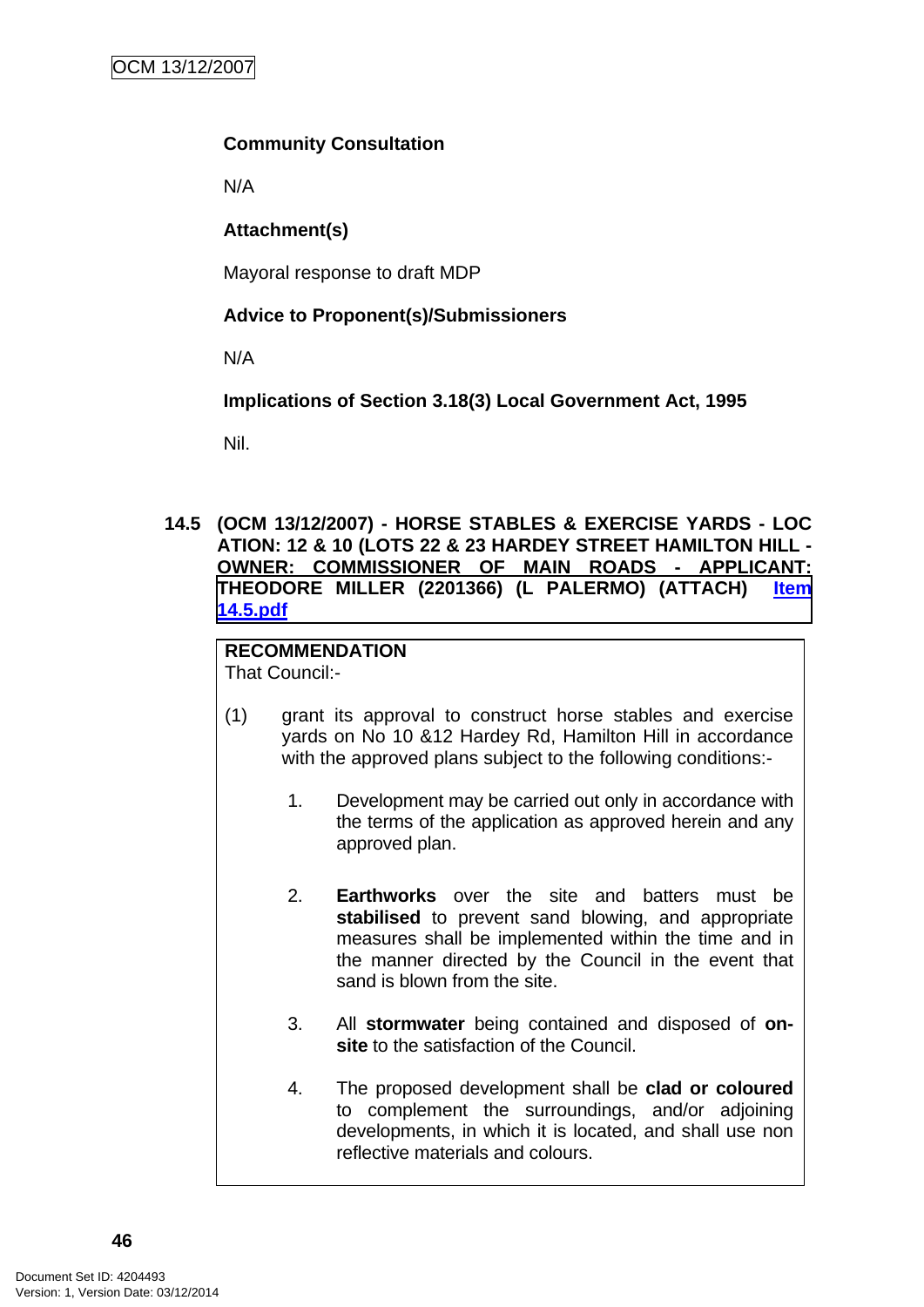- 5. No wall, fence or landscaping greater than 0.75 metres in height measured from the natural ground level at the boundary, shall be constructed within 3 metres of a vehicular access way unless such wall or fence is constructed with a 3 metre truncation.
	- 6. The construction of every building, shed, loose-box, shelter and stall and its situation with respect to adjacent buildings must be in accordance with the Building Code of Australia.
	- 7. Every loose-box or stall shall have an area of not less than  $11m^2$  and walls not less than 3 meters measured either horizontally or vertically.
	- 8. A shelter provided in a yard for the protection of horses from inclement weather shall have an area of not less than 9  $m^2$  and a height of not less than 2.5 meters. It shall not be capable of being closed and shall have at least one side completely open to the outside air.
	- 9. Every stable shall have approved impervious rodentproof receptacles for the storing of chaff, bran, pollard or grain intended for horse feed.
	- 10. No part of the stable shall be located any less than 15 meters from any dwelling house.
	- 11. Any paddock or yard used for the keeping of any horse shall have a fence or railing at a distance of not less than 15 meters from any dwelling house.

# **FOOTNOTES**

- 1. The development is to comply with the requirements of the Building Code of Australia.
- 2. The Council takes no responsibility or liability in respect to maintenance and reinstatement of any verge area landscaped as a condition of approval.
- 3. The property is registered on the City of Cockburn's Heritage Inventory and has been permanently entered on the Heritage Council of Western Australia's Register of Heritage Places (data base No. 09242).
- 4. Prior to housing additional horses, the applicant must make an application to amend their stable licence. Stable is required to be inspected by the City's Health Service prior to approval to keep additional horses is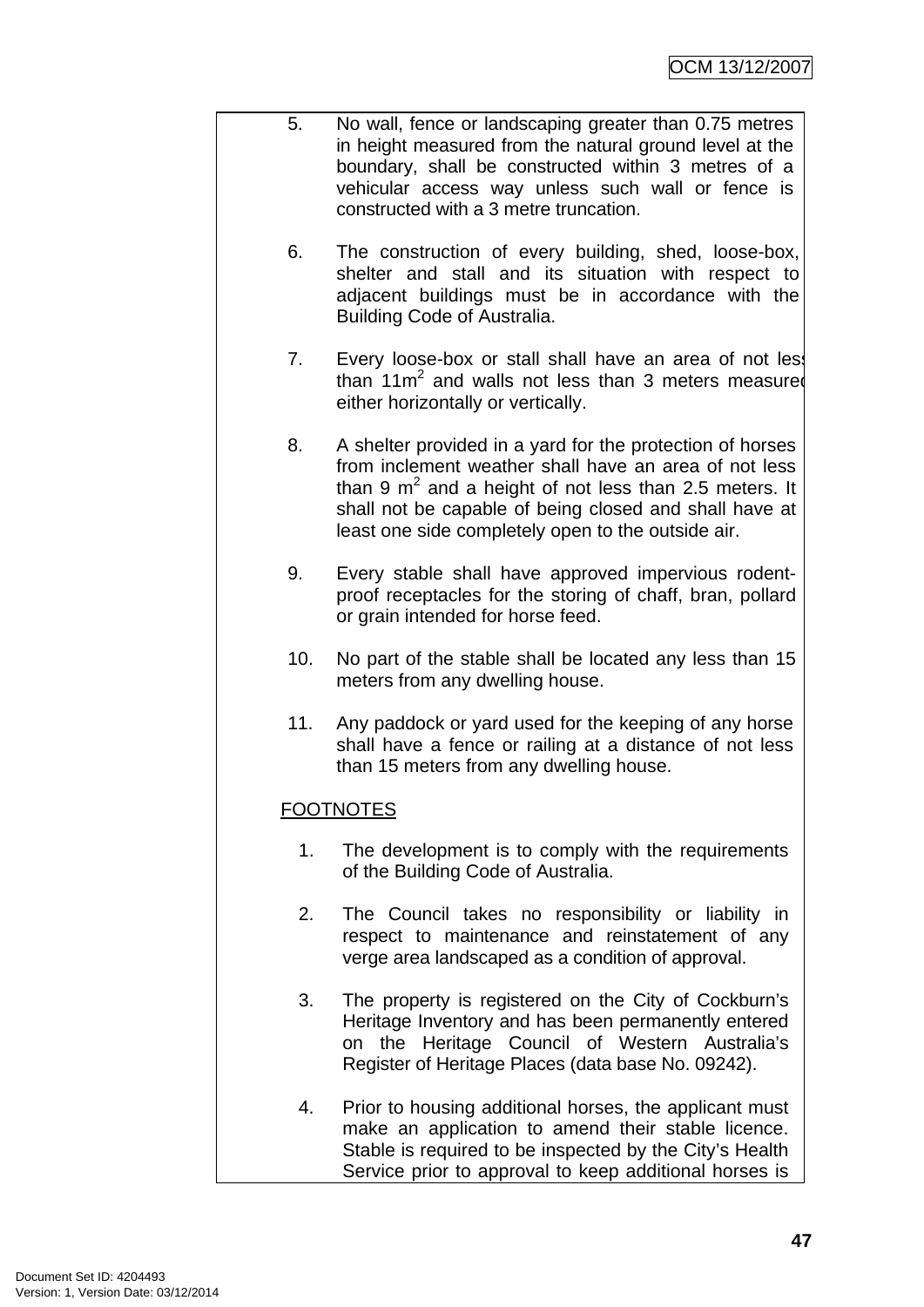granted. Please contact Council's Health Services in relation to these requirements on 9411 3589.

(2) issue a Schedule 9 Notice of Determination on Application for Planning Approval – Approval (inclusive of MRS Form 2 Notice of Approval).

# **COUNCIL DECISION**

#### **Background**

| Zoning:    | MRS:                        | <b>Primary Regional Roads</b> |
|------------|-----------------------------|-------------------------------|
|            | TPS3                        | Primary Regional Roads        |
| Land Use:  | Stables & exercise yards    |                               |
| Lot Size:  | 721m2                       |                               |
| Use Class: | Existing non-conforming use |                               |

#### **Submission**

The applicant has provided the plans of the proposed development, which stated that the proposed freestanding stable structure will be constructed using jarrah frame and corrugated iron cladding in keeping with the existing buildings on the site.

The application for development was signed and indorsed by the Main Roads Department – the owner of the land.

#### **Report**

The subject land is reserved for Primary Regional Roads under the Metropolitan Region Scheme and the City of Cockburn Town Planning Scheme No 3.

Council has delegated authority to determine the applications on a regional road reservation in accordance with the Western Australian Planning Commission Act 1985 Delegation to Local Governments Clause 2, subject to a referral procedure being carried out in accordance with Clause 3 of the Delegation.

In this case the proposal was referred to the Department for Planning and Infrastructure (DPI) – Urban Transport Systems for comment. The following advice was received from DPI Urban Transport Systems: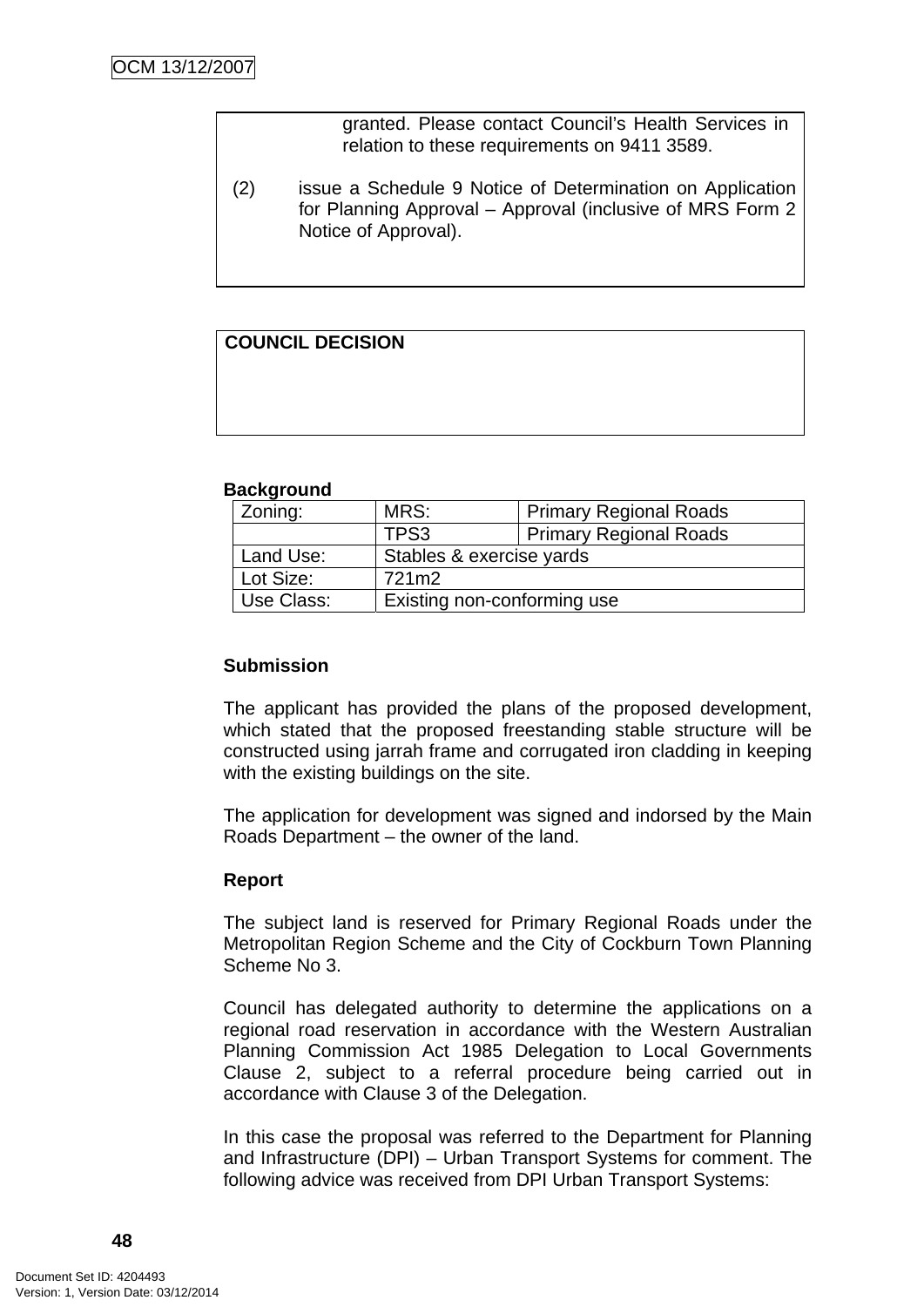*"The Department for Planning and Infrastructure is prepared to support the proposal on condition that the applicant agrees that the presence of these structures, at the time when the reserved land is required for the construction of Roe Hwy (Stage 8) shall not be taken into consideration in determining any land acquisition cost or compensation that may be payable to Council by the WA Planning Commission".* 

The size of the proposed stable does not exceed the requirement for an outbuilding under the R-Codes, which can be used as a guide in this case. The proposed stable is located well away from any adjoining property or dwellings and is not likely to have any negative impact on the surrounding properties.

The proposal was assessed by the Council's Health Department and all the recommended conditions were included in the Officer's recommendation.

#### Heritage Matters

The subject property has a 'Category A' listing in the Municipal Inventory. Any development in respect of 'Category A' heritage places is required to be dealt with by Council in accordance with the Council Policy APD 41 – "District Heritage – Significant Places."

A referral to the Heritage Council of WA was also required as the property "Randwick Stables" also has a permanent listing on the State Register of Heritage Places.

Council received a referral response from the Heritage Council of WA stating that the proposal is supported as the proposed new horse stables and exercise yards do not significantly impact on the cultural heritage of the place.

The proposed new stable is positioned towards the back of the property and away from the significant buildings and structures. There is no alteration to the existing heritage buildings proposed.

#### Recommendation

It is recommended that the application for a new stable and exercise yards be conditionally approved. It is considered that due to the positioning of the proposed new structures well away from the significant heritage buildings on the lot, the proposed development would not affect the heritage value of the place.

It is also considered that due to the small scale of the proposed development and its location away from any adjoining dwellings it would not have any negative impact on the surrounding properties.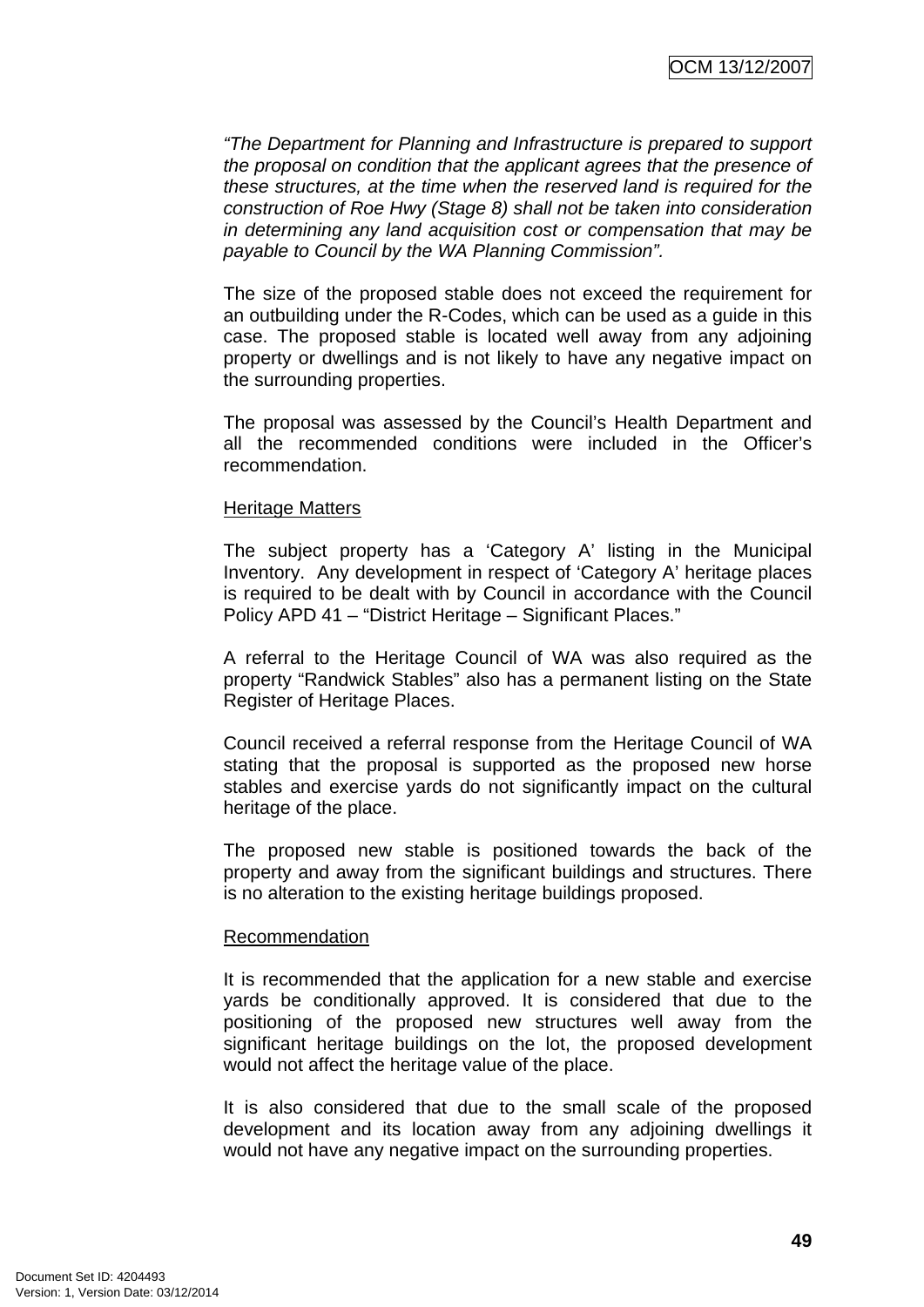# **Strategic Plan/Policy Implications**

# *Lifestyle and Aspiration Achievement*

*• To conserve the character and historic value of the human and built environment.* 

The Planning Policies which apply to this item are:-

N/A

## **Budget/Financial Implications**

Nil

## **Legal Implications**

Town Planning Scheme No. 3 Residential Design Codes 2002 Planning and Development Act 2005 State Administrative Tribunal Regulations

## **Community Consultation**

The application was not required to be advertised to the adjoining properties.

# **Attachment(s)**

- 1. Location Plan
- 2. Site Plan & Building Plan

#### **Advice to Proponent**

The proponent has been advised that this matter is to be considered at the 13 December 2007 Council Meeting.

## **14.6 (OCM 13/12/2007) - TWIN BARTRAM SWAMP - LOCATION: WENTWORTH PARADE SUCCESS (6120) (A BLOOD) (ATTACH) Item 14.6.pdf**

# **RECOMMENDATION**

That Council:

- (1) receive the report; and
- (2) not initiate any action to amend the zoning of the Twin Bartram Swamp area at this time.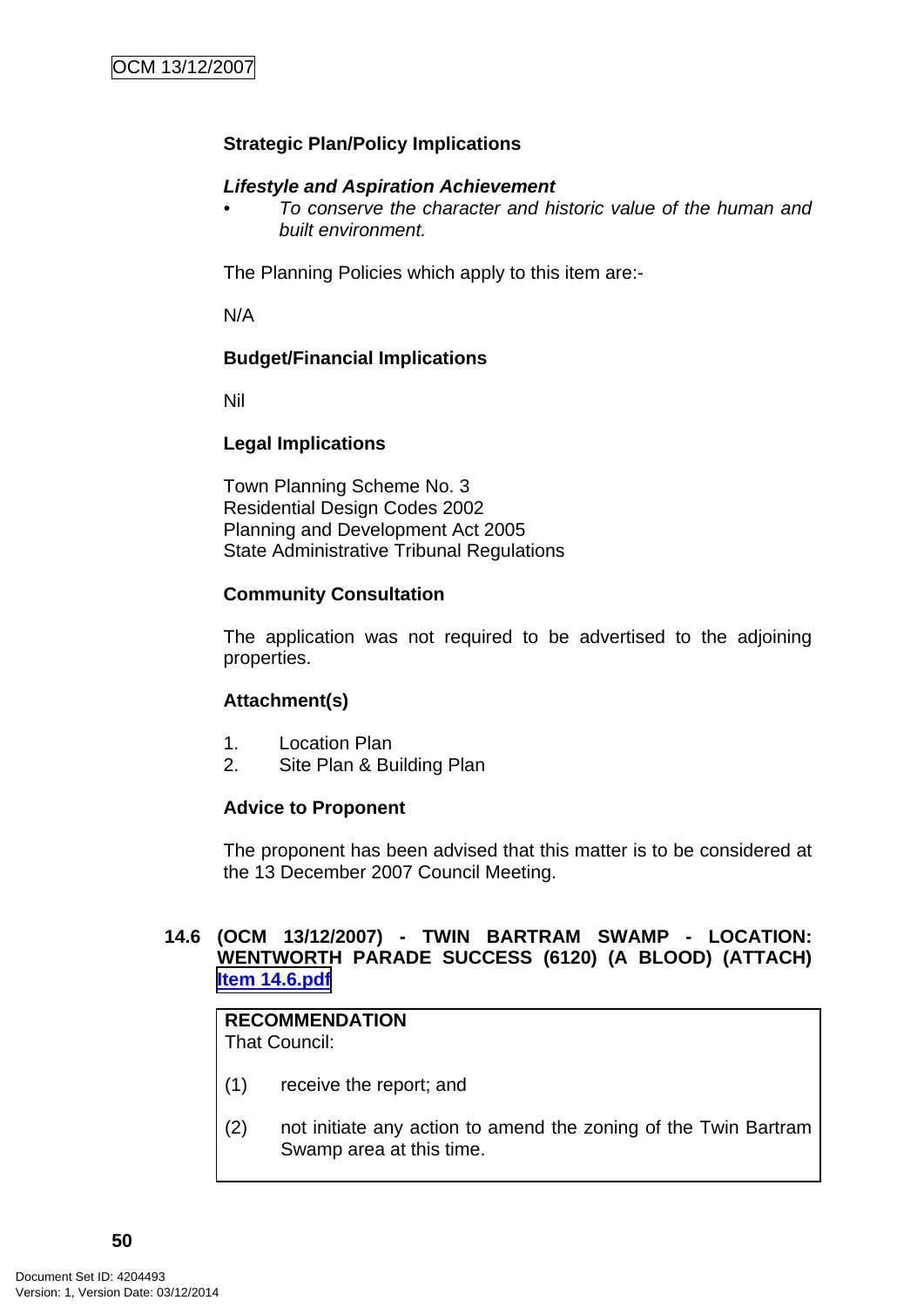# **COUNCIL DECISION**

#### **Background**

| <b>ZONING:</b> | MRS:           | Urban                                                  |
|----------------|----------------|--------------------------------------------------------|
|                | TPS3:          | Residential R 20 and Public Purpose<br>(Western Power) |
| LAND USE:      | l Vacant rural |                                                        |

At the Council meeting held on 13 September 2007 Clr Whitfield requested that Council staff prepare a report for a future Council meeting detailing the current zoning of Twin Bartram Swamp, the size of the wetland, the owners of the land, the current mechanisms to protect the wetland and what the most appropriate zoning would be for this wetland to protect its wetland values from development, including buffers and adjacent land zonings. The report is to also provide the history of previous studies of this wetland and any conditions or recommendations relating to its conservation arising from these previous studies or rezoning (for example the Semeniuk Study of 1989).

#### **Submission**

N/A

#### **Report**

The following report on Twin Bartram Swamp (TBS) has been prepared in response to Clr Whitfield's request (OCM 13/9/07) and draws on information from a 2004 review of all reports on the Twin Bartram Swamp including the Semeniuk report and additional information provided by the Environmental Services Manager. A full copy of the 2004 literature review is included in the agenda attachments.

Twin Bartram Swamp is the wetland area located south of Steiner Road and west of Wentworth Parade in the locality of Success. Land to the west, north and east has been subdivided by Gold Estates for residential purposes. The TBS area and land down to Bartram Road remains the only undeveloped land in this portion of Success.

TBS is described as a seasonally inundated sump land situated within the Bassendean dunes. It is an irregular shape with 2 basins with the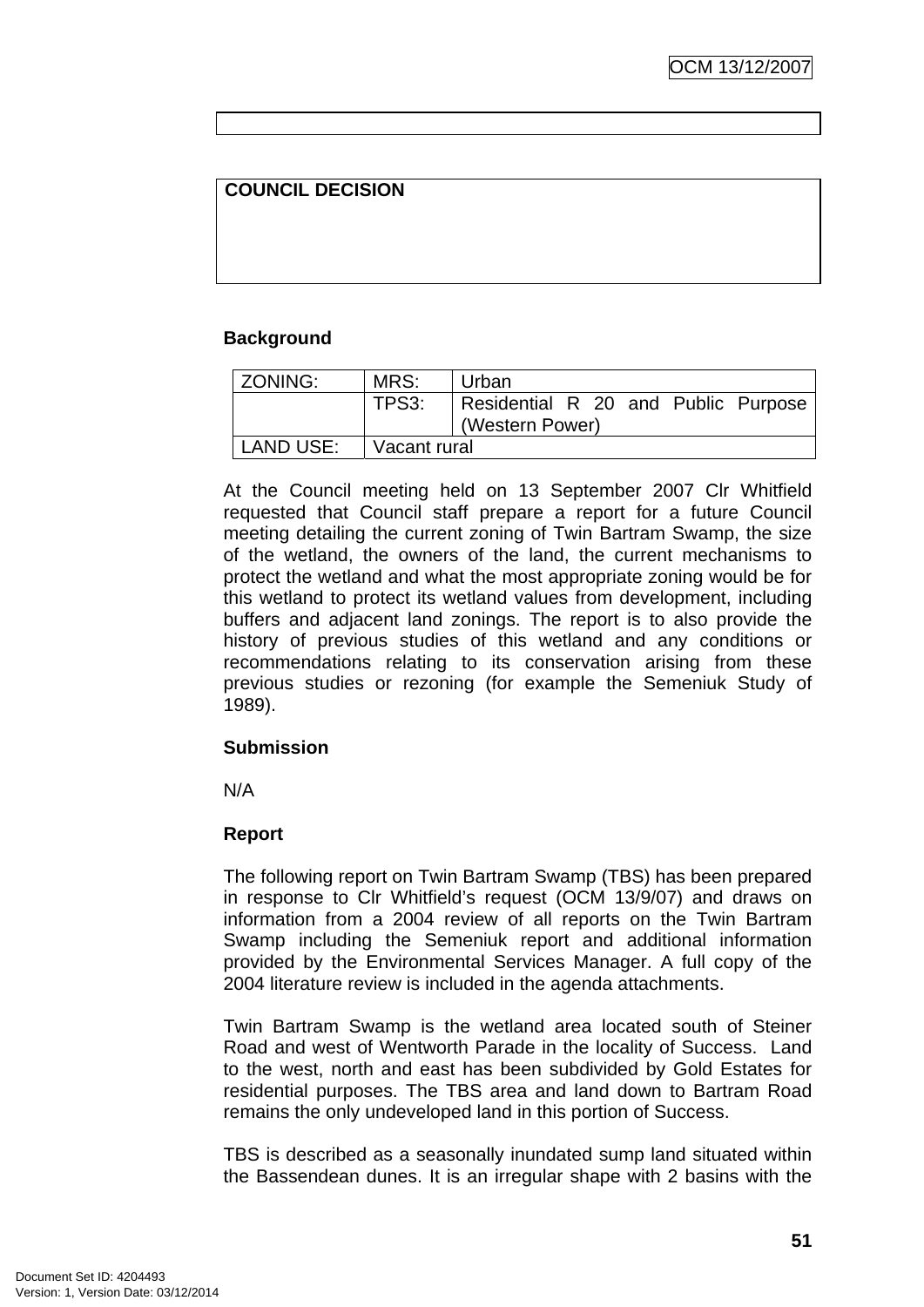eastern basin being the deepest at 60cm. In wetter years the two basins are connected. The basins are considered to be a surface expression of the ground water table in the area. The average maximum ground water levels in the area are between RL 22.00 and 23.00 AHD.

The vegetation complex is Bassendean Complex - central and south. This vegetation complex is made up of a number of different vegetation communities including Banksia dominated woodlands with flooded gums and paperbarks within the wetland. The perimeter of the wetland is in poor condition and has been heavily impacted by grass and woody weeds. The understory in the western portion of the wetland is dominated by introduced typha, presumably due to lower water levels as a result of lower rainfall and Water Corporation pumping from the Jandakot Ground Water Mound.

In previous reports there has been differing opinions as to the quality of the wetland and therefore its classification. The vegetation appears to be in better condition in the eastern and central portion of the wetland which is still inundated during the wetter months whilst the buffer area is generally degraded with weeds and little if any understory. The extent of the wetland dependant vegetation was mapped by the City's environmental officers in 2002 using a GPS and was provided to Gold Estates for their information. In 2003 detailed wetland vegetation of TBS was mapped by the City's environmental officers and was submitted to the Department of Environment (DoE) in support of a request for the reclassification of TBS as a "Conservation" category wetland which is the highest level and also afforded the highest level of protection by DoE policies on wetlands. By letter dated 3 March 2004 DoE advised the City that TBS had been reclassified as a "Conservation" category wetland.

Currently the wetland is on privately owned land being lots 9014 Bartram Rd and 9012 Wentworth Pde which are owned by Gold Estates of Australia 1903 Ltd. The associated buffer is also located on those lots and partially on adjoining lot 545 Bartram Rd owned by J & W Beisley. The core of the wetland encompasses an area of approx 12.2ha whilst the area of wetland dependant vegetation mapped by the City in 2002 encompasses an area of approximately 17.3ha. The total area of the wetland and its associated buffer which includes some upland vegetation is approximately 20-22ha depending on the width of the buffer. The extent of the wetland and its buffer relative to the affected lots is shown on the location plan included in the Agenda attachments.

Under the Metropolitan Region Scheme the land is zoned Urban. Under the City of Cockburn Town Planning Scheme No. 3 the western portion of TBS is under the Western Power high voltage power lines which are reserved 'Public Purpose' (Western Power) whilst the balance is zoned Residential R20. Lot 545 is included in development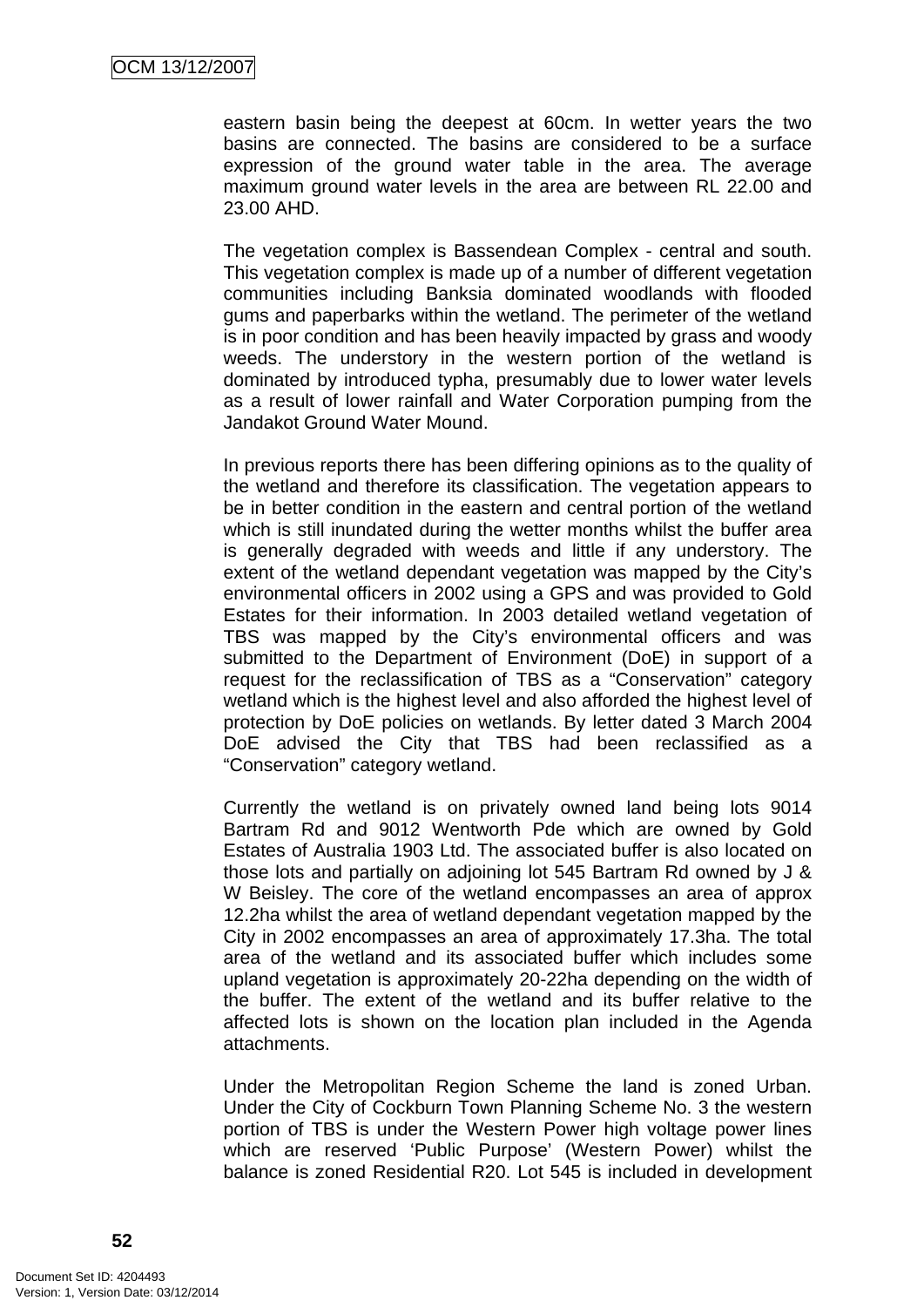area 14 which requires the preparation and adoption of a structure plan to guide development and subdivision of that land. Lots 9014 and 9012 are not included in a development area and accordingly there is no requirement for the preparation of a structure plan.

Whilst there are a number of planning policies that apply to the protection of wetlands, the greatest protection is through the Environmental Protection (Swan Coastal Plain Lakes) Policy 1992 (EPP) which protects EPP wetlands and makes activities including filling, draining, excavating, polluting and clearing of EPP wetlands an offence unless authorised by the EPA. Twin Bartram Swamp is a nominated EPP wetland and this together with its "Conservation" category affords it the highest level of protection under environmental legislation.

In addition to the environmental protection, the western portion is a nominated aboriginal site (No. SO2731) which on review could also extend to the balance of the wetland. Accordingly for TBS to be developed Gold Estates would need to get approval from the EPA and a Section 18 clearance. It is highly unlikely that these approvals would be granted given the significance and importance of TBS.

In previous overall estate plans for the land owned by Gold Estates between Beeliar Drive and Bartram Road, TBS has been shown as being retained and has also been identified on POS schedules and maps. There have been no discussions with Gold Estates representatives regarding TBS for some 2 years but prior to that discussions were about the extent of the wetland dependant vegetation, the width of the buffer, POS credits, drainage and if the wetland and an adjoining developable area could be retained in private ownership for some specific purpose such as research. Whilst there have been attempts in the past by the owners to get compensation for giving up such a large area, there has not been a threat of developing or subdividing it.

Officers are of the view that being a "Conservation" category EPP wetland the environmental legislation affords TBS the highest level of protection against development and that the questions to be resolved are the extent of the wetland, what width buffer should be applied, the extent of enhancement works that would be undertaken if the buffer were to be reduced and if TBS is to be handed over to the City to manage and maintain or it is to be retained in private ownership.

In respect to the zoning options the following are noted:

- The Residential R20 zoning does not override the need to meet the legislative environmental requirements.
- Rezoning the land Development in TPS 3 and incorporating it in a Development Area (DA) subject to the requirement to prepare a structure plan does not afford any higher level of protection to TBS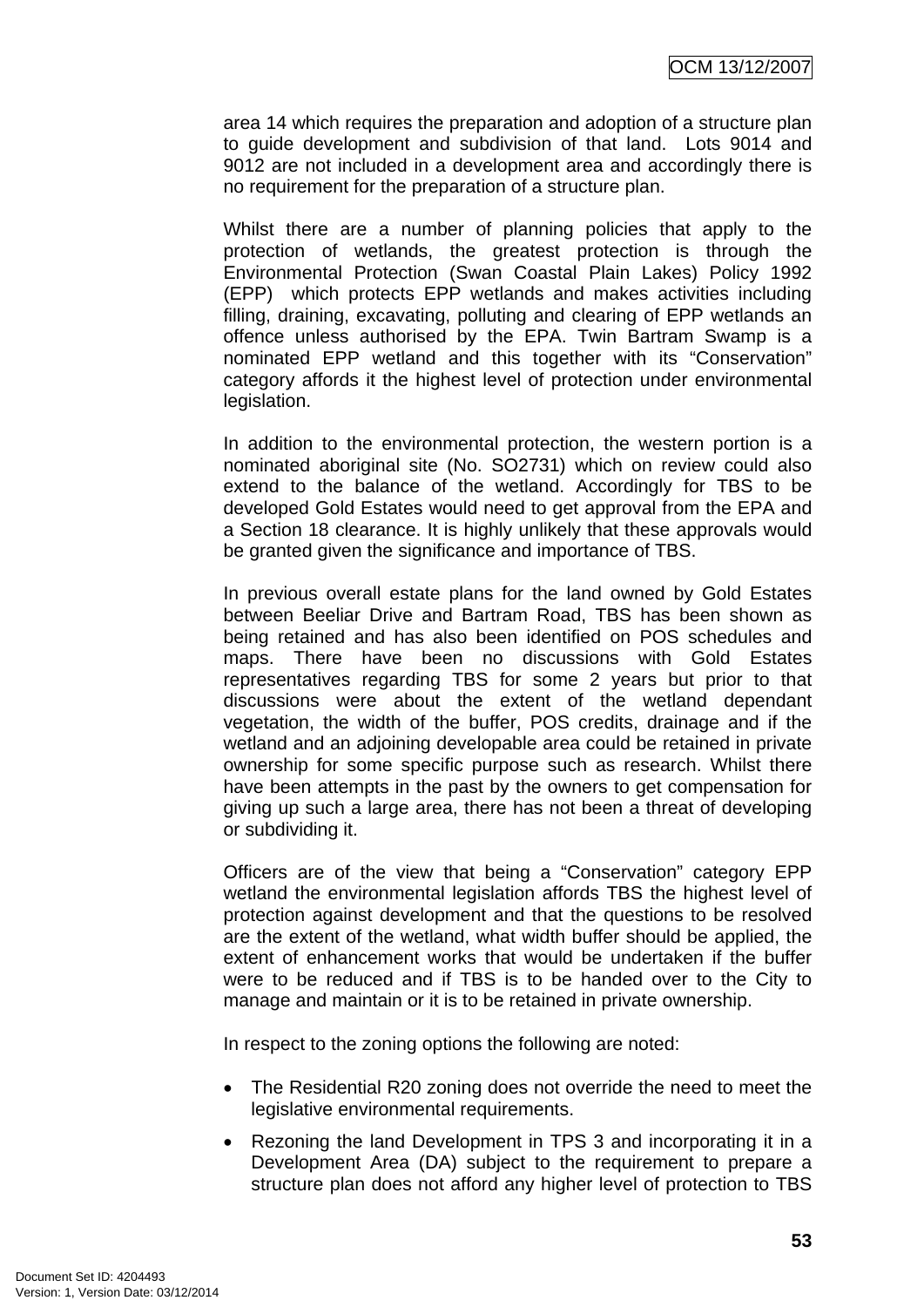than the current zoning. A specific provision could be incorporated in the DA provisions prohibiting development of the TBS area but this could lead to a claim for financial compensation.

- Rezoning the land to Parks and Recreation in TPS 3 could expose the City to a claim for financial compensation. It is considered that such rezoning should only occur after the TBS land is provided as a Reserve for Recreation as a condition of a subdivision approval for the land.
- It is highly unlikely that the Western Australian Planning Commission would agree to amend the MRS to include TBS as a Reserve for Parks and Recreation as the wetland is not regionally significant and reservation would expose them to a claim for financial compensation.
- The land could be rezoned to the new Conservation zone under TPS 3. This would afford a high level of protection and management/maintenance but could force TBS to be retained in private ownership where as it is strongly preferred that such a significant and important wetland is managed and maintained by the City and is accessible for the enjoyment of existing and future generations. Rezoning to Conservation would be appropriate if TBS is to be retained in private ownership.

In respect to compensation for TBS, it is noted that in early to mid 1990's Gold Estates unsuccessfully appealed to the then Minister for Planning against a requirement to give up TBS as public open space free of cost as part of the overall subdivision of their land between Beeliar Drive and Bartram Road. This matter and determination is no longer valid and is not raised here as a precedent that can be relied on but rather to highlight the previous thinking of Gold Estates who, like many owners, want compensation for giving up such a large area of their landholding. It is also acknowledged that the ownership of Gold Estates changed several years ago but the same advisors are still involved with the project and that view may still prevail. The EPA and Planning Commission are not responsible for compensating owners for wetland or bushland areas except for those reserved under the MRS. Accordingly Councils are seen as the only real target by landowners for compensation and the City needs to be extremely careful in itS deliberations and decisions on all conservation bushland and wetland areas including the Twin Bartram Swamp area to ensure that it does not become liable for compensation.

Having regard to the above it is considered that the current zoning together with the legislative environmental requirements applying to EPP wetlands and the "Conservation' status has the capacity to deliver an acceptable outcome to protect Twin Bartram Swamps from development and that rezoning the land to an alternative zone at this time is neither warranted or prudent.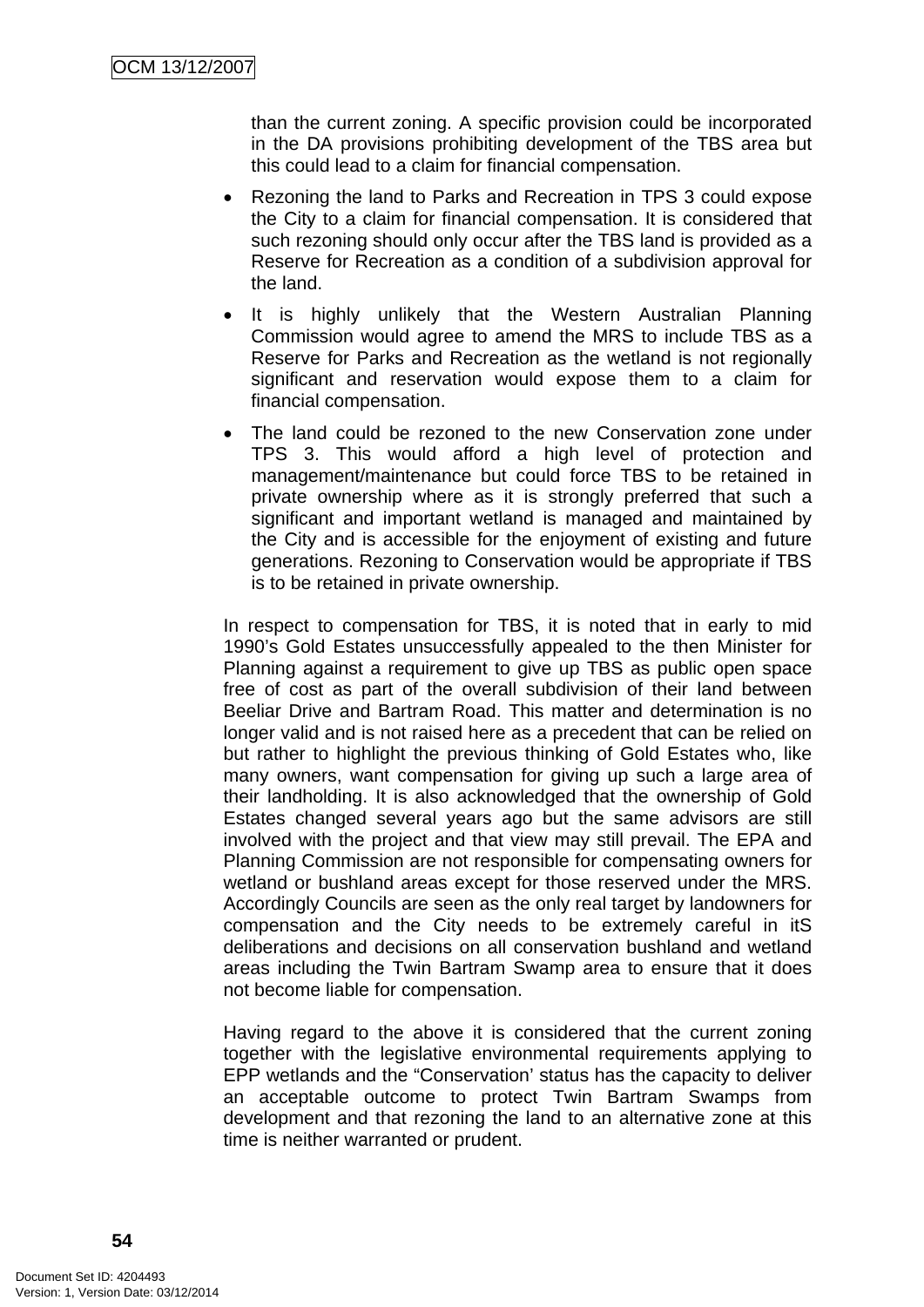In general significant subdivisions and developments in residential and industrial areas are the subject of structure plans that have been considered and adopted by the Council. Accordingly within these areas the processing of a subdivision application referred to the City by the Planning Commission can be easily dealt with by officers under delegated authority.

In the case of the Twin Bartram Swamp area there is no requirement for the preparation of a structure plan and it is likely that the City's consideration will be limited to responding to a subdivision application referred to it by the Planning Commission. This can be dealt with by officers under delegated authority or there may be a preference that such applications should be referred to Council for determination. Should this be the case the recommendation of this Agenda item can be amended to require any subdivision or development application for the Twin Bartram Swamp area or its buffer area be referred to Council for determination.

## **Strategic Plan/Policy Implications**

#### *Natural Environmental Management*

- *To conserve, preserve and where required remediate the quality, extent and uniqueness of the natural environment that exists within the district.*
- *To ensure development of the district is undertaken in such a way that the balance between the natural and human environment is maintained.*

The Planning Policies which apply to this item are:

- SPD5 Wetland Conservation Policy
- APD20 Design Principles for Incorporating Natural Management Areas Including Wetlands and Bushlands in Open Space and / or Drainage Areas

#### **Budget/Financial Implications**

Nil

**Legal Implications** 

Nil

#### **Community Consultation**

Nil

# **Attachment(s)**

1. Literature review – 2004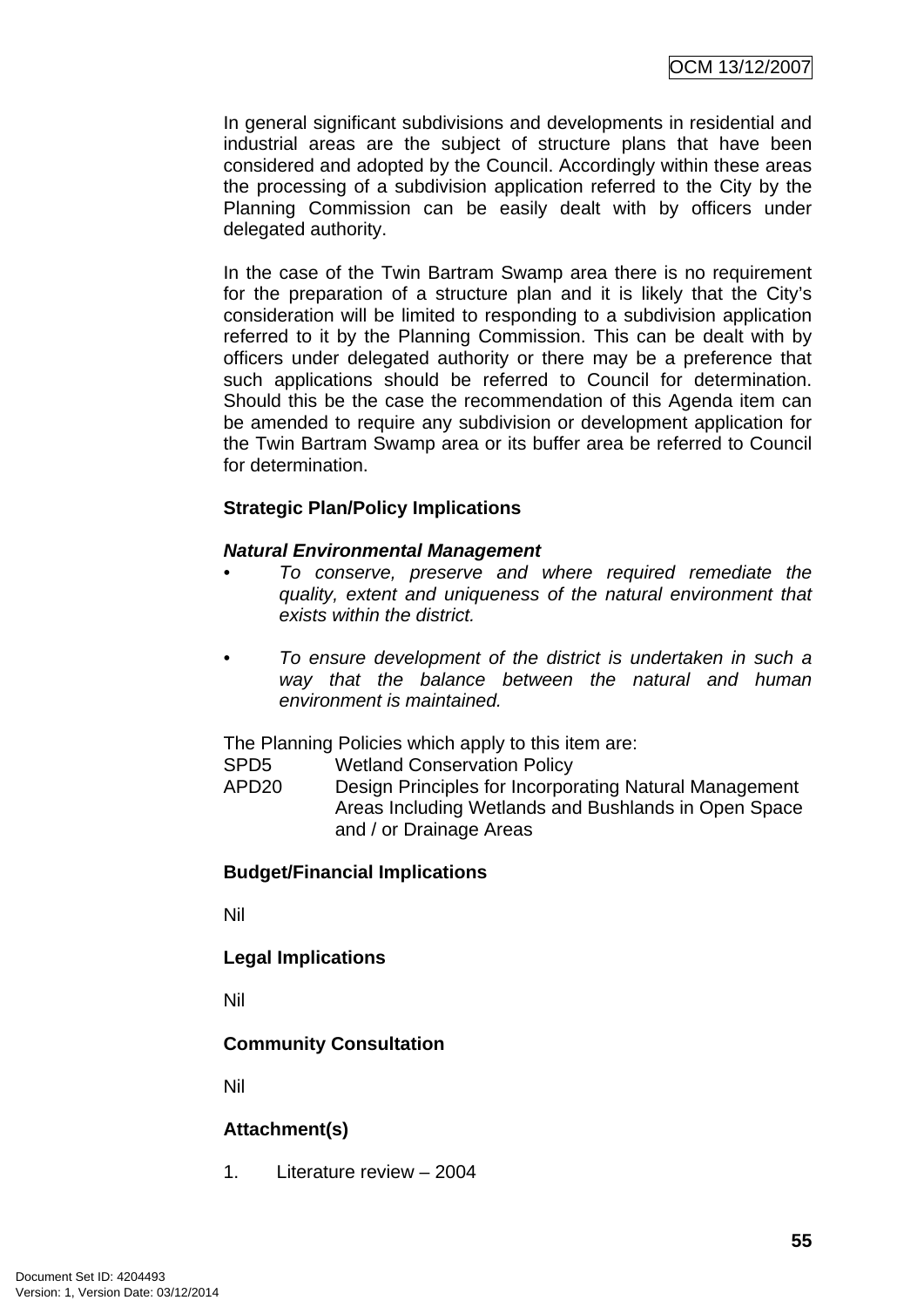2. Location Plan

# **Advice to Proponent(s)/Submissioners**

N/A

**Implications of Section 3.18(3) Local Government Act, 1995**

Nil

# **14.7 (OCM 13/12/2007) - COOLBELUP TOWN CENTRE PROJECT (93010) (A BLOOD) (ATTACH) Item 14.7.pdf**

**RECOMMENDATION** That Council:

- (1) receive the report; and
- (2) seek community, landowner and tenant feed back on the options and proposals prepared by Syme Marmion to gauge the level of support for the redevelopment of the Coolbellup Town Centre Precinct, which of the four scenarios outlined above is preferred and the view of owners in respect to the implementation options.

**COUNCIL DECISION**

# **Background**

On 20 November 2001 Council agreed to request the Department for Housing and Works (DHW) and the Department for Planning and Infrastructure (DPI) undertake a joint planning study on the Coolbellup Town Centre Precinct.

An Enquiry-By-Design community consultation workshop was established as a result of the agreement and the workshop investigated options for the redevelopment of the existing under performing Coolbellup Town Centre. One of the options investigated – "Scenario 3", involved the relocation and redevelopment of the existing Town Centre on the former Koorilla Primary School site.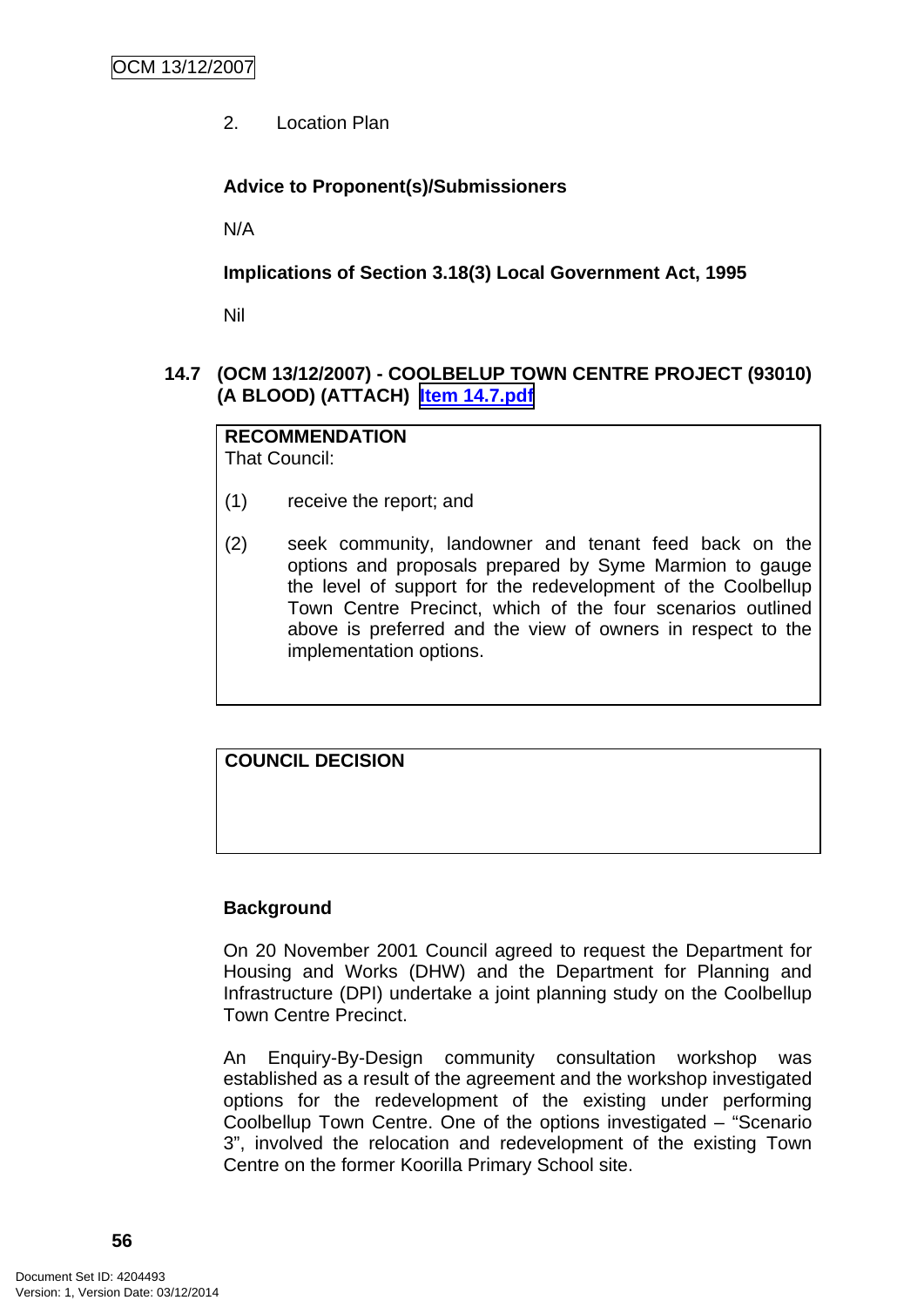Council at its meeting held 17 February 2004 (Minute No. 2316) resolved to pursue Town Centre - Scenario 3 as the preferred option for the redevelopment of the Coolbellup town centre and to establish a consultative process to include landowners and lessees within the commercial precinct, government agencies and Council, to further investigate Town Centre Scenario 3 and to develop an implementation strategy.

Council at its meeting held on 14 December 2006 resolved to accept the tender by Syme Marmion & Co to assess the possible redevelopment of the Coolbellup Town Centre on the former Koorilla Primary School site and the existing Town Centre site (Item 14.13, Minute No. 3335).

#### **Submission**

A draft preliminary report has been received from Syme Marmion & Co.

## **Report**

Syme Marmion in conjunction with Mackay urban design have assessed the options for the redevelopment of the Coolbellup Shopping Centre and undertaken a financial assessment.

The possible scenarios identified were as follows:

- Scenario 1: Develop a new shopping centre on the former Koorilla Primary School site and redevelop the shopping centre land for residential purposes.
- Scenario 2: Retain the shopping centre on the current site but reduce and reconfigure the existing centre and develop surplus land for residential purposes.
- Scenario 3: Develop a new shopping centre on the "hot–spot" corner at the intersection of Coolbellup Avenue and Waverley Road and redevelop the balance land for residential purposes.
- Scenario 4: Do nothing. Under this scenario the centre would continue unchanged with the owners undertaking minor repairs, upgrades and refurbishment on an as needed basis. As this does not require any major capital this option was not assessed further.

The plans for Scenarios 1-3 prepared by Mackay urban design are included in the Agenda attachments.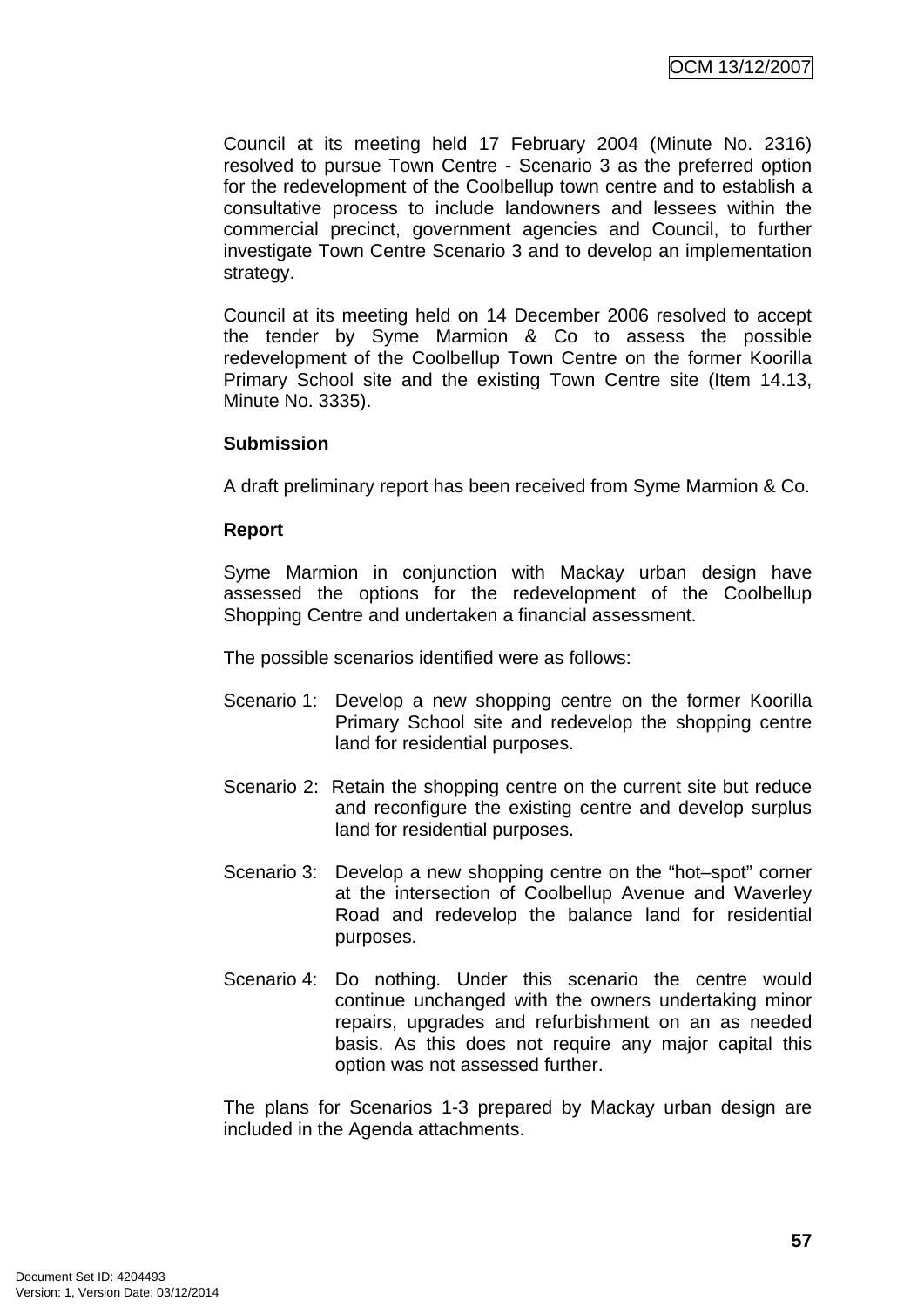Syme Marmion and Mackay urban design do not consider the former Koorilla Primary School site as a suitable location for the shopping centre as it is removed from the area of highest accessibility and energy which is at the corner of Coolbellup Avenue and Waverley Road and has little opportunity of being integrated and hence develop synergies with the City's community facilities. Accordingly a plan has not been prepared for a new centre on the Koorilla site but rather what could happen on the former shopping centre site if Scenario 1 was to proceed.

|            | Total<br>Development<br>costs (Land,<br>const, int, leasing,<br>reloc, fees) \$m | Revenue (res<br>+ commercial)<br>$\mathsf{Sm}$ | <b>Return Range</b> |           |
|------------|----------------------------------------------------------------------------------|------------------------------------------------|---------------------|-----------|
|            |                                                                                  |                                                | low                 | high      |
| Scenario 1 | $21.3 - 23.4$                                                                    | $19.3 - 22.7$                                  | $-$ \$4.1m          | $+ $1.4m$ |
| Scenario 2 | $16.0 - 17.4$                                                                    | $14.4 - 17.3$                                  | $- $3.1m$           | $+ $1.3m$ |
| Scenario 3 | $22.3 - 24.0$                                                                    | $19.8 - 23.3$                                  | $- $4.1m$           | $+ $1.0m$ |

The financial analysis of Scenarios 1-3 is as follows;

In summary there is very little difference between the Scenarios although the total cost of undertaking Scenario 2 is lower and therefore has a potentially higher percentage rate of return (7.5%). The overall analysis indicates that the project is high risk with a potentially low rate of return at best and a significant loss at worst and would unlikely attract a private sector commercial developer.

In respect to project implementation it is noted that the commercial area comprises four separate lots, two of which are strata titled. In total there are 38 separate owners. This is a major impediment to the redevelopment of the commercial area and accordingly one of the keys issues is the implementation options. Identified implementation options are as follows;

Redevelopment by the current owners on either the existing site.

It would be necessary for all of the owners on all of the lots to agree to a redevelopment strategy. Given the number of owners involved and having regard to information provided in earlier landowner surveys, it is extremely unlikely that 100% landowner agreement will be achieved to enable the redevelopment of the existing centre on the current site as per scenario 2.

• Purchase and redevelopment by a major commercial developer.

It would be necessary for all of the owners to sell to a commercial developer. Given the number of owners involved and having regard to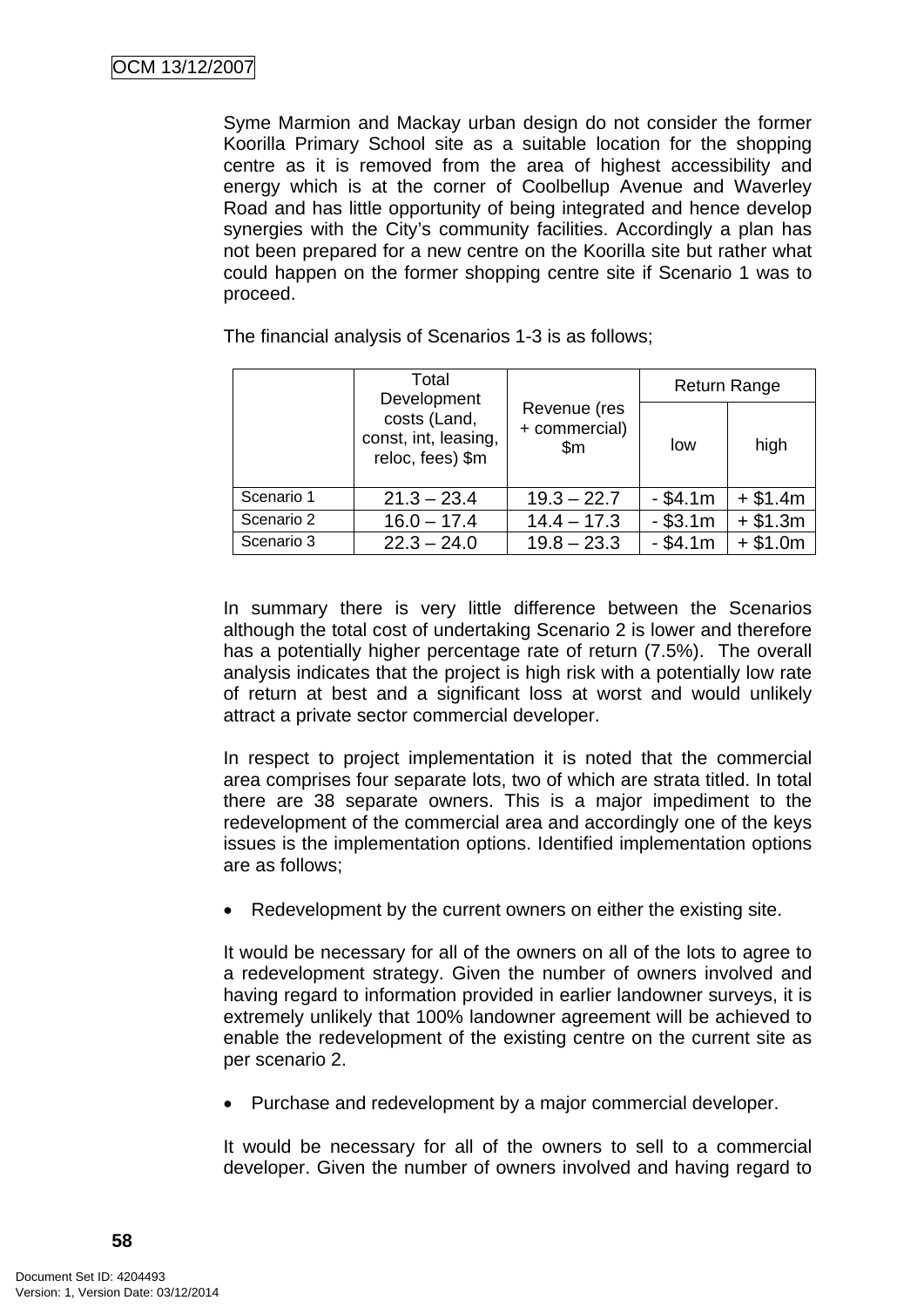information provided in earlier landowner surveys, it is extremely unlikely that 100% landowner agreement will be achieved to enable the purchase and redevelopment of the site by a commercial developer. It is also noted that a major commercial developer attempted to buy out all of the shop owners some 2 or 3 years ago but failed to get all of the owners on board.

• Joint venture with a major commercial developer.

Under this option the current owners would put up the land and the commercial developer the funding for development and project management expertise and the profits then divided in accordance with a pre arranged formula. As with the two previous options, it would be necessary for all of the owners to enter in to a joint venture arrangement. Given the number of owners involved and having regard to information provided in earlier landowner surveys, it is extremely unlikely that 100% landowner agreement will be achieved to enable the redevelopment of the site by through a joint venture arrangement with a commercial developer. Also it is unlikely that a commercial developer would enter into such an arrangement with a large number of participants for a high risk low return project.

• Town Planning Scheme with resumptive powers.

Under the Planning and Development Act, Council has the power to prepare a Town Planning Scheme covering the town centre land which includes the power for the City to compulsorily resume all of the land from the current owners and undertake the development either in its own right, joint venture or sell off the consolidated land to a private developer. In the past there have also been development schemes where the Council only compulsorily resumes land from dissenting owners and undertakes a joint venture with owners who elect participate in the scheme. Under this scenario participating owners would stand to share in either the profit or loss in accordance with a prearranged formula. Strata lots owned by non participating owners would be compulsorily resumed by the City and they would have no further interest or liability.

Adoption of a development scheme and compulsorily resuming all or part of the land would be a major undertaking by the City. Given the high level of risk it is considered that this should not be contemplated unless there is significant community support for the redevelopment of the Coolbellup shopping centre and or the majority of owners strongly support the proposal.

• Approve the development of a smaller shopping centre at the corner of Coolbellup Avenue and Waverley Road and allow the existing centre to redevelop over time.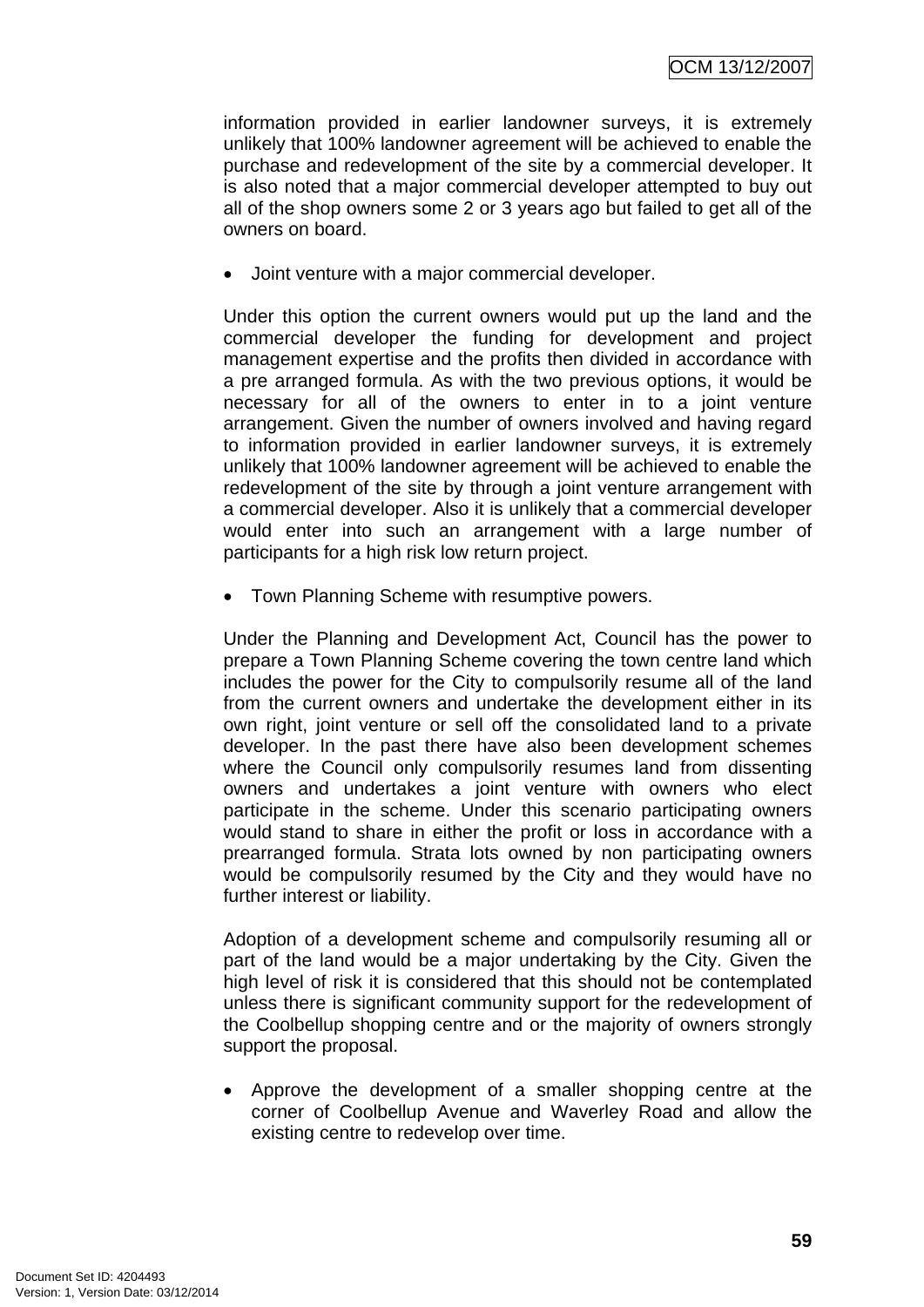This would only occur if the new centre could attract the major tenants from the existing centre (supermarket, chemist and news agent/post office in particular) or one of the other supermarket chains was interested in establishing in the area.

Having undertaken the above review, Syme Marmion are of the view that redevelopment of the Coolbellup Town Centre area is unlikely to occur without a state government agency promoting and underwriting the development or the City taking an interventionist role through a Town Planning Scheme with resumptive powers. It is also noted that redevelopment is likely to bring about significant benefits to the community by delivering a new functional shopping centre servicing the daily and weekly needs of the community which has the capacity to be integrated with new community facilities being considered by Council which together would form a new and vibrant hub for the community.

It is considered that Syme Marmion and Mackay urban design have adequately assessed the available development scenarios which could deliver a good outcome to the community and owners but there is no clear or easy way forward. Based on the information available there are two courses of action Council could take at this point in the study. These are to firstly abandon the project on the basis that it is unlikely to occur given the level of risk, the difficulty to implement the project given the multiplicity of owners and the previous lack of interest in the project by the owners, tenants and local community association or secondly to seek community and landowner views before making a final decision.

It is recommended that Council seek community, landowner and tenant feed back on the options and proposals to gauge the level of support for the redevelopment of the Coolbellup Town Centre Precent, which of the four scenarios outlined above is preferred and the view of owners in respect to the implementation options.

Should Council agree proceed and consult with the community, it is proposed to prepare a summary brochure setting out the development Scenarios including the "Do Nothing" option and to circulate this together with a survey to all landowners in Coolbellup inviting comment. The survey will seek information such as likes and dislikes about the existing centre, where they shop now and how often they use the Coolbellup centre, which option is supported and why. In respect to landowners and tenants it is proposed to include additional questions to establish their interest and views on the implementation options. The information sheet and landowner survey will be posted to all owners in Coolbellup, delivered to tenants in the shopping centre and will also be available on website with notices in the media.

Given that the Christmas and holiday period is just weeks away and the logistics of preparing and distributing the information, it is proposed that community consultation would commence mid to late January 2008 and for a period of two (2) months. Following the consultation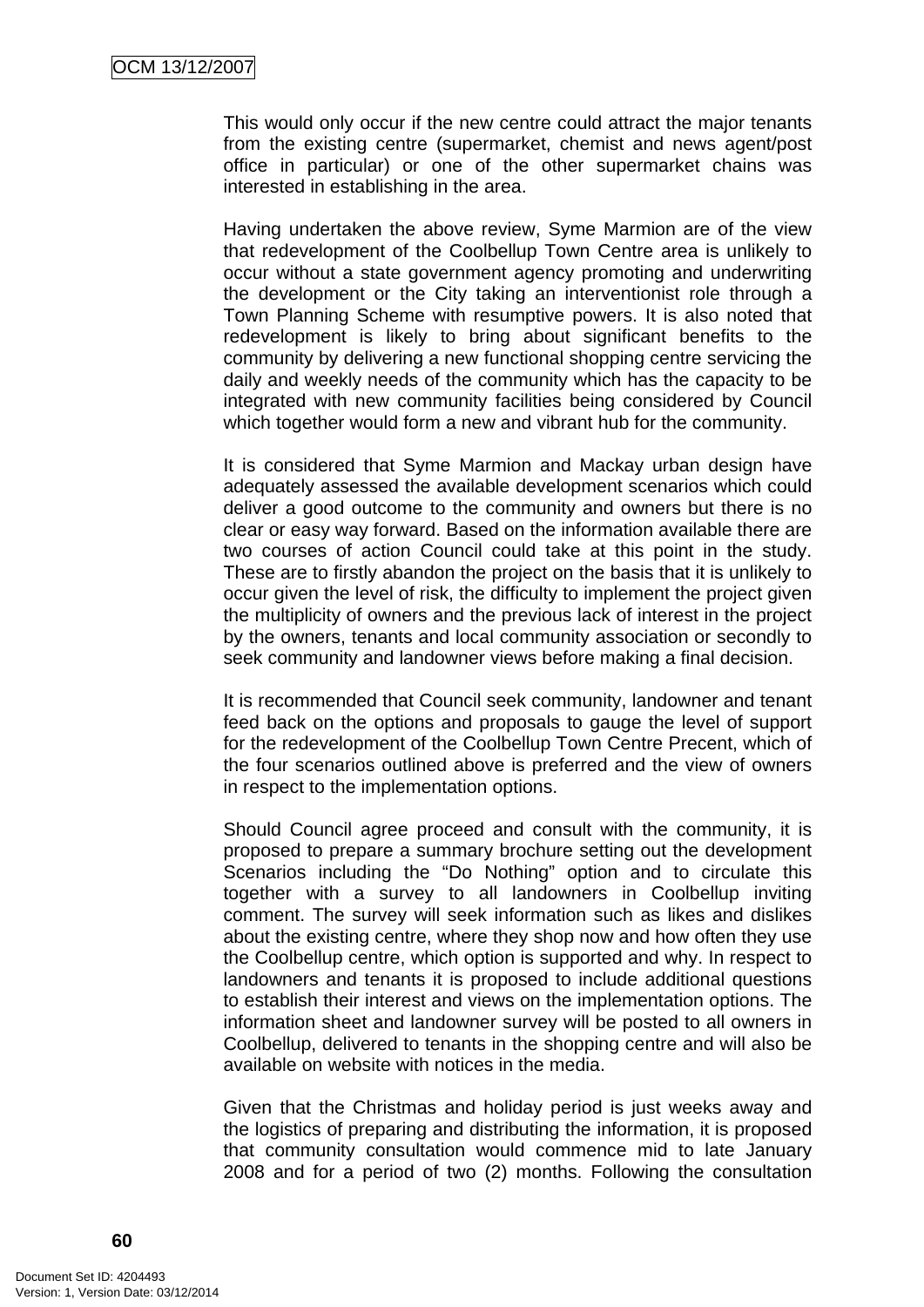period the survey results will be summarised and presented to Council for further consideration.

# **Strategic Plan/Policy Implications**

#### *Demographic Planning*

- *To ensure the planning of the City is based on an approach that has the potential to achieve high levels of convenience and prosperity for its citizens.*
- *To ensure development will enhance the levels of amenity currently enjoyed by the community.*

#### *Lifestyle and Aspiration Achievement*

- *To foster a sense of community spirit within the district generally and neighbourhoods in particular.*
- *To identify community needs, aspirations, expectations and priorities for services that is required to meet the changing demographics of the district.*

The Planning Policies which apply to this item are:

Nil

# **Budget/Financial Implications**

The community consultation process is likely to cost \$10,000-\$12,000 to cover the cost of printing, processing and postage.

At this time Syme Marmion and Mackay urban design have completed a preliminary study and it is unlikely that they will be required to undertake any further work. On that basis there are surplus funds in the Coolbellup Town Centre budget (OP 9817) to cover the community consultation costs.

#### **Legal Implications**

Nil

# **Community Consultation**

Proposed subsequent to Council consideration of this Agenda item.

#### **Attachment(s)**

• Scenarios 1 - 3

#### **Advice to Proponent(s)/Submissioners**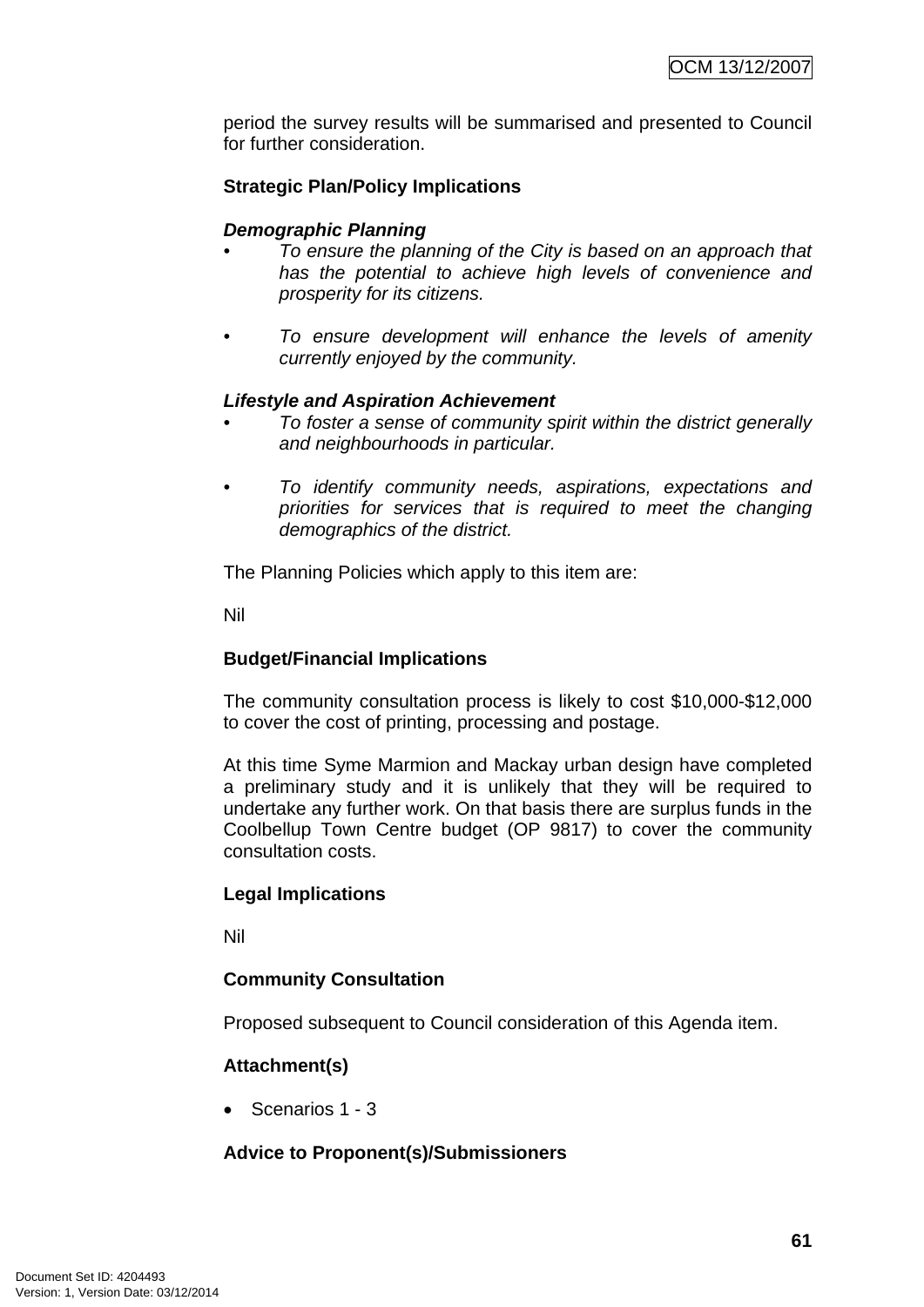N/A.

**Implications of Section 3.18(3) Local Government Act, 1995**

Nil

**14.8 (OCM 13/12/2007) - DEVELOPMENT AREA 19 - MURIEL COURT DRAFT STRUCTURE PLAN - LOCATION: COCKBURN CENTRAL - OWNER: VARIOUS (9681) (A BLOOD) (ATTACH) Item 14.8.pdf**

# **RECOMMENDATION**

That Council:

- (1) endorse the draft Structure Plan for Development Area No 19 Muriel Court for the purpose of advertising and public consultation; and
- (2) submit the draft structure plan and supporting report when it is completed to relevant government and servicing agencies for comment.

# **COUNCIL DECISION**

#### **Background**

| ZONING:          | MRS:                | <b>Urban Deferred</b>              |
|------------------|---------------------|------------------------------------|
|                  | TPS3:               | Development Zone; Development Area |
|                  |                     | 19 provisions in Schedule 12       |
| <b>LAND USE:</b> | <b>Rural living</b> |                                    |
| LOT SIZE:        | Various             |                                    |

#### **Submission**

Nil

#### **Report**

The Muriel Court - Development Area 19 (DA 19) is that land generally bounded by Semple Court, North Lake Road, Kwinana Freeway and Berrigan Drive in the locality of Cockburn Central as shown on the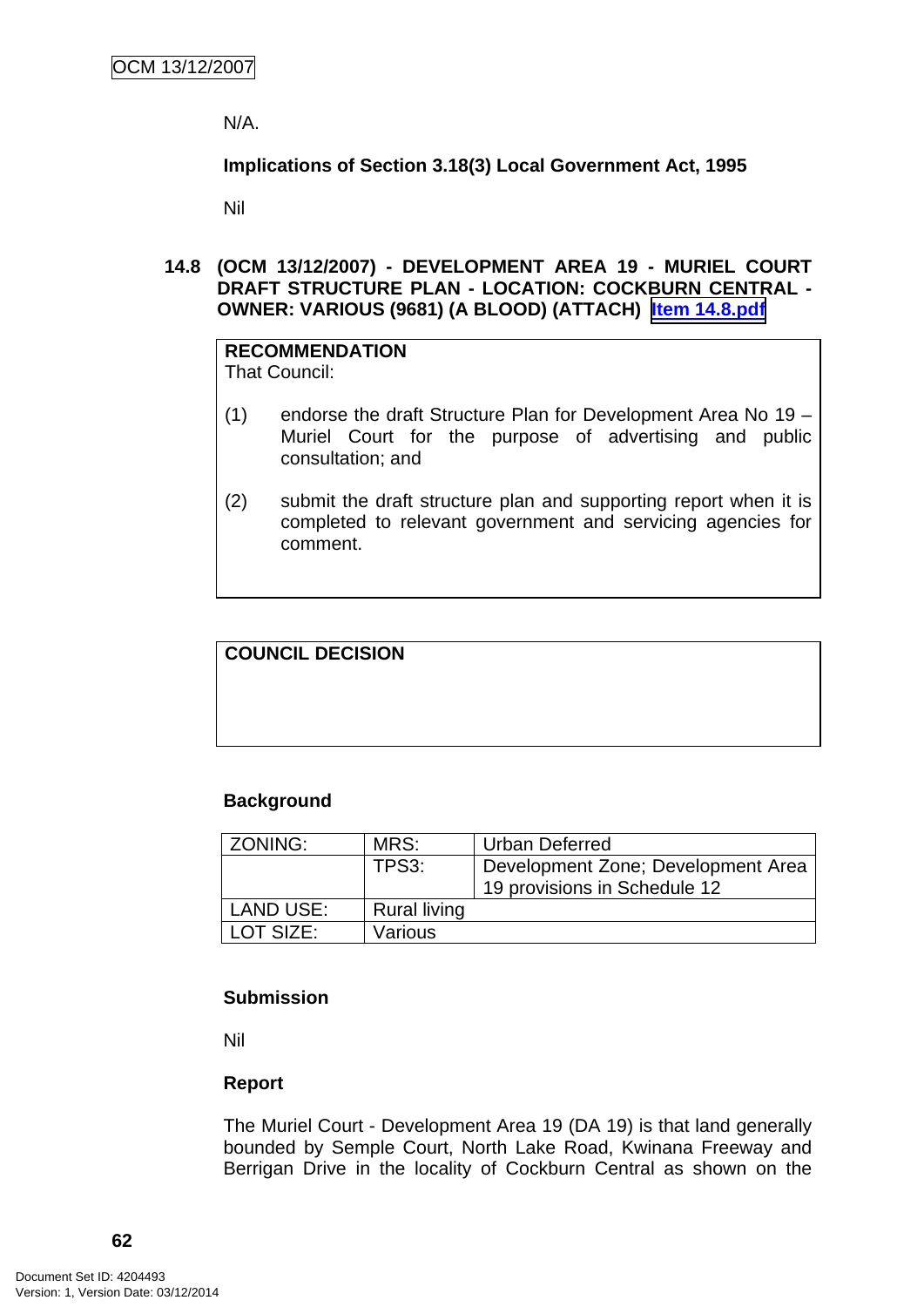location plan included in the Agenda attachments. Development surrounding DA 19 is South Lake residential area to the west, North Lake Road and industrial to the south, Cockburn Central Town Centre to the immediate south east and Lakelands Senior High School to the north of Berrigan Drive.

Under the Metropolitan Region Scheme (MRS) the land is zoned Urban Deferred whilst under the City of Cockburn TPS No 3 the land fronting North Lake Road is zoned Mixed Business and the balance is zoned Development. It is also included in Development Area 19 which requires the adoption of a structure plan to guide subdivision and development.

The land comprises some 89 lots which range between 0.8ha and 2.3ha in area. The land along the North Lake Road frontage has been developed for a range of commercial activities including liquor store, service station, equipment hire, self storage, vet and holistic medicine. In the main the balance of the land is used for rural/lifestyle living but also includes a child care centre, the Dutch Windmill nursery and religious retreat. Much of the housing in the area has reached the end of its economic life and the owners wish to subdivide their landholdings.

Prior to the area being able to be subdivided or developed, it is necessary for the land to be transferred to the Urban zone in the MRS and the structure plan requirements of Scheme 3 and DA 19 satisfied. Given the multiplicity of land ownership and the relatively small lot sizes, it was considered by the City's Strategic Planning officers that the only practical way of progressing planning of the area and facilitating its development potential was for the City to take a lead role. On 9 November 2006 the Manager of Planning Services met with landowners and their representatives to outline the current situation, what was required to satisfy the MRS and Scheme requirements to enable them to subdivide and how this could be progressed by the City. The owners were advised that there was a need to prepare an overall structure plan and supporting reports addressing environmental, engineering, traffic, drainage and geotechnical matters and the preparation of an implementation strategy which would include cost sharing arrangements for items such as Public Open Space, upgrading of North Lake Road, drainage, POS enhancement and professional studies.

The owners were also advised that the City planners would work with consultants for the various owner groups to develop an overall plan for the area and in particular Koltasz Smith Planning Consultants representing a major landowner who has been prepared to prefund the traffic, engineering, drainage, geotechnical, and planning studies. The landowners at the meeting supported the City's initiative.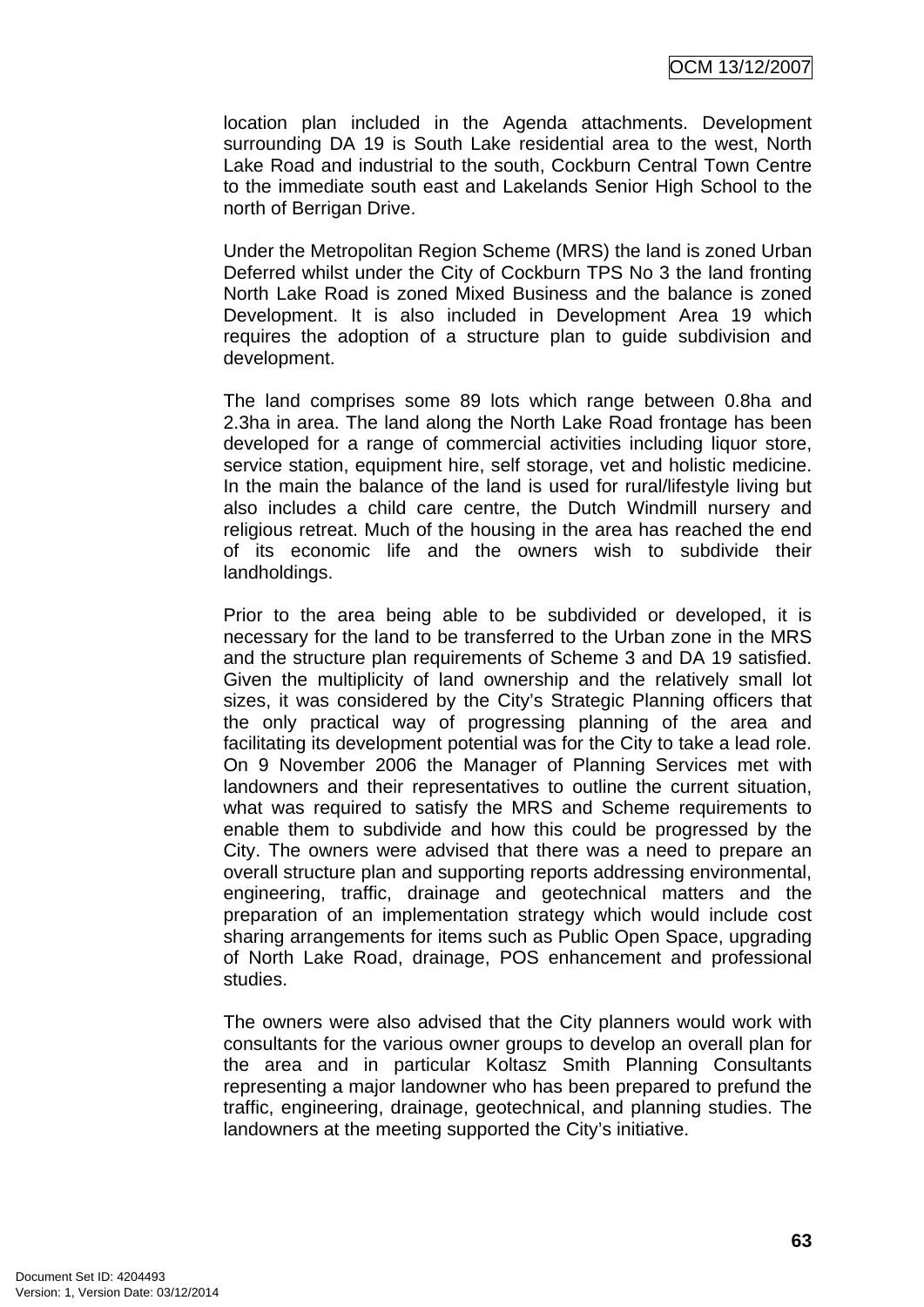All of the required technical studies and investigations have been recently completed including an assessment of environmental factors by the City's Environmental Services officers. Advice has also been received from the Education Department confirming there is no need for an additional school in the area and the Perth Transit Authority in respect to possibly rerouting the bus services along Muriel Court and then connecting into Cockburn Central to provide a superior public transport service for the residents.

A draft structure plan has been prepared for the DA 19 – Muriel Court area by the City's Strategic Planning officers and Koltasz Smith and has been reviewed by the City's engineering, parks and environmental officers. It is considered that the draft structure plan incorporates sound planning and environmental principles consistent with the Planning Commissions "Liveable Neighbourhoods" and adequately addresses matters required by the Planning Commission for transferring the land to the Urban Zone and the structure plan requirements of Scheme 3 and DA19.

The plan proposes a range of residential densities including R160 in the south east corner which is within the walkable catchment of Cockburn Central transit interchange and railway station and is consistent with Cockburn Central Town Centre and the development south of Gateways fronting Wentworth Parade, R40 surrounding the R160 area and R20 for the western and northern area outside the 800m walkable catchment for the station. The plan also proposes the provision of three large areas of public open space which could also be surrounded by R40 development. The location of the POS has been determined on the basis of incorporating areas of wetland vegetation and other significant areas of bushland identified by Environmental Services officers and their central location within the development area rather than by ownership.

The most significant issue to be addressed in the structure plan is the impact of increased traffic on existing roads, especially Semple Court. Traffic forecasts show that traffic at the northern end of Semple Court will increase from 4200 vpd to 9500 vpd whilst at North Lake Road the traffic volumes will increase from 3000vpd to 5500vpd. There would need to be traffic signals at North Lake Road and Berrigan Drive and also at the intersection of Berrigan Drive and Elderberry Drive. At the projected volumes Semple Court would be a District Integrator B and require special treatment. The current direct access of driveways onto Semple Court and the impact on residents living along Semple Court is an issue that needs to be properly resolved through the structure plan process.

A number of road options have been investigated including the widening of existing Semple Court by 5 -10 metres on the east side to allow for the construction of off street parking or access places, secondly deviating that portion of Semple Court north of Thomas Street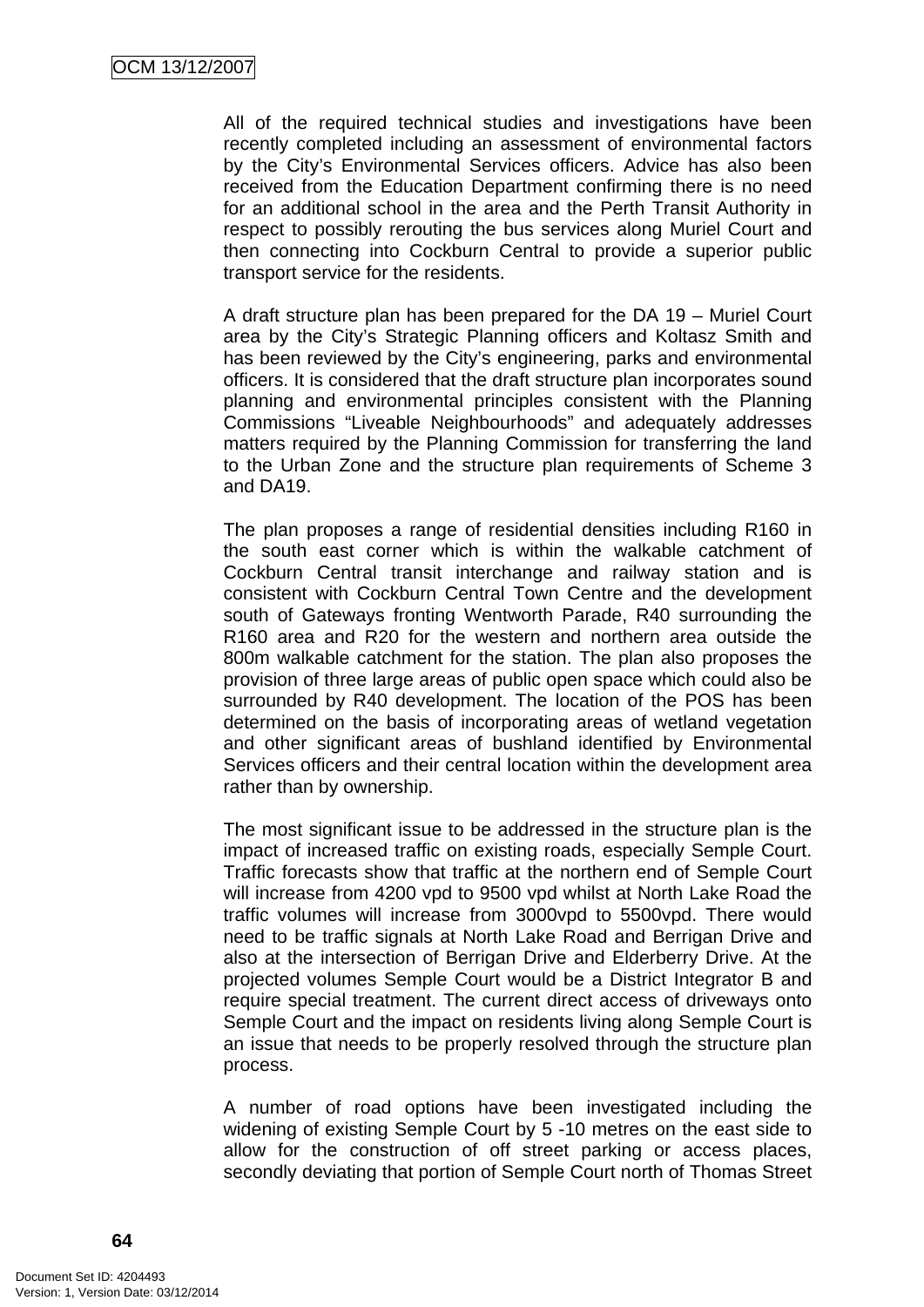some 60 metres to the east so that a new purpose built road can be constructed parallel to existing Semple Court or thirdly deviating that portion of Semple Court north of Thomas Street some 250m to the east thus creating a purpose built road that would form a four way intersection with Elderberry Road. It is considered that deviating Semple Court to form a four way light controlled intersection with Elderberry is the preferred strategy for overall traffic movements and accordingly is shown on the draft structure plan included in the Agenda attachments. It should be noted that both options 2 and 3 will require the acquisition/resumption of land between Verna Court and Berrigan Drive owned by the WA Planning Commission and privately owned land on the east side of Semple Court opposite Thomas Street. These costs would form part of the Development Contribution Plan for the area.

As previously noted there are some 89 separate lots within the DA 19 area which are relatively small compared to those being subdivided elsewhere within the City and it is not possible for owners to satisfy all the planning requirements etc on their own land. Accordingly it will be necessary for the City to prepare and administer developer contributions for the area to facilitate the development. This will include the following;

- Prorata contribution to the second carriageway of North Lake Road based on traffic generation.
- Widening/upgrading of Semple Court including traffic management devices, traffic lights, parking or access places or the over and over cost of a realigned Semple Court including the cost of land acquisition.
- Upgrading and widening of existing internal roads where this exceeds the normal subdivision requirement.
- Provision and enhancement/upgrade of POS.
- Internal and external drainage areas and works including gross pollutant traps and nutrient stripping.
- Preliminary professional studies including drainage, geotechnical, engineering, traffic and planning.
- The City's costs of administering the Development Contribution Scheme.

The Development Contribution Area (DCA) plan has not been finalised as there are still some unknowns, especially in respect to Semple Court options. It is expected that the scheme amendment introducing the DCA requirements will be presented to the February 2008 meeting of Council and sent to the owners in the latter portion of the structure plan advertising period.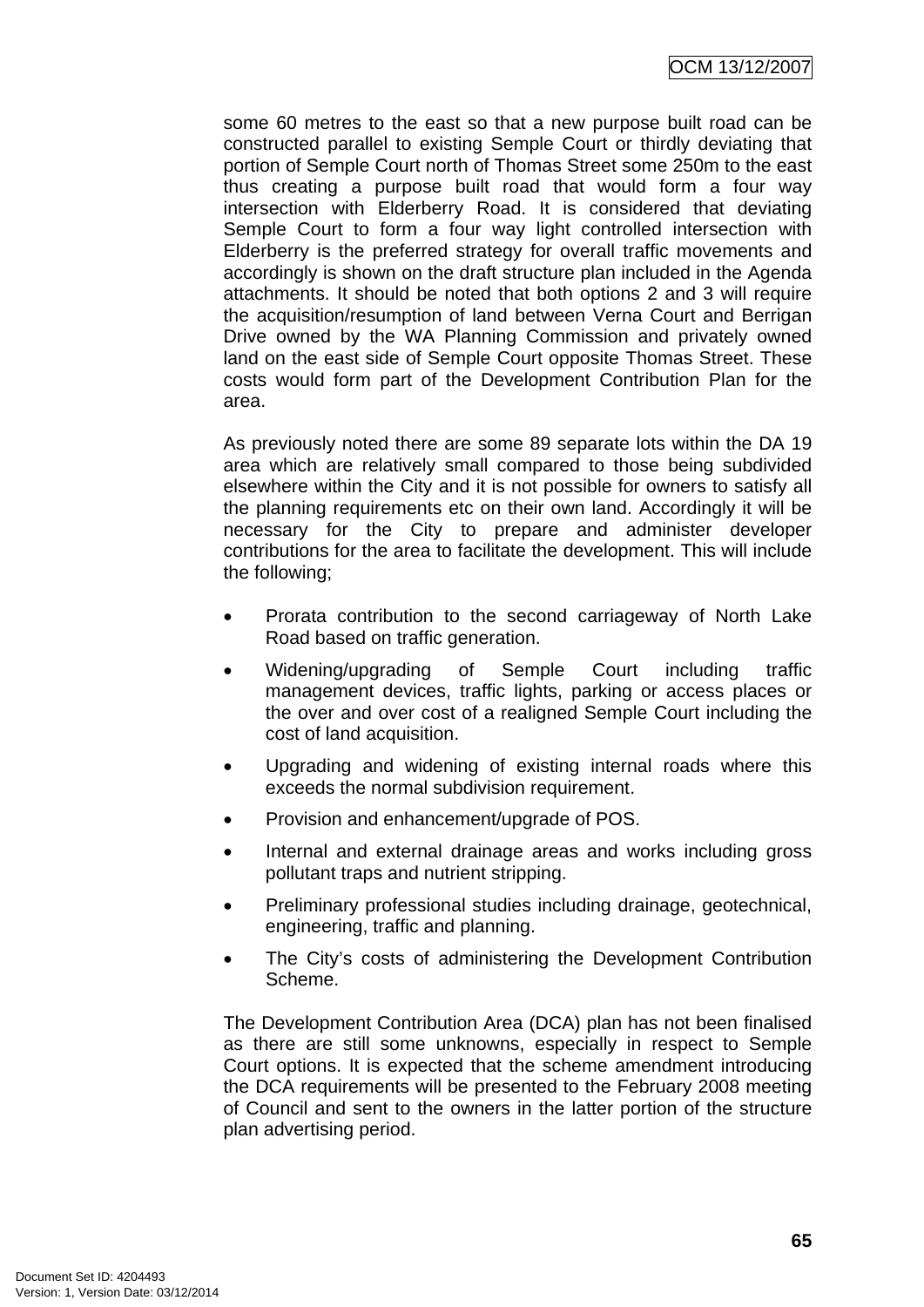It is recommended that Council endorse the draft structure plan for Development Area 19 – Muriel Court for the purpose of advertising and public consultation. Given that the advertising will be over the Christmas/new year period, that owners will possibly want to get expert advice and that the DCA provisions will not be presented to Council until February 2008, it is recommended that the structure plan be advertised for a period of 90 days. It is proposed to immediately forward a copy of the draft structure plan and letter of explanation to owners following Councils endorsement of the plan, for the supporting reports to be finalised and made available to owners by mid January and that a meeting be held with the owners and their representatives in the latter part of January 2008 so that the proposals can be explained and questions answered. Councillors will be advised of the date of the meeting through the Elected Members newsletter.

Following the conclusion of the advertising period a report on submissions will be prepared for Councils consideration and then forwarded to the Western Australian Planning Commission for approval. Also if the advertising period does not expose any fatal flaws, Council would also consider requesting the WAPC to transfer the land to the Urban zone in the MRS.

# **Strategic Plan/Policy Implications**

## *Demographic Planning*

- *To ensure the planning of the City is based on an approach that has the potential to achieve high levels of convenience and prosperity for its citizens.*
- *To ensure development will enhance the levels of amenity currently enjoyed by the community.*

#### *Lifestyle and Aspiration Achievement*

*• To foster a sense of community spirit within the district generally and neighbourhoods in particular.* 

#### *Transport Optimisation*

*• To ensure the City develops a transport network that provides maximum utility for its users, while minimizing environmental and social impacts.* 

The Planning Policies which apply to this item are:

| SPD4 | 'Liveable Neighbourhoods'                                   |
|------|-------------------------------------------------------------|
|      | $\mathbf{u} \cdot \mathbf{v} = \mathbf{v} \cdot \mathbf{v}$ |

- SPD5 Wetland Conservation Policy
- APD4 Public Open Space

# **Budget/Financial Implications**

Nil

**66**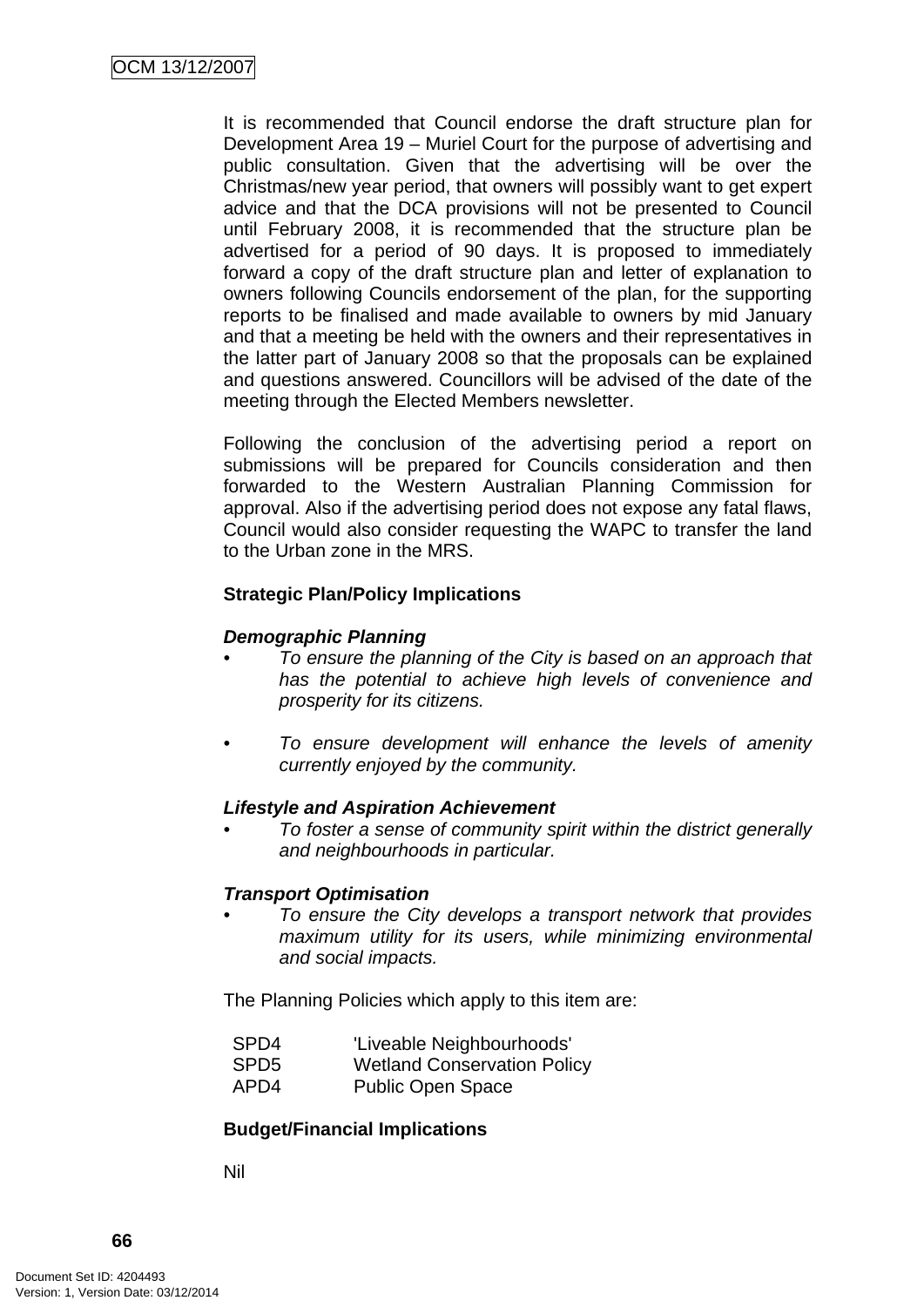# **Legal Implications**

Nil

# **Community Consultation**

To be undertaken following Council endorsement of the draft plan.

# **Attachment(s)**

- (1) Location Plan
- (2) Draft Muriel Court DA 19 Structure Plan
- (3) Proposed Vehicle Access Policy Plan (North Lake Road)

# **Advice to Proponent(s)/Submissioners**

N/A

**Implications of Section 3.18(3) Local Government Act, 1995**

Nil

**14.9 (OCM 13/12/2007) - FINAL ADOPTION OF SCHEME AMENDMENT NO. 59 - REZONING FROM REGIONAL CENTRE (DA 24) TO**  REGIONAL RESERVE - 'PRIMARY REGIONAL ROADS' **LOCATION: LOTS 801, 807 AND PORTION OF LOT 203 BEELIAR DRIVE, SUCCESS - OWNER: WESTERN AUSTRALIAN PLANNING COMMISSION AND PERRON INVESTMENTS PTY LTD - APPLICANT: CITY OF COCKBURN (93059) (M CARBONE) (ATTACH) Item 14.9.pdf**

# **RECOMMENDATION**

That Council:

- (1) adopt the Schedule of Submissions;
- (2) adopt the amendment without modifications and in anticipation of the Hon. Minister's advice that final approval will be granted; the documents be signed, sealed and forwarded to the Western Australian Planning Commission; and
- (3) advise submissioners of Council's decision.

**COUNCIL DECISION**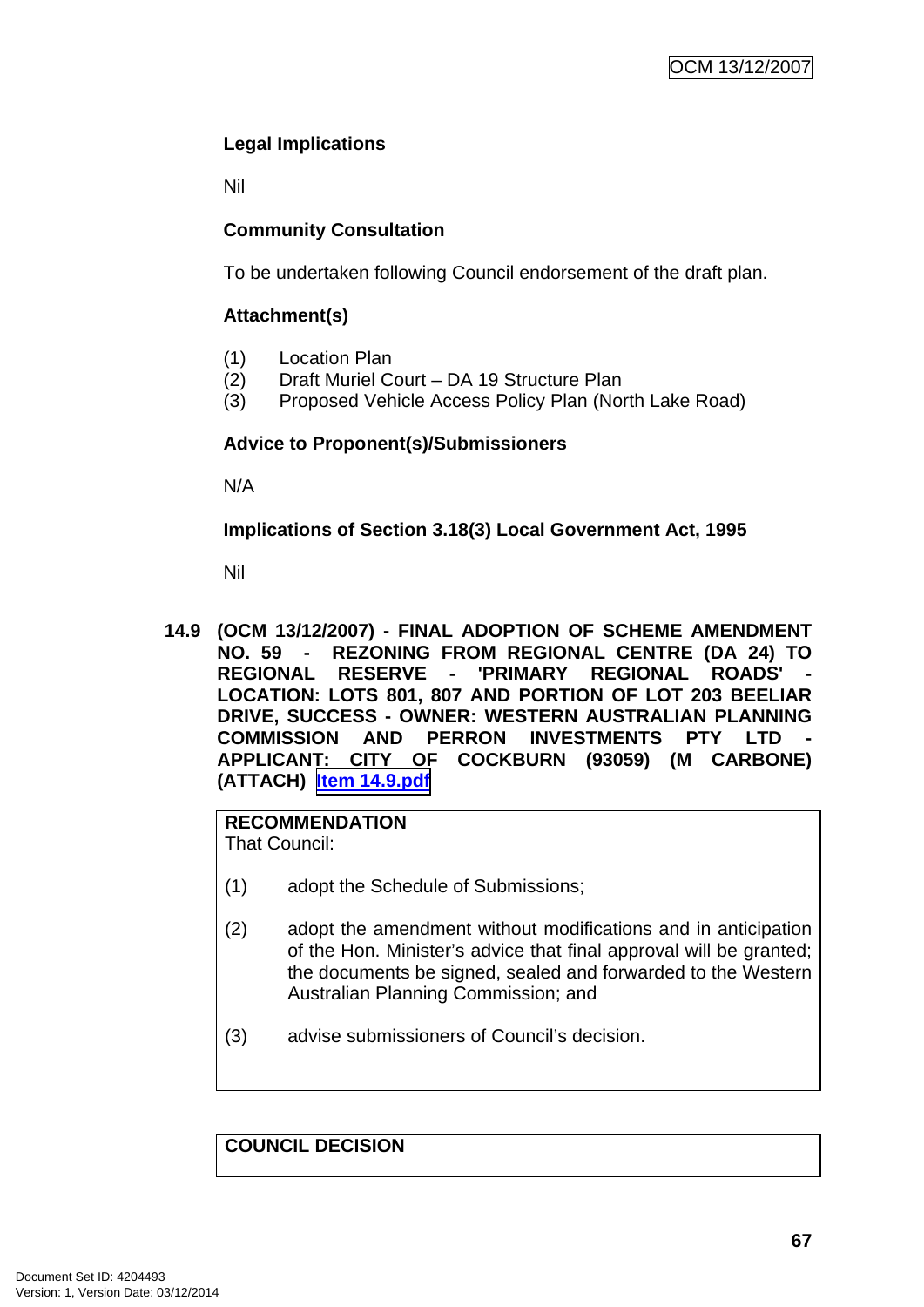# **Background**

Council at its meeting held on 14 June 2007 resolved to initiate Amendment 59 to Town Planning Scheme No. 3 for the purpose of advertising. The amendment was to rezone Lots 801, 807 and portion of Lot 203 Beeliar Drive, Success from Regional Centre (DA 24) to Regional Reserve – 'Primary Regional Roads'.

#### **Submission**

The City initiated the amendment to ensure the zoning of the land is consistent with the zoning under the Metropolitan Region Scheme.

#### **Report**

The Scheme Amendment was referred to the Environmental Protection Authority ("EPA") in accordance with Section 7A(1) of the Act.

The EPA advised that the overall environmental impact of the amendment would not be severe enough to warrant formal assessment under the Environmental Protection Act. The amendment was subsequently advertised seeking public comment in accordance with the Regulations for not less than 42 days. Two submissions were received during the advertising period, both having no objections to the proposal.

The proposal involves rezoning the land to Regional Reserve – 'Primary Regional Roads', consistent with the zoning under the Metropolitan Region Scheme. The Planning and Development Act requires Local Government Town Planning Schemes to be consistent with the Metropolitan Region Scheme. The Scheme Amendment will therefore ensure that the City meets its statutory obligations and accordingly it is recommended that Amendment 59 be forwarded to the Western Australian Planning Commission for final approval.

#### **Strategic Plan/Policy Implications**

#### *Transport Optimisation*

*• To ensure the City develops a transport network that provides maximum utility for its users, while minimizing environmental and social impacts.* 

#### **Budget/Financial Implications**

Costs associated with preparing the documents in house.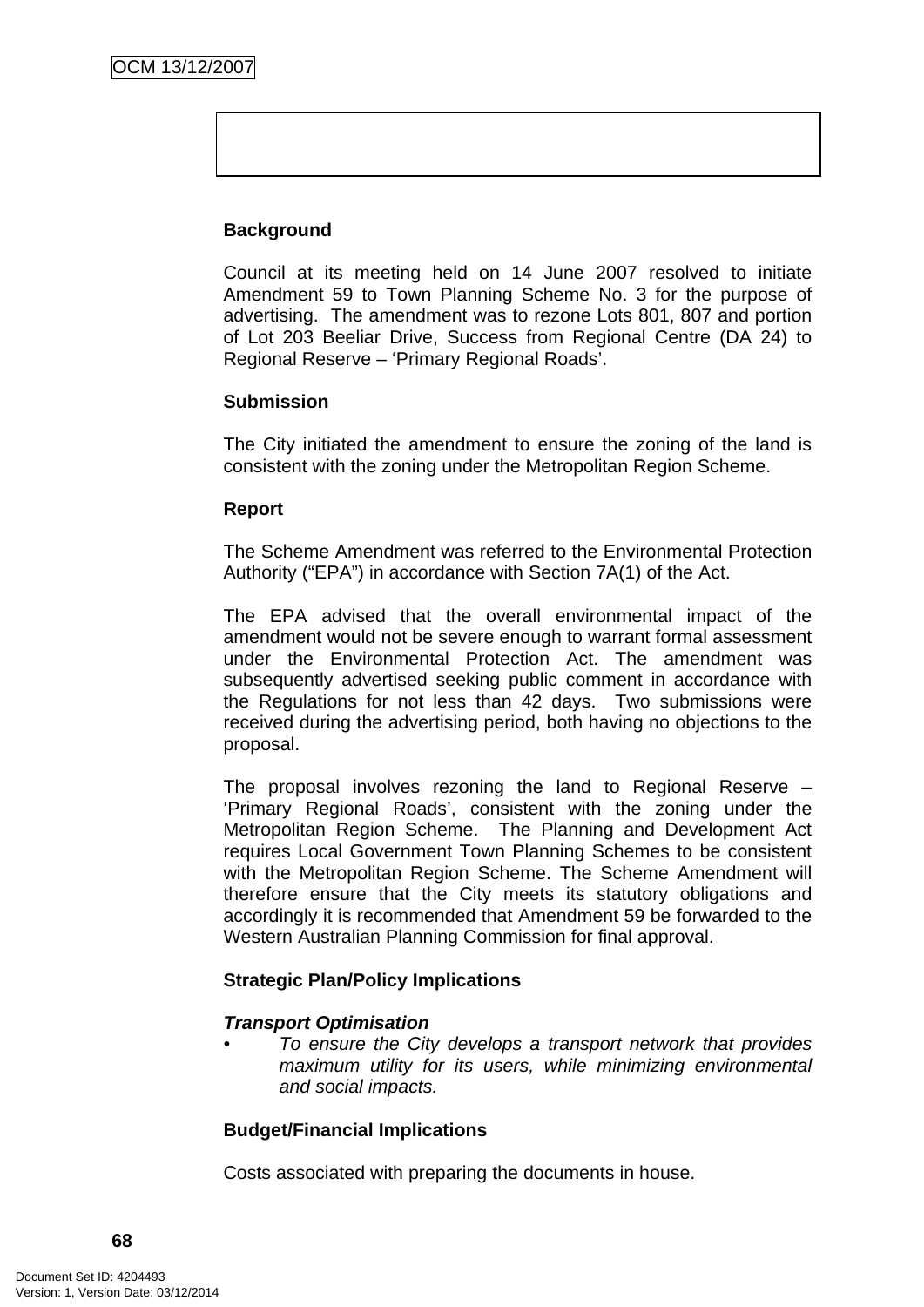The City has no financial responsibility for land reserved Primary Regional Roads under the Metropolitan Region Scheme.

#### **Legal Implications**

Planning and Development Act 2005 Town Planning Scheme No. 3 Town Planning Regulations 1967

#### **Community Consultation**

Following receipt of advice from the EPA, the amendment was advertised for a 42 day period. The 42 day public consultation period for Amendment 59 concluded on 6 November 2007. At the close of the advertising period 2 submissions were received.

#### **Attachment(s)**

- 1. Location Plan
- 2. Proposed Scheme Amendment map
- 3. Schedule of submissions

#### **Advice to Proponent(s)/Submissioners**

The Proponent(s) and those who lodged a submission on the proposal have been advised that this matter is to be considered at the 13 December 2007 Council Meeting.

#### **Implications of Section 3.18(3) Local Government Act, 1995**

Nil

**14.10 (OCM 13/12/2007) - FINAL ADOPTION OF SCHEME AMENDMENT NO. 61 - REZONING PORTION OF RESERVE 25918 JOYCE AVENUE HAMILTON HILL FROM LOCAL RESERVE 'PARKS AND RECREATION' TO 'RESIDENTIAL' R20 - LOCATION: RESERVE 25918 JOYCE AVENUE, HAMILTON HILL - OWNER/APLPLICANT: CITY OF COCKBURN (93061 (M CARBONE) (ATTACH) Item 14.10.pdf**

# **RECOMMENDATION**

That Council:

- (1) adopt the Schedule of Submissions;
- (2) adopt the amendment without modifications and in anticipation of the Hon. Minister's advice that final approval will be granted, the documents be signed, sealed and forwarded to the Western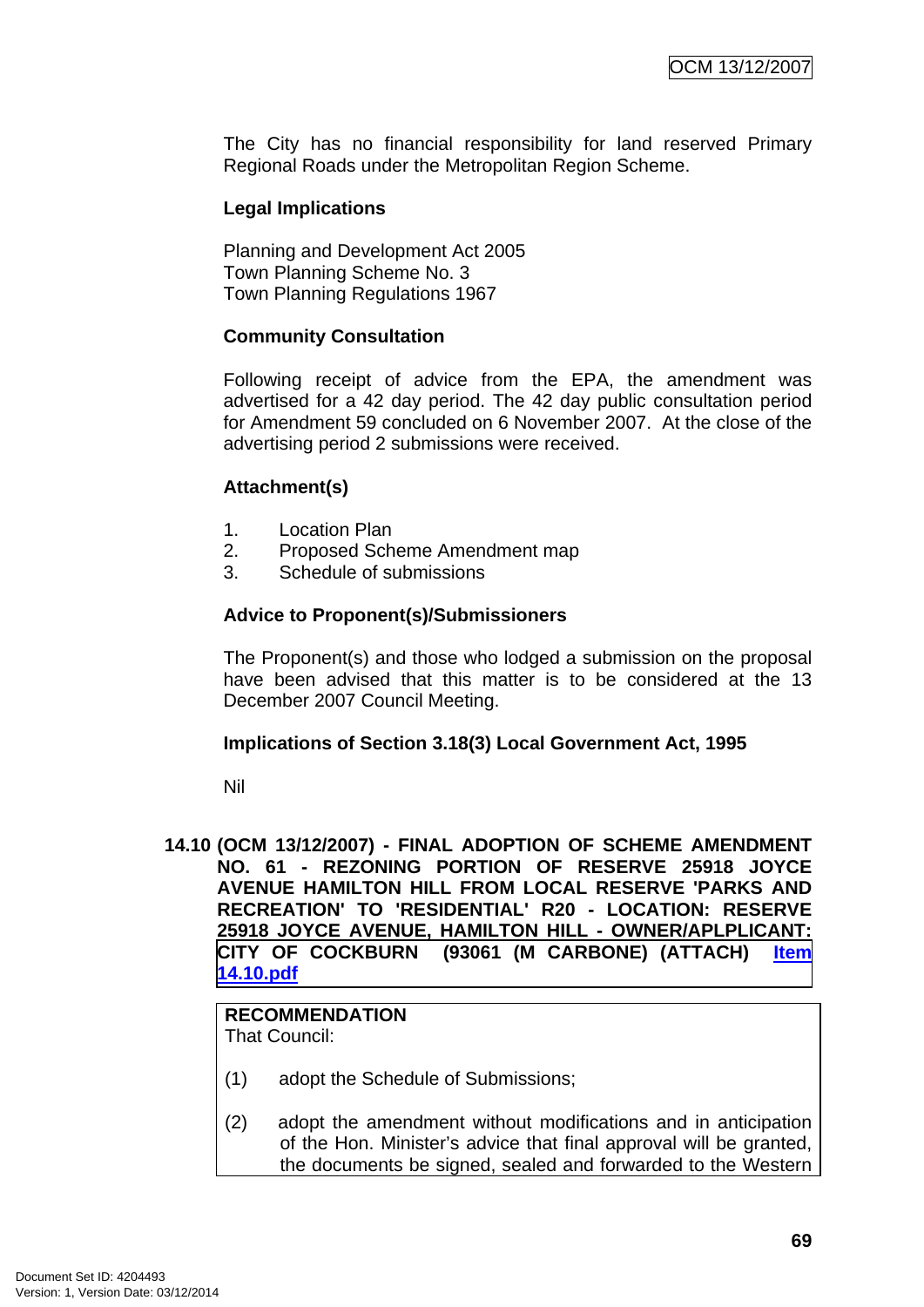Australian Planning Commission; and

(3) advise submissioners of Council's decision.

#### **COUNCIL DECISION**

#### **Background**

Council at its meeting held on 14 June 2007 resolved to initiate Amendment 61 to Town Planning Scheme No. 3 for the purpose of advertising. The amendment was to rezone portion of Reserve 25918 Joyce Avenue Hamilton Hill from Local Reserve – "Parks and Recreation" to "Residential" (R20).

#### **Submission**

The owners of 14 and 16 Frederick Road Hamilton Hill approached the City to purchase a 2m strip off the back of Reserve No. 25918 Joyce Avenue Hamilton Hill to enable each of the lots to be redeveloped as a duplex.

#### **Report**

The Scheme Amendment was referred to the Environmental Protection Authority ("EPA") in accordance with Section 7A(1) of the Act.

The EPA advised that the overall environmental impact of the amendment would not be severe enough to warrant formal assessment under the Environmental Protection Act. The amendment was subsequently advertised seeking public comment in accordance with the Regulations for not less than 42 days. Three submissions were received during the advertising period, two having no objections and one providing comment.

The amendment is required as the owners of Nos. 14 and 16 Frederick Street which abut the rear of the reserve have applied to the State Land Service for each to acquire a strip of the reserve. The result will be that each will be in excess of  $900m^2$  and capable of being developed as a duplex. The proposed amendment will ensure that the acquired land will have the same zoning as the adjoining residential land.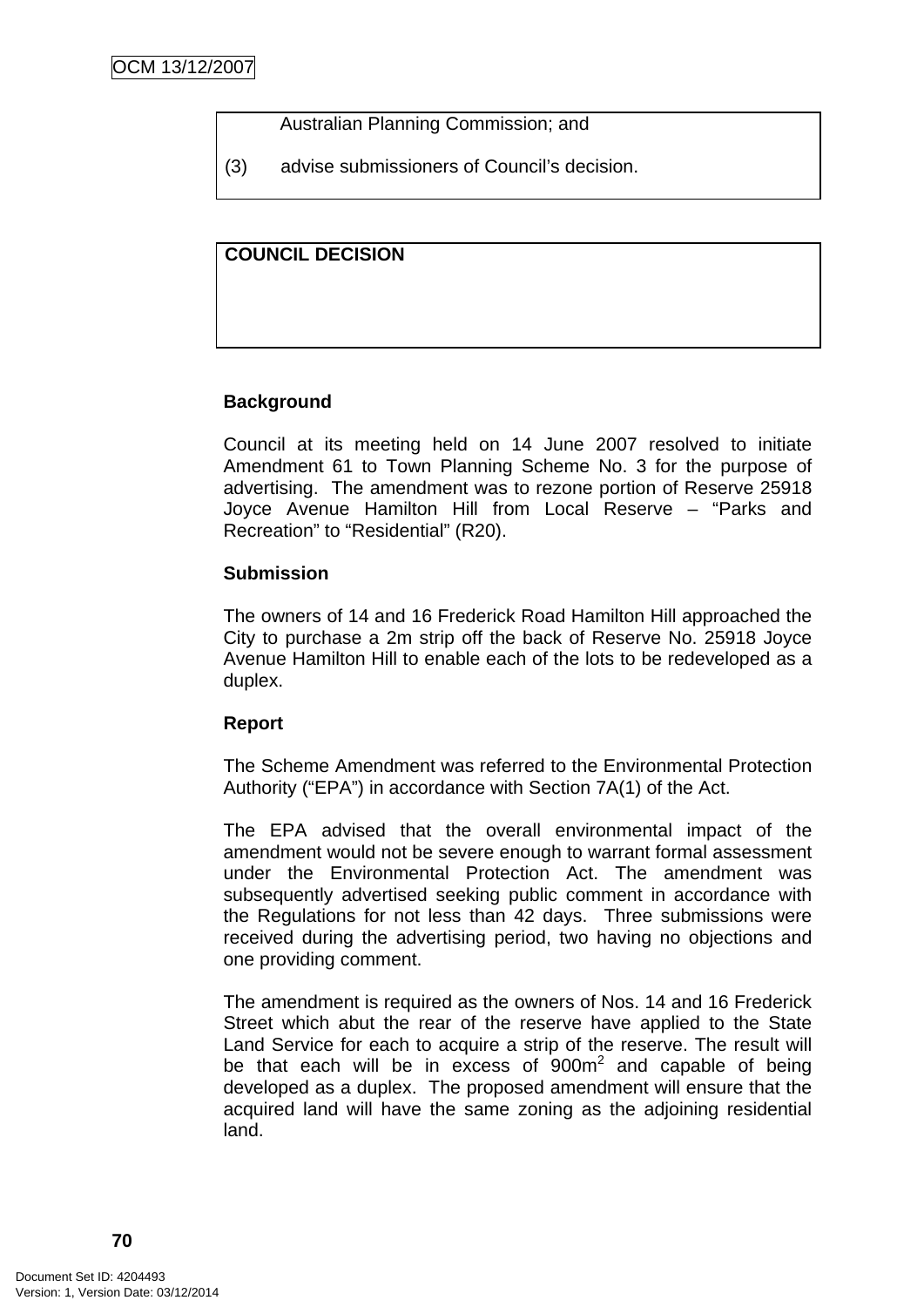Reserve 25918 is zoned Parks and Recreation in TPS No. 3 but is used as a fenced off drainage sump. The function of the drainage sump is not affected by the proposal.

State Land Services has agreed to the proposal and the Western Australian Planning Commission has approved the subdivision advising that the relevant area needs to be appropriately zoned in TPS No. 3. This amendment is giving affect to Council's previous decisions and requirements of the Western Australian Planning Commission.

#### **Conclusion**

It is recommended that Amendment No. 61 be adopted by the Council and forwarded to the WA Planning Commission for final approval.

#### **Strategic Plan/Policy Implications**

#### *Demographic Planning*

- *To ensure the planning of the City is based on an approach that has the potential to achieve high levels of convenience and prosperity for its citizens.*
- *To ensure development will enhance the levels of amenity currently enjoyed by the community.*

The Planning Policies which apply to this item are:

Nil

# **Budget/Financial Implications**

N/A

# **Legal Implications**

Planning and Development Act 2005 Town Planning Scheme No. 3 Town Planning Regulations 1967

# **Community Consultation**

Following receipt of advice from the EPA, the amendment was advertised for a 42 day period. The 42 day public consultation period for Amendment 61 concluded on 6 November 2007. At the close of the advertising period 3 submissions were received.

#### **Attachment(s)**

- 1. Site Plan
- 2. Proposed Scheme Amendment map
- 3. Schedule of submissions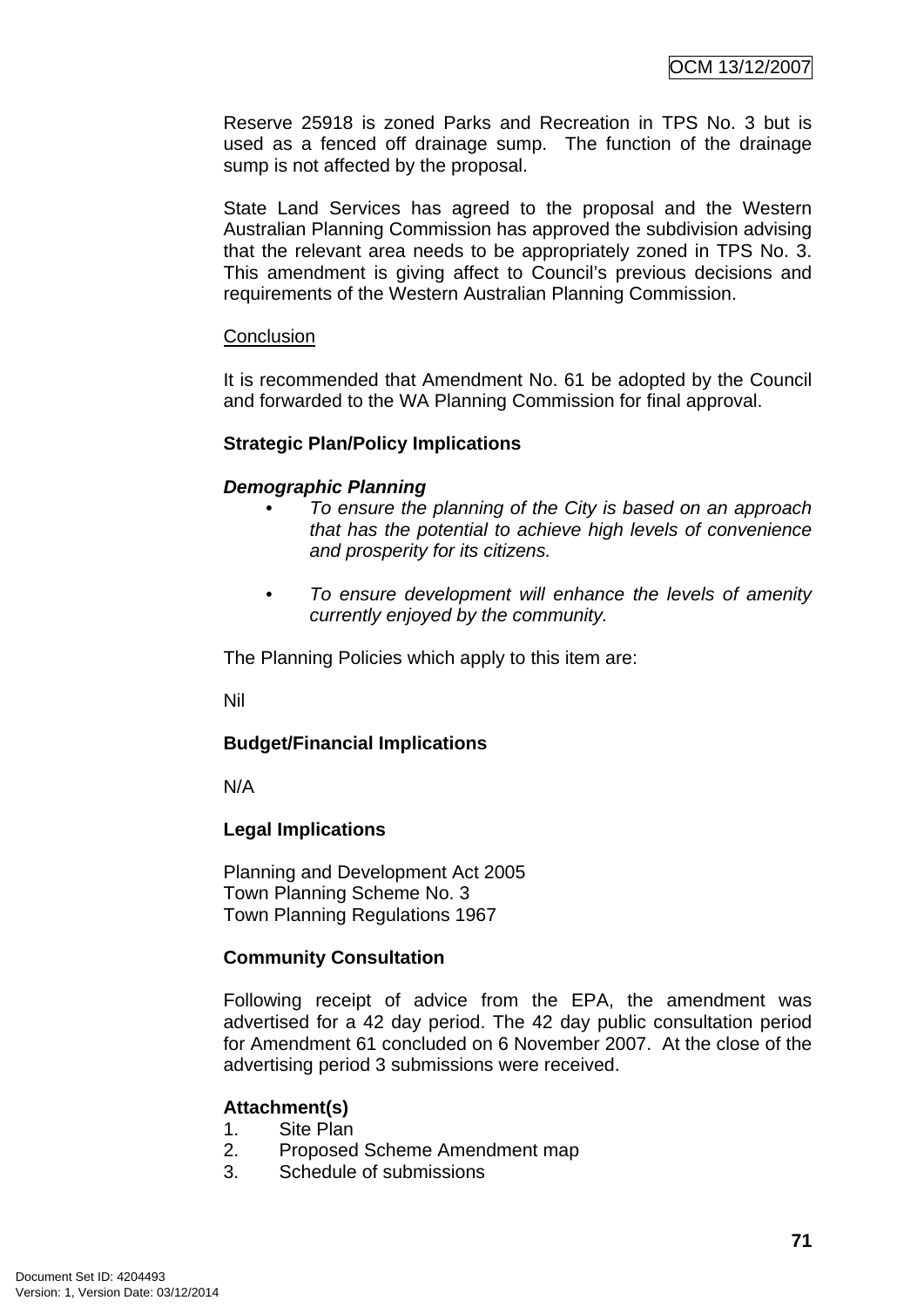### **Advice to Submissioners**

Those who lodged a submission on the proposal have been advised that this matter is to be considered at 13 December 2007 Council Meeting.

#### **Implications of Section 3.18(3) Local Government Act, 1995**

Nil.

**14.11 (OCM 13/12/2007) - FINAL ADOPTION OF PROPOSED AMENDMENT NO. 20 TO TOWN PLANNING SCHEME NO. 3 - LOCATION: SOLOMON ROAD DEVELOPMENT AREA - OWNER: VARIOUS - APPLICANT: CITY OF COCKBURN (93020) (R DONG) (ATTACH) Item 14.11.pdf**

**RECOMMENDATION** That Council:

- (1) adopt the Schedule of Submissions;
- (2) adopt the amendment for final approval subject to the following minor modification:
	- 1. Change Provision 9 in Schedule 11 to read as the follows:

"Landowners shall be responsible for the following:

- Land required for the extension of North Lake Road as reserved "Other Regional Road" in the MRS being provided free of cost plus any localised widening required for intersections or turning pockets
- Full earthworks
- Construction of North Lake Road extension as a median divided single lane carriageway
- Dual use path;
- Lighting
- Landscaping
- Traffic management devices
- Provision of drainage infrastructure
- (3) in anticipation of the Hon. Minister's advice that final approval will be granted, the final documents be signed, sealed and forwarded to the Western Australian Planning Commission; and
- (4) advise persons lodging submissions of Council's decision accordingly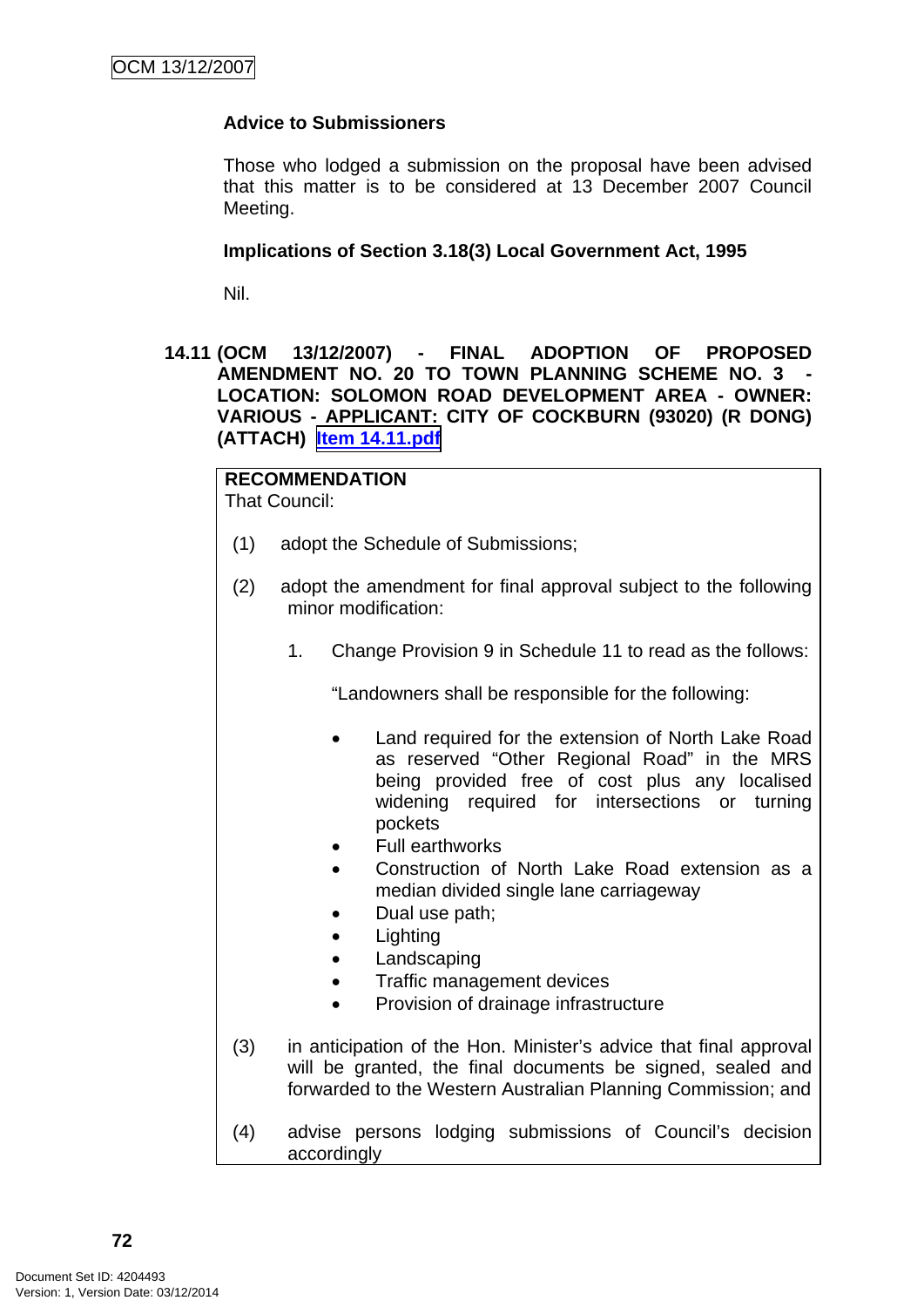# **COUNCIL DECISION**

#### **Background**

| Zoning:   | MRS:                                | Industrial, Urban, and Other Regional Roads |  |
|-----------|-------------------------------------|---------------------------------------------|--|
|           |                                     | TPS3: Development (DA20)                    |  |
| Land Use: | Partly Developed and Partly Vacant. |                                             |  |
| Lot Size: | N/A                                 |                                             |  |

Council at its meeting held on 15 February 2005 resolved to initiate Scheme Amendment No. 20 to Town Planning Scheme No. 3 for the purpose of advertising.

Generally speaking, the Scheme amendment is to:

- 1. Including the Solomon Road area as Development Contribution area No. 8 in Schedule 12 – Development Contribution Plan of the Scheme to cover Arterial Drainage requirements.
- 2. Amending the Scheme map to introduce 'Development Contribution Area No. 8' (DCA 8) over part of the suburb of Jandakot.
- 3. Amendment Schedule 11 Development Area 20 (DA20) to include provisions relating to the North Lake Road Extension Vehicle Access Policy Plan and landowner obligations for the provision and construction of North Lake Road extension.

The proposal has been advertised for a period of 42 days. This report seeks council support to final adoption of Scheme Amendment No. 20.

#### **Submission**

N/A

#### **Report**

The scheme amendment was referred to the Environmental Protection Authority ("EPA") in accordance with Section 7A(1) of the EPA Act.

The EPA considered that the proposed scheme amendment should not be assessed under Part IV Division 3 of the *Environmental Protection Act 1986* and nevertheless provides some advice and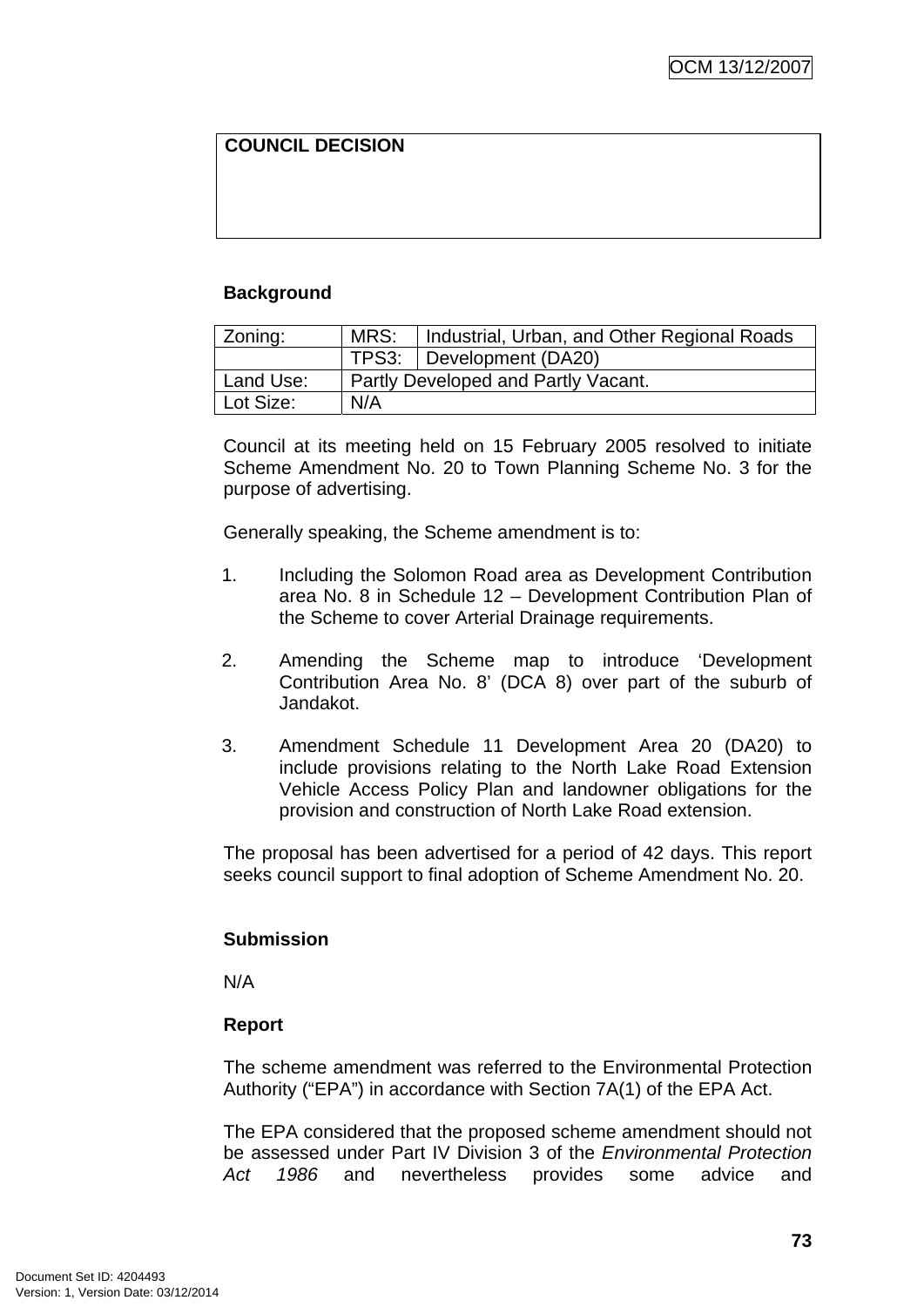recommendations (Attachment 3 refers). This advice and recommendations have been suitably addressed in the Schedule of Submissions (Attachment 3 refers).

Following clearance from the EPA, the amendment was advertised for public comment for a period of 42 days, concluding on 1 May 2007. The advertising procedure included an advertisement being placed in the Cockburn Gazette newspaper, affected landowners being invited to comment on the proposal, and information made available at Council's Administration Office and on Council's website.

Advertising of the amendment has resulted in the receipt of 7 submissions including three submissions of objection. The issues raised in the submissions are suitably addressed in the Schedule of Submissions (Attachment 3 refers).

Of a particular note, the submission made by Lavan Legal on behalf of Lot 9501 Armadale Road raises objection to the proposed Provision 9 of Schedule 11 relating to construction contribution on the type of carriageways for North Lake Road. The construction contributions required in clause 3.3.4 of the WAPC Policy DC 1.7 and Schedule 1 of Planning Bulletin No. 18 include earthworks, a 2 lane unkerbed road and dual use path down one side of the road, where the planning for the area requires it. The proposed Provision 9 in the Scheme amendment document shows "a four-lane kerbed road with a median strip", which is inconsistent with the DC 1.7 and Planning Bulletin No. 18. It is therefore recommended Provision 9 be amended to more closely align with the provisions of the WAPC DC 1.7 and Planning Bulletin No. 18 but reflect local circumstances.

The first dot point of Provision 9 reads as:

" Land required for the extension of North Lake Road reserved 'Other Regional Road' in the MRS being provided free of cost."

It is also recommended that this dot point be amended to read as:

"Land required for the extension of North Lake Road reserved 'Other Regional Road' in the MRS being provided free of cost plus any localised widening required for intersections or turning pockets."

The recommended change to this dot point is to better incorporate the City's engineering requirements into the planning provisions for this area.

#### DCA 8 Contribution

Currently, the City is still unable to provide the figure for the contribution rate as the Arterial Drainage Scheme Review has not been finalised by the engineering consultant David Wills and Associates. The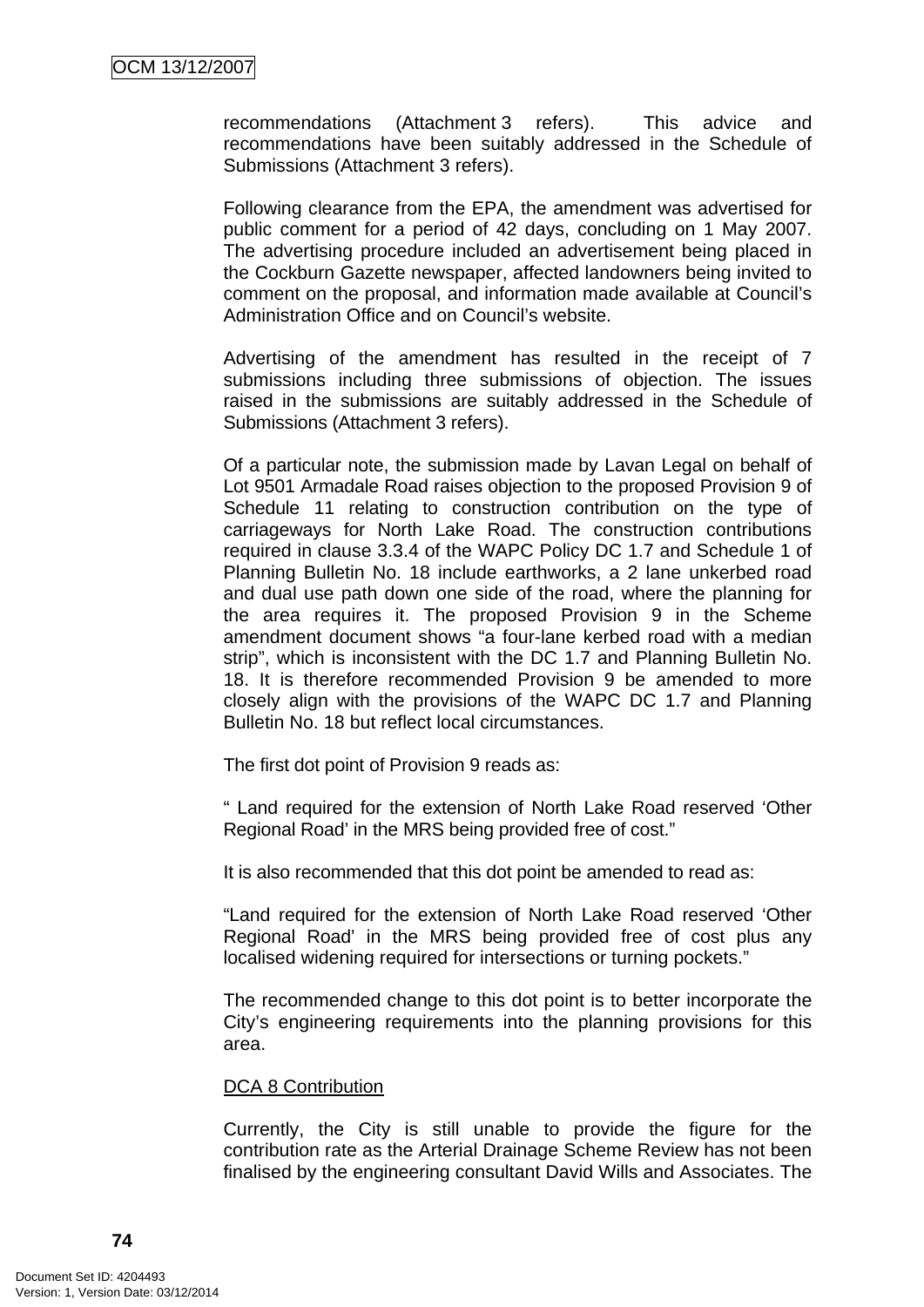City is still working towards the finalisation of this contribution rate for DCA<sub>8</sub>.

#### **Conclusion**

Proposed Amendment No. 20 includes the introduction of DCA8 and adding more Scheme provisions in Schedule 11 for DA20. The introduction of DCA8 to Town Planning Scheme No. 3 will provide a cost sharing planning mechanism for landowners/subdividers to share the cost of the arterial drainage system which will benefit the area as a whole. Given the increasing number of subdivisions occurring in the area which puts the pressure on the need of this arterial drainage system, it is recommend that Council adopt proposed Scheme Amendment No. 20 with the recommended modifications in order to facilitate the development of this area.

#### **Strategic Plan/Policy Implications**

#### *Infrastructure Development*

*• To construct and maintain community facilities that meet community needs.* 

#### *Employment and Economic Development*

- *To plan and promote economic development that encourages business opportunities within the City.*
- *To pursue high value employment opportunities for our residents.*

#### *Transport Optimisation*

*• To ensure the City develops a transport network that provides maximum utility for its users, while minimizing environmental and social impacts.* 

#### **Budget/Financial Implications**

Nil

#### **Legal Implications**

Town Planning Scheme No. 3 Metropolitan Region Scheme Planning and Development Act 2005 Town Planning Regulations 1967 (as amended)

#### **Community Consultation**

Following receipt of advice from the EPA, the amendment was advertised for a 42 day period in accordance with Town Planning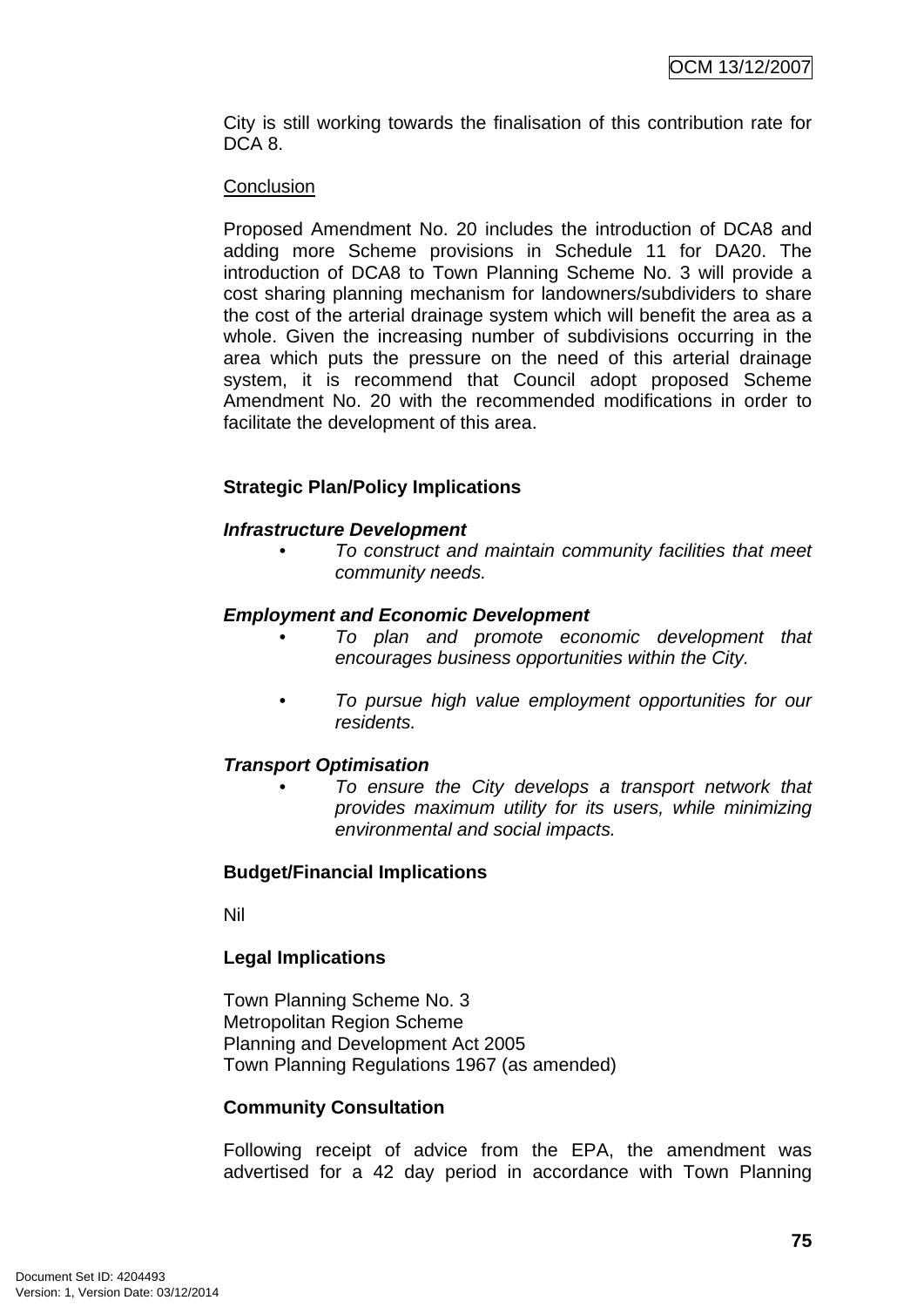Regulations 1967. The 42 day public consultation period for Scheme Amendment No. 20 concluded on 1 May 2007. At the close of advertising, 7 submissions were received.

#### **Attachment(s)**

- (1) Locality Map
- (2) Scheme Amendment Document
- (3) Schedule of Submissions

#### **Advice to Proponent(s)/Submissioners**

The Proponent(s) and those who lodged a submission on the proposal have been advised that this matter is to be considered at 13 December 2007 Council Meeting.

#### **Implications of Section 3.18(3) Local Government Act, 1995**

Nil

#### **14.12 (OCM 13/12/2007) - PROPOSED AMENDMENT TO THE SOLOMON ROAD DEVELOPMENT AREA STRUCTURE PLAN - LOCATION: LOT 9501 ARMADALE ROAD JANDAKOT - OWNER: SOUTH CENTRAL WA PTY LTD - JOINT VENTURE BETWEEN SATTERLEY GROUP AND LINC PROPERTY - APPLICANT: THE PLANNING GROUP (9329) (R DONG) (ATTACH) Item 14.12.pdf**

# **RECOMMENDATION**

That Council:

- (1) pursuant to Clause 6.2.14.1 (a) of Town Planning Scheme No 3, adopt the proposed amendment to the Solomon Road Development Area Structure Plan for lot 9501 Armadale Road subject to the owners agreeing in writing to the following:
	- 1. A bond equal to the final costing of \$163,778.34 being paid by the landowner to the City of Cockburn to ensure that proposed rehabilitation works for the entire Resource Enhancement Wetland (REW) including revegetation, weed control, watering and appropriate maintenance are undertaken by the landowner.
	- 2. A Deed of Agreement be prepared by the City's solicitor at the proponent's cost to formalise amongst other things the scope of rehabilitation works, specification, timetable, maintenance regime, arrangements and conditions for the release of the bond. Should the works not be completed to the satisfaction of the City at the proposed milestone dates the portion of the bond deemed proportional to the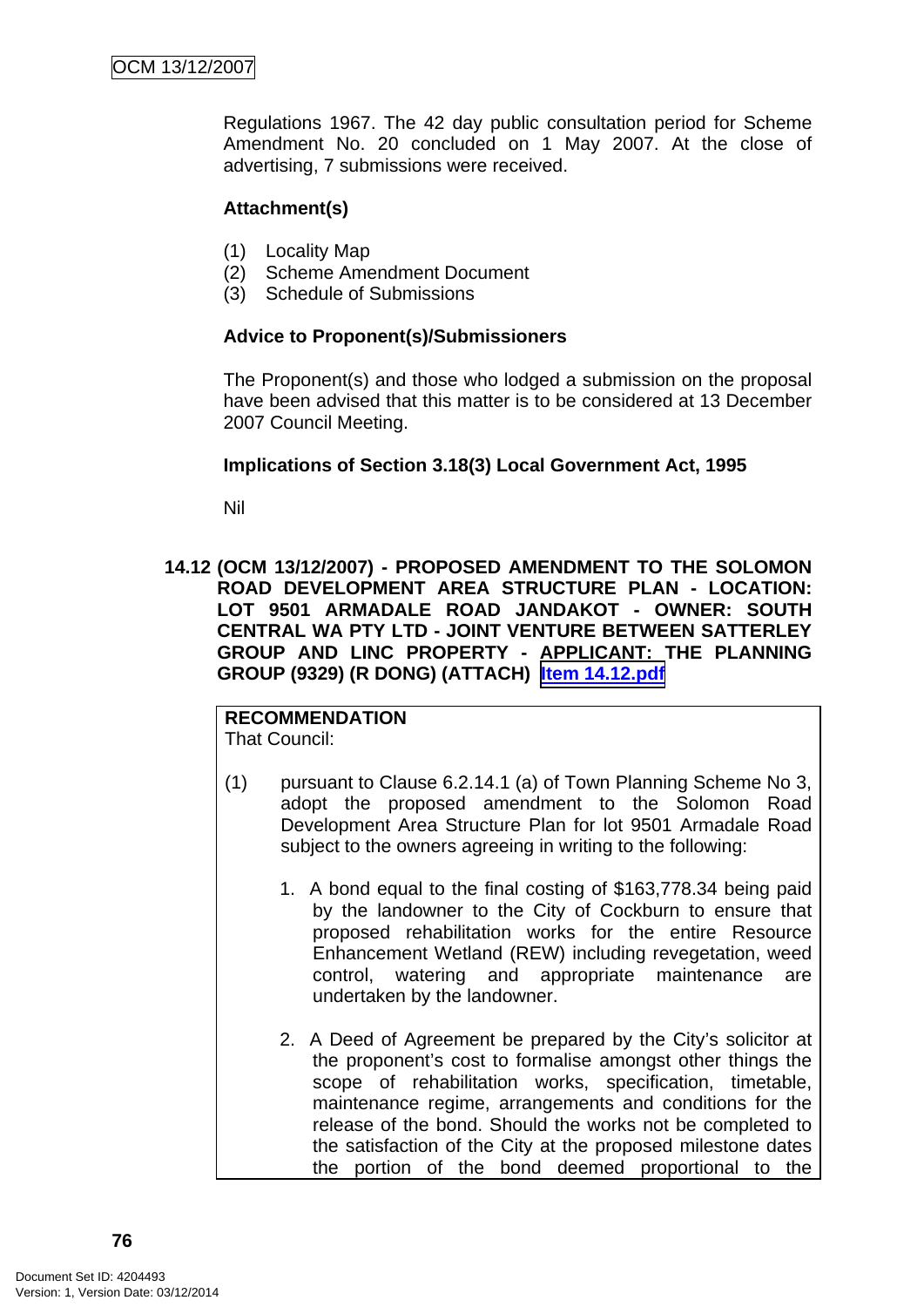outstanding works will be used by the City to complete the works.

- 3. The landowner is to obtain agreement with South Australian Cold Store Pty Ltd to gain access to the portion of the wetland on their land for the purpose of carrying out the rehabilitation plan, maintaining the rehabilitation works for the initial 5 years and ongoing access permission for the City of Cockburn to undertake maintenance work after the handover.
- 4. Appropriate fencing be provided by the landowner along the northern side of Biscayne Way prior to construction to ensure there are no impacts to the wetland.
- 5. A footpath be constructed by the landowner on the wetland side of Biscayne Way with a limestone retaining wall and permanent fence to form a clear edge between the footpath and wetland and to control access. No earthworks will be permitted from the footpath into the wetland.
- 6. The access arrangements to Lot 9501 shall be amended to incorporate the changes required by the City's Engineering Services shown on Attachment 5.
- (2) subject to receiving agreement to (1) above, forward a copy of the amended Solomon Road Development Area Structure Plan to the Western Australian Planning Commission; and
- (3) advise the applicant and the Department of Environment and Conservation of Council's decision accordingly.

# **COUNCIL DECISION**

#### **Background**

| ZONING:     | MRS:                                | "Industrial" and a small portion of "Urban" |
|-------------|-------------------------------------|---------------------------------------------|
|             | TPS:                                | Development Zone: DA20                      |
| l LAND USE: | Partly developed and partly vacant. |                                             |
| LOT SIZE:   | N/A                                 |                                             |

The Solomon Road Development Area Structure Plan (Attachment 2) was adopted by the Council on 17 June 2003 as an interim Structure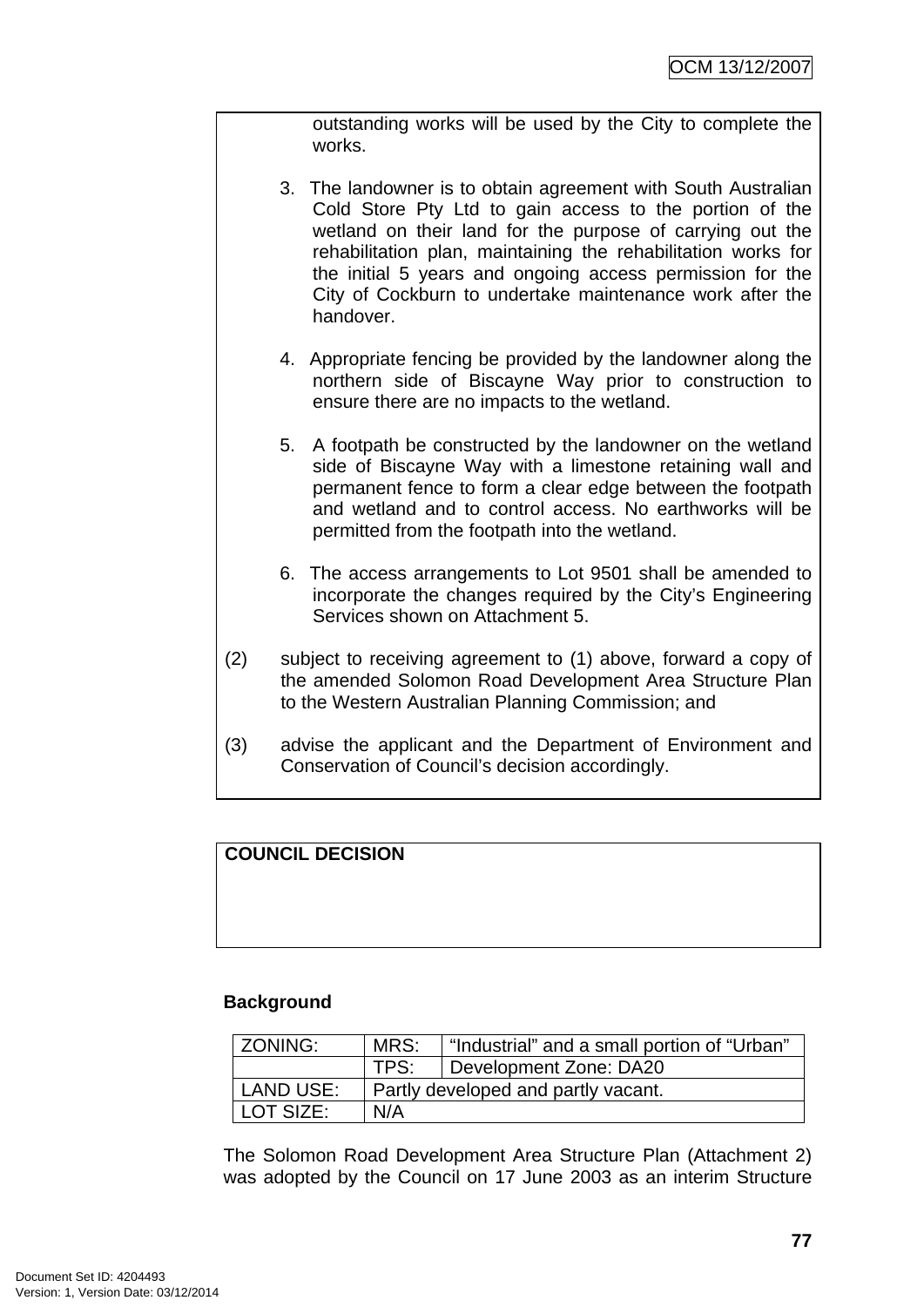Plan (Council Minute No. 2062 refers). Generally speaking, the Structure Plan provides for the extension of North Lake Road through the subject land joining with Armadale Road at its intersection with Tapper Road. The Structure Plan proposes the development of Mixed Business, Light and Service Industry land uses and shows access arrangements.

The applicant submitted a development application for Lot 9501 Armadale Road (Corner of Armadale Road and the North Lake Road extension) in July 2007, which involves the development of 36 showroom/bulky goods tenancies including Bunnings with 991 landscaped car parking bays (Attachment 4), namely South Central Commercial Development. The proposed development also includes the construction of a roundabout at the intersection of Armadale Road and Tapper Road and the construction of a portion of the North Lake Road extension to provide interim access to the development.

#### **Submission**

The Planning Group (applicant) at the request of the landowner (South Central WA Pty Ltd) has submitted an application to amend the Solomon Road Development Area Structure Plan (the Structure Plan) to facilitate the submitted development application for Lot 9501. The applicant seeks the following minor modifications to the Solomon Road Development Area Structure Plan:

- 1. Realignment of proposed Biscayne Way through Lot 9501 to follow the northern boundary of the subject land and deletion of a small area of POS (the wetland buffer).
- 2. Amendments to the access arrangements from Armadale Road and the proposed North Lake Road extension to the proposed development lots within lot 9501 that are east and west of the North Lake Road extension.

The proposed amendment to the Structure Plan can be approved by Council under Clause 6.2.14.1 (a) of Town Planning Scheme No. 3 as it is considered that the variation does not alter the general intent of the structure plan, and as such it does not require approval by the Western Australian Planning Commission.

# **Report**

Realignment of the proposed extension of Biscayne Way through Lot 9501 to North Lake Road and deletion of a small area of POS.

The Structure Plan shows that Biscayne Way is to be extended through Lot 9501 to intersect with North Lake Road with a small portion of public open space (POS) to the north (Attachment 2 refers). The alignment of Biscayne Way was determined to provide suitable buffer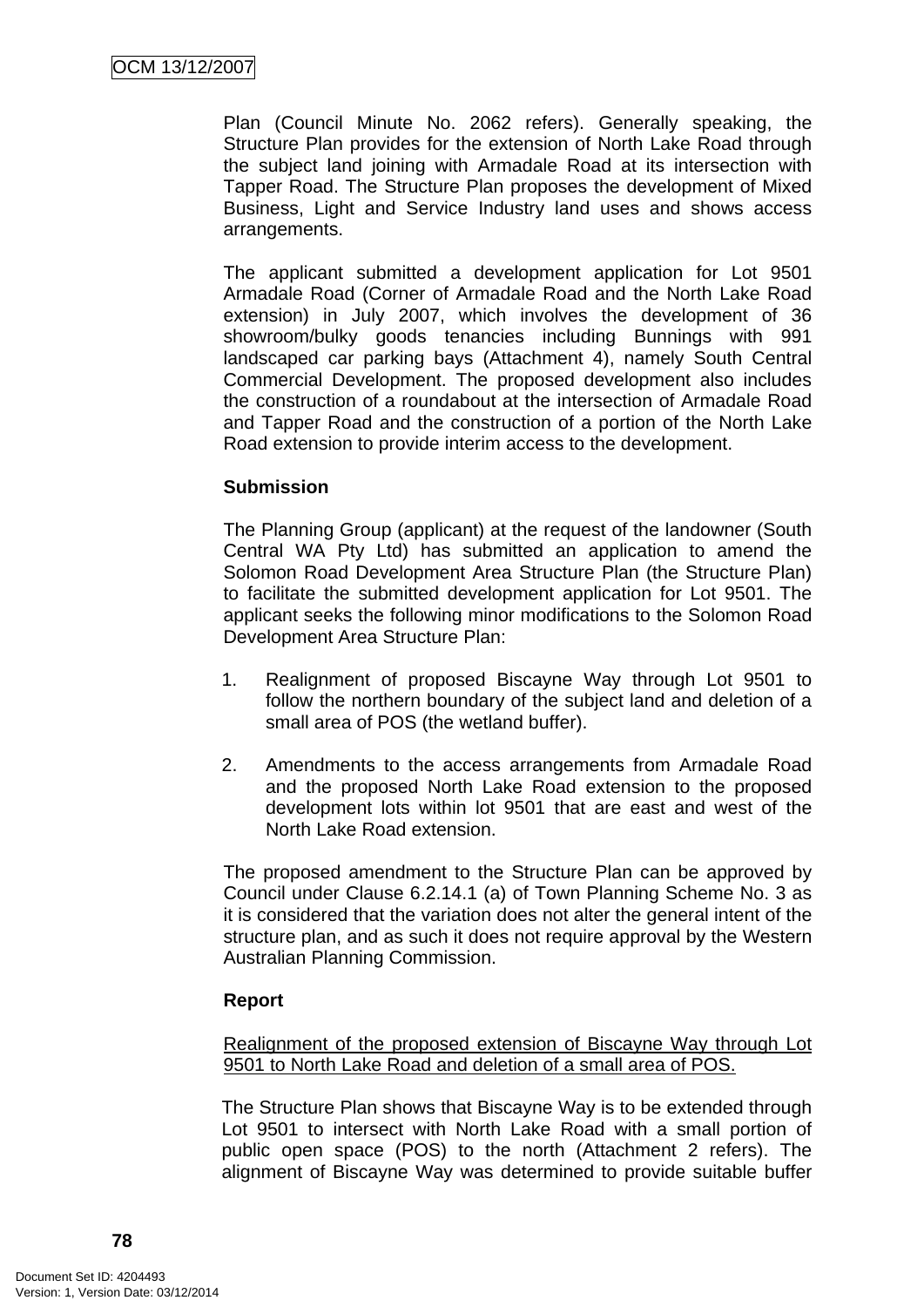to the Wetland (Resource Enhancement type) which is on land to the north of lot 9501. The provision of POS along the northern boundary and the alignment of Biscayne Way shown on the adopted structure plan has a significant impact on the development of Lot 9501 with implications for the built form and layout of the proposed development. The applicant seeks approval from Council to realign Biscayne Way from its existing proposed alignment as shown on the adopted structure plan to an alignment immediately adjacent to the northern boundary of Lot 9501 (Attachment 3 refers). This would result in the proposed POS being deleted. The applicant provides the following justification for the proposed change:

- The proposed realignment of Biscayne Way to the northern boundary of lot 9501 allows for an optimal interface between the buildings on the development portions of the site east and west of North Lake Road and as such allows the development form and type to be controlled.
- The alignment involves relocating Biscayne Way along the northern boundary of Lot 9501 on land previously identified as POS. However, there is no statutory requirement for provision of POS in non-residential developments. Furthermore, it is noted that the area identified as POS is designated a Resource Enhancement Wetland (REW) but a portion has been cleared as a firebreak.

Given the proposed realignment of Biscayne Way and deletion of the POS area, the applicant engaged ENV Australian to undertake an environmental assessment of the portion of land for the realignment of Biscayne Way.

The initial draft ENV report provides the following summary of the findings:

- Lot 9501 adjoins an area of wetland to the north which is classified by the Department of Environment of Conservation (DEC) as a Resource Enhancement Wetland (REW). This is a Dampland which is described as a seasonally waterlogged basin. The wetland is shown as Parks and Recreation area in the current structure plan prepared for the area and has been transferred to the City as part of the subdivision of the adjoining land. A small portion of the DEC mapped wetland extends into lot 9501. It also extends onto adjoining land owned by South Australian Cold Store Pty Ltd.
- It is proposed that Biscayne Way is truncated at the northern boundary of lot 9501 to run along the property boundary. This will make the road closer to the wetland within the area identified on the current structure plan as Parks and Recreation.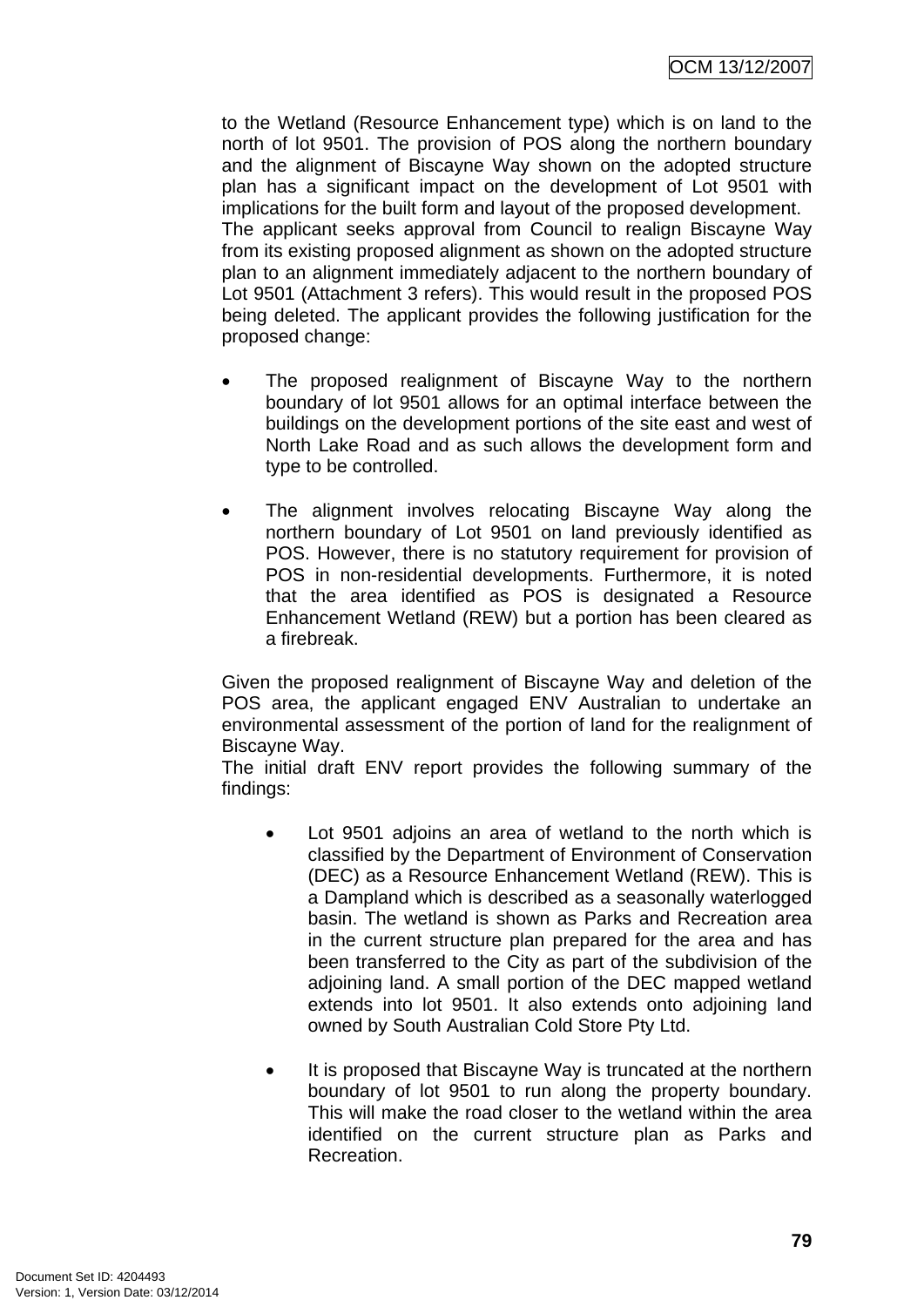- It is not proposed to seek to amend the geomorphic wetland database but identify that the proposed road realignment will not impact on the environmental values of the wetland.
- A flora and vegetation survey was conducted on the 17 June 2007 to collect information regarding the flora and vegetation in the vicinity of the northern boundary of lot 9501. The vegetation assessment also included the area on lot 9501 mapped as REW.
- There are currently two existing tracks/fire breaks traversing the boundary of lot 9501 in this location. One of the tracks runs approximately along the northern boundary of Lot 9501 and the other runs along the southern boundary of the neighbouring Lot 11. The width of the two tracks is approximately 12 metres.
- The vegetation along the southern side of the track is nearly devoid of native flora species. The majority of vegetation assessed on this lot is either weed species or bare ground (exposed sand).
- The 20 metres strip at the boundary is regarded to be in degraded condition. There is no vegetation structure present and there have been a few plant deaths across the survey area. Due to the degraded nature, low species diversity and the high percentage of weed cover, the vegetation would have limited habituated opportunities for flora and fauna.
- ENV considers the land to the south of the tracks to have minimal ecological value in its current state, and therefore this would be an appropriate location for the road alignment.
- In regards to the REW on Lot 11 to the north, there is approximately 20 metres of degraded land from the boundary before the vegetation improves in condition. Therefore there appears to be a good case for locating the road within the degraded area of the northern boundary of lot 9501.
- The northern realignment of the road will in effect bring development closer to the wetland (REW). Depth to groundwater on the lots is considered such that CGL is not proposed to be used on lot 9501; therefore the wetland will not be affected.
- All stormwater collected from the roads will be conveyed to the existing infiltration basin located on the corner of Abaya and North Lake Road. As this is down gradient of the REW it should not affect groundwater level or water quality in the REW.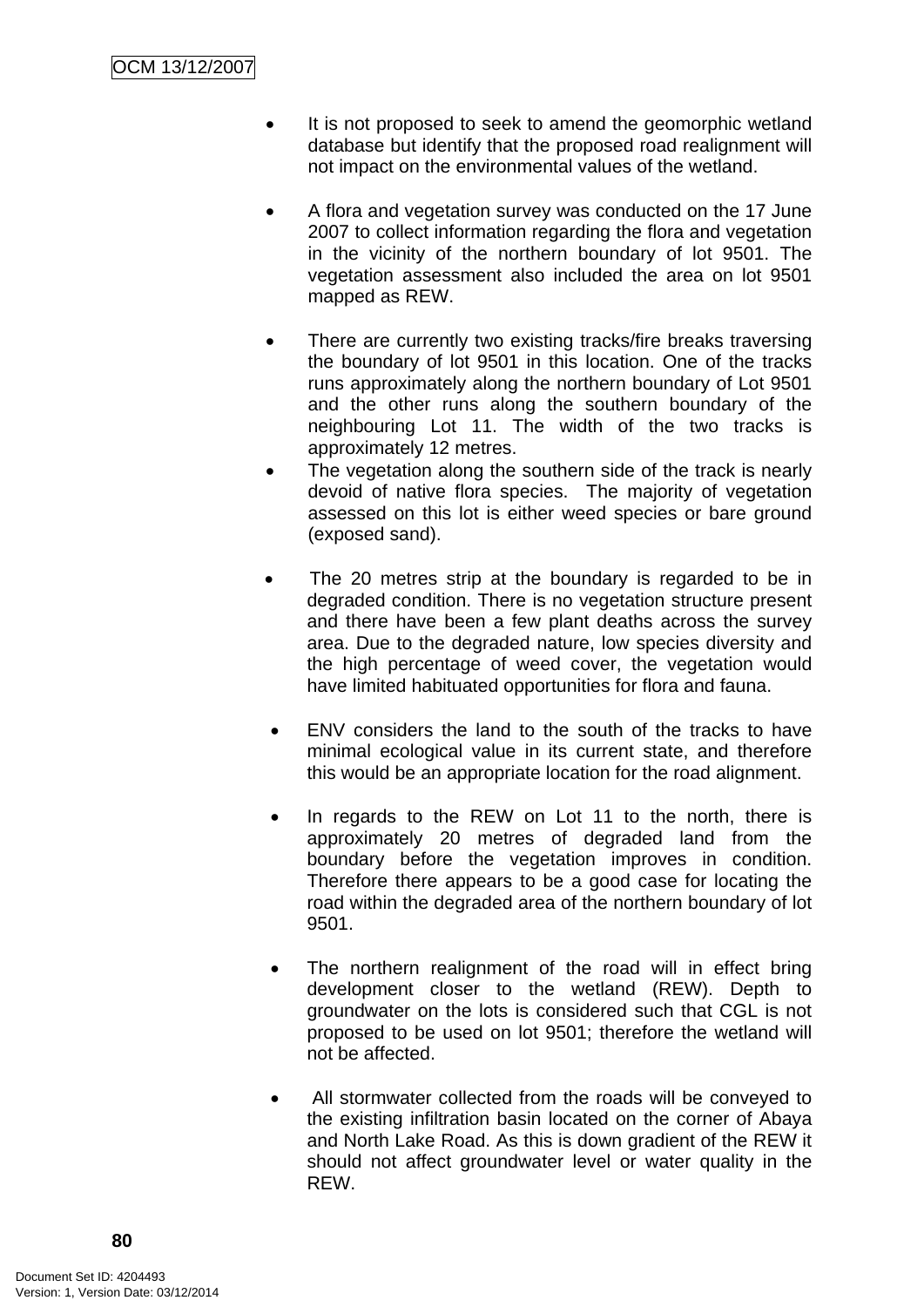The runoff from the realigned Biscayne Way is to be collected and transported via a piped system to the infiltration basin on the corner of Abaya and North Lake Road. Provided that there is no direct drainage to the REW it is considered that there should be no additional impact on REW from the proposed road.

In summary ENV considers that the realignment of Biscayne Way can be achieved without impact on the adjacent REW if the following management recommendations are implemented:

- 1. Degraded areas of the REW to the north of the subject land are revegetated with locally endemic species.
- 2. Weed control from Biscayne Way to the boundary of the good condition vegetation of the REW and adjacent to the wetland be discussed with City of Cockburn.
- 3. The wetland should be fenced off during the construction of the road to ensure that impacts are contained on site and the wetland is not impacted.

The proposed amendment to the Structure Plan was referred to the City's internal technical sections and the DEC for comment.

The DEC's Wetland Program Branch acknowledges that the proponent has proposed mitigation measures to potentially reduce impacts to the wetland from the realignment of Biscayne Way. However, DEC officers believe that the proposed mitigation measures (i.e. revegetation and weed control, temporary fencing and stormwater management) are not considered to replace the values of a wetland buffer. Therefore, it does not support the proposed realignment of Biscayne Way as it will not provide a buffer to a priority wetland that has been identified for protection. DEC officers consider that based on the preliminary information provided by ENV the proponent did not justify that the wetland would be able to maintain or improve its values without a buffer. Comments made by the City's Environmental Management Services officers are similar to what the DEC has provided.

It is understood that the proponent has had further negotiations with the DEC and provided further information in order to gain its support to the realignment of Biscayne Way. According to the proponent, DEC has verbally agreed to leave the final decision to the City in terms of the wetland issue. However, there is no written information provided in this regard.

To gain the City's support, the proponent sought additional information from the City's Environmental Management Services. A revised ENV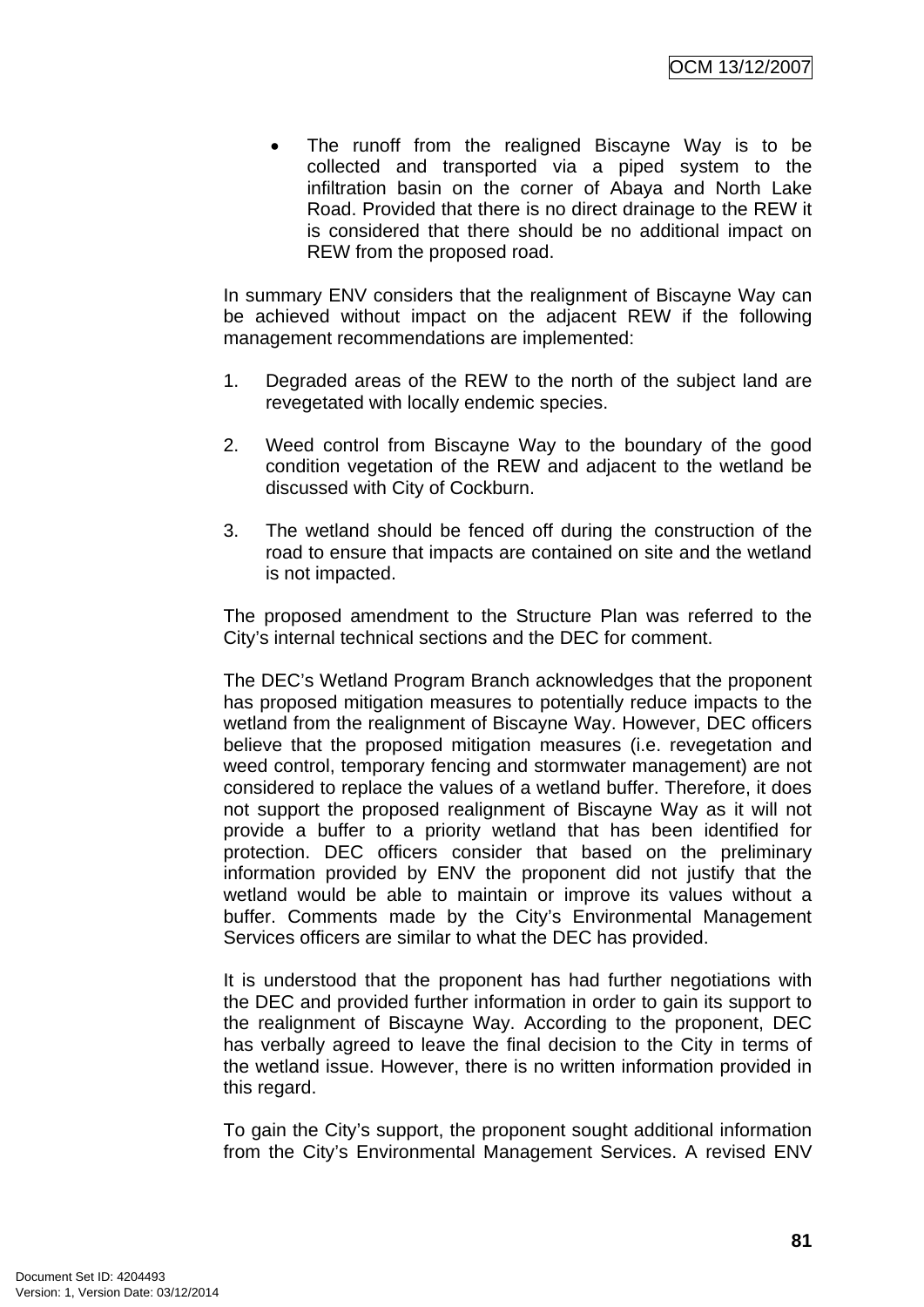report (Wetland Management and Rehabilitation Strategy – Solomon Road Wetland) outlines the following commitments by the landowner;

- 1. Revegetate degraded areas of the entire REW including weed control and maintenance for a period of five years.
- 2. The proponent agrees to pay \$163,778. 34 (GST inclusive) as a bond to the City to ensure the revegetation, weed control and maintenance works for the entire REW are carried out to the satisfaction of the City.
- 3. The wetland should be fenced off during the construction of the road to ensure that impacts are contained on site and the wetland is not impacted.

The City's Environmental Management Services indicates that it will not change its position in terms of the realignment proposal. However, should Council support the proposed deletion of the POS and realignment of Biscayne Way then the following issues need to be addressed:

- 1. There is no indication as to how the proponent intends to gain permission to access the section of wetland that is currently in private ownership (owned by South Australian Cold Store Pty Ltd) to undertake the proposed revegetation and maintenance works. Details in relation to access approval will need to be formalised via a letter of agreement or memo of understanding between South Australian Cold Store Pty Ltd and South Central WA Pty Ltd. A copy of this agreement should be attached to the Wetland Management and Rehabilitation Strategy.
- 2. It is suggested that the City insist on a bond equal to the final costing (estimate of \$163,778.34) to ensure that the proposed works are completed to the City's satisfaction in accordance with the Wetland Management and Rehabilitation Strategy.

Should the works not be completed to the satisfaction of the City at the proposed end date, the bond will be used by the City to complete the works and any unused monies, if any returned to the proponent.

3. The Wetland Management and Rehabilitation Strategy states that in 2012 the site will be handed to the City for management if the completion criteria are achieved. This should be 5 years from the date rehabilitation works are completed, that is some time in 2013. Also at present only part of the reserve is vested with the City of Cockburn. The western section of the reserve is currently owned by South Australian Cold Stores Pty Ltd. It is recommended that future ownership of the reserve be resolved by the proponent prior to accepting the offset proposal.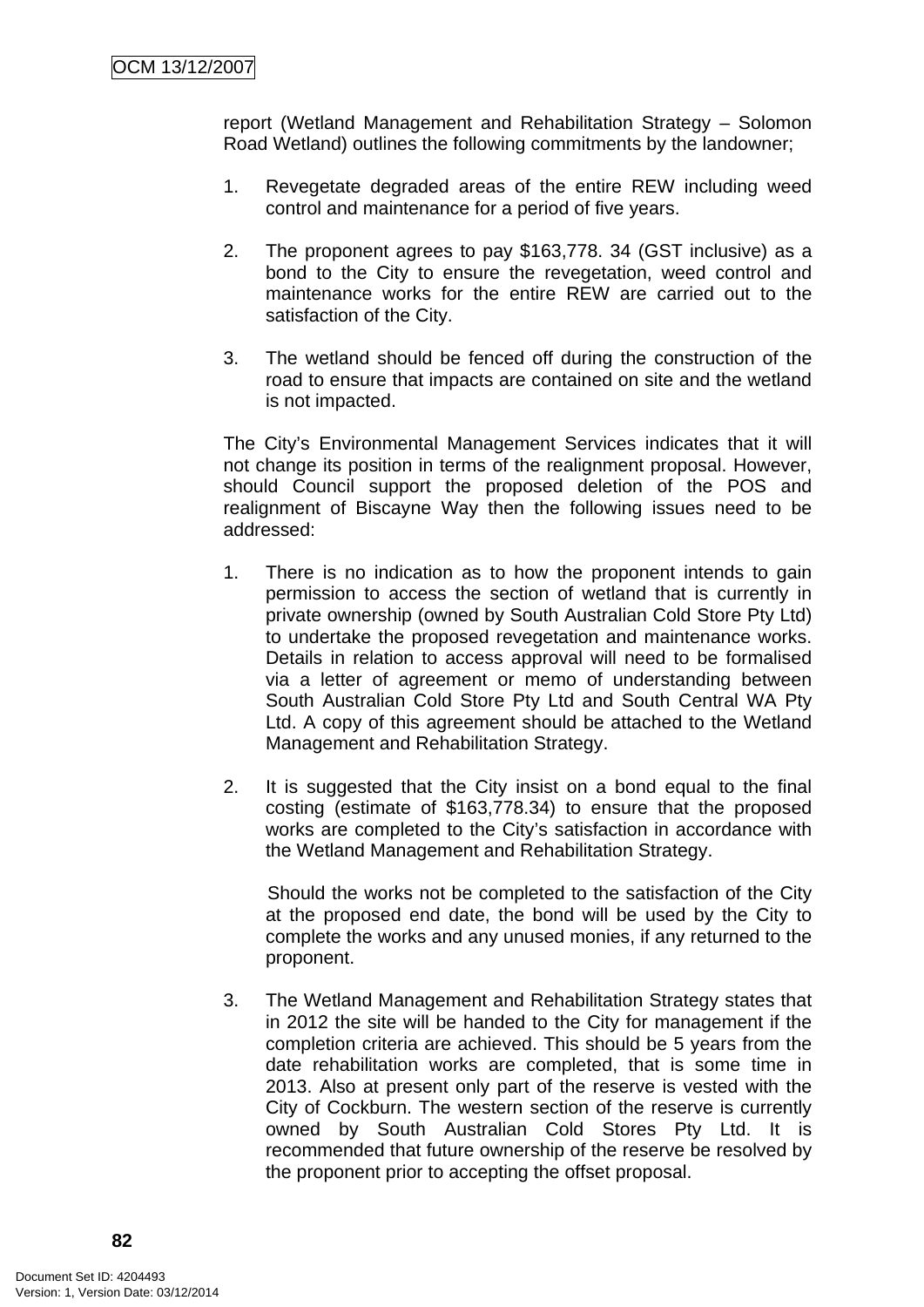- 4. It is recommended that the proponent be required to construct a footpath on wetland side of Biscayne Way. This will offer some additional separation between the wetland and vehicles. There should be no batters from the footpath into the wetland. Limestone blocks and a permanent fence should be used to form a clear edge between the footpath and reserve and control public access.
- 5. The DEC will need to be convinced to support the realignment of Biscayne Way and deletion of the buffer.

#### **Discussion**

It is clear that there are competing environmental and planning considerations in respect to the proposed realignment of Biscayne Way and there is no overall consensus view. This matter has been the subject of extensive internal meetings and consultation and having regard to all the matters raised it is considered that Council should support the proposed realignment of Biscayne Way and deletion of the small area of POS subject to a raft of conditions that address the concerns of DEC and Environmental Services Officers outlined above. The rationale for this recommendation is as follows;

- 1. Whilst environmental sustainability is one the triple bottom line factors which needs to be addressed in any planning proposals, a balance between environmental, economic and social sustainability needs to be sought.
- 2. The proposed showroom / bulky goods development on lot 9501 is predicted to be a significant economic and employment centre which is likely to have a catalytic economic effect within the Solomon Road Development Area and the Cockburn Central Town Centre area.
- 3. The proposed development will provide for essential community needs as well as employment opportunities to residents within the district.
- 4. Notwithstanding that the realignment of Biscayne Way is unlikely to change the role of this proposed development economically or socially, it does affect the built form, layout and scale of the desirable development outcomes.
- 5. The current wetland buffer is in degraded condition with no vegetation structure, and as such it is unlikely to perform its proper functions as a buffer.
- 6. The entire REW requires a comprehensive program of revegetation, weed control and appropriate maintenance to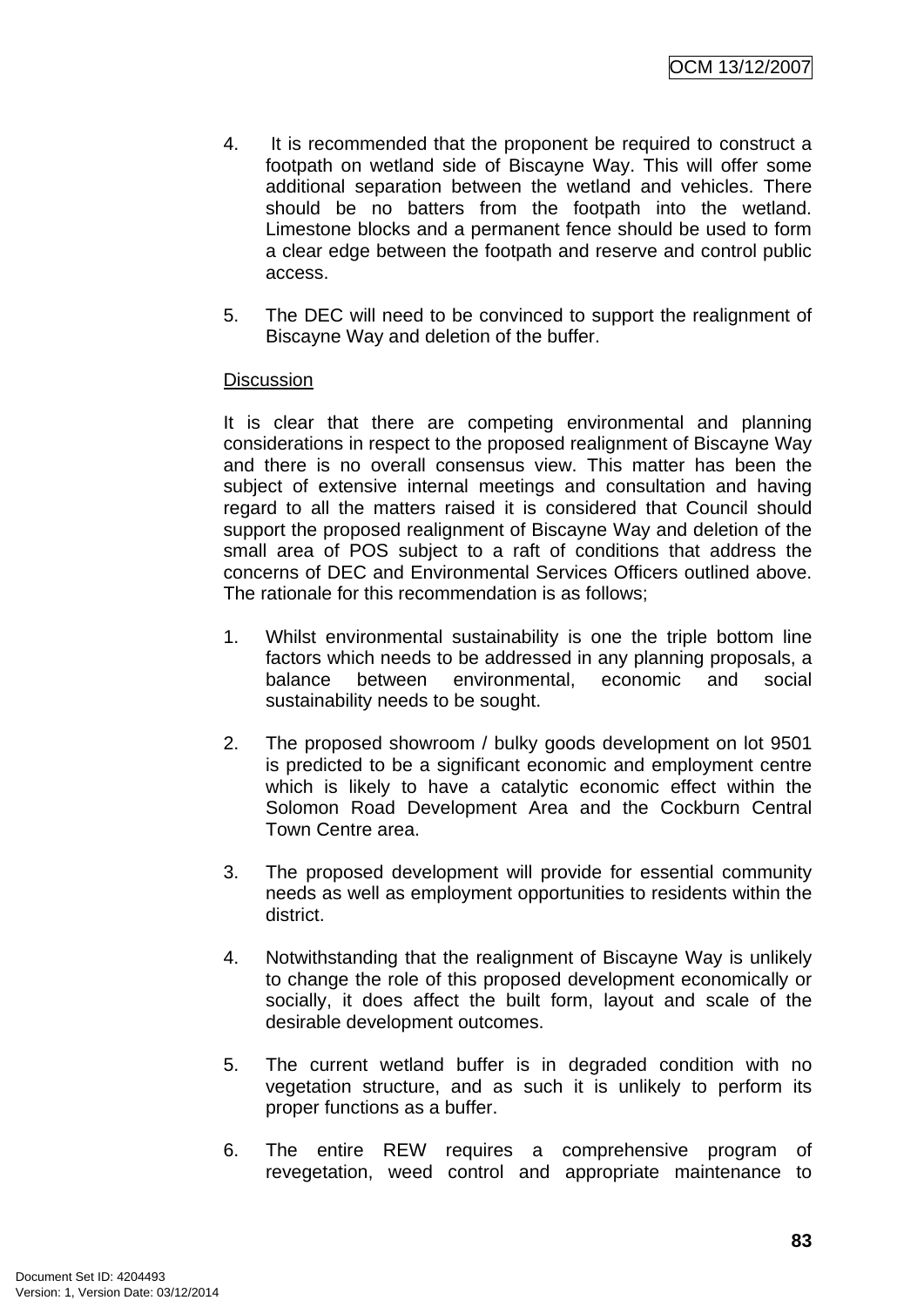rehabilitate it to its desirable environmental functions. The City has no budget set aside to carry out these works.

7. Implementing a rehabilitation plan for the REW at this time will halt the continuing degradation of the wetland and be more effective than if this is undertaken by the City at some undetermined time in the future.

#### Amendments to the Access Arrangements for Lot 9501

The proposed vehicle access to the development on Lot 9501 has been assessed in respect to interim road access and the ultimate construction of North Lake Road by Transcore Pty Ltd at the request of the proponent. The submitted traffic assessment report outlines the following summary of findings:

- Biscayne Way is proposed to be extended across the northern boundary of the eastern area with a 14 metre reserve (inclusive of a 2 metre wide of footpath). This reserve width is in accordance with City of Cockburn standards. The proposed access points to the subject site have taken into consideration this future road extension.
- Both the western and eastern areas of the proposed development are designed with a permeable car park access and circulation system. The proposed crossovers are designed such that they will interface effectively with North Lake Road extension when it is first constructed as a single divided carriageway and would continue to maintain its integration with the North Lake Road extension when this road is upgraded to a dual divided carriageway and the 4 way crossover intersection is upgraded with a roundabout. The availability of access points to Armadale Road, North lake Road extension and Biscayne Way also ensures that the traffic generated by the proposed development can be effectively distributed onto the local road network without unnecessary overloading of an individual access point.
- The proposed development provides a comprehensive pedestrian network as well as a segregated service vehicle driveway to minimise interaction between delivery vehicles, other traffic and pedestrians.

The traffic study has been reviewed by the City's Engineering Services and has required the following changes:

1. An easement be provided between the end of Avior Avenue and the access easements adjacent to Armadale Road to provide unrestricted public access and circulation.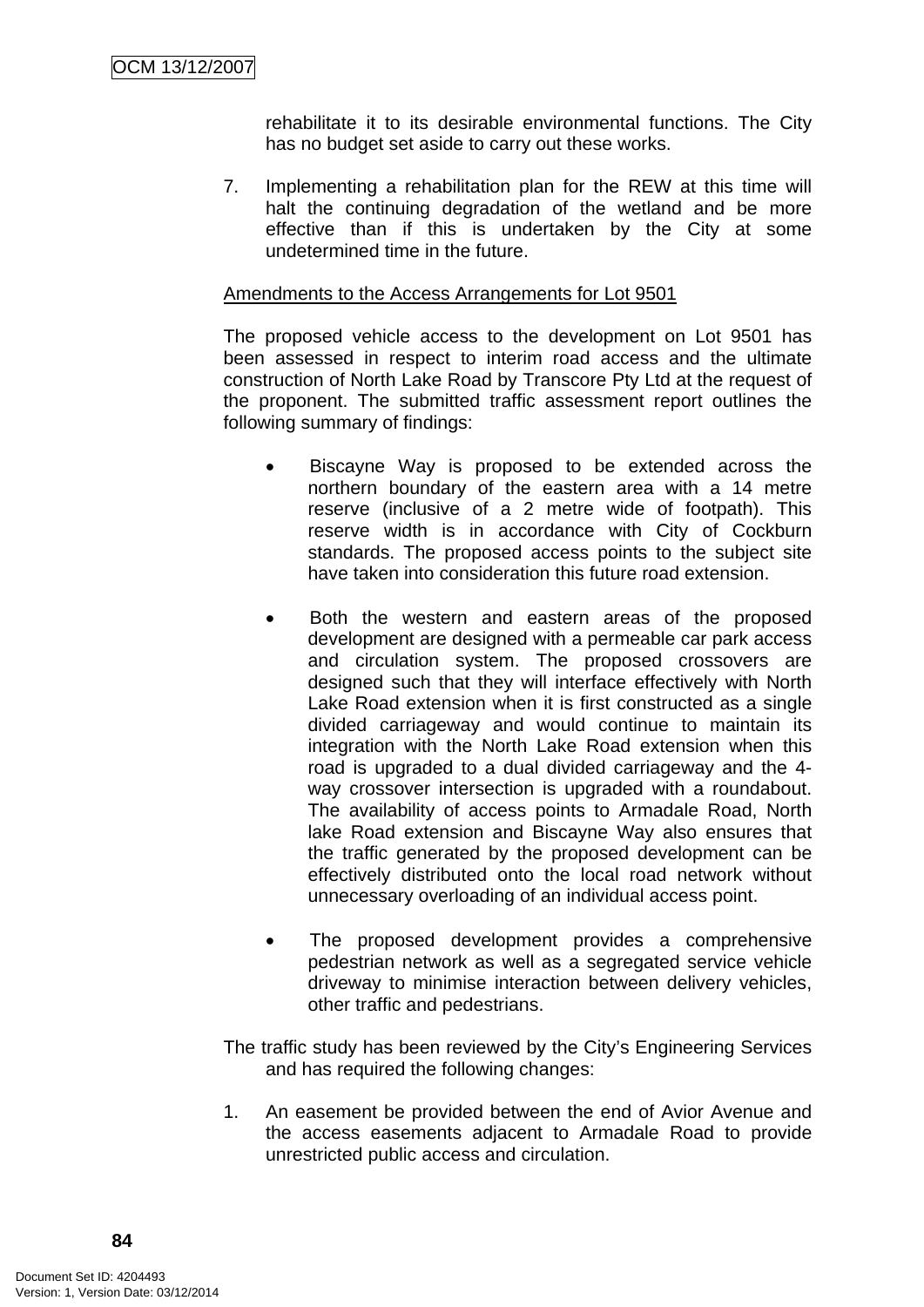- 2. That North Lake Road incorporate a right hand turn pocket into the southern most access point into the development area east of North Lake Road to rationalise the traffic flow.
- 3. Access to/from realigned Biscayne Way be provided as left in left out only in order to improve the traffic safety of the realigned Biscayne Way intersection.

The proponent has incorporated all the above changes into the revised Structure Plan (Attachment 5 refers).

#### **Conclusion**

Based on the planning justification provided in the discussion section of this report, it is recommended that the proposed amendment to the Solomon Road Development Area Structure Plan which includes the realignment of Biscayne Way, the deletion of public open space on lot 9501 and amendments to the access arrangements be adopted subject to the recommended conditions.

#### **Strategic Plan/Policy Implications**

#### *Employment and Economic Development*

- *To plan and promote economic development that encourages business opportunities within the City.*
- *To pursue high value employment opportunities for our residents.*

#### *Natural Environmental Management*

*• To ensure development of the district is undertaken in such a way that the balance between the natural and human environment is maintained.* 

#### *Transport Optimisation*

*• To construct and maintain roads which are convenient and safe for vehicles, cyclists and pedestrians.* 

#### The Planning Policies which apply to this item are:

- SPD5 Wetland Conservation Policy
- APD30 Road Reserve and Pavement Standards
- APD33 Town Planning Scheme No. 3 Provisions

#### **Budget/Financial Implications**

N/A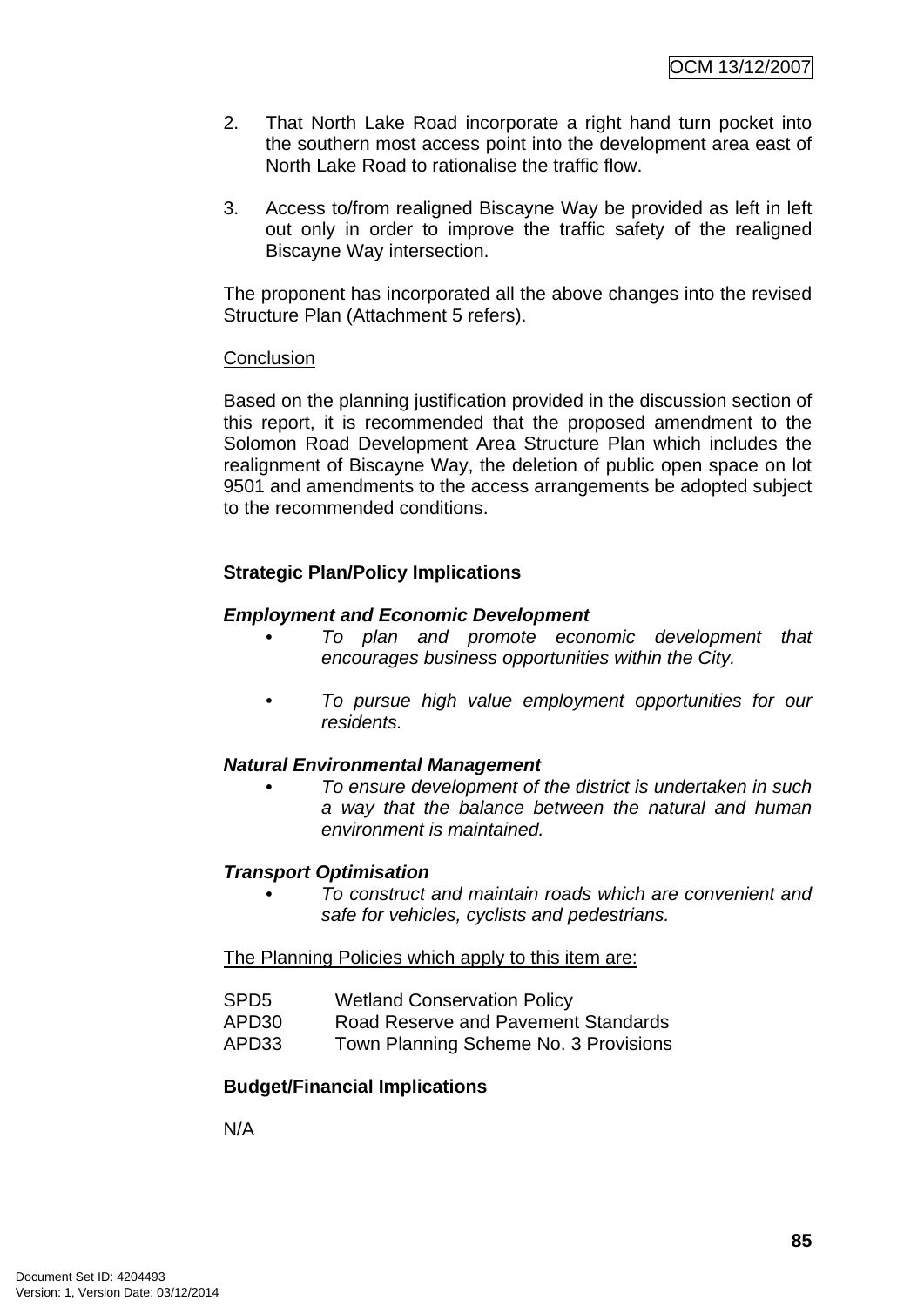# **Legal Implications**

Nil

# **Community Consultation**

N/A

# **Attachment(s)**

- (1) Location Plan
- (2) Adopted Structure Plan Solomon Road Development Area
- (3) Amended Structure Plan Solomon Road Development Area
- (4) Site Plan of proposed South Central Commercial Development
- (5) Final Version of Amended Structure Plan

#### **Advice to Proponent(s)/Submissioners**

The Proponent(s) and those who lodged a submission on the proposal have been advised that this matter is to be considered at 13 December 2007 Council Meeting.

#### **Implications of Section 3.18(3) Local Government Act, 1995**

Nil

#### **14.13 (OCM 13/12/2007) - RETAINING WALL - LOCATION: LOT 14 (NO. 401) ROCKINGHAM ROAD SPEARWOOD - OWNER: JOTON DEVELOPMENTS PTY LTD - APPLICANT: SHELFORD**  CONSTRUCTIONS PTY LTD (3314484) (E SMITH) (ATTACH) ltem **14.13.pdf**

# **RECOMMENDATION**

That Council:-

- (1) refuse to grant its approval to the proposed retaining walls for the following reasons:-
	- 1. The proposal fails to comply with Acceptable Development/ Performance Criteria of clause 3.6.1 - Excavation or Fill of the Residential Design Codes of WA 2002.
	- 2. The proposal fails to comply with Council's Policy APD 49 Residential Design Codes - Alternative Acceptable Development Provisions.
	- 3. The proposal will adversely affect the amenity of the surrounding properties merely from the height and scale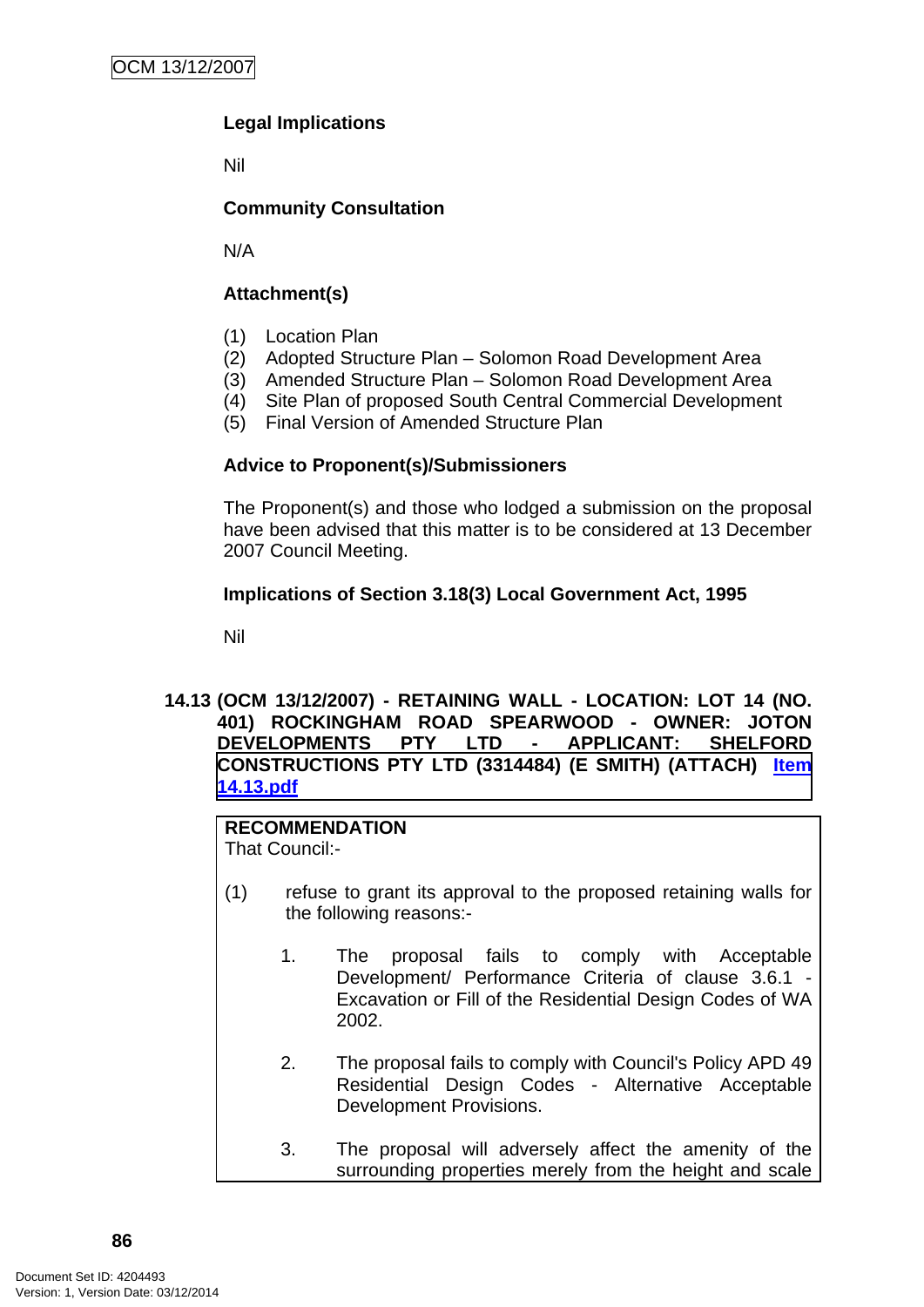of the proposal, but also by impacting on the privacy of neighbours and preventing direct sunlight into adjoining properties.

- (2) issue a Schedule 9 Notice of Determination on Application for Planning Approval – Refusal and an MRS Form 2 Notice of Refusal;
- (3) advise the applicant and submissioners accordingly in respect of Council's decision; and
- (4) Council is prepared to favourably consider a new application indicating a maximum retaining wall height of 1500 mm with the finished level being stepped down in accordance with the slope of the land.

# **COUNCIL DECISION**

# **Background**

| Zoning:    | MRS:                   | Urban                   |  |
|------------|------------------------|-------------------------|--|
|            | TPS3                   | <b>Residential R-30</b> |  |
| Land Use:  | Residential            |                         |  |
| Lot Size:  | 889 <sup>2</sup>       |                         |  |
| Use Class: | Single (R-Codes) House |                         |  |

The subject land is situated on the western side of Rockingham Road between Newton and Barrett Street and is currently vacant. The site is flanked to the north and south by single dwellings. Single dwellings are also present opposite the site.

The site has survey strata subdivision approval for both 2 and 3 lots which was issued in August 2006 and December 2006 respectively.

The adjoining property to the north of the subject site has a finished level similar to what this application is proposing. While the adjoining property to the south is at natural ground level, slightly lower than the existing subject site.

#### **Submission**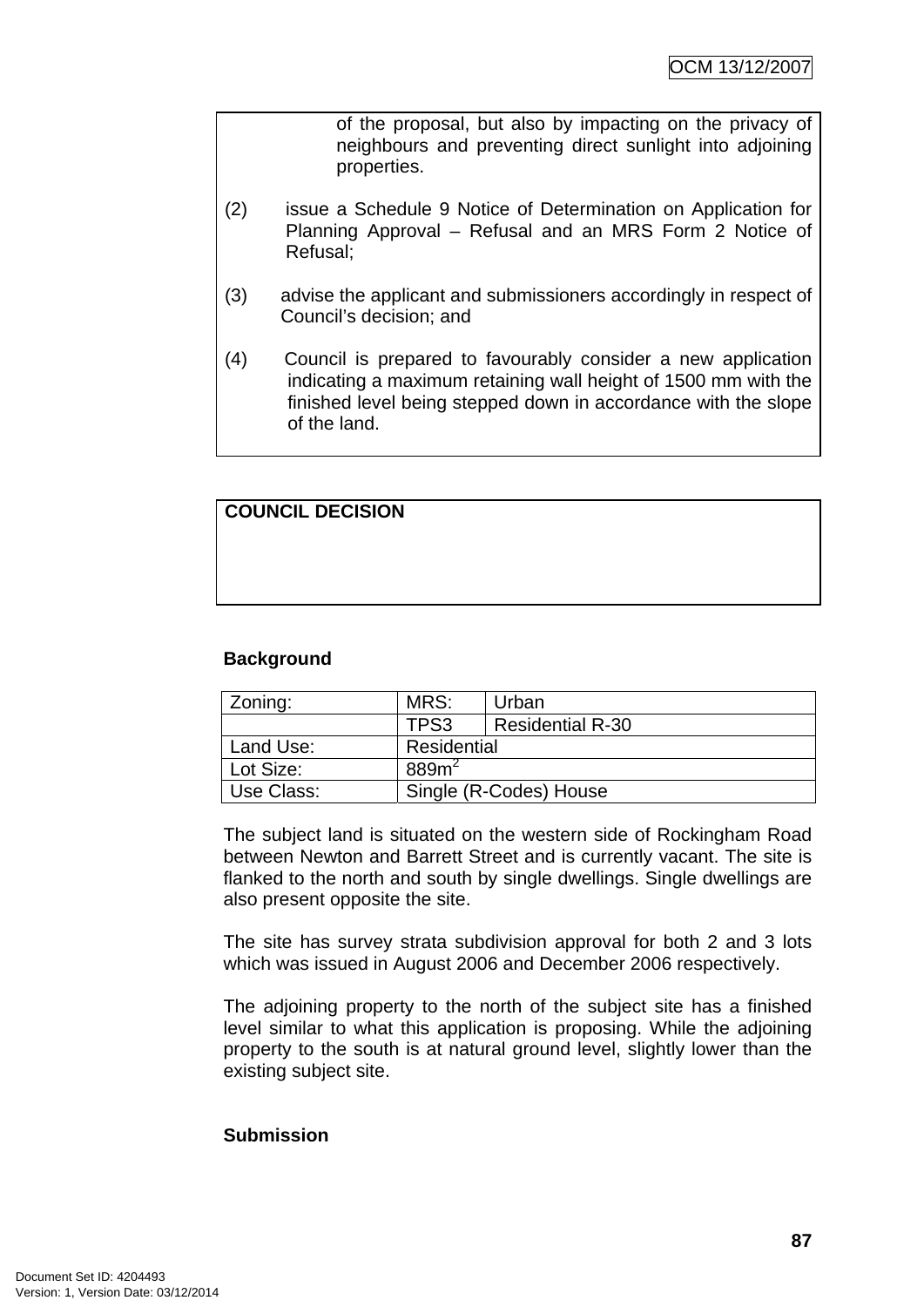The applicant proposes retaining walls along the southern and western boundaries that vary in height to a maximum of 2660 mm. The applicant seeks a variation to the Residential Design Codes for the over height retaining walls.

# **Report**

The application was referred to neighbouring properties on the northern (no. 397 Rockingham Road), southern (no. 403 Rockingham Road) and western (no. 11A, 13 & 15 Orsulich Loop) boundaries of the subject site for comments. Two submissions were received objecting to the proposal. The following valid reasons for objection were raised:

- Height, scale;
- Access to direct sunlight

#### Height/ Scale

The proposed retaining wall does not comply with clause 3.6.1 - Excavation or Fill of the *Residential Design Codes of WA 2002* or adhere to Council's Policy APD 49. This issue is the main concern from the southern adjoining landowner; however, will also affect the western adjoining neighbours. The issue relates specifically to the height and scale of the proposed retaining walls.

#### Access to direct sunlight

No. 403 Rockingham Road will receive significantly less northern sunlight into the rear outdoor living area as a consequence of this proposal. Not only will the retaining wall together with the 1.8m high boundary fence will prevent direct sunlight into the rear yard but the proposal will result in a dwelling on the subject site sitting significantly higher than the natural ground level of the adjoining site, potentially further exacerbating the direct sunlight issue.

The applicant has stated that,

"I*f the proposed level is dropped the driveway will become steeper making exiting more difficult".* 

Negotiations with the applicant provided him with an opportunity to maintain the proposed finished level at the front portion of the site but step the level of the site down in accordance with the slope of the land. This compromise would have reduced the height and scale of the proposed retaining wall while maintaining the applicants desired street frontage. However, the applicant was not willing to amend his application.

The adjoining properties (particularly no. 403 Rockingham Road) will be adversely affected by prevention of access to direct sunlight and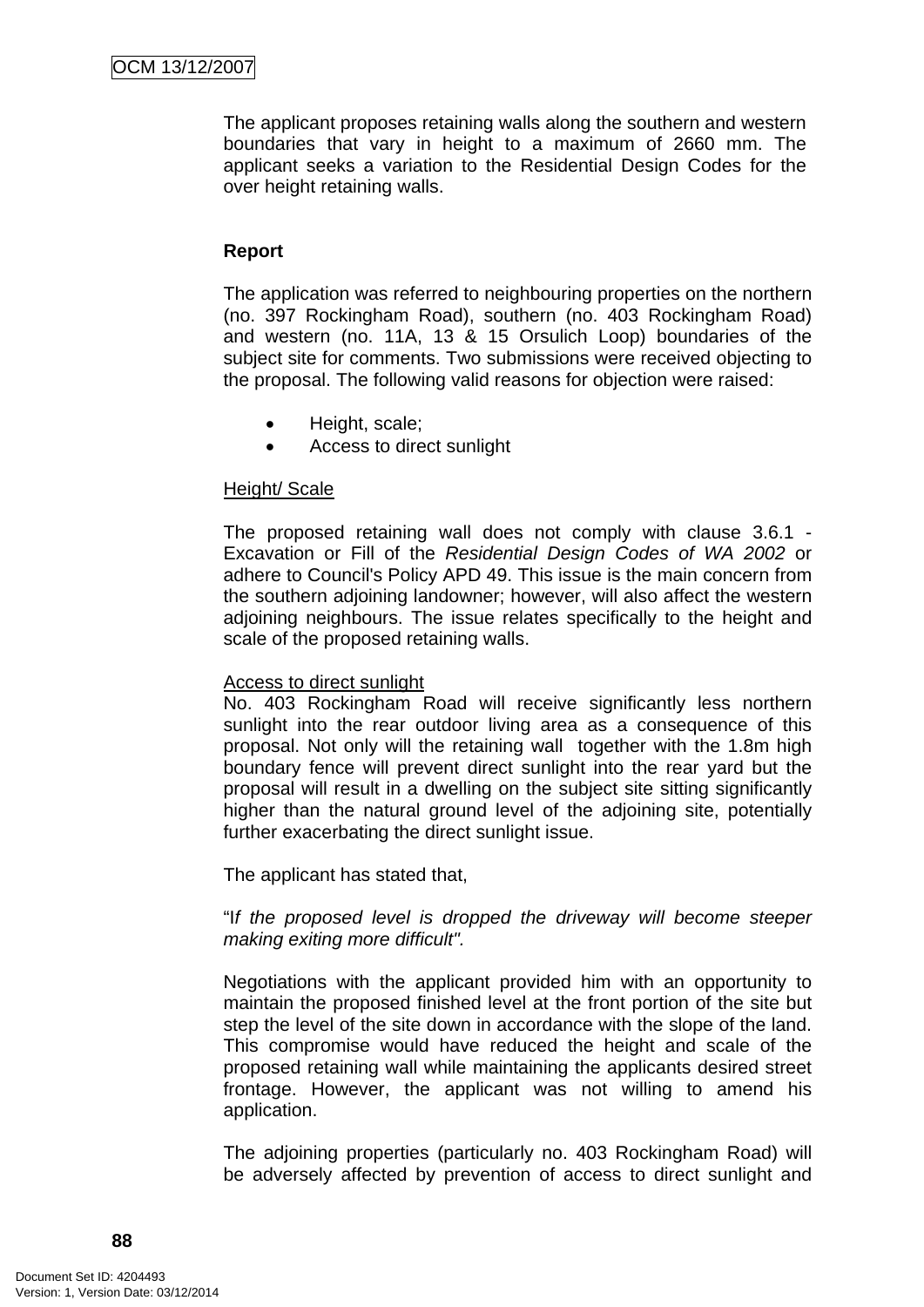overlooking and visual privacy cannot be ensured. It is therefore considered that the concerns raised by the adjoining neighbour are valid.

#### **Recommendation**

Given the scale of the walls and the previously mentioned issues, it is recommended that the application for over height retaining walls be refused.

# **Strategic Plan/Policy Implications**

#### *Demographic Planning*

- *To ensure the planning of the City is based on an approach that has the potential to achieve high levels of convenience and prosperity for its citizens.*
- *To ensure development will enhance the levels of amenity currently enjoyed by the community.*

The Planning Policies which apply to this item are:

| APD9  | <b>Retaining Walls</b>                                                       |  |  |
|-------|------------------------------------------------------------------------------|--|--|
| APD10 | <b>Discretion to Modify Development Standards</b>                            |  |  |
| APD17 | <b>Standard Development Conditions and Footnotes</b>                         |  |  |
| APD32 | <b>Residential Design Codes</b>                                              |  |  |
| APD33 | Town Planning Scheme No. 3 Provisions                                        |  |  |
| APD49 | Residential Design Codes - Alternative Acceptable<br>Development Provisions. |  |  |
|       |                                                                              |  |  |

#### **Budget/Financial Implications**

The applicants may make an application for review to SAT, which will be defended by the City. Funds are available in the Council's budget for this.

# **Legal Implications**

Town Planning Scheme No. 3 Planning and Development Act 2005

# **Community Consultation**

Five (2) surrounding owners were consulted regarding the proposal. Two (2) submissions were received objecting to the proposal and one (1) submission was received in support of the application.

# **Attachment(s)**

(1) Location Plan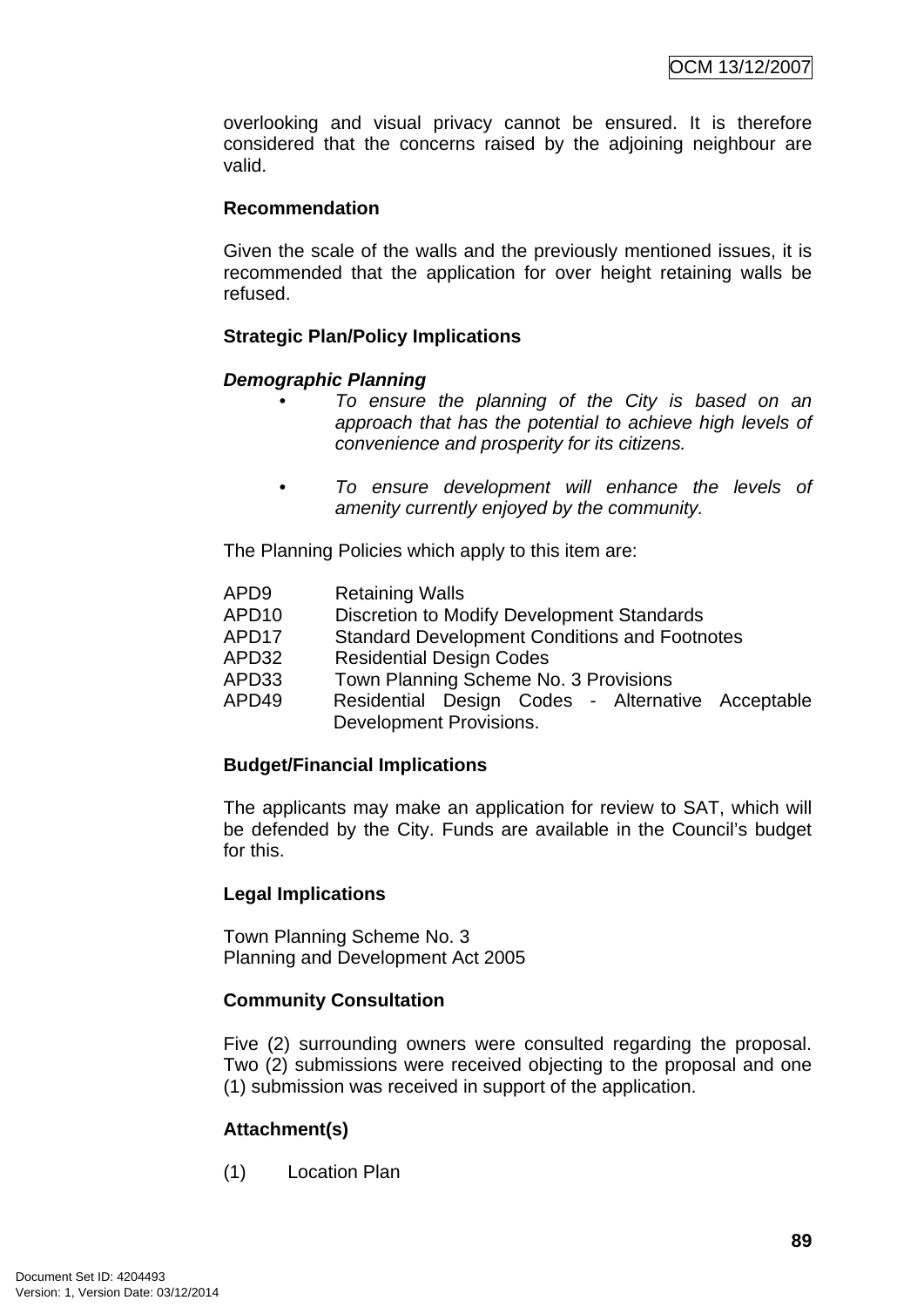(2) Site Plan

#### **Advice to Proponent(s)/Submissioners**

The Proponent(s) and those who lodged a submission on the proposal have been advised that this matter is to be considered at the 13 December 2007 Council Meeting.

#### **Implications of Section 3.18(3) Local Government Act, 1995**

Nil.

#### **14.14 (OCM 13/12/2007) - AMENDED STRUCTURE PLAN - LOTS 802 AND 9028 GIBBS ROAD AND LOT 803 LYON ROAD, AUBIN GROVE - OWNER: LANDCORP - APPLICANT: ROBERTS DAY (9645F) (RD) (ATTACH) Item 14.14.pdf**

# **RECOMMENDATION**

That Council:

- (1) adopt the amended structure plan for Lot 802 & 9028 Gibbs Road and Lot 803 Lyon Road (formerly Lot 204 Lyon Road), Aubin Grove subject to the following modifications to the structure plan:
	- 1. Alter the 12 metre road reserve adjacent to the public open space within the north-east development cell to 13.5 metres in width.
- (2) upon receipt of a revised Structure Plan compliant with Clause (1) above, forward the Structure Plan documents and Schedule of Submissions to the Western Australian Planning commission for its endorsement pursuant to Clause 6.2.10 of Town Planning Scheme No. 3;
- (3) adopt the officer comments within the Schedule of Submissions contained in the Agenda attachments for Lots 802 & 9028 Gibbs Road and Lot 803 Lyon Road (formerly Lot 204 Lyon Road), Aubin Grove and forward those comments requiring consideration to the applicant for information;
- (4) advise the proponent that a road reserve will be requested at the subdivision/development stage for the north western development cell to provide a hard edge interface to the public open space and Bush Forever site to the south; and
- (5) advise those persons who made a submission of Council's decision.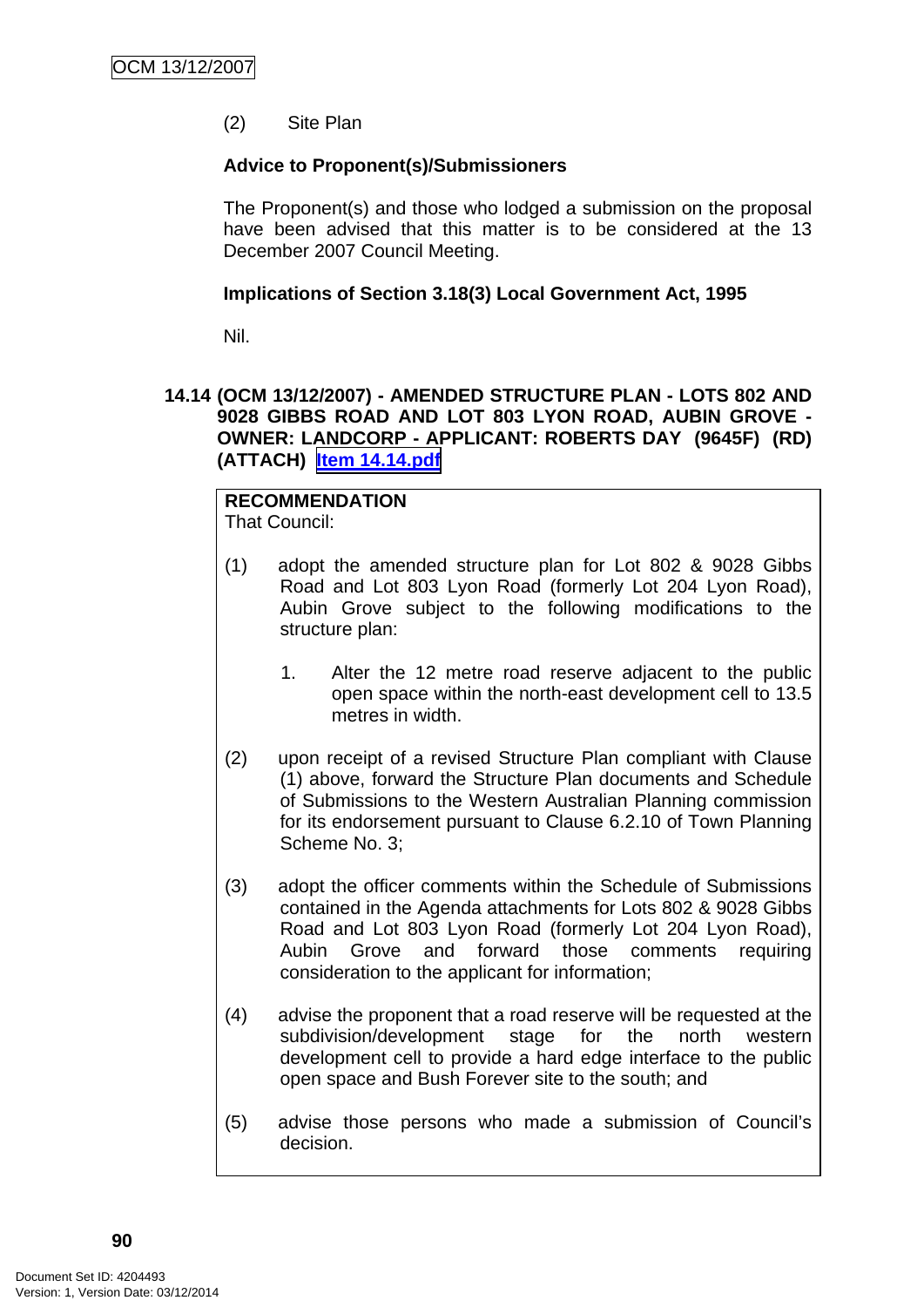#### **COUNCIL DECISION**

#### **Background**

Council meeting held on 8 March 2007 resolved to defer the Structure Plan (Attachment 3 refers) for Lots 802 & 9028 Gibbs Road and Lot 803 Lyon Road, Aubin Grove subject to:

- (1) Refer the proposal to the EPA for formal Assessment; and
- (2) Approach DEC with the suggestion that this block be purchased by Main Roads for inclusion in the Jandakot Regional Park as part of their offset obligations for the Tonkin Highway extensions to Mundijong Road.

The main reason for the above decision is that Council believed that urban development was inappropriate so close to an important Bush Forever site (Bush Forever Site No. 492). Detailed justifications can be found in Council Minute No. 3402 (OCM 08/03/2007).

Accordingly, the City wrote to the DEC and the Main Roads with the suggestion that Lot 204 Lyon Road be purchased by Main Roads for inclusion in the Jandakot Regional Park as part of their offset obligations for the Tokin Highway extensions to Mundijong Road. Furthermore, the City referred the proposal to the EPA on 26 April 2007 and requested a formal Environmental Assessment be carried out by the EPA.

On 7 May 2007, the City received the EPA's letter in which the EPA advised that it had decided not to subject this proposal to the formal environmental assessment process. The City subsequently lodged an appeal to the Appeals Convenor of the Office of the Minister for Environment, against the EPA's decision on not to assess the proposal. Furthermore, the City also wrote to the Minister for the Environment and requested him to exercise his Ministerial power of referral under section 38 of the *Environmental Protection Act 1986* to refer the subject proposal to the EPA for a formal environmental assessment.

The City received the Minister's letter on 24 September 2007, in which the Minister has dismissed the City's appeals and consider that the EPA was correct in deciding to not assess the Structure Plan. The justifications for his decision are summarised as follows: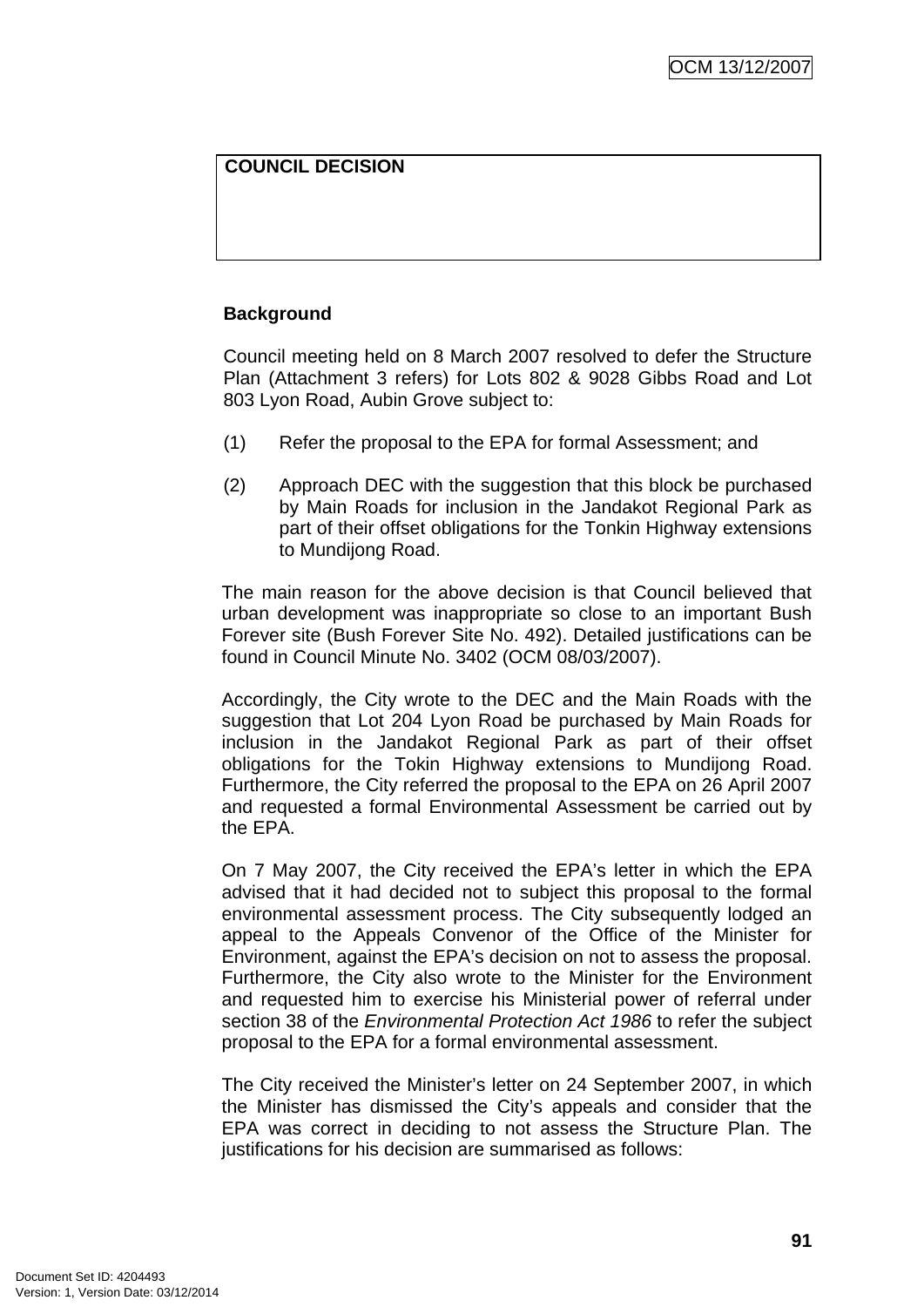- 1. The EPA was aware that, whilst no detailed flora and fauna studies were provided with the Structure Plan documentation, significant environmental values of the site were established and evaluated through Bush Forever, including the vegetation, flora and wetland values of the site.
- 2. The Negotiated Planning Solutions (NPS) process identified the areas of most environmental importance and protected them from future development. The Structure Plan referred to the EPA was consistent with the NPS (in terms of the boundaries of Bush Forever Site No. 492 Attachment 2 refers) and the EPA was of the view that there was no new information that would warrant the environmental values already established through Bush Forever being revisited.
- 3. The EPA concluded that it considered that the environmental values of the Bush forever site are retained and could be protected without the need for formal environmental impact assessment.
- 4. The Minister notes that the Appeals Convenor advice that including all of former Lot 204 within a conservation reserve would lead to an improved environmental outcome, but he also agrees with the appeals Convenor that the NPS in this case will provide adequate protection for the environmental values of Bush Forever Site No 492.
- 5. The Minister considers that the outcome does meet the EPA's criteria of 'reasonableness' as set out in its Guidance Statement No. 10 because it:
	- protects 60% of Lot 204 consistent with the original Bush Forever recommendation;
	- protects both the CCW and a portion of the upland vegetation; and includes a buffer of wetland.

# **Submission**

Roberts Day has submitted an amended structure plan for Lots 802 & 9028 Gibbs Road and Lot 803 Lyon Road (formerly Lot 204 Lyon Road), Aubin Grove on behalf of the landowner, LandCorp.

The amended version of the proposed Structure Plan is included in Attachment 4 of this report.

#### **Report**

Under the *Environmental Protection Act 1986*, the Minister's decision of dismissing the City's appeals against the EPA's decision of not to assess the proposed Structure Plan is the final avenue that the City can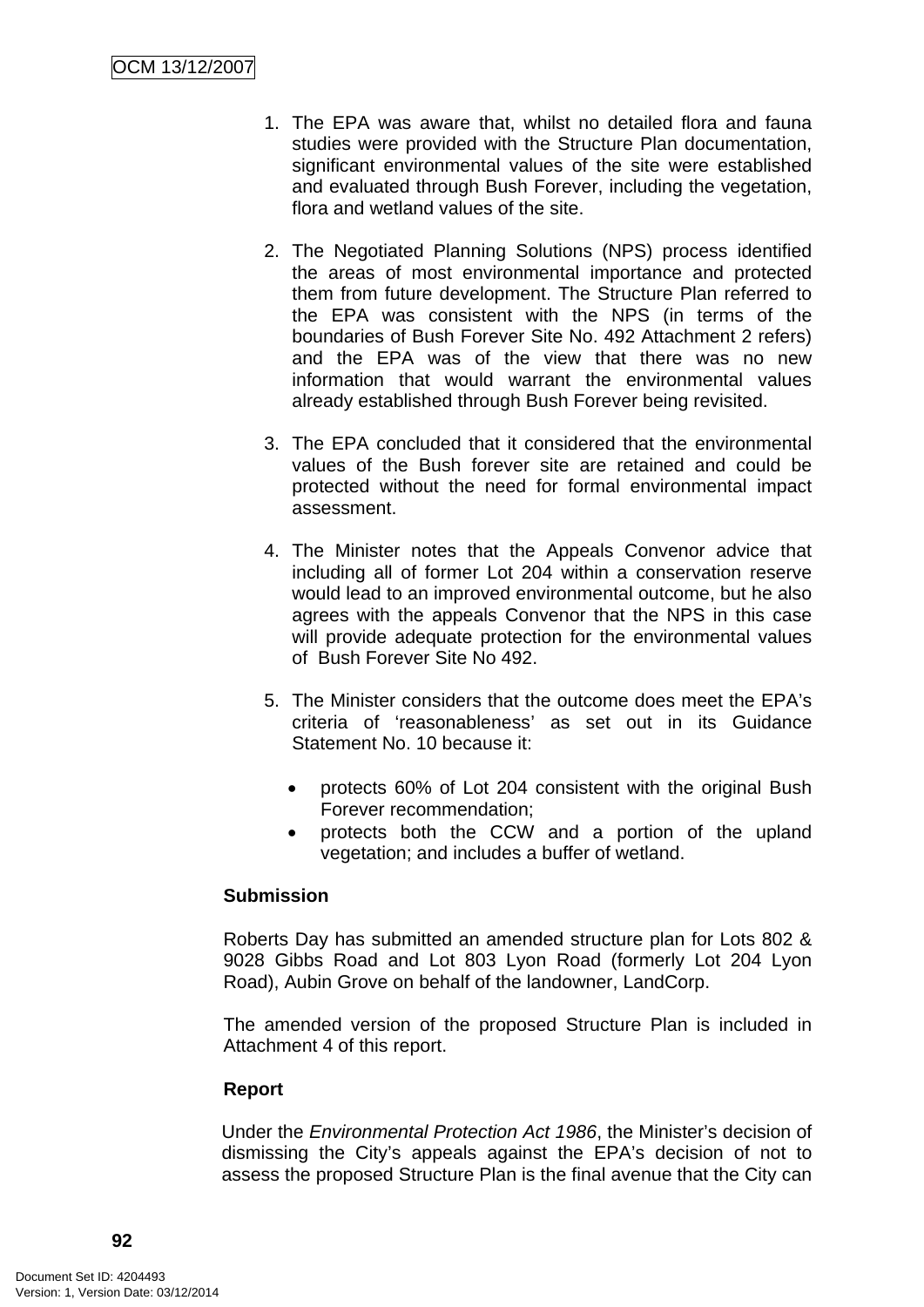pursue with regard to the formal Environmental Assessment. As a result, as far as the Structure Plan is concerned, its environmental issues have been concluded. Accordingly, the Western Australian Planning Commission (WAPC) has advised of their intention to make a decision on the proposed Structure Plan based upon the merit of the structure plan design rather than environmental issues. It is unlikely that the WAPC will refuse the Structure Plan, given that the three subject development cells (Lot 802 & 9028 Gibbs Road and Lot 803 Lyon Road) are zoned Urban and the Structure Plan is consistent with the NPS outcome.

Based upon the above analysis, it is understood that the applicant does not have to further negotiate with the City in terms of the final approval of the Structure Plan. The applicant would basically have the following two options:

- 1. Waiting for the WAPC's final decision on the Structure Plan, in which the WAPC would need to have due regard on the City's decision, but the final outcome would still unlikely be a refusal due to the reasons stated in the above.
- 2. In the case that WAPC did resolve to refuse the proposal, then the applicant can appeal against the WAPC's decision of refusal under the *Planning and Development Act 2005.* It is considered quite unlikely that the WAPC would make such a decision given the final outcome of the City's appeal against the EPA's decision of not to formally assess the proposal.

Notwithstanding the above, the City's Officers have managed to arrange a meeting with the applicant and LandCorp under the City's former Councillor Tilbury's request to negotiate a compromised outcome on the Structure Plan design in order to better protect the Conservation Category Wetland (CCW) within Bush Forever Site No. 492. It is understood that the greatest concern is related to the interface of the CCW and the north-eastern development cell. The following compromises between the City and LandCorp have been reached through the negotiation:

- LandCorp has agreed to compromise by providing 50m buffer to the CCW (from the north-eastern development cell) instead of the 30m buffer provided on the initial Structure Plan to maximise the protection of the CCW. This will lead to a reduction on the total lot yield.
- The City as a trade-off supports the up-coding of the land adjacent to the CCW interface from R20 to R30, which is consistent with the *Liveable Neighbourhoods* planning principles, and provides LandCorp the opportunity to bring the lot yield back to the initial figure.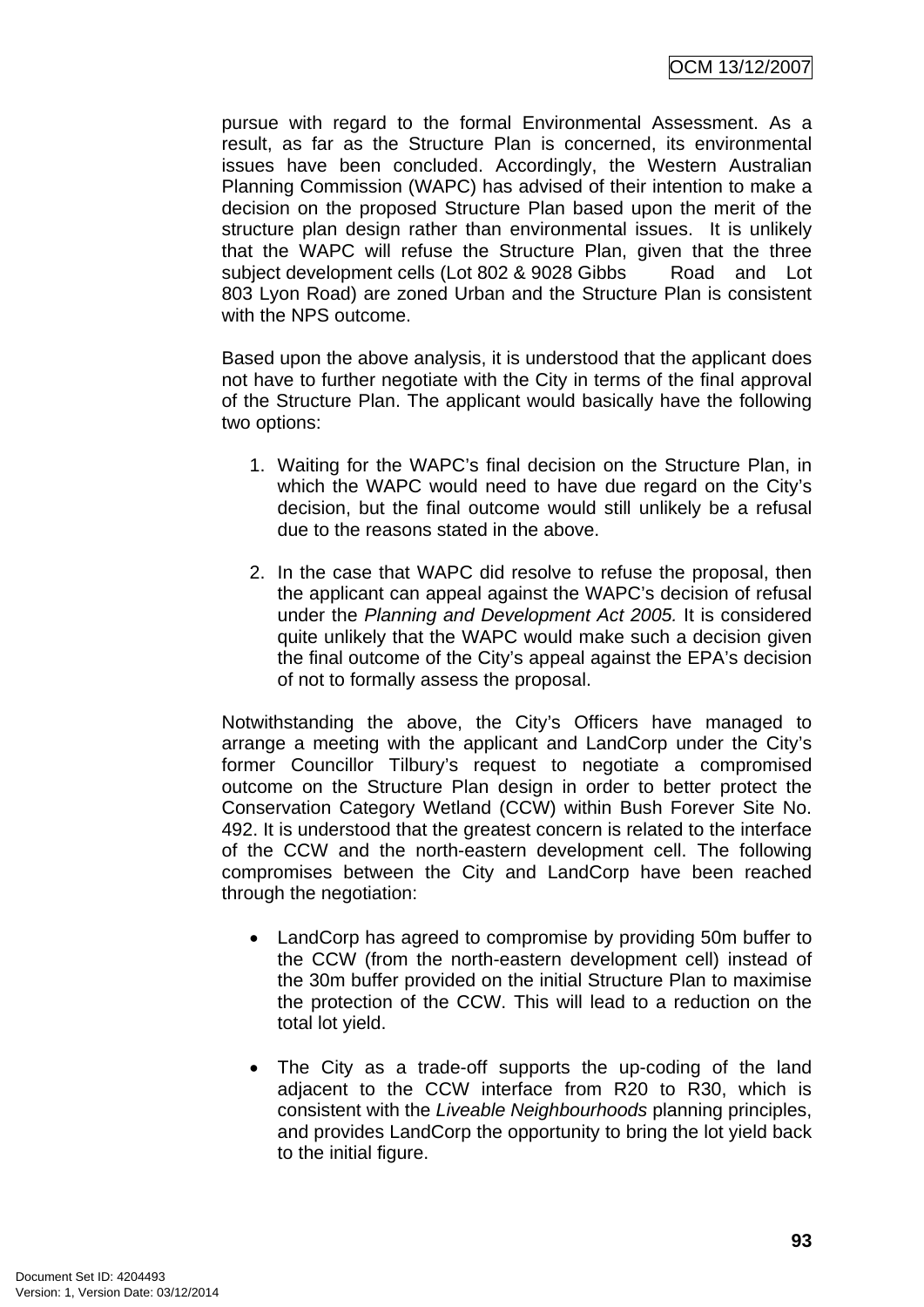It is considered that the negotiated compromises will achieve a mutual benefit for both parties, achieving a reasonable planning outcome, given that the City has lost the appeal against the EPA and that the LandCorp technically does not have to further negotiate with the City in terms of the Structure Plan approval. It must be pointed out that LandCorp has advised the City that it has no intention to modify the layout of the Structure Plan any further than has been indicated.

Other details of the proposed Structure Plan are kept the same as the previous version (Council Minute No. 3402, OCM 08/03/2007 refers).

Public Open Space (POS) contribution is based on 10% of gross subdivisional area (after the deductions for the pump station, core wetland and drainage) as per normal practice. Any shortfall of the 10% will be provided by cash-in-lieu by the subdivider as mentioned in Council Minute No. 3402. This can be dealt at the subdivision stage. The cash-in-lieu could be used to fund facilities within the POS, dual use paths within the Bush Forever site etc.

The modifications to the proposed Structure Plan are considered minor in nature as "the variations do not materially alter the intent of the structure plan", and as such, re-advertising of the Structure Plan is considered unnecessary.

It is therefore recommended that the Council adopt the amended version of the proposed Structure Plan subject to the recommended modification which is related to the City's engineering road reserve requirement recommended in the previous Council Agenda (Minute No. 3402). Furthermore, it is also recommended that the Schedule of Submissions along with the officer's comments be adopted. These identify that a Wetland Management Plan, Water Management Plan, Nutrient and Irrigation Management Plan and Acid Sulphate Soil Management Plan will need to be provided by the subdivider at the subdivision stage as part of the subdivision conditions.

#### **Strategic Plan/Policy Implications**

#### *Demographic Planning*

*• To ensure development will enhance the levels of amenity currently enjoyed by the community.* 

#### *Natural Environmental Management*

- *To conserve, preserve and where required, remediate the quality, extent and uniqueness of the natural environment that exists within the district.*
- *To ensure development of the district is undertaken in such a way that the balance between the natural and human environment is maintained.*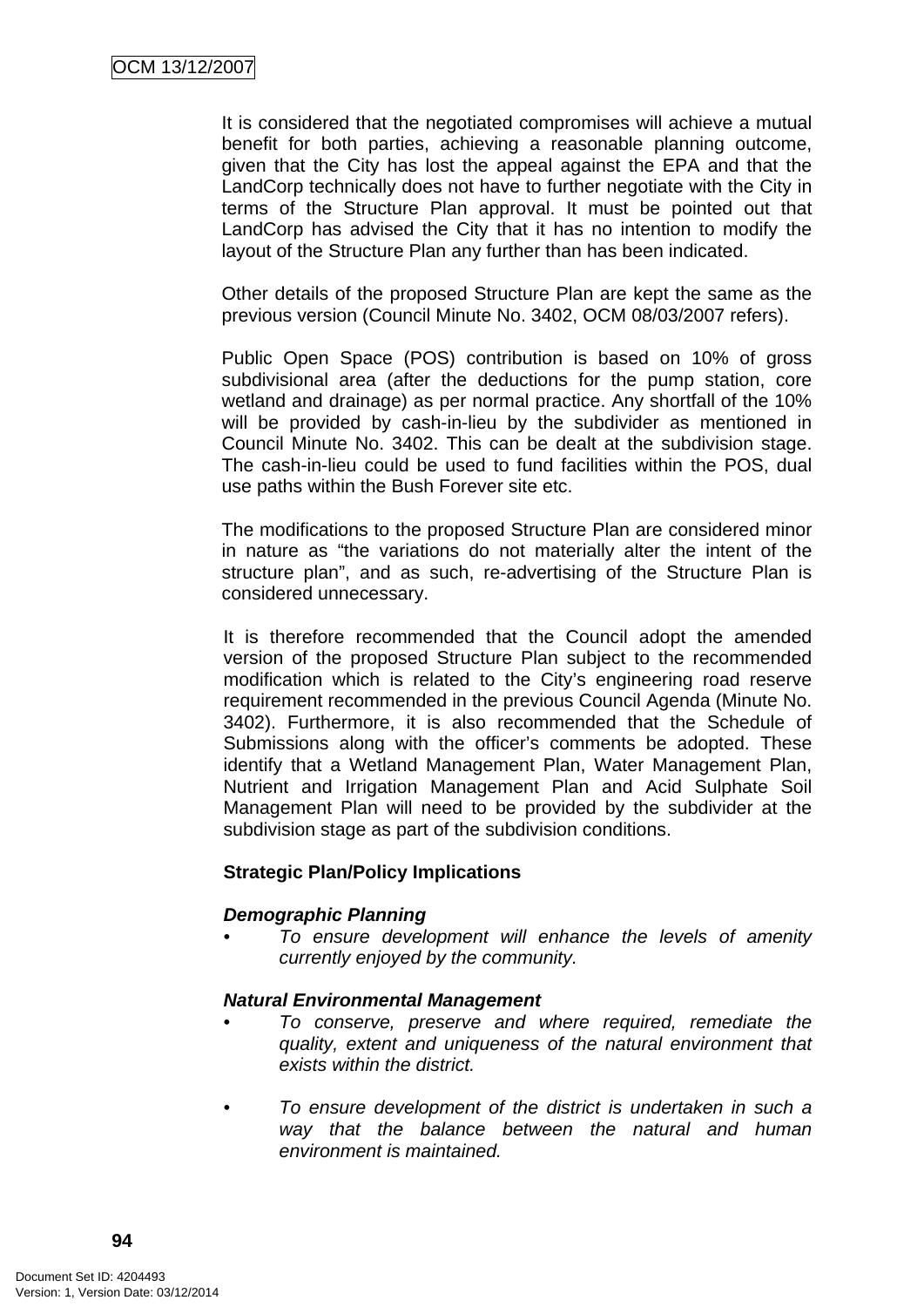The Planning Policies which apply to this item are:

| SPD1  | <b>Bushland Conservation Policy</b>          |
|-------|----------------------------------------------|
| SPD5  | <b>Wetland Conservation Policy</b>           |
| APD4  | <b>Public Open Space</b>                     |
| APD28 | <b>Public Open Space Credit Calculations</b> |
| APD30 | Road Reserve and Pavement Standards          |

#### **Budget/Financial Implications**

The cost of maintaining the public open space at the expiry of the two years maintenance period.

#### **Legal Implications**

Applicant/LandCorp has the right to appeal against Council's decision if Council has resolved to refuse the proposed Structure Plan under the *Planning and Development Act 2005*.

#### **Community Consultation**

The Structure Plan was advertised to the community for a period of 21 days. This included an advertisement in two local papers circulating in the District, letters to adjoining owners, letters to servicing and other government agencies, copies of the report and plans on Council's website and a copy at the front counter of the Council's Administration Building.

The variation to the Structure Plan is considered minor and as such readvertising of the Structure Plan is considered unnecessary.

# **Attachment(s)**

- (1) Location Plan
- (2) Map of Bush Forever Site No. 492
- (3) Proposed Structure Plan
- (4) Amended Version of Proposed Structure Plan
- (5) Schedule of Submissions

#### **Advice to Proponent(s)/Submissioners**

The Proponent(s) and those who lodged a submission on the proposal have been advised that this matter is to be considered at 13 December 2007 Council Meeting.

#### **Implications of Section 3.18(3) Local Government Act, 1995**

Nil.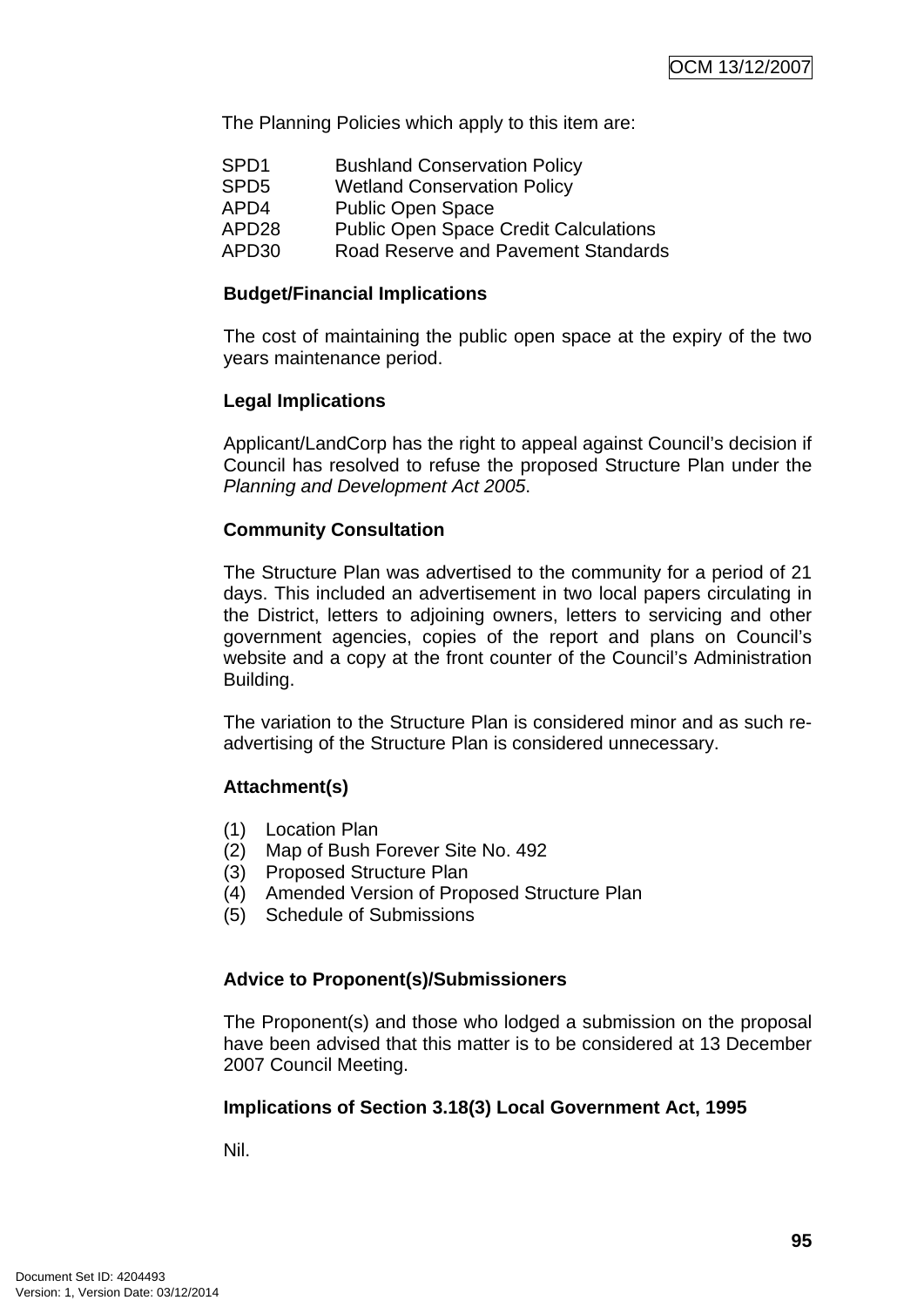#### **15. FINANCE AND CORPORATE SERVICES DIVISION ISSUES**

#### **15.1 (OCM 13/12/2007) - LIST OF CREDITORS PAID - OCTOBER 2007 (5605) (K LAPHAM) (ATTACH) Item 15.1.pdf**

#### **RECOMMENDATION**

That Council receive the List of Creditors Paid for October 2007, as attached to the Agenda.

### **COUNCIL DECISION**

#### **Background**

It is a requirement of the Local Government (Financial Management) Regulations 1996, that a List of Creditors Paid be compiled each month and provided to Council.

#### **Submission**

N/A

#### **Report**

The List of Accounts for October 2007 is attached to the Agenda for consideration. The list contains details of payments made by the City in relation to goods and services received by the City.

#### **Strategic Plan/Policy Implications**

#### *Governance Excellence*

*• To conduct Council business in open public forums and to manage Council affairs by employing publicly accountable practices.* 

#### **Budget/Financial Implications**

N/A

**Legal Implications** 

N/A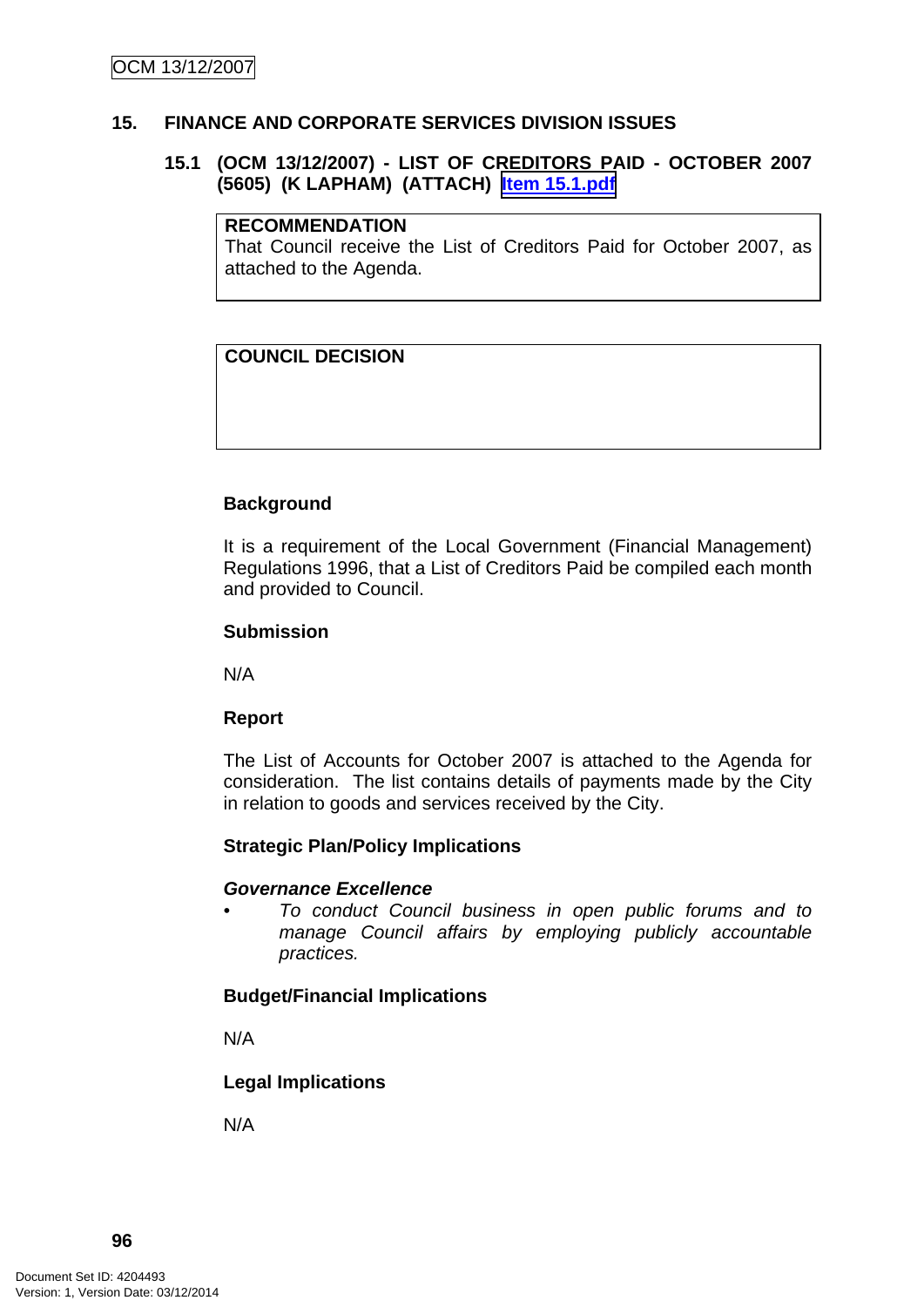# **Community Consultation**

N/A

# **Attachment(s)**

List of Creditors Paid - October 2007.

# **Advice to Proponent(s)/Submissioners**

N/A

# **Implications of Section 3.18(3) Local Government Act, 1995**

Nil.

# **15.2 (OCM 13/12/2007) - STATEMENT OF FINANCIL ACTIVITY - OCTOBER 2007 (5505) (N MAURICIO) (ATTACH) Item 15.2.pdf**

# **RECOMMENDATION**

That Council receive the Statement of Financial Activity and associated reports for the period ending 31 October 2007, as attached to the Agenda.

**COUNCIL DECISION**

# **Background**

Regulation 34(1) of the Local Government (Financial Management) Regulations 1996 prescribes that a local government is to prepare each month a Statement of Financial Activity.

Regulation 34(2) requires the Statement of Financial Activity to be accompanied by documents containing:–

- (a) details of the composition of the closing net current assets (less restricted and committed assets),
- (b) explanations for each material variance identified between YTD budgets and actuals; and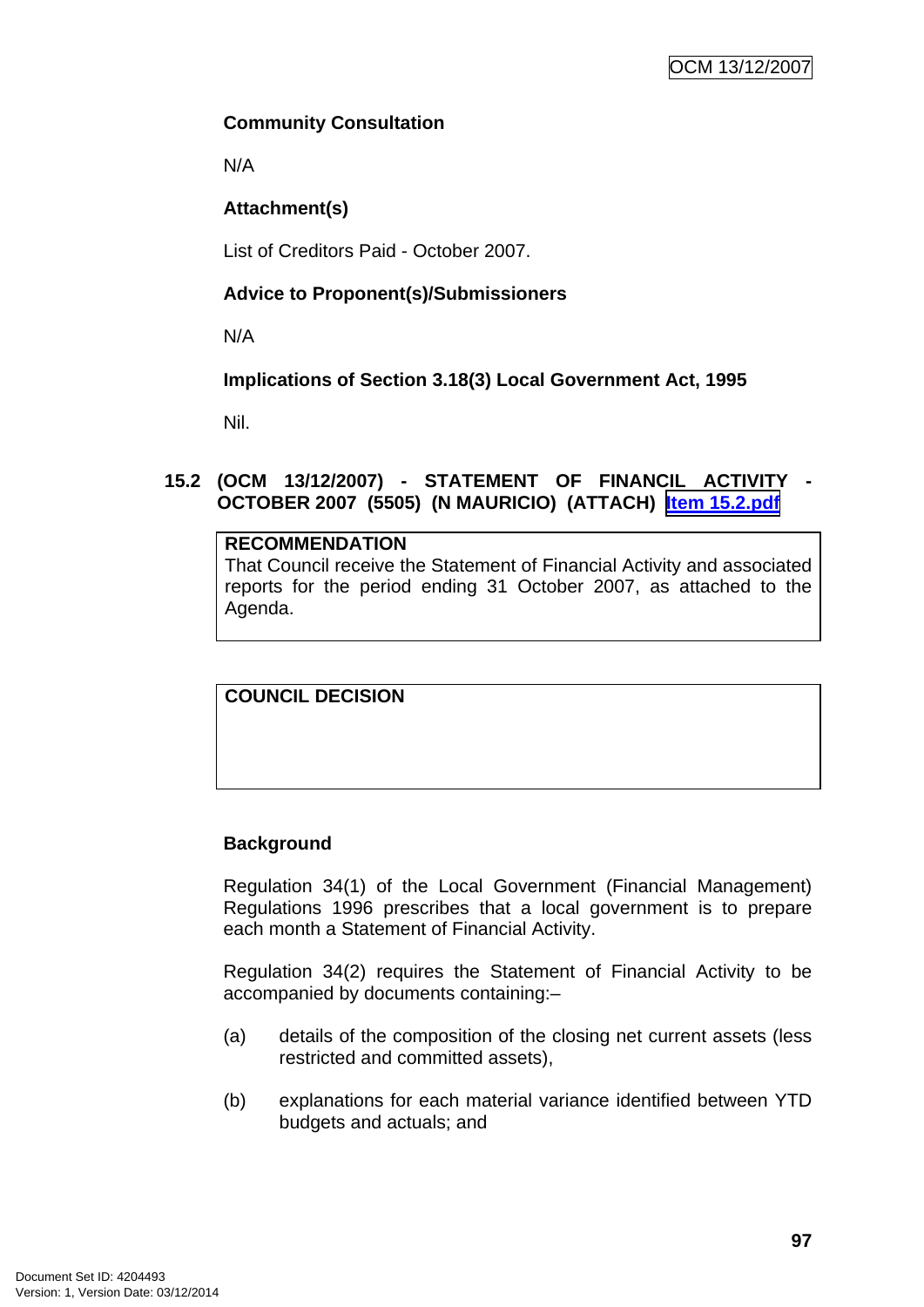(c) any other supporting information considered relevant by the local government.

Regulation 34(4)(a) prescribes that the Statement of Financial Activity and accompanying documents are to be presented to the Council.

#### **Submission**

N/A

#### **Report**

Attached to the Agenda is the Statement of Financial Activity for October 2007.

Note 1 shows how much capital grants and contributions are contained within the reported operating revenue.

Note 2 provides a reconciliation of Council's net current assets (adjusted for restricted assets and cash backed leave provisions). This provides a financial measure of Council's working capital and an indication of its liquid financial health.

Also provided are Reserve Fund and Restricted Funds Analysis Statements. These assist to substantiate the calculation of Council's net current assets position.

The Reserve Fund Statement reports the budget and actual balances for Council's cash backed reserves, whilst the Restricted Funds Analysis summarises bonds, deposits and infrastructure contributions held by Council. The funds reported in these statements are deemed restricted in accordance with Australian Accounting Standard AAS27.

#### Material Variance Threshold

For the purpose of identifying material variances in Statements of Financial Activity, Financial Management Regulation 34(5) requires Council to adopt each financial year, a percentage or value calculated in accordance with Australian Accounting Standard AAS5 - Materiality. This standard defines materiality in financial reporting and states that materiality is a matter for professional judgement. Information is material where its exclusion may impair the usefulness of the information provided. AAS5 does offer some guidance in this regard by stating that an amount that is equal to or greater than 10% of the appropriate base amount may be presumed to be material.

The materiality threshold set by Council for the 2007/08 financial year \$50,000 or 10% (whichever is the greater). This was increased from \$10,000 from previous years to better focus reporting and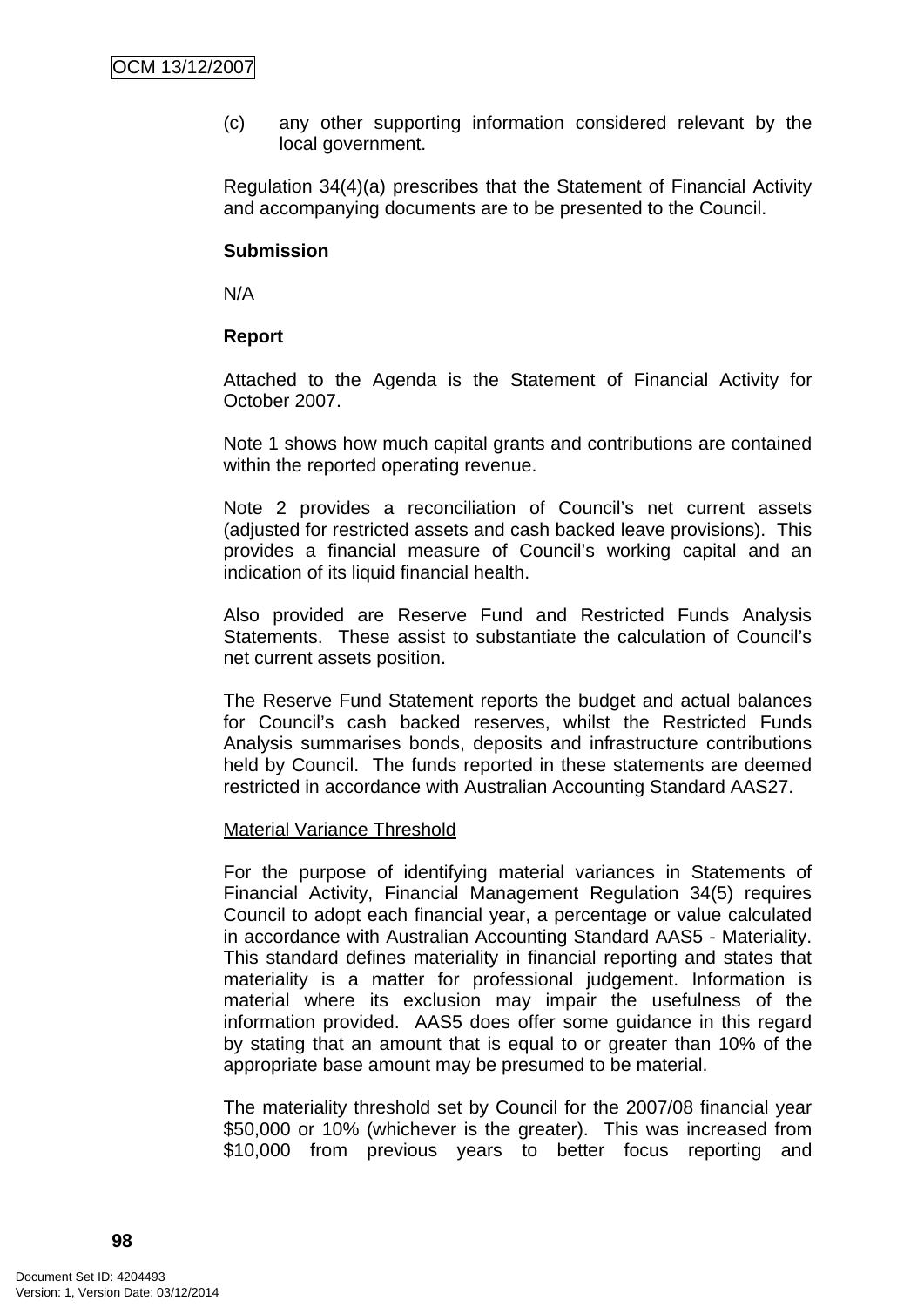management's attention to variances considered more material in view of Council's budget size.

#### Quarterly Performance Review of Investments

As required under Council Policy SFCS1, the City reports on a quarterly basis the performance of its monetary investments against a benchmark agreed by Council. The table below highlights the performance for the 2006/07 financial year as well as the performance for the last quarter.

| <b>Portfolio Performance</b><br><b>Period</b> | <b>Benchmark</b> | <b>Portfolio</b> | Variance   |
|-----------------------------------------------|------------------|------------------|------------|
|                                               |                  |                  |            |
| Last Month (June 2007)                        | 0.005%           | 0.001%           | $-0.004\%$ |
| Last three months                             | 1.61%            | 1.80%            | 0.190%     |
| Last six months                               | 3.21%            | 3.66%            | 0.450%     |
| Last twelve months                            | 6.42%            | 7.53%            | 1.110%     |
| <b>Weighted Average Funds</b>                 | \$54,150,000     |                  |            |
| <b>Additional Annual Income</b>               | \$601,065        |                  |            |

The performance for the financial year ending 30 June 2007 was 7.53% against the benchmark 90 day BBSW published by UBS of 6.42%. This additional 1.11% for the twelve months allowed the City to earn approximately \$601,000 in interest which is equivalent to a 2.25% rate increase the City did not have to impose on ratepayers.

The higher result has been achieved using an independent financial adviser, Oakvale Capital Ltd, who assesses all investment products offered to the City and does not promote products prepared by itself. Oakvale does not take fees or trailing commissions from financial promoters/banks. Oakvale also advise the City of Perth, City of Gosnells, Town of Cambridge amongst others.

# **Strategic Plan/Policy Implications**

#### *Governance Excellence*

*• To conduct Council business in open public forums and to manage Council affairs by employing publicly accountable practices.* 

# **Budget/Financial Implications**

Where variances reported are of a permanent nature, they will impact upon Council's end of year surplus/deficit position.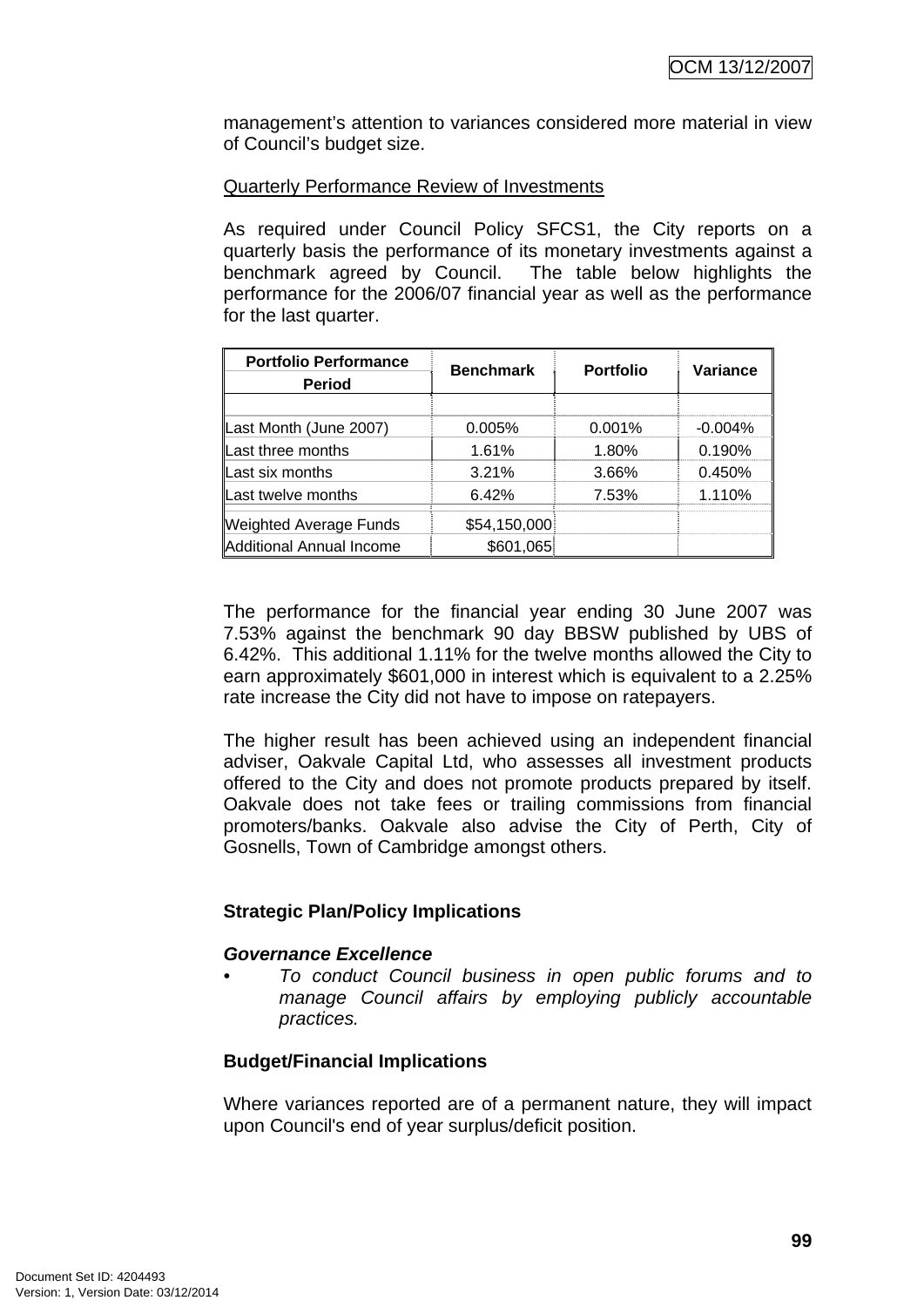# **Legal Implications**

Section 6.4 of the Local Government Act, 1995 and Regulation 34 of the Local Government (Financial Management) Regulations 1996, refer.

#### **Community Consultation**

N/A

# **Attachment(s)**

Statement of Financial Activity and associated reports - October 2007.

#### **Advice to Proponent(s)/Submissioners**

N/A

#### **Implications of Section 3.18(3) Local Government Act, 1995**

Nil.

#### **16. ENGINEERING AND WORKS DIVISION ISSUES**

#### **16.1 (OCM 13/12/2007) - TEMPORARY CLOSURE OF BEACH ROAD (450118) (ML) (ATTACH) Item 16.1.pdf**

#### **RECOMMENDATION**

That in accordance with section 3.50 of the Local Government Act 1995, Council institutes a temporary closure of Beach Road on the eastern side of Fairview Street commencing on the 17 December 2007 with the road re-opening to traffic two (2) weeks after Ocean Road reopens.

**COUNCIL DECISION**

# **Background**

Council at its meeting held 12 July 2007 resolved the following:

(1) Close Kiesey Street Coogee to through traffic at the intersection of Cockburn Road in accordance with section 3.50 of the Local Government Act 1995.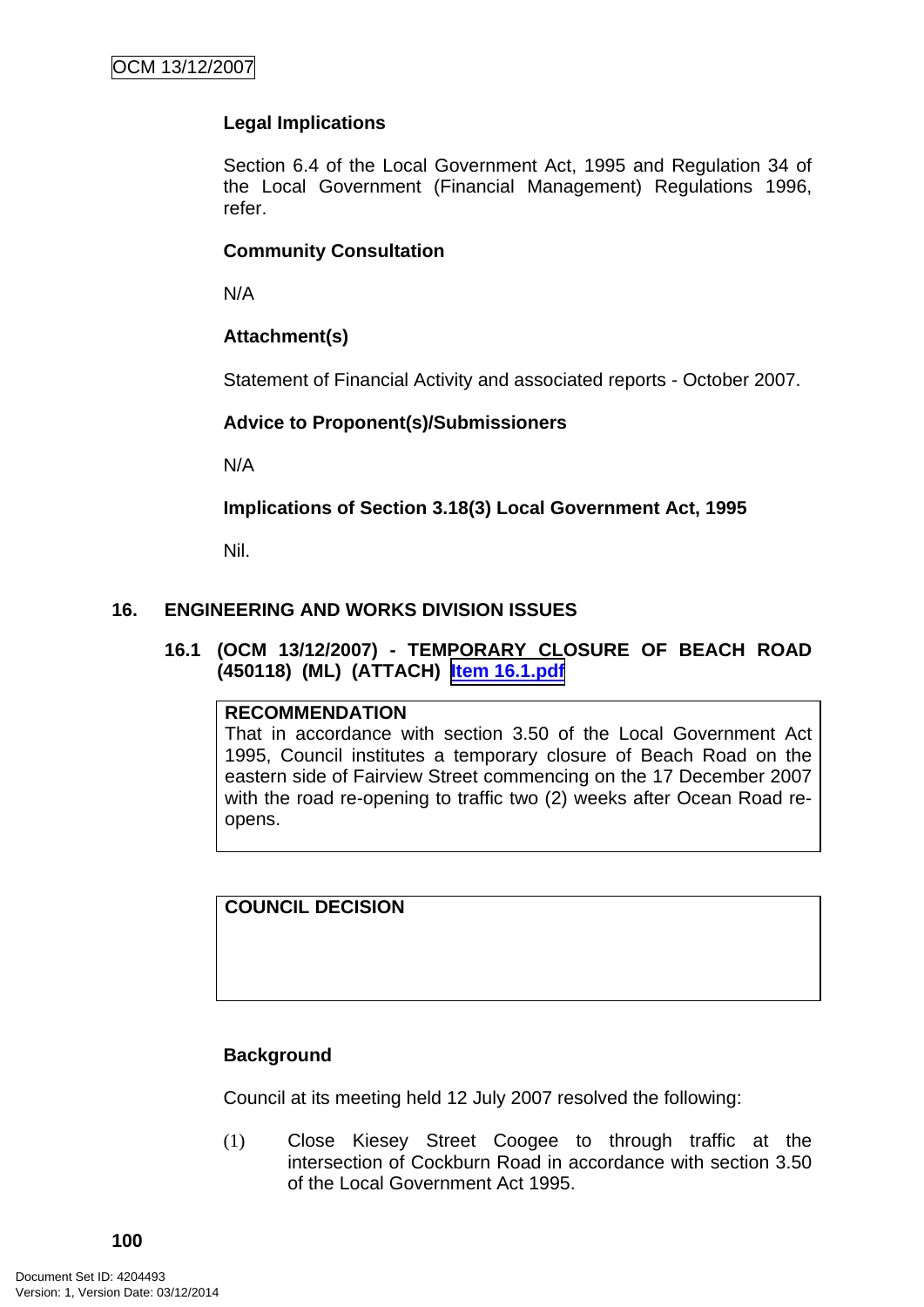- (2) Seek support from the residents of Beach Road and Hillcrest Avenue for the establishment of two(2) speed plateaus in the locations identified on the attached plan.
- (3) Subject to support from the affected residents establish two(2) speed plateaus in appropriate locations as identified.
- (4) Monitor the traffic flow in King Street, Hillcrest Avenue and Beach Road 6 months after the reopening of Ocean Road to quantify the impact of the closure and report to Council; however, in the meantime, if any complaints are received from residents, speed calming devices are to be established in the streets in question.
- (5) Seek a commitment from MRWA to fund the proposed improvements to Cockburn Road between Kiesey Street and Amity Blvd as soon as possible.
- (6) Advise those people who made a submission, accordingly.

The closure of Kiesey Street was instituted by the developer on 22 August 2007.

On 24 October 2007 the Director Engineering and Works, Clr Reeve-Fowkes, Clr Romano and Clr Allen meet with approximately 15 residents of Hillcrest and Beach to listen to concerns raised regarding the increases in traffic since the Kiesey Street closure was actioned. This meeting prompted a detailed traffic assessment, establishment of more legible directional and advisory signage, discussions with Transperth regarding the possibility of re-routing the bus service and the advertising of a proposed road closure. The concerns raised by the community also prompted the following 'Matter to be Noted for Investigation' lodged at the November OCM:

'*Clr Romano has requested that a report be prepared by Council staff, to be brought to the December 2007 Ordinary Meeting of Council, on the temporary closure of Hillcrest Street on the corner of Beach Road, Coogee, so as to reduce the flow of traffic in the local area.*'

#### **Submission**

The following report addresses the traffic issues in the local area of Coogee.

#### **Report**

The temporary closure of Ocean Road was instigated on 25 March 2006 to accommodate the re-alignment and upgrade of Cockburn Road as part of the Port Coogee Development. This works also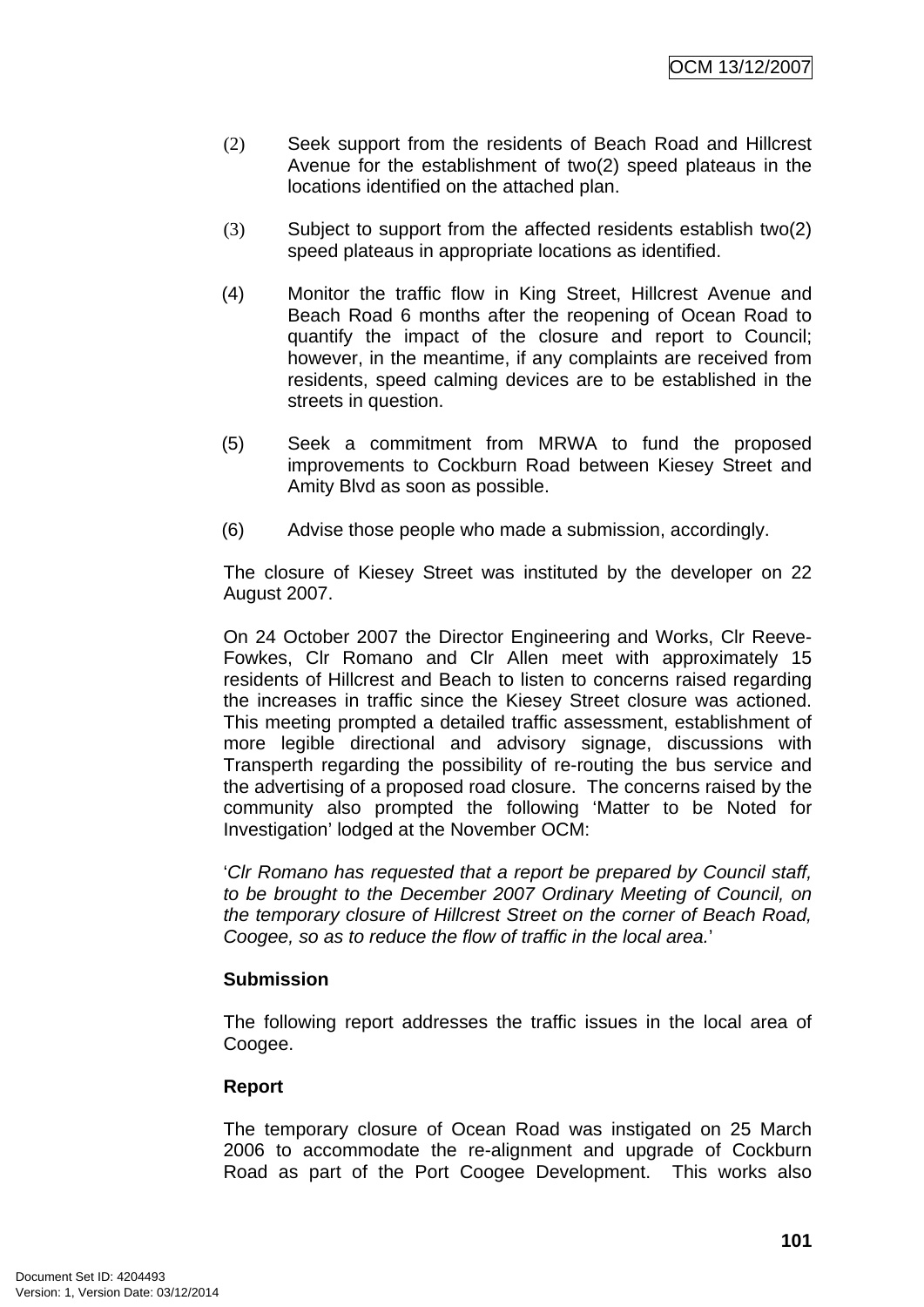required the complete closure of Kiesey Street which was actioned on 22 August 2007. Since these closures have been enacted traffic increases have been experienced in King Street, Beach Road, Fairview Street, Hillcrest Crescent and Mills Road. The increase in traffic in Beach Road and filtering through to Hillcrest Street, Fairview Street and Mills Street is causing concern and inconvenience to the local community.

Whilst our expectation was for Ocean Road to be re-opened by the end of November 2007, the City has recently received advice that Ocean Road is not due to be re-opened to traffic until 25January 2008 (refer to attached letter from SKM). With the increasing traffic levels on these local roads and the likely increase of through traffic due to the popularity of Coogee Beach during the summer months, the City needs to take action to transfer the through movement of traffic on to roads that are better able to cater for it.

A range of options have been considered to address this situation. An initial review suggested that if the through movement was to be addressed, a more definitive approach needed to be implemented to change travel behaviours. To enable the City to be in a position to act to address the concerns of the residents in a reasonable timeframe one of the options, the proposed temporary closure of Beach Road at Cockburn Road, was advertised to gauge community support. Whilst initially the statistics supported this approach, a more detailed assessment is probably telling a different story. The options are further explored later in this report.

#### Technical Review

Traffic analysis in the local area has been conducted at key periods when the traffic environment has changed. Traffic data is available before and after the closure of Ocean Road (25 March 2006) and again after the closure of Kiesey Street (22 August 2007). The following table lists the general changes in traffic volume that has occurred as a result of the closures instituted to date. In summary however we can draw the following conclusions:

- Traffic in Hillcrest increased 90% after the closure of Ocean Road and has increased a further 30% since the closure of Kiesey Street.
- Traffic in Beach increased 42% after the closure of Ocean Road and a further 247% since the closure of Kiesey Street.
- Traffic previously using Kiesey Street is currently using Beach Road, which was anticipated.
- Traffic in King Street has increased by 56% since the closure of both Ocean Road and Kiesey Street.
- Traffic in Mills Road has increased by 61% (however, that growth needs to be considered in the context of the historical baseline data).
- Traffic in Fairview has declined.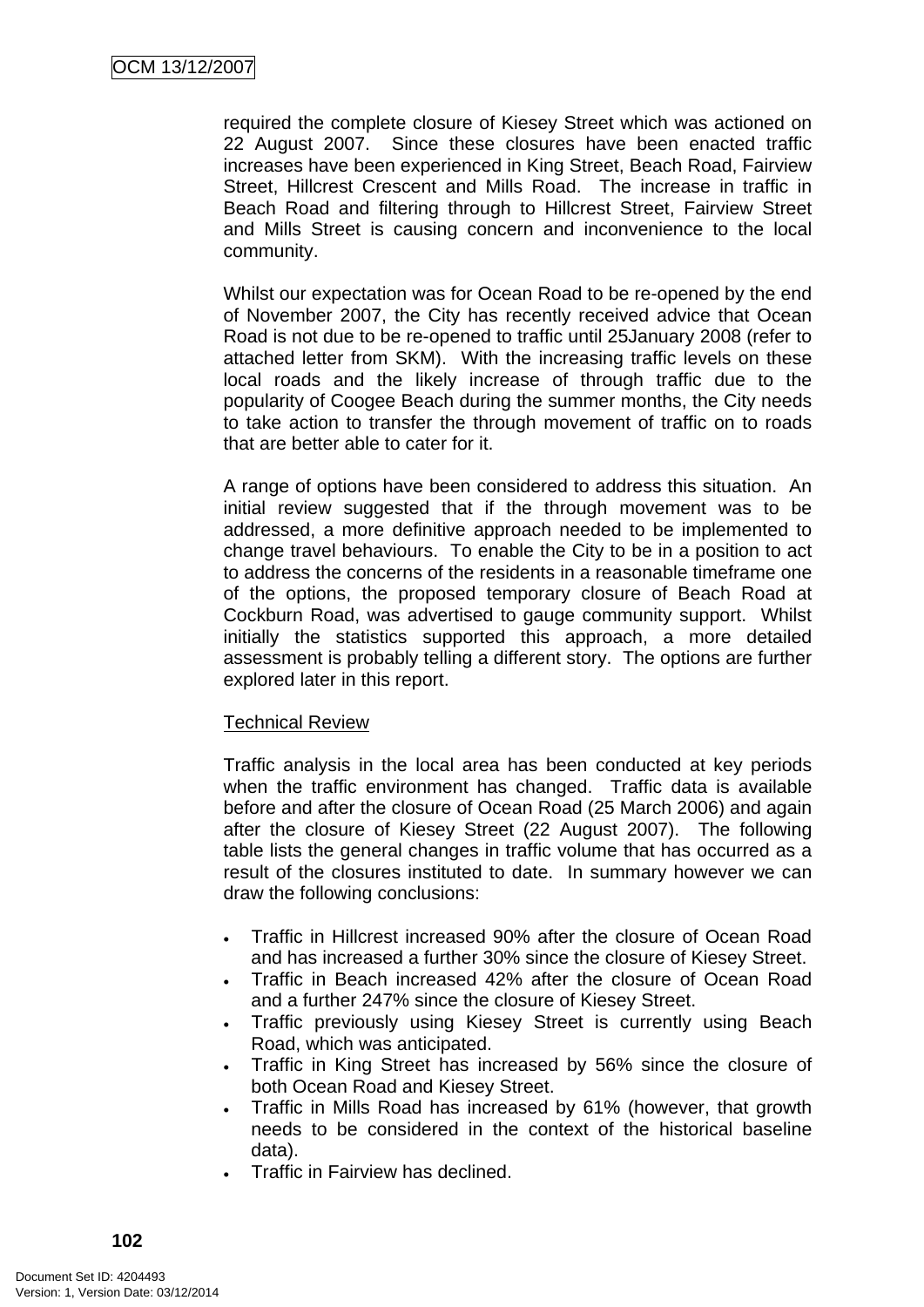| Road                    | Location                 | <b>Date</b> | <b>AWT</b> |
|-------------------------|--------------------------|-------------|------------|
| <b>Mills Street</b>     | South of Dowse           | $Jan - 92$  | 429        |
| <b>Mills Street</b>     | South of Dowse           | $Nov - 07$  | 692        |
| <b>Fairview Street</b>  | North of Beach           | Jan - 92    | 476        |
| <b>Fairview Street</b>  | North of Beach           | Nov - 07    | 169        |
| <b>Hillcrest Avenue</b> | South of King            | Mar - 05    | 247        |
| <b>Hillcrest Avenue</b> | South of King            | Nov - 06    | 471        |
| <b>Hillcrest Avenue</b> | South of King            | Nov - 07    | 612        |
| <b>King Street</b>      | <b>East of Hillcrest</b> | Jun - 04    | 1042       |
| <b>King Street</b>      | <b>East of Hillcrest</b> | Jun - 05    | 1083       |
| <b>King Street</b>      | <b>East of Hillcrest</b> | Nov - 07    | 1689       |
| <b>Kiesey Street</b>    |                          | Jan - 05    | 942        |
| <b>Beach Road</b>       | <b>West of Fairview</b>  | Jan - 05    | 423        |
| <b>Beach Road</b>       | <b>West of Fairview</b>  | Nov - 06    | 600        |
| <b>Beach Road</b>       | <b>West of Fairview</b>  | Nov - 07    | 1486       |

#### What does all that mean?

- Approximately 1,300 vpd constitute residential traffic.
- Approximately 15% of vehicles turn right from Beach into Fairview.
- Approximately 270 vpd (15%) are through traffic or 'rat runners' which would otherwise use Ocean Road or Amity Blvd as these are more direct links.
- The rat running traffic constitutes an approximate 25% increase in traffic using the combined roads of Hillcrest, Fairview and Mills (1,150 vpd – 1,473 vpd) as a direct result of Ocean Road being closed.
- Traffic has increased in Hillcrest (and to a lesser extent Mills) as it is generally catering for the through movement of traffic (motorists being unfamiliar with the area and taking the most direct route).
- Residential traffic is generally using Hamilton Road as opposed to Cockburn Road which is probably due to the road works happening in that vicinity.
- Once Ocean Road re-opens traffic volumes on Hillcrest and Mills will reduce to less than 500vpd.

By considering the statistics and putting that detail into some perspective, the following are solutions identified to address the issue and comments on each.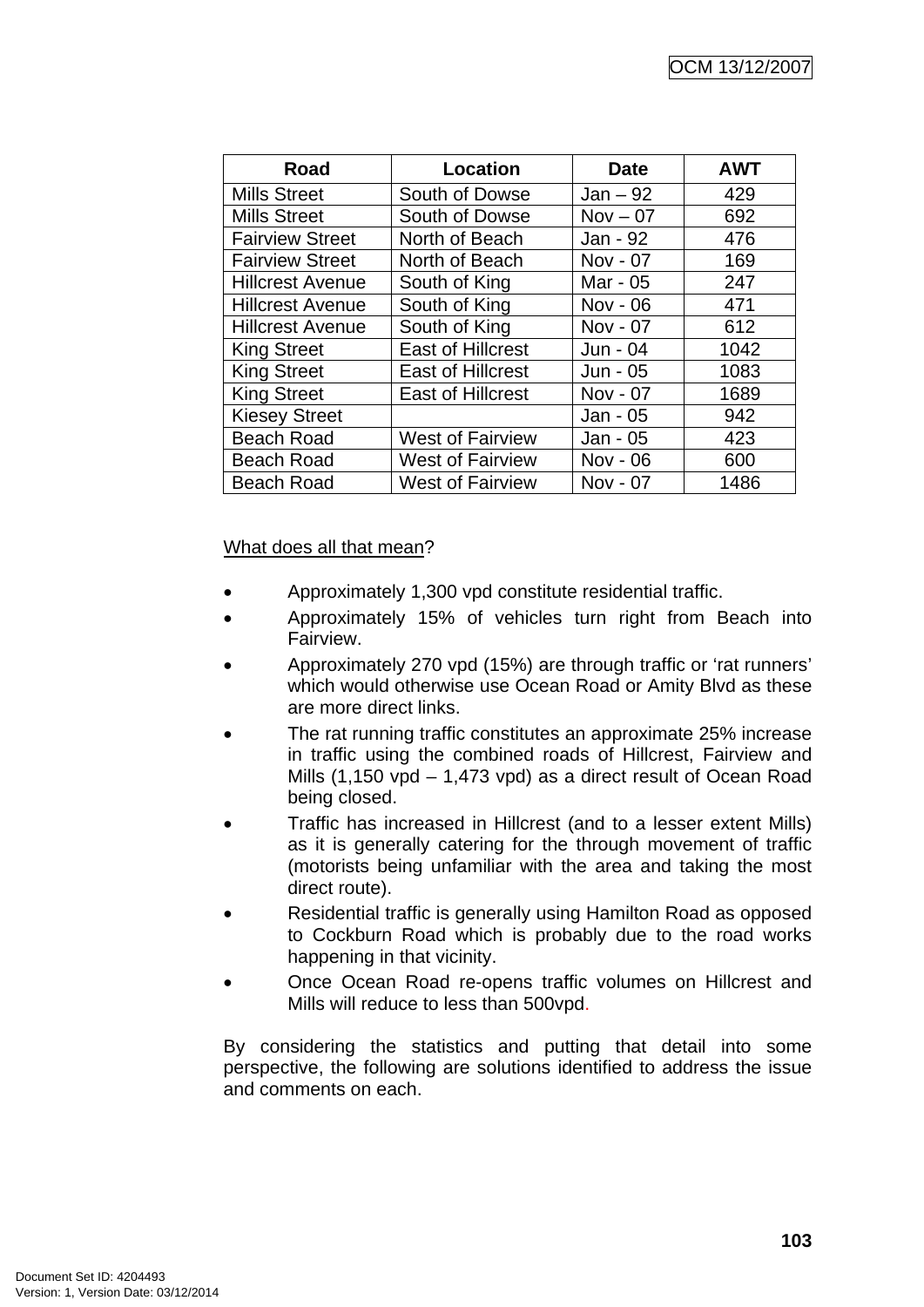### Do Nothing

The traffic volumes on these local roads in themselves are probably not cause for concern. In the broader scheme of local area traffic, the traffic volumes are not excessive and the road system can easily cater for them. The problem is more one of lifestyle.

The local community have lived in the area and are used to relatively low volumes of traffic on their local streets. Since the redevelopment of Port Coogee and the necessary road closures resulting from that development, the traffic environment has changed in the short term and the people are expressing concerns regarding the change.

We must take into consideration that the current levels of traffic will reduce once Ocean road re-opens in January. The data however is suggesting that the major problem is local area traffic as opposed to through traffic. The closure of Ocean Road has only generated an increase in traffic of approximately 15%. Whilst that may well have accounted for the initial increases in Hillcrest, subsequent increases in both Hillcrest and Mills are as a result of local area traffic (that would previously have used Kiesey Street) re-acclimatising themselves with the changed local traffic environment.

In the broader context of traffic in local areas, Council has presented a serviceable and functional road network in this area which can adequately accommodate the traffic currently being experienced and Council would be well within its rights to do nothing until Ocean Road re-opens and monitor the situation at that time. That said, if the problem is one of local area traffic as opposed to the through traffic as initially thought, some re-education of the local motorists now will be of benefit. Our solutions however need to be focused on re-educating the local motorists as opposed to penalising the 'rat runner'.

### Closure of Beach Road at Cockburn Road

Officers were lead to believe that the through movement of traffic was causing the major concerns for local residents. This was an easy conclusion to draw as the predominant changes to the current traffic volumes or distribution of traffic occurred as a result of the closure of Ocean Road.

Consequently, an option considered to effectively address the through movement was the closure of Beach Road at Cockburn Road on a temporary basis. This action would ensure that through traffic utilises Amity Boulevard and the new Ocean Road (when it is re-opened) to travel from Cockburn Road and the beach through to Hamilton Road.

Whilst the proposed temporary closure of Beach Road is expected to increase traffic in Duchart Way and Fairview Street, this traffic will only be local residential traffic. The closure is also expected to increase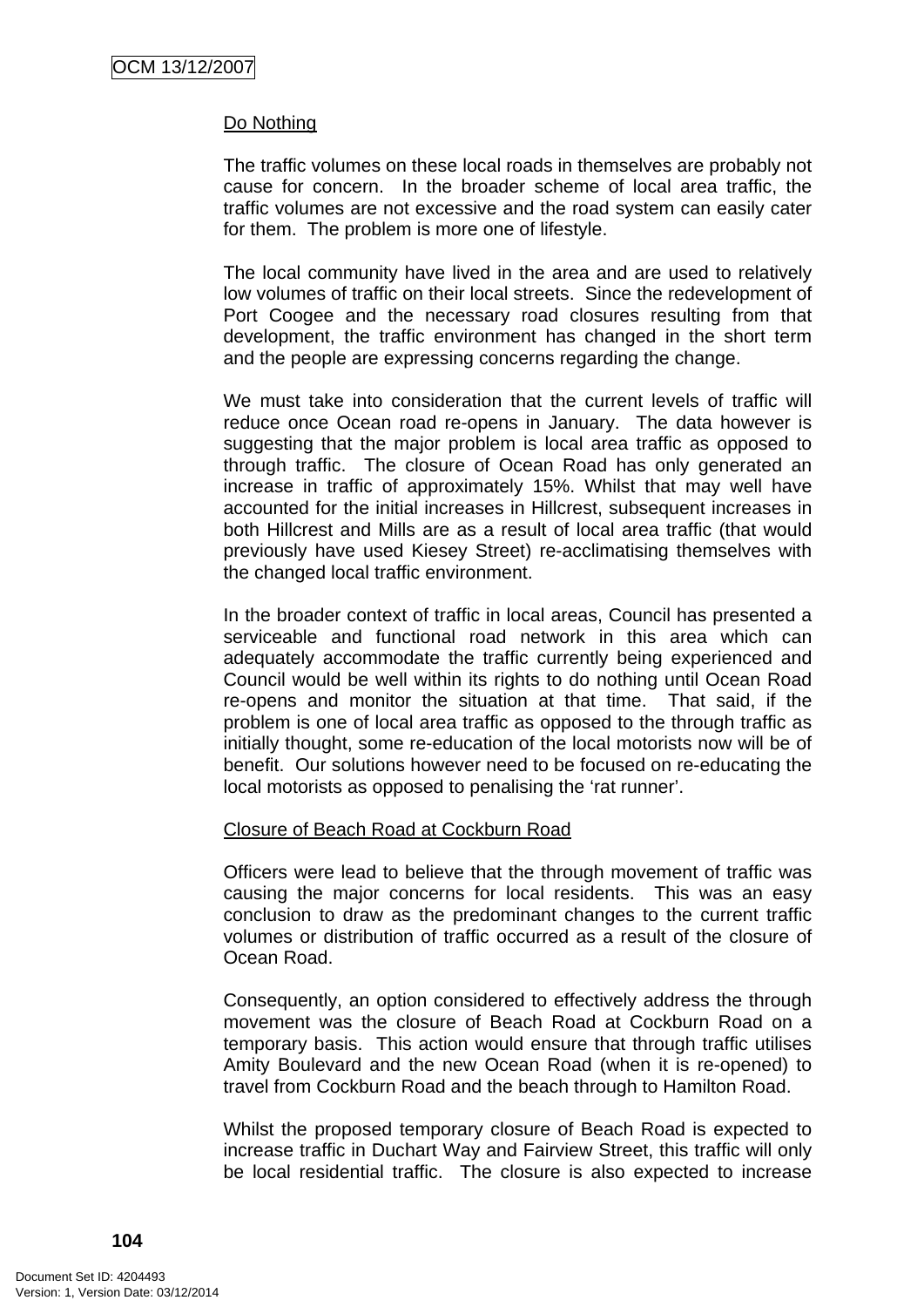traffic on Amity Boulevard; however, this road is a local distributor and can easily cater for the expected increases.

The statistics however, are no longer supporting this option as they do not suggest that the through movement is causing the concerns. To change travel behaviours of the local residents the City would need to consider a more localised treatment.

### Closure of Beach Road at Hillcrest

Closure of Beach at Hillcrest will effectively force traffic to use Mills and Fairview. To reduce the pressure on Mills, any solution should seek to increase the prominence on Fairview which has seen a general reduction in traffic over the years. The closure of Beach at Hillcrest will not necessarily do this and the grade at the intersection of Hillcrest and Beach is not conducive to a road closure. On this basis this option is not recommended.

### Closure of Beach Road at Fairview

The closure of Beach at Fairview provides the best alternative to address the issues identified to date. A closure at this location presents a clear travel path to local motorists moving into the residential area (particularly east bound). It maintains accessibility for all residents (east bound traffic wanting to turn right into Fairview from Beach) and will not require any adjustments to the local bus route. It will demonstrate the preferred travel path for local residents travelling through to King Street and reduce the pressure from Hillcrest until Ocean Road re-opens to remove the through traffic component.

### Timeframes for Closures

Changing travel behaviour of local residents is always more difficult because they are more familiar with the area and they will generally take the easiest travel path to their destination. On this basis temporary treatments are less effective as it may not provide a long term behavioural change. It is however important that we are able to review the traffic situation in this local area once the local road network is operating as it is intended. That means that any detailed review needs to be conducted after Ocean Road re-opens and traffic has had an opportunity to settle into a normal pattern. It is recommended that the City institute a temporary closure of Beach Road on the eastern side of Fairview Street commencing on the 17 December 2007 and reopening to traffic 2 weeks after Ocean Road re-opens. As already documented and resolved, Officers will conduct a review over a 6 month period once Ocean Road re-opens and will provide a report back to Council on its findings. How the road network is structured in the long term can only be assessed at that time and only after we are dealing with known traffic, travel behaviours and clearly defined travel paths.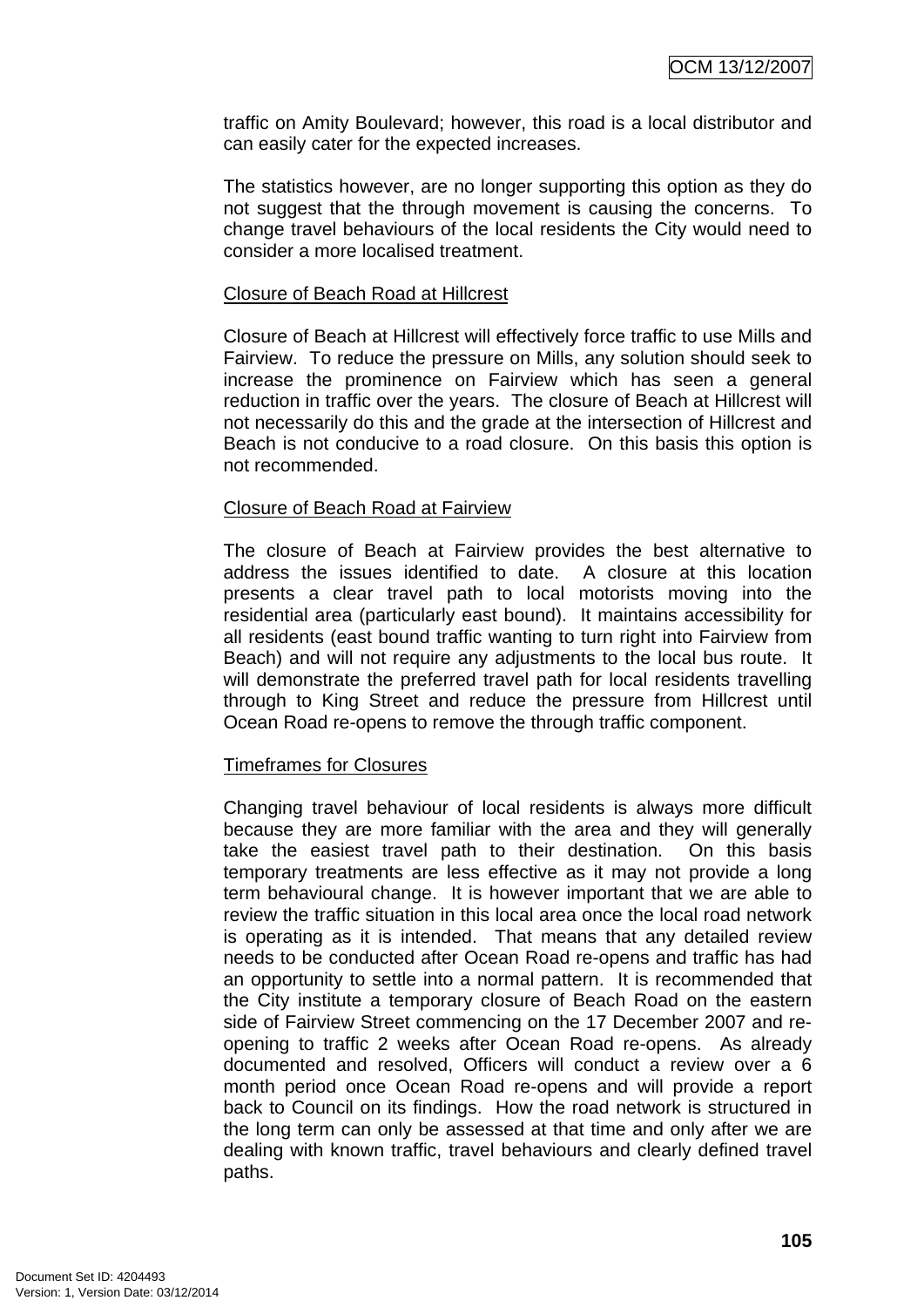# **Strategic Plan/Policy Implications**

### *Demographic Planning*

*• To ensure development will enhance the levels of amenity currently enjoyed by the community.* 

### *Transport Optimisation*

*• To construct and maintain roads which are convenient and safe for vehicles, cyclists and pedestrians.* 

### **Budget/Financial Implications**

Costs for the temporary closure will be met within the engineering operating budget.

### **Legal Implications**

Section 3.50 of the Local Government Act.

### **Community Consultation**

The proposal has been advertised in a local newspaper and service authorities, emergency services and adjoining owners advised.

The temporary closure of Beach Road at Cockburn Road was initially mooted to address the through movement of traffic from Cockburn Road to Hamilton Road. On this basis and whilst the temporary closure was anticipated to cause inconvenience to the local residents in the short term, the proposal would quickly re-educate the 'rat running' traffic to use the local distributor roads instead of the residential streets. To facilitate this, a letter box drop was distributed on 19 November 2007 advising affected residents of the proposed temporary closure and seeking feedback. Feedback closed on 4 December 2007 however consolidation of that information could not be completed before this report was published.

Preliminary feedback however suggests that whilst residents in Beach and Hillcrest are supportive of the proposed closure, residents in the greater residential area are not supportive due to the inconvenience caused by the closure and the potential traffic increases in their local roads. A majority of the concerns raised can be addressed by the recommended solution as the closure of Beach at Fairview will maintain accessibility of Cockburn Road for residential traffic and will not put additional pressure on Duchart Way and Amity Boulevard.

### **Attachment(s)**

Letter SKM regarding re-opening of Ocean Road.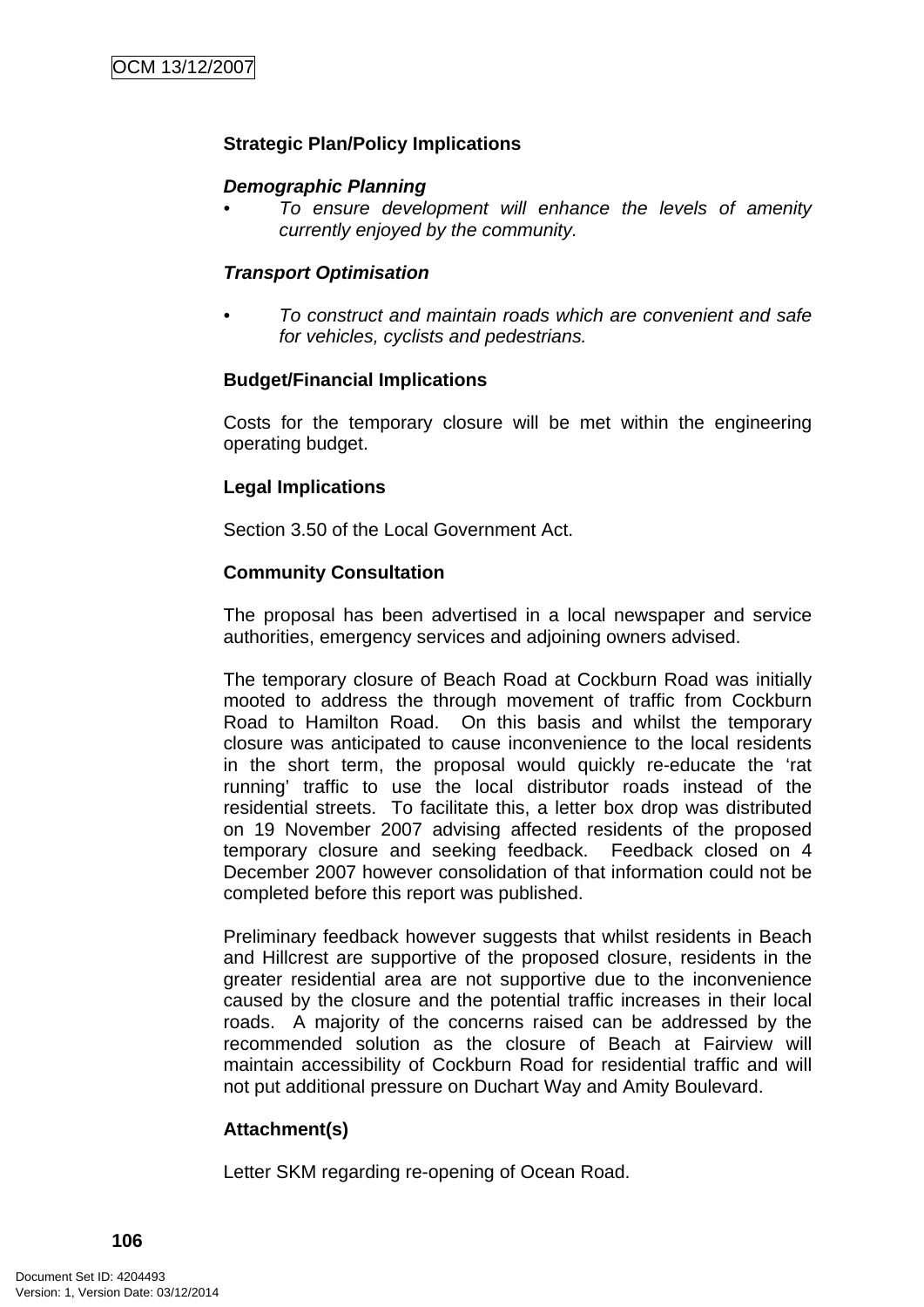# **Advice to Proponent(s)/Submissioners**

The community has been advised that this matter is to be considered at 13 December 2007 Council Meeting.

### **Implications of Section 3.18(3) Local Government Act, 1995**

Nil.

# **16.2 (OCM 13/12/2007) - METROPOLITAN FUNCTIONAL ROAD HIERARCHY - CLASSIFICATION CHANGE OF YORK STREET (4316) (450211) (J RADAICH)**

# **RECOMMENDATION**

That Council:

- (1) upgrade the functional road classification of its section of York Street from Local Access to Local Distributor; and
- (2) advise the City of Fremantle and Main Roads WA of its decision.

### **COUNCIL DECISION**

### **Background**

Roads are classified in terms of their traffic function in order to set appropriate traffic management standards, access controls and funding responsibilities. The functional road classification system in the metropolitan area has been established by agreement between Main Roads WA and individual local governments and has five levels:

- 1) Primary Distributor (e.g. Kwinana Freeway, Stock Road, Armadale Road) – under the care and control of Main Roads WA.
- 2) District Distributor A (e.g. Rockingham Road, Phoenix Road, Farrington Road and North Lake Road).
- 3) District Distributor B (e.g. Winterfold Road, Hamilton Road, Spearwood Avenue west of Stock Road and Sudlow Road).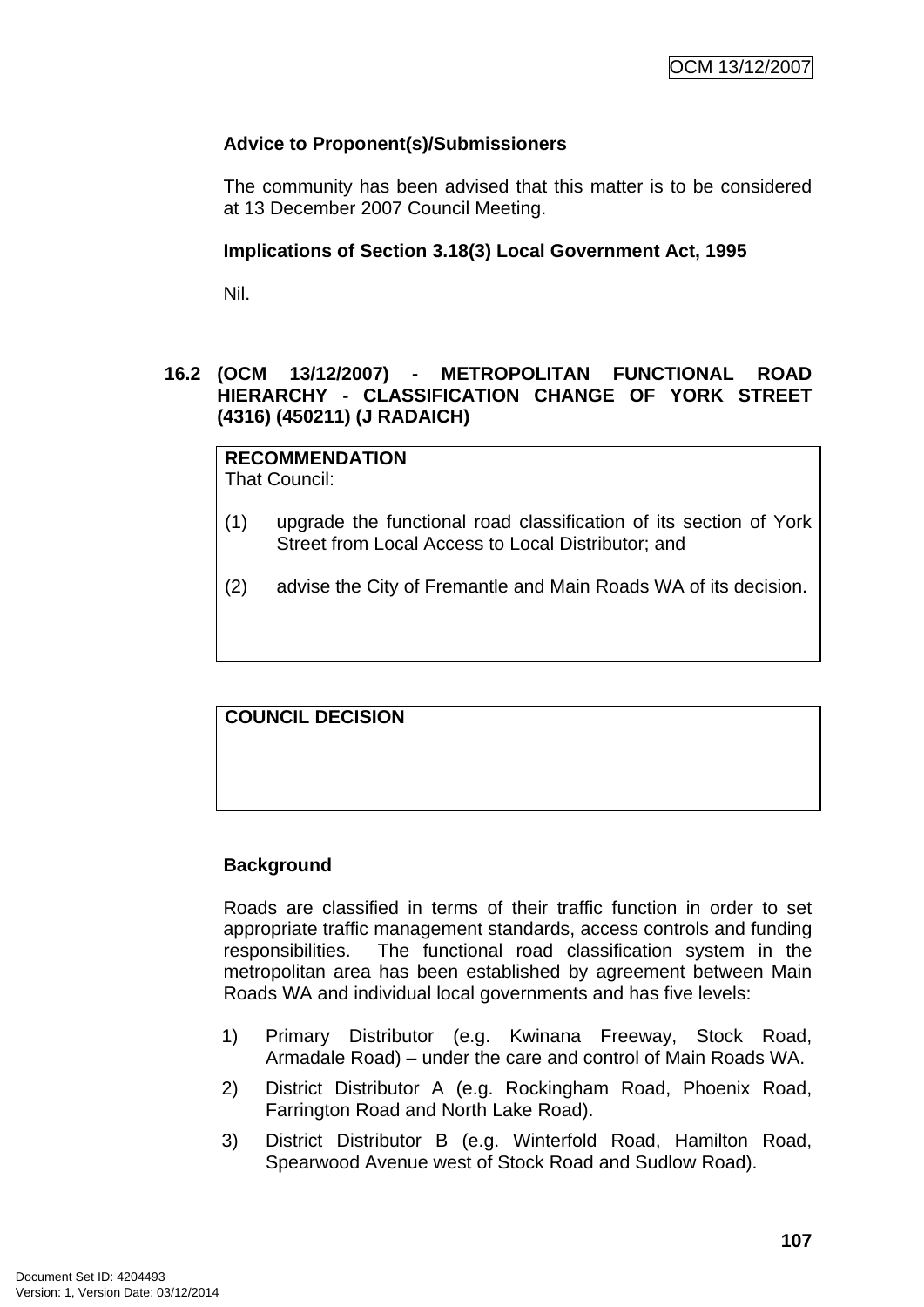- 4) Local Distributor (e.g. Doolette Street, Southwell Crescent, Blackwood Avenue, Clontarf Road and Healy Road).
- 5) Access Roads (e.g. Gerald Street, Frederick Road, Stratton Street and Kent Street).

The levels represent the importance of the roles in moving traffic in the road network.

# **Submission**

The City of Fremantle have reviewed the function of a number of their Access Roads and identified that these are operating as local distributors. York Street, which runs between Lefroy Road and Clontarf Road, was identified as one of these roads. The section between Jean Street and Clontarf Road (approximately 120 metres) is within the City of Cockburn. Consequently, to re-classify York Street to a local distributor and maintain consistency, the City of Fremantle has requested the City of Cockburn to formally consent to re-classify its section between Jean Street and Clontarf Road.

### **Report**

York Street is currently carrying about 3,000 vehicles per day and functioning as a local distributor road between Clontarf Road and Lefroy Road. It is generally fronted by residences, with six residences having access off the street within the City of Cockburn. The reclassification from access road to local distributor should be supported as:-

- 1) There should be no abnormal change in its traffic characteristics as it is already connected to local distributors at each end.
- 2) Access to Main Roads WA funding for future rehabilitation of this road would be enhanced.
- 3) There are no other significant implications of the proposed upgrading in status.

### **Strategic Plan/Policy Implications**

### *Transport Optimisation*

*• To ensure the City develops a transport network that provides maximum utility for its users, while minimizing environmental and social impacts.* 

### **Budget/Financial Implications**

N/A

**108**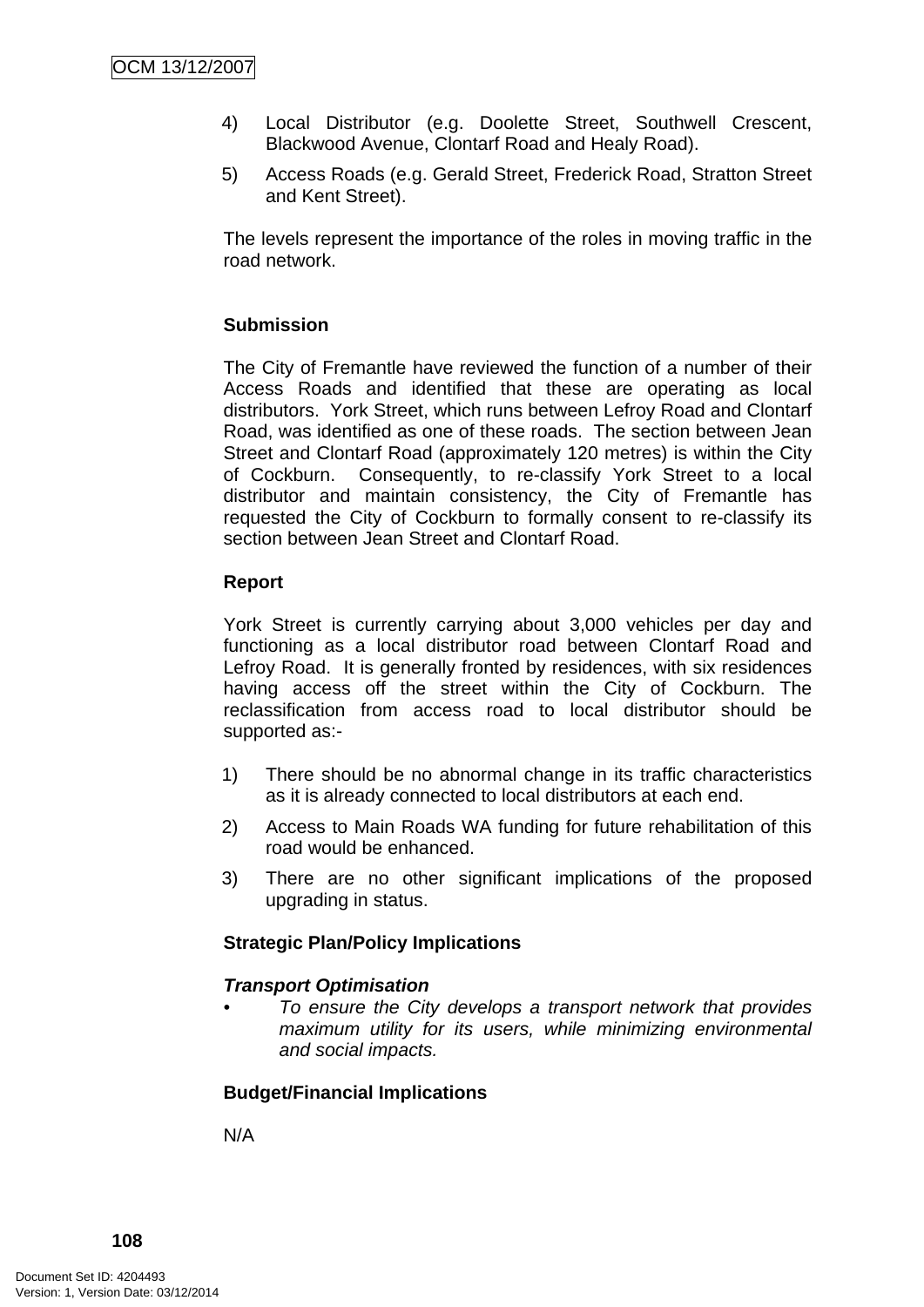# **Legal Implications**

Nil

# **Community Consultation**

As there are not significant implications of the suggested reclassification, the City of Fremantle did not undertake consultation with abutting property owners.

# **Attachment(s)**

Nil

# **Advice to Proponent(s)/Submissioners**

The City of Fremantle was advised that the proposed re-classification will be considered at the 13 December 2007 Council Meeting.

# **Implications of Section 3.18(3) Local Government Act, 1995**

Nil.

# **16.3 (OCM 13/12/2007) - TENDER RFT35/2007 - BULK EARTHWORKS FOR SPEARWOOD AVENUE (WEST) (RFT35/2007) (450007) (J RADAICH) (ATTACH) Item 16.3.pdf**

### **RECOMMENDATION**

That Council accept the tender submitted by Marsh Civil Engineering Contractors Pty Ltd, for Tender No: RFT35/2007 – Bulk Earthworks for Spearwood Avenue (West), for the lump sum price of \$550,433.34 (GST inclusive).

# **COUNCIL DECISION**

# **Background**

There is a total allocation in the current budget of \$1,708,835 to construct the extension of Spearwood Avenue from Hamilton Road to Cockburn Road. The construction works is to be undertaken by the City's day labour staff. However, as the ground is heavily impacted with solid limestone, the excavation and earthworks to prepare the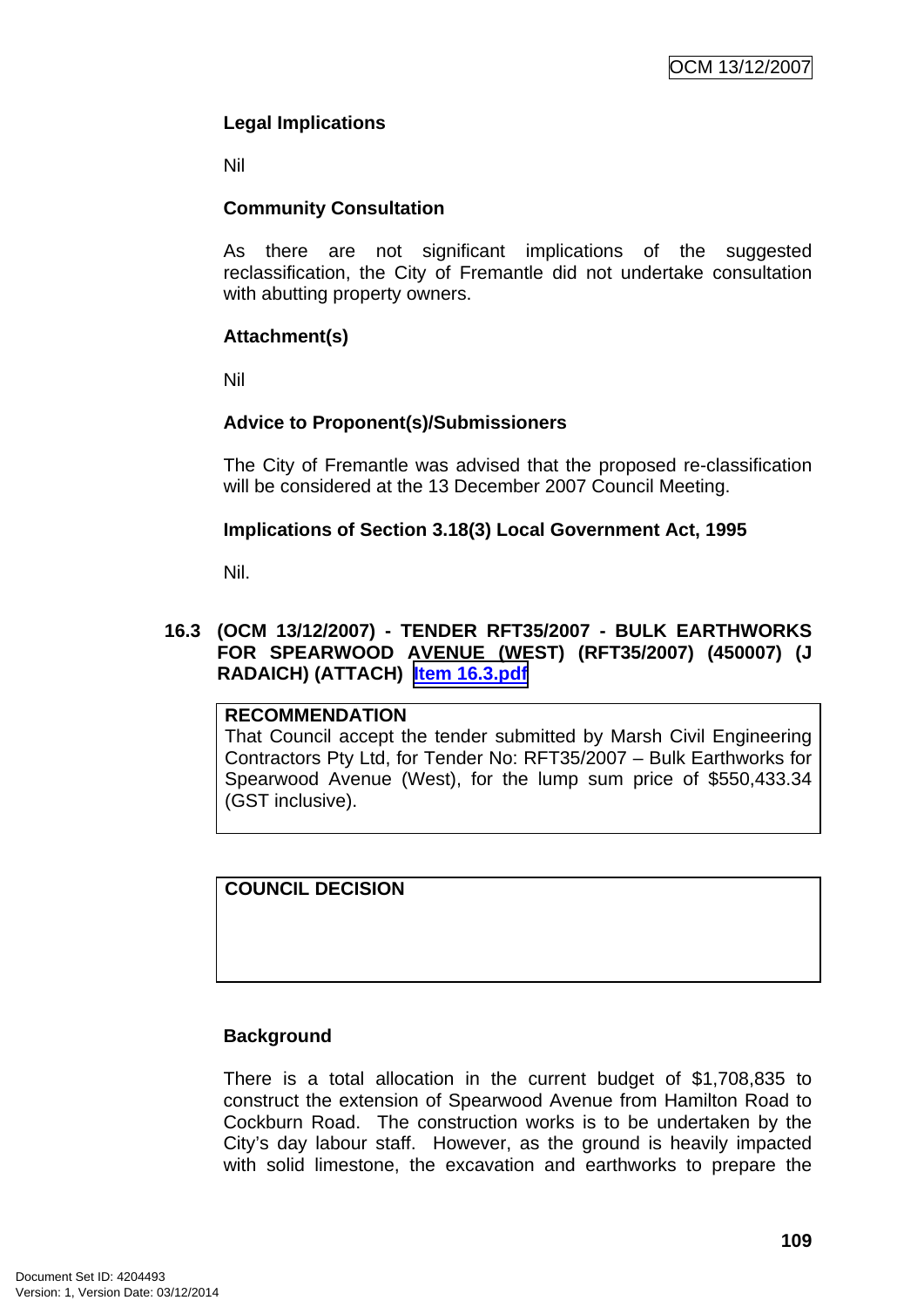subgrade to build the road will need to be undertaken by a specialist contractor with the necessary heavy earthmoving equipment. Consequently, a consultant was engaged to prepare the necessary plans and specifications for the civil works, and tenders called for the earthworks.

# **Submission**

Tenders closed at 2.00 p.m. (AWST) on Tuesday 27 November 2007 and tender submissions were received from:

- 1. Outlook Contracting Pty Ltd
- 2. Riverlea Corpo.
- 3. Curnow Pty Ltd
- 4. Marsh Civil Engineering Contractors Pty Ltd
- 5. Wormall Pty Ltd (late tender)

### **Report**

### Compliant Tenderers

There were five (5) tenders submitted.

Wormall Pty Ltd was deemed non-compliant as it was submitted late. Riverlea Corp confirmed a stipulation in their submission that the removal and disposal of excavated rock from the site was to be charged at extra costs. This is contrary to the specifications consequently their tender submission was not acceptable for further consideration.

The other three (3) tenders submitted were deemed compliant with the conditions of tendering and compliance criteria.

### Elevation Criteria

| <b>Evaluation Criteria</b>        | Weighted<br>Percentage |
|-----------------------------------|------------------------|
| <b>Relevant Experience</b>        | 40%                    |
| Key Personnel Skills & Experience | 10%                    |
| <b>Tenderer's Resources</b>       | 10%                    |
| Lump Sum                          | 40%                    |
| Total                             | 100%                   |

### Tender Intent/Requirements

The construction of the bulk earthworks for the extension of Spearwood Avenue (west) from its current termination with Hamilton Road through to the newly realigned Cockburn Road in Spearwood WA.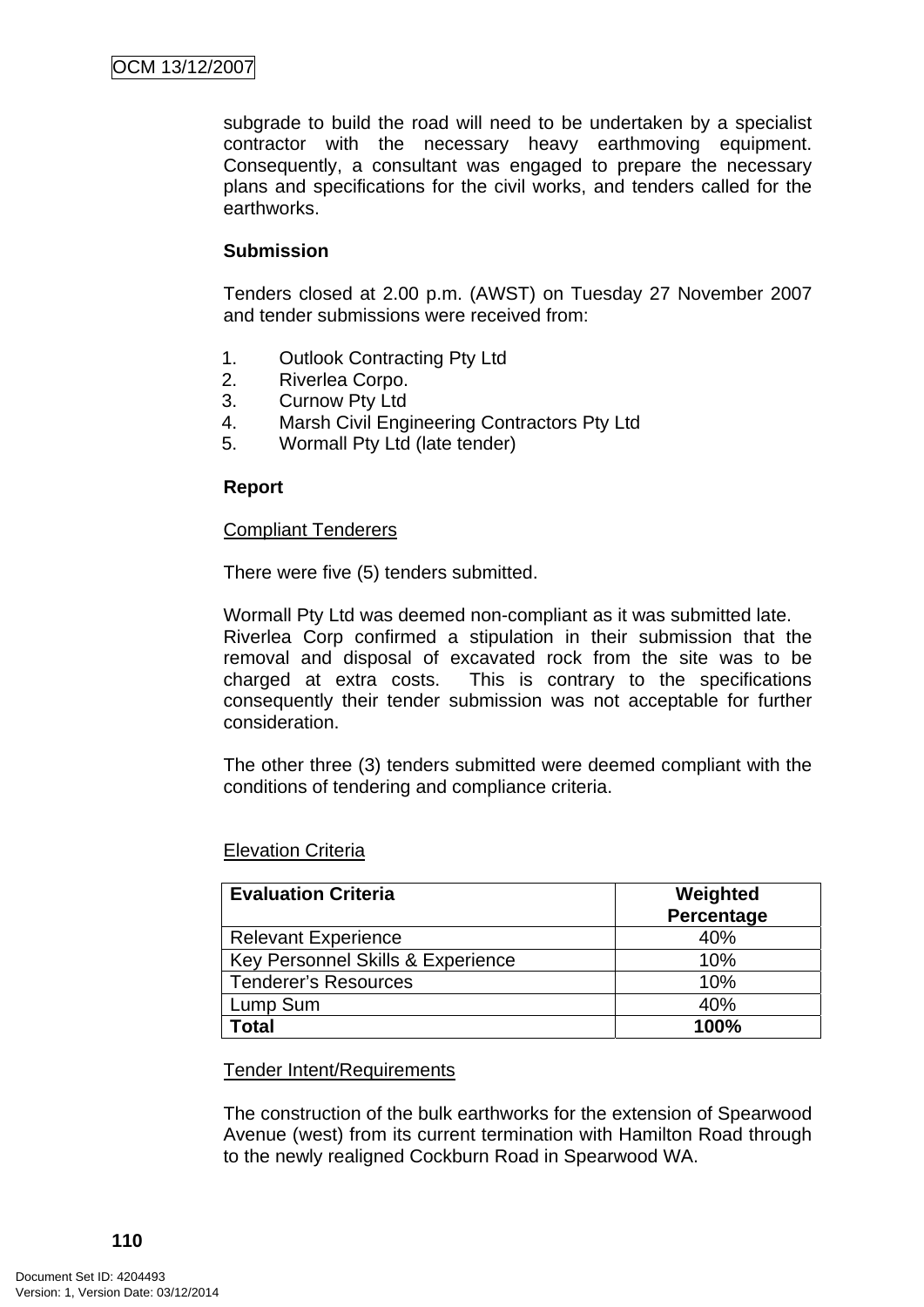The extension is approximately one (1) kilometre in length and is through a prominent coastal limestone ridge and the works include:

- 1. Removal, shredding and stockpiling of vegetation.
- 2. Removal and disposal of rubbish, fences, debris and other deleterious material.
- 3. Stripping and stockpiling of topsoil.
- 4. Excavating, placement and compaction of fill 350mm below final road levels.
- 5. Fully reinstate the site and leave in a neat and tidy condition.
- 6. Provision of "As Constructed" drawings.

The expectation is that the works will be completed within four to six (4- 6) weeks from commencement of the works.

The tender submissions were e valuated by:

John Radaich – Manager Engineering Steven Morrison – Roads Operations Manager Brad Harris - Porter Consulting Engineers

# Scoring Table

| <b>Tenderer's Name</b>             | <b>Non-Cost</b><br><b>Evaluation</b><br>Score 60% | Cost<br><b>Criteria</b><br><b>Evaluation</b><br>Score 40% | <b>Total Score</b><br>100% |
|------------------------------------|---------------------------------------------------|-----------------------------------------------------------|----------------------------|
| Engineers<br>Marsh<br>Civil        | 60.0%                                             | 38.6%                                                     | 98.6%                      |
| <b>Contractors Pty Ltd</b>         |                                                   |                                                           |                            |
| <b>Curnow Pty Ltd</b>              | 48.4%                                             | 35.4%                                                     | 83.8%                      |
| <b>Outlook Contracting Pty Ltd</b> | 40.6%                                             | 40.0%                                                     | 80.6%                      |

### Evaluation Criteria Assessment

Tenders were required to provide adequate information in their tender submissions to allow for the scoring of each evaluation criteria. Where information was not supplied, the particular criterion was not scored.

### Summary

Evaluation was undertaken by two internal staff members independently and a third assessment was undertaken by council's consultant, Porter Consulting Engineers (a copy of this assessment has been attached under confidential cover). The combined assessment supports awarding the tender to Marsh Civil Engineering Contractors Pty Ltd and consequently officers recommend that Council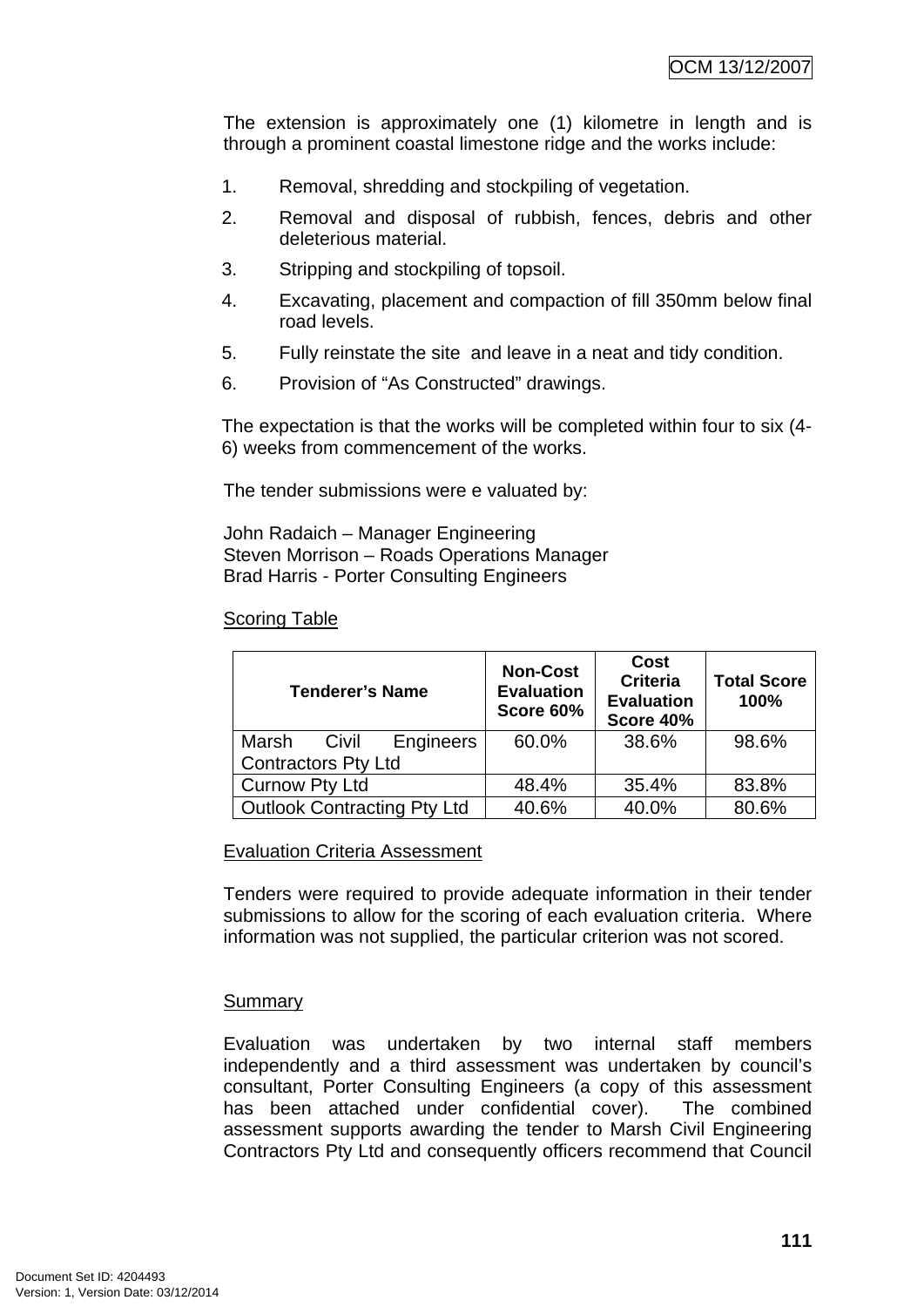accept their tender submission for the lump sum price of \$550,433.34 (GST inclusive).

# **Strategic Plan/Policy Implications**

The strategic Plan 2006-2016 has a commitment to:

### *Infrastructure Development*

*• To construct and maintain community facilities that meet community needs.* 

### *Planning your City*

*• To construct and maintain roads which are convenient and safe for vehicle, cyclists and pedestrians.* 

### **Budget/Financial Implications**

Funds are available under account number CW2236 in the 2007/08 budget.

### **Legal Implications**

Section 3.57 of the Local Government Act 1995 and part 4 of the Local Government (functions and General) Regulations 1996 refers.

### **Community Consultation**

Tender No. RFT 35/2007 – Bulk Earthworks for Spearwood Avenue (west) was advertised in the West Australian Saturday 10 November 2007 under the Local Government Tenders Section. It was also displayed on the City's website between 9 November 2007 and 27 November 2007.

### **Attachment(s)**

- 1. Tendered Prices –"Confidential"
- 2. Tender Evaluation Sheet "Confidential"
- 3. Porter Consulting Engineers Tender Summary "Confidential"
- 4. Compliance Criteria Checklist

### **Tenderers**

- 1. Outlook Contracting Pty Ltd
- 2. Riverlea Corp.
- 3. Curnow Pty Ltd
- 4. Marsh Civil Engineering Contractors Pty Ltd
- 5. Wormall Pty Ltd (late tender)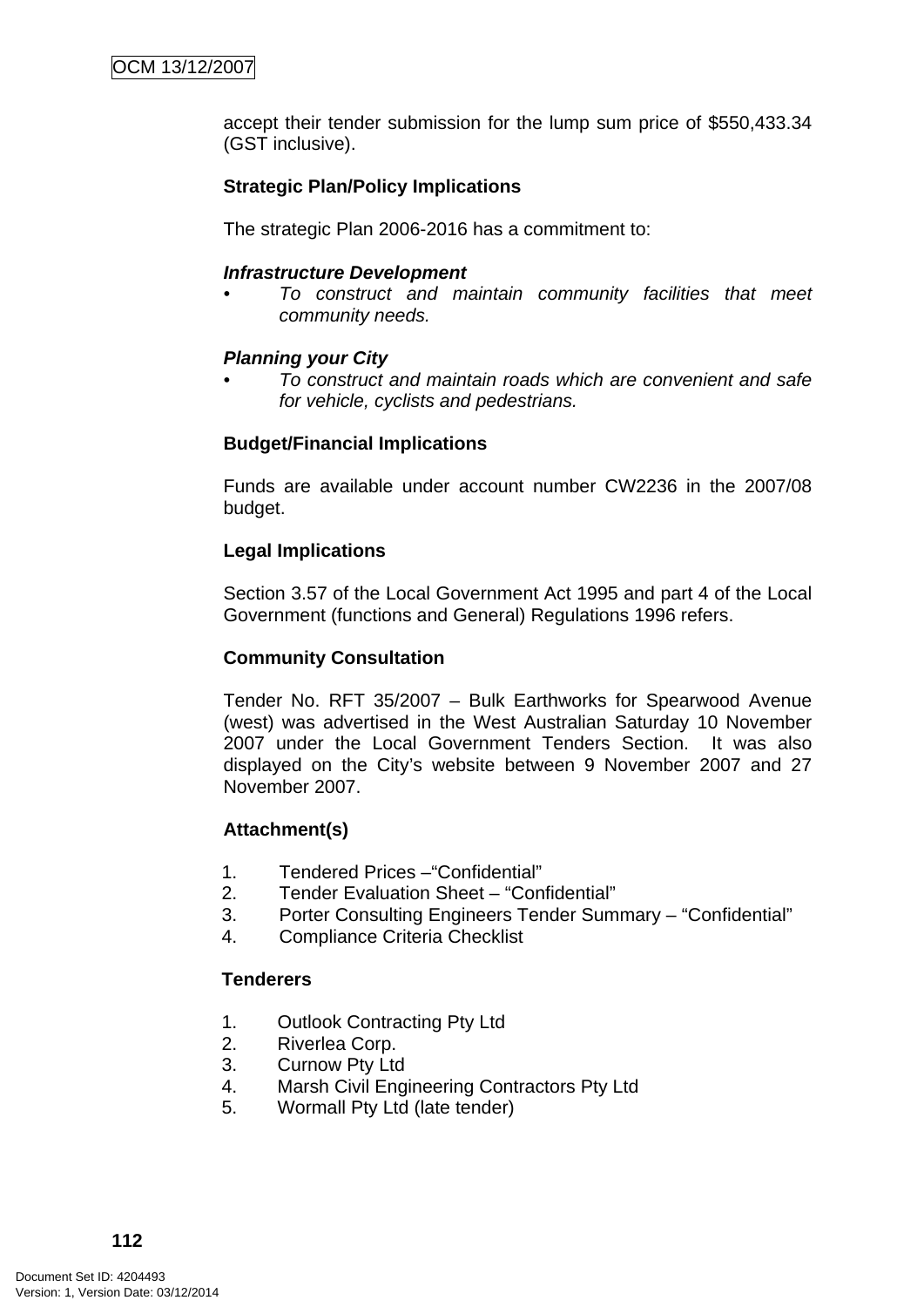# **Advice to Proponent(s)/Submissioners**

Those companies which submitted a tender have been advised that this matter is to be considered at the 13 December 2007 Council Meeting.

### **Implications of Section 3.18(3) Local Government Act, 1995**

N/A

### **16.4 (OCM 13/12/2007) - RFT34/2007 ELECTRICAL SERVICES INDUSTRIAL, COMMERCIAL & DOMESTIC (RFT34/2007) (P ZIETSMAN) (ATTACH) Item 16.4.pdf**

### **RECOMMENDATION**

That Council Accept the submission from JF Covich & Co Pty Ltd for Tender No. RFT 34/2007 for the provisions of electrical services to the City for the estimated contract value of \$635,619.60 GST inclusive (\$577,836.00 GST exclusive). The contract will be effective for a period of three (3) years commencing 20 December 2007 and concluding 19 December 2010.

# **TO BE CARRIED BY AN ABSOLUTE MAJORITY OF COUNCIL**

**COUNCIL DECISION**

### **Background**

Council has over 180 buildings, facilities and other infrastructure like flood lights and park lights that need electrical maintenance and repairs on an ongoing basis. From time to time new works are also undertaken. Council can not do this work in-house and make use of contractors.

All work has to be done to meet OHS standards and requires a company with the necessary equipment and competencies to deliver this service.

The nature of electrical services is such that a contractor has to be available and reliable on short notice to do any emergency repair work during and after working hours. The company will also be required to do planned maintenance and testing of electrical equipment.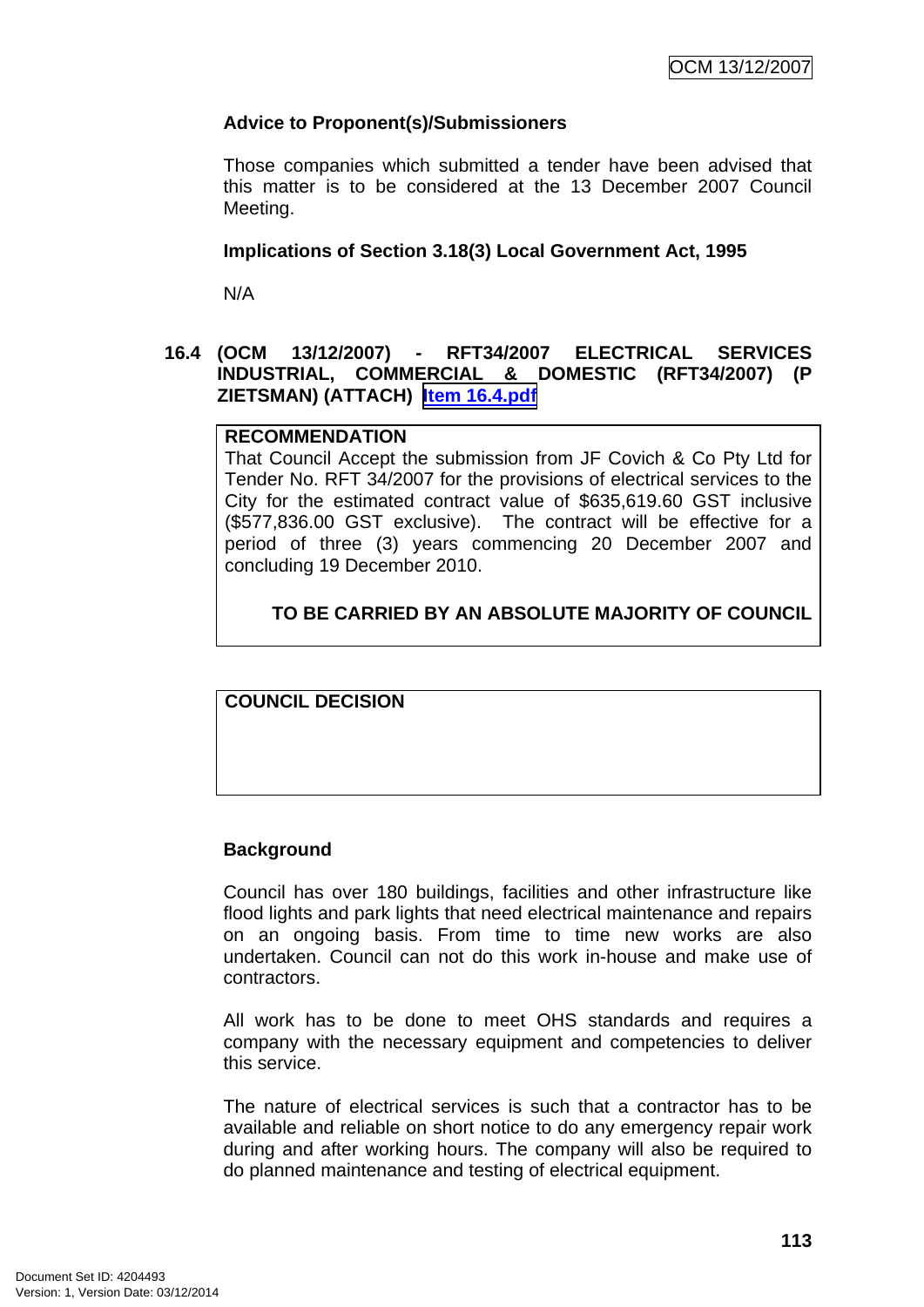The cost for electrical annual maintenance and new works is now in excess of \$100,000 per year, so subsequently tenders were called.

### **Submission**

Tenders closed at 2:00pm (AWST) on Wednesday 07 November 2007 and six (6) tender submissions were received from:

- 1. JF Covich & Co Pty Ltd
- 2. Nilsen WA
- 3. North Lake Electrical
- 4. Cary's Myaree Electrical Services Pty Ltd
- 5. Henderson Electrical Solutions
- 6. Cockburn Electrical Company

### **Report**

### Compliant Tenderers

All tenderers were deemed compliant with the conditions of tendering and compliance criteria.

#### Evaluation Criteria

| <b>Evaluation Criteria</b>          | Weighting<br>Percentage |
|-------------------------------------|-------------------------|
| Price                               | 30%                     |
| <b>Demonstrated Experience</b>      | 15%                     |
| <b>Response Times</b>               | 20%                     |
| Tenderer's Resources & Personnel    | 15%                     |
| Local Area Knowledge                | 10%                     |
| <b>Environmental Sustainability</b> | 10%                     |
| Total                               | 100%                    |

### Tender Intent/Requirements

The purpose of the tender was to select a company that is suitable to provide electrical services for the City of Cockburn, for a period of three (3) years with Principal instigated options to extend the period for a one (1) year period, and then for up to twelve (12) months after that to a maximum of five (5) years.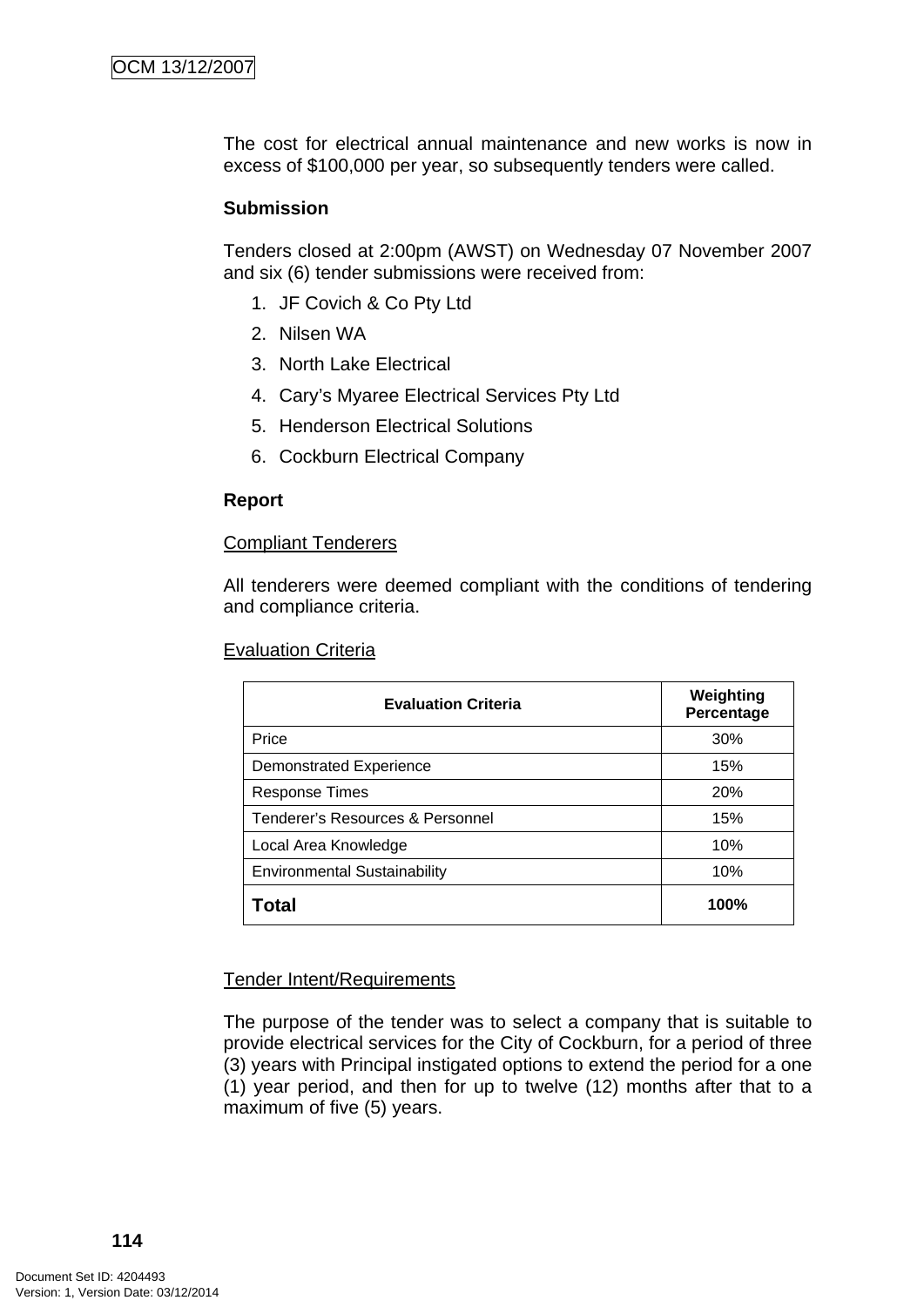# Evaluating Officers

The tender submissions were evaluated by:

Coordinator, Buildings and Facilities Maintenance - Pieter Zietsman.

# Scoring Table

| <b>Scores</b>                                |                                                      |                                                           |                            |
|----------------------------------------------|------------------------------------------------------|-----------------------------------------------------------|----------------------------|
| <b>Tenderer's Name</b>                       | <b>Non-Cost</b><br><b>Evaluation</b><br><b>Score</b> | <b>Cost Criteria</b><br><b>Evaluation</b><br><b>Score</b> | <b>Total Score</b><br>100% |
|                                              | 70%                                                  | 30%                                                       |                            |
| JF Covich & Co Pty Ltd                       | 64.62%                                               | 30.00%                                                    | 94.62%                     |
| Cockburn Electrical Company                  | 61.00%                                               | 26.09%                                                    | 87.09%                     |
| Cary's Myaree Electrical<br>Services Pty Ltd | 54.75%                                               | 22.85%                                                    | 77.60%                     |
| Nilsen WA                                    | 51.25%                                               | 24.52%                                                    | 75.77%                     |
| <b>North Lake Electrical</b>                 | 54.50%                                               | 19.38%                                                    | 73.88%                     |
| <b>Henderson Electrical Solutions</b>        | 40.25%                                               | 26.34%                                                    | 66.59%                     |

# Evaluation Criteria Assessment

After evaluating the tenders from those companies, it is clear that JF Covich & Co is a suitable firm to do the work as called for by the tender. Of the firms considered suitable, JF Covich & Co will be the most cost effective and has the most experience and local knowledge to do the work.

With electrical infrastructure it is essential to provide a fast and reliable service. JF Covich & Co has a proven track record of excellent service to the City of Cockburn. The company is well equipped and have intense knowledge of the City' electrical infrastructure. The tender is based on hourly rates and the companies experience and knowledge will result in even greater savings by reducing time spent on locating connection points, cables etc. The experience and knowledge will also assist in keeping repair times to a minimum. Subsequently their submission should be supported.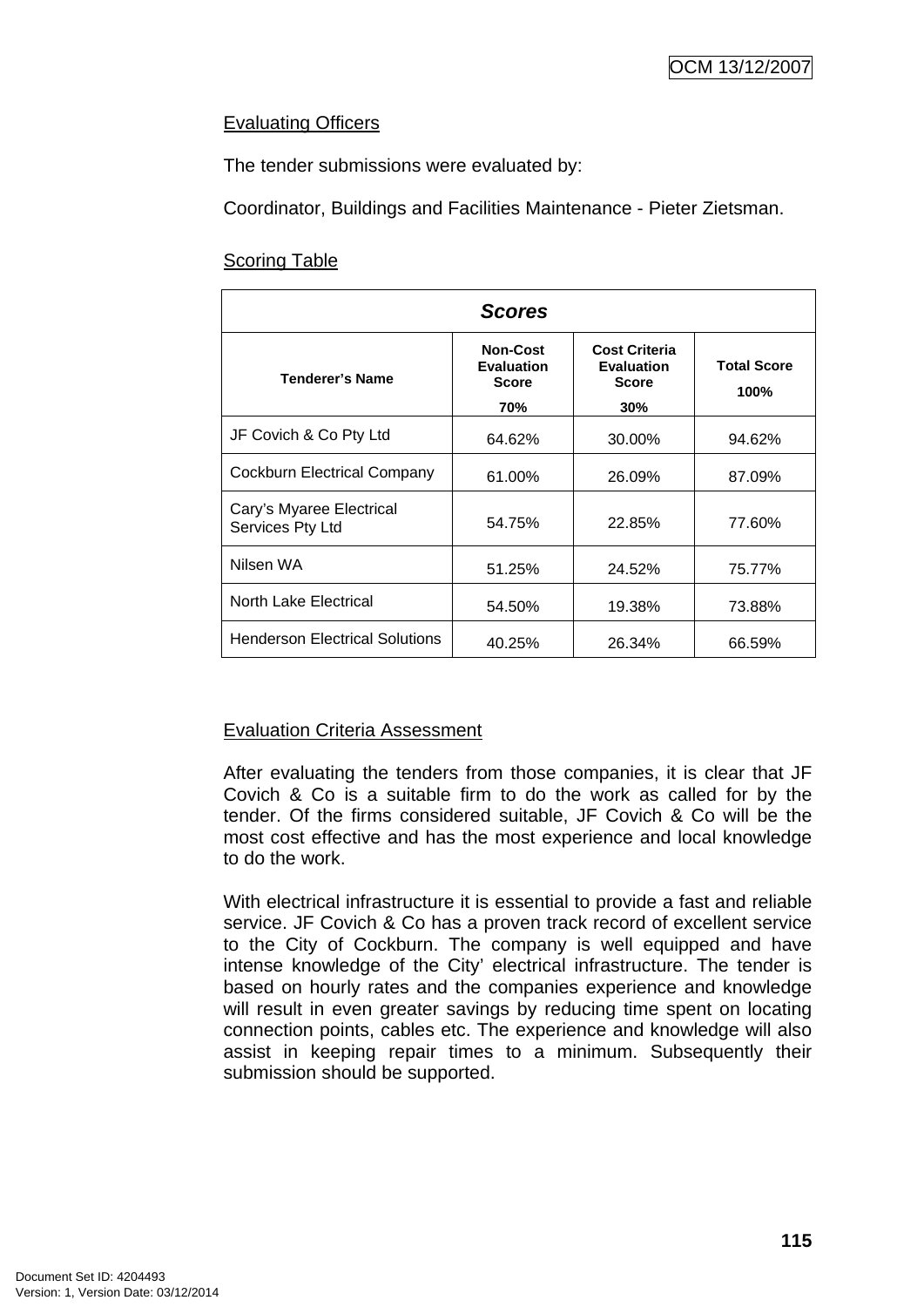# **Strategic Plan/Policy Implications**

The Strategic Plan 2006-2016 has a commitment to:

### *Infrastructure Development*

*• To construct and maintain community facilities that meet community needs.* 

### *Lifestyle and Aspiration Achievement*

*• To deliver our services and to manage resources in a way that is cost effective without compromising quality.* 

### **Budget/Financial Implications**

A direct comparison to prices in previous years can not be made, however the table below provides an indication of the expenditure over the past four financial years. These figures also include large scale one off projects that were not covered by Contract.

| <b>Financial Year Expenditure</b><br>(GST Exclusive) |           |  |
|------------------------------------------------------|-----------|--|
| 2003/2004                                            | \$158,733 |  |
| 2004/2005                                            | \$241,670 |  |
| 2005/2006                                            | \$326,173 |  |
| 2006/2007                                            | \$402,788 |  |
| Average                                              | \$282,341 |  |

The expenditure is budgeted for in the normal building and facilities Operational and Capital budgets of every year.

### **Legal Implications**

Section 3.57 of the Local Government Act 1995 and Part 4 of the Local Government (Functions and General) Regulations 1996 refers.

### **Community Consultation**

Tender number RFT 34/2007 Electrical Services - Industrial, Commercial & Domestic was advertised on Wednesday 24 October 2007 in the Local Government Tenders section of "The West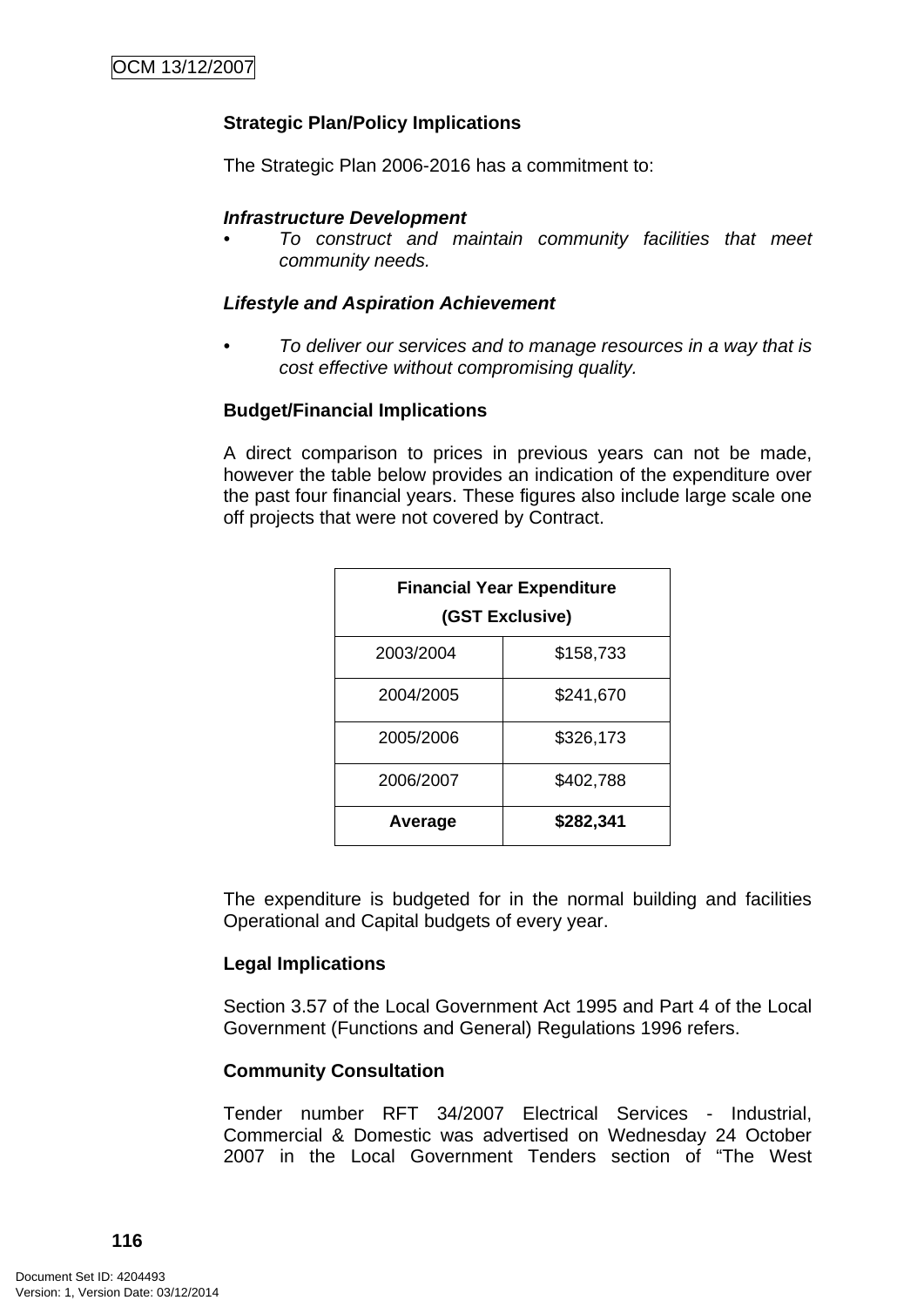Australian" newspaper. It was also displayed on the City's website between 23 October and 7 November 2007.

# **Attachment(s)**

- 1. Tendered Prices "Confidential" Available to Elected Members on request \*.
- 2. Tender Evaluation Sheet "Confidential" Available to Elected Members on request\*.
- 3. Compliance Criteria Checklist.

\* By contacting the Delegated Authority.

Note:- The tendered prices are not disclosed at the opening of Tenders nor entered into the Tenders Register.

In accordance with Part 4, Regulation 16-3(c) and 17-3 of the Local Government (Functions and General) Regulations 1996 the Principal is only required to record the price of the winning Tenderer/s in the Tenders Register.

# **Advice to Proponent(s)/Submissioners**

Tenderers were advised that the matter of the tender for the Provision of Electrical Services will be considered at the Ordinary Council meeting to be held Thursday 13 December 2007.

# **Implications of Section 3.18(3) Local Government Act, 1995**

Nil

# **17. COMMUNITY SERVICES DIVISION ISSUES**

# **17.1 (OCM 13/12/2007) - EXPRESSIONS OF INTEREST - LOT 22 AND LOT 14 PROGRESS DRIVE, BIBRA LAKE - OWNER: CITY OF COCKBURN (111789) (R AVARD)**

**RECOMMENDATION** That Council:

- (1) call for Expressions of Interest in accordance with the requirements of Section 3.58 of the Local Government Act, for the possible development of Lot 22 and Lot 14 Progress Drive, Bibra Lake in accordance with the nature of the reserve with the intent to create a regional recreation and leisure precinct;
- (2) require the Bibra Lake Management Plan consultants to consider the Expressions of Interest in the context of the Plan; and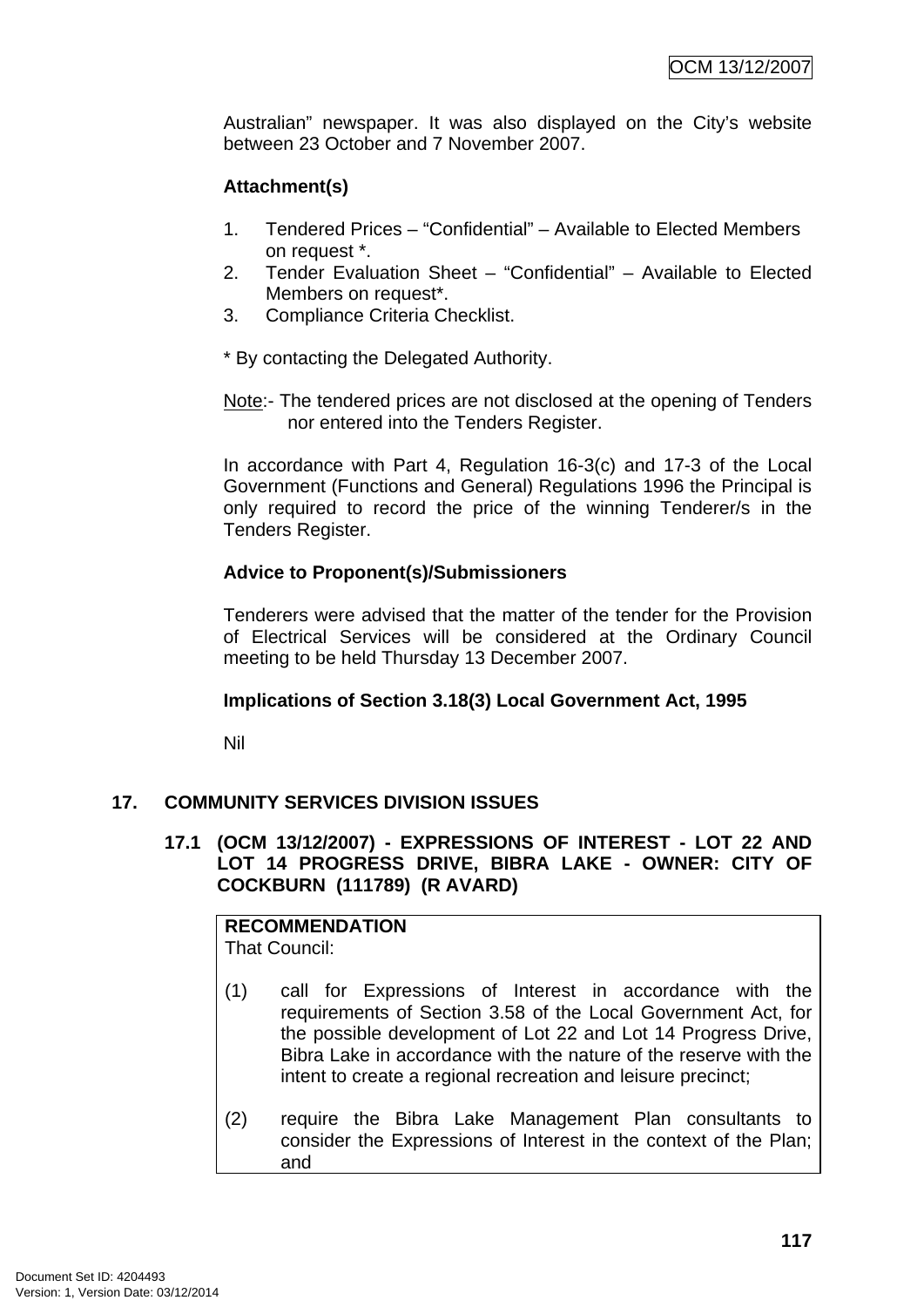(3) on receipt of the expressions of interest, require a report be prepared which addresses the range of issues related to the development of the area.

# **COUNCIL DECISION**

### **Background**

Council has owned Lot 14 Progress Drive since 1985. Lot 22, formerly part of Lot 14 was created in 2000. It was proposed that Lot 22 was to be utilised as a soccer pitch in association with a sporting association who owned adjoining Lot 23 at the time. This proposal has since expired.

### **Submission**

Adventure World Pty Ltd has submitted a written request to utilise Lot 22 and portion of Lot 14 as overflow parking during their peak season.

The Cockburn Ice Arena has also written to the City indicating an interest in buying Lot 22 to relocate the Cockburn Ice Arena from its Barrington Street, Bibra Lake premises to this location with the expansion of its facilities to include an additional rink.

### **Report**

The City owns, as ordinary property, Lots 22 and Lot 14 Progress Drive, Bibra Lake, zoned on TPS30 a Regional Reserve - Parks and Recreation. A portion of Reserve 46787 on the east side of Progress Drive, is vested in the City and used as car parking by Adventure World at no cost. There are several areas on Lot 14 which have environmental values and require protection from any development which may be proposed for the site. Both Lots 22 and 14 and adjacent Lot 21 have been identified as an important fauna link between Bibra and South Lakes.

Notwithstanding the constraints that exist on the site there is an opportunity for Council to establish an integrated recreation and leisure precinct in the area bounded by Gwilliam Drive, Progress Drive and North Lake Road which builds upon the current activities in the area.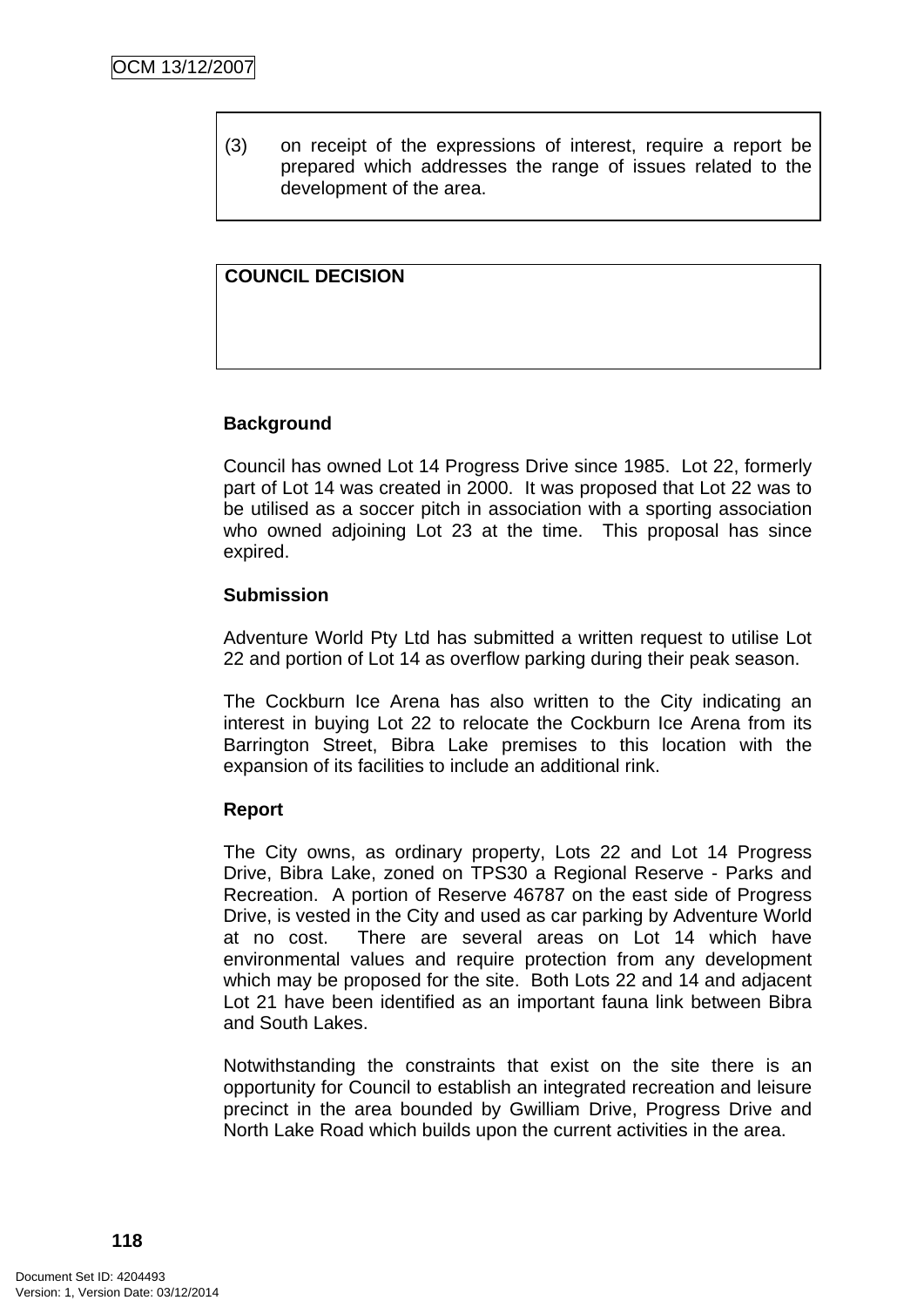To ensure the maximum community and commercial benefit are achieved by the City, it is proposed that Expressions of Interest be called for Lot 22 and Lot 14 Progress Drive. On receipt of the EOI a report will be prepared for consideration by Council which includes assessment of:

- Environmental constraints
- Opportunities identified in the EOI
- Possible land exchanges involving Council freehold and managed reserve land
- Sale or leasing of Council's land

The City has called for quotations for consultants for the preparation of a management plan for Bibra Lake and environs. The aim is to prepare a plan for identifying and enhancing this important ecological and popular social resource. Consideration is to be given to surrounding land uses, such as Adventure World and other key visitor attractions. Lots 14 and 22 form an important resource for future enhancement opportunities. It is proposed that on receipt of the Expressions of Interest, the Consultants consider the proposals submitted in the broader context of the Management Plan.

# **Strategic Plan/Policy Implications**

# *Demographic Planning*

*• To ensure the planning of the City is based on an approach that has the potential to achieve high levels of convenience and prosperity for its citizens.* 

### *Infrastructure Development*

*• To construct and maintain community facilities that meet community needs.* 

### *Lifestyle and Aspiration Achievement*

*• To facilitate and provide an optimum range of community services and events.* 

# **Budget/Financial Implications**

Administrative tasks and minor consultancy costs can be met from the current Budget allocations.

# **Legal Implications**

Local Government Act, 1995 requires certain procedures to address disposal of land with the definition of disposal including sale or lease of land.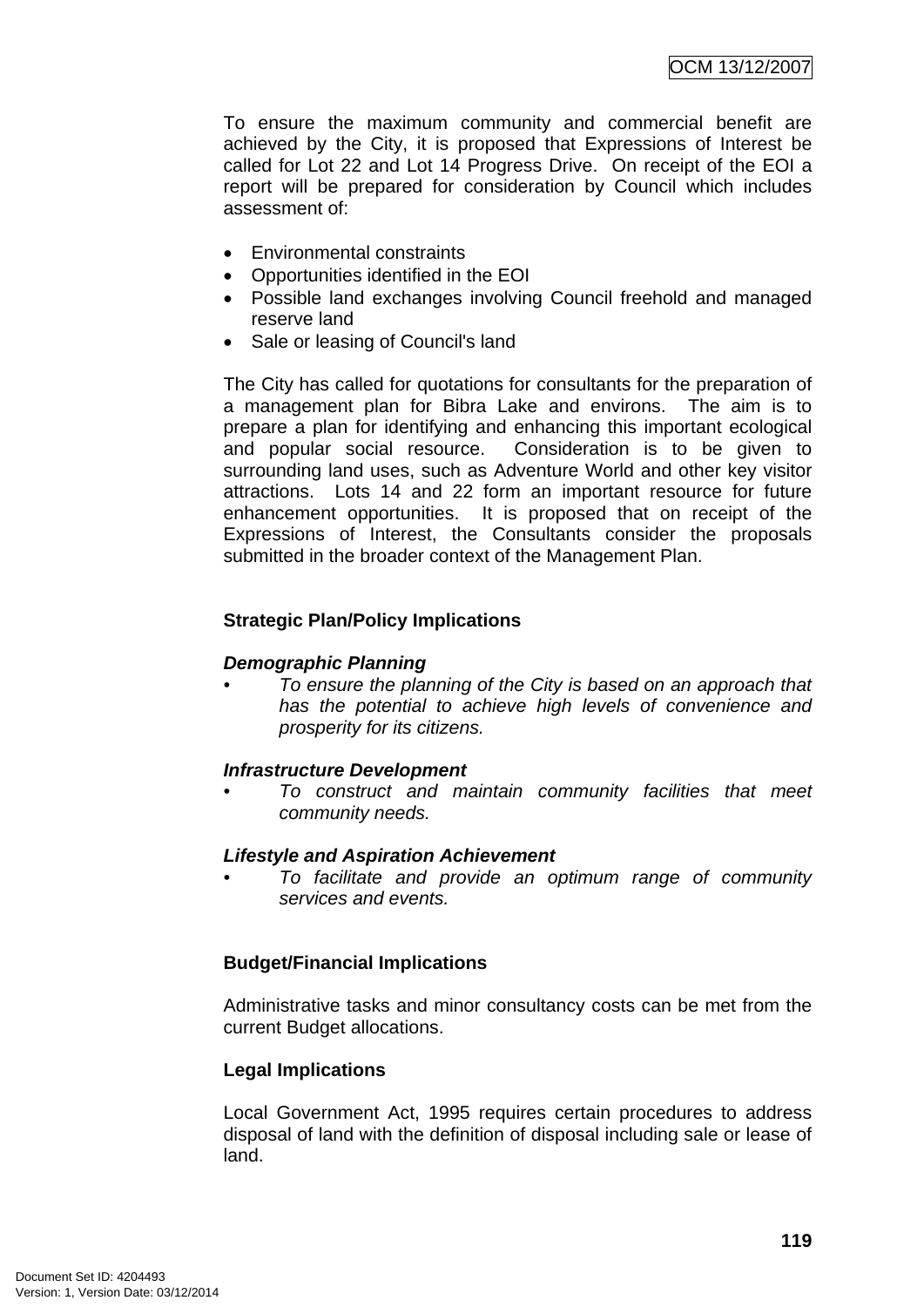# **Community Consultation**

The Expressions of Interest will be widely advertised in the statewide media. Should Council agree development proposals will be required to follow extensive consultative and statutory processes.

# **Attachment(s)**

N/A

# **Advice to Proponent(s)/Submissioners**

The Proponent(s) and those who lodged a submission on the proposal have been advised that this matter is to be considered at the 13 December 2007 Council Meeting.

### **Implications of Section 3.18(3) Local Government Act, 1995**

Nil.

# **17.2 (OCM 13/12/2007) - COOLBELLUP COMMUNITY HUB CONSULTATION OUTCOMES (8136B) (RA) (ATTACH) Item 17.2.pdf**

**RECOMMENDATION** That Council;

- (1) receive the report on the Coolbellup Community Hub Consultation; and
- (2) consider the allocation of funds for the redevelopment of the Coolbellup Community Hub in the context of the development of the Plan for the Future of the District in early 2008, based on Option 2 contained in this report.

**COUNCIL DECISION**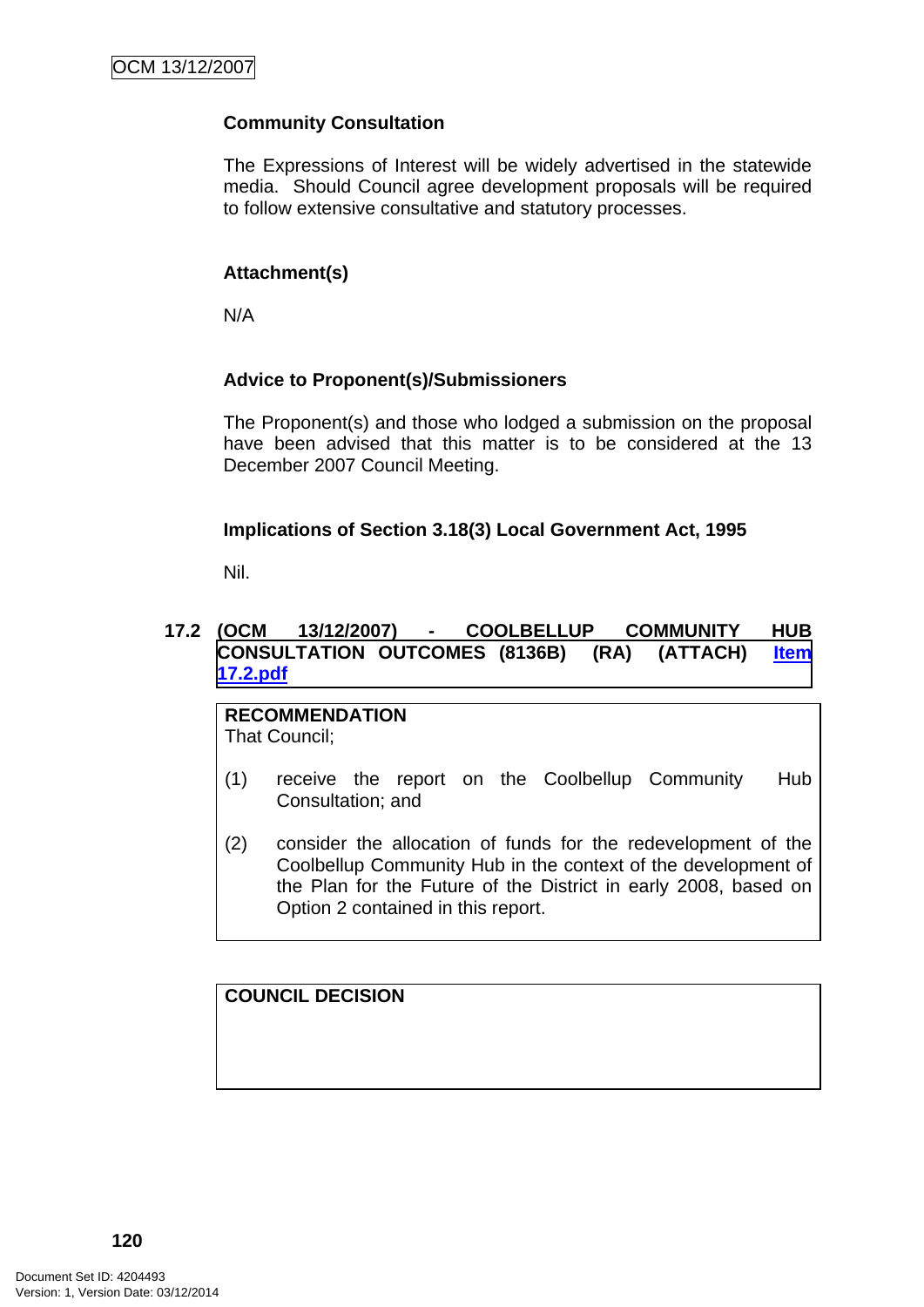# **Background**

There are a number of well-used services that operate from several buildings that comprise the Coolbellup Community Facilities Precinct. Accommodated in an old building that was previously a kindergarten and the Coolbellup Library (now known as the Support Services building) is now provided for the following services:

- Cockburn Early Education a service that offers services to families with young children who may be isolated and/or in need of additional parenting support.
- Cockburn Family Support Service offers short term counselling, information and referrals to support networks of people in the community who have experienced or are experiencing stress, divorce, separation, domestic violence and other welfare related matters.
- Cockburn Financial Counselling Service provides free and confidential financial advice assistance to residents on lower incomes who are under financial stress.

This building is in a poor state of repair with little soundproofing between the rooms, the air-conditioning is quite inadequate and the ceiling is disintegrating.

As indicated above the Coolbellup Library operates from a building extension to the Centenary Hall that was completed in 1993. A transportable building is located on the site to serve as a temporary workroom for the library. There is, however, a pressing need to remove the transportable building as it sits over the septic tanks for the facilities.

Another transportable building is located behind the support services building and is used as a crèche/childcare service for the support services and a community playgroup.

Council operates the Cockburn Child Care Services from a site on Winterfold Road in Coolbellup, which includes the Family Day Care Service and Out of School Hours Care. These facilities are currently adequate but there is limited scope to increase office accommodation and client community service delivery on the site. The Out of School Hours Care and the Toy Library for the Family Day Care Service operate from a transportable building.

Council, at its meeting of 12 April 2007 adopted City Data and Voice Network Strategies that identified an optic fibre link from the depot to the Coolbellup Community Facilities Precinct to improve greatly the IT requirements of services located on this site. Through opportunities to utilise technologies and the shared use of resources such as reception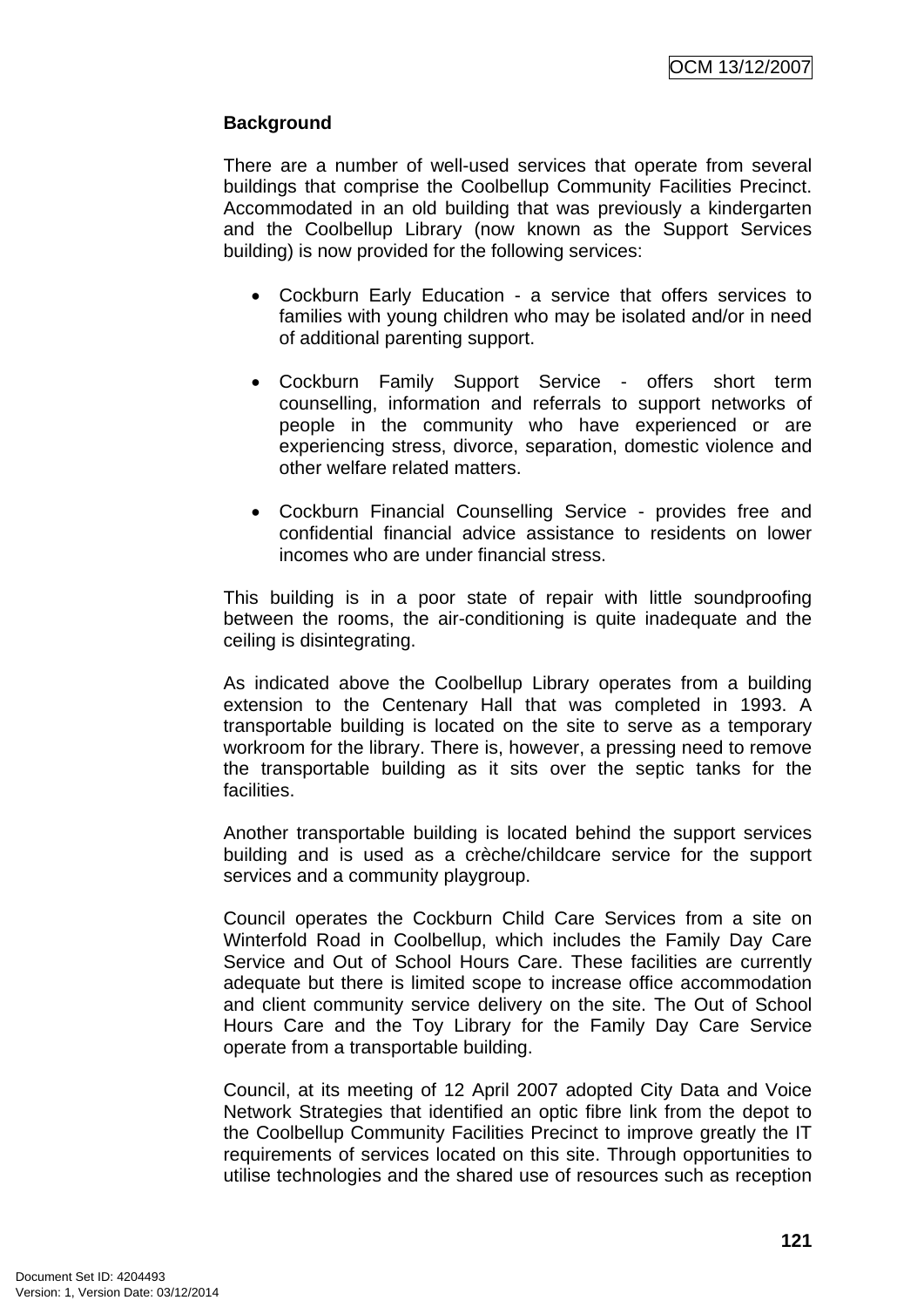staff, telephone system, photocopiers and the like a more efficient multi purpose one stop shop for Coolbellup can be created.

Council at its meeting of July 2007 resolved as follows:

- *(1) seek community views on design Options 1, 2 and 3 as attached to the Agenda, in accordance with the consultation process detailed in the report on the Coolbellup Community Hub Development with the consultation process to advise on the level of funding currently allocated to the project;*
- *(2) provide a briefing session to Councillors incorporating the views resulting from the community consultation process;*
- *(3) require a report to be presented to a future meeting of Council incorporating the views resulting from the consultation process; and*
- *(4) consider the budget allocation for the Coolbellup Community Hall project in the context of the review of the Plan for the Future of the District during 2007/08.*

In accordance with requirements of the Council decision (2) above elected members were provided with a briefing on the outcome of the survey and consultation process on 5 November 2007.

### **Submission**

N/A

. ..

### **Report**

A comprehensive community consultation process involving public meetings and a questionnaire was instigated. The results of the process are provided below.

To assist Council in its decision making process on the future facilities and service provision for the Coolbellup Community Hub a questionnaire was available to interested persons that required a number of facilities and service options to be ranked in priority order. The results of the survey can be readily broken into three identifiable interest groups, Family Day Care respondents, Cockburn Vocation Centre responds and the general public. The results have been consolidated with results as follows:

| • Library Service          | 18% |
|----------------------------|-----|
| • Cockburn Vocation centre | 13% |
| • Social work Services     | 12% |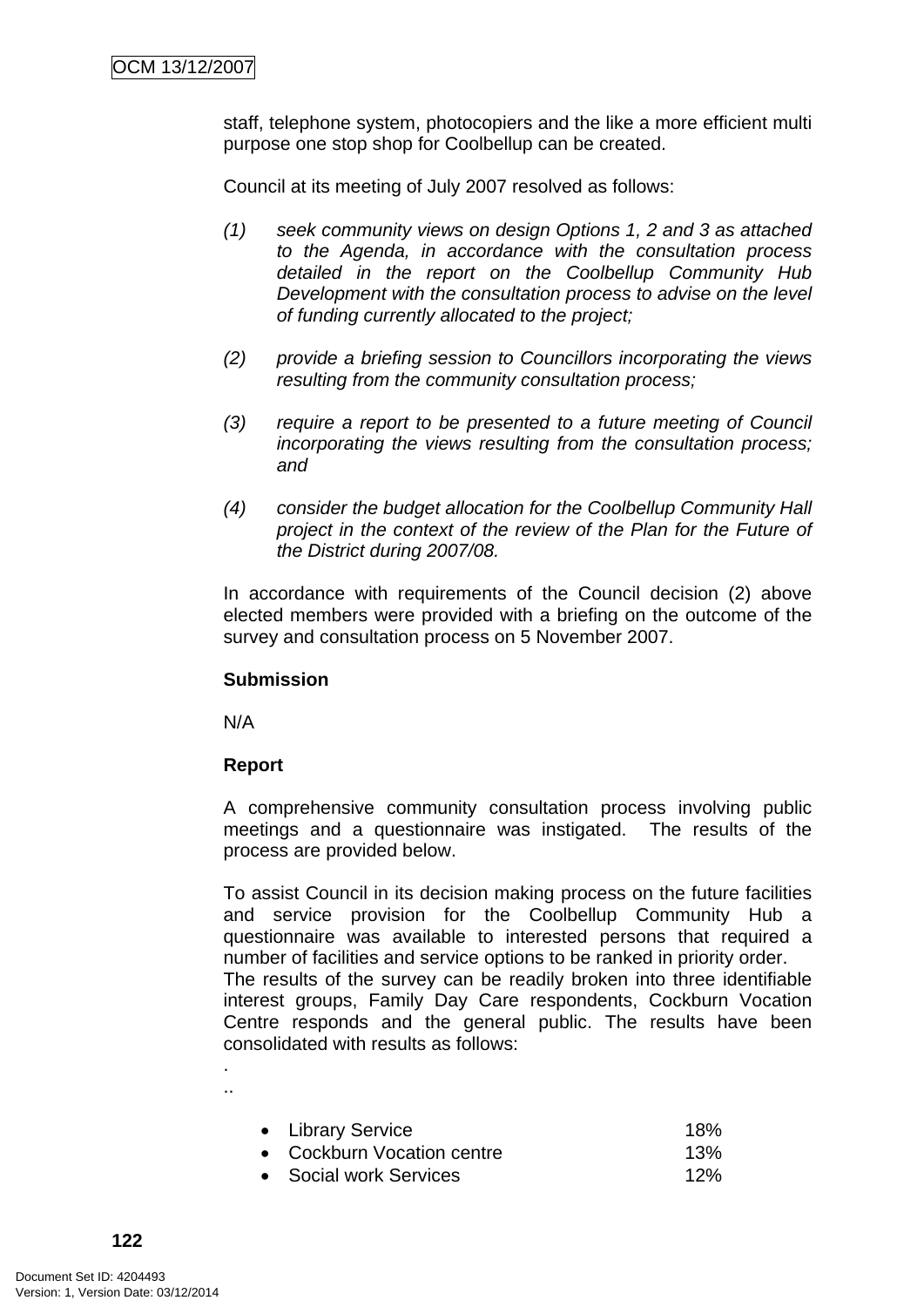| $\bullet$ | Meeting room requirement                   | $11\%$ |
|-----------|--------------------------------------------|--------|
|           | • Function Hall                            | 11%    |
|           | • Children's activities (playgroups etc)   | 11%    |
|           | • Financial Counselling                    | 10%    |
|           | • Early Education Program                  | 8%     |
|           | • Childcare Services (Family Day Care etc) | $6\%$  |

There were 40 completed valid surveys with another 23 invalid.

The questionnaire also required respondents to prioritise the three concept options considered by Council, copies of which are attached to the agenda. The results were not unexpectantly strongly in favour of the most comprehensive option number 1 which had 46% score with option 2 with 33% and option 3 with 21%.

A public meeting was held on the  $27<sup>th</sup>$  of August 2007 attended by 23 people. A presentation and comments were also sought at a meeting of the Coolbellup Community Association and from the Coolbellup Community School P&C. The public meeting raised concerns on the following issues.

- Security after hours
- Parking availability
- Proximity to hotel
- Activities for Seniors and Youth
- Transport for seniors.

These matters are generally not unique to this development and in relation to security after hours and parking availability they can be addressed in building design. The Coolbellup Community Primary school is between the proposed development and the hotel and appears to not have been an issue for the school. It is likely that over time the Coolbellup hotel site will be redeveloped and move away from a traditional hotel usage.

Specific matters of concern related to potential tenants raised in the consultation process were as follows:

- Family Day Care- some concern expressed that children using the facilities in the proposed hub development were more vulnerable to danger due to matters such as dangerous items throw-in into the play ground and unsavoury behaviour from others associated with the hotel. These risks appear to be no greater than numerous other facilities across the City were the general public are in close proximity to these facilities with the risks managed through standard practise.
- Cockburn Vocation Centre remain the same size as it currently is- through careful design the area available to the clients can be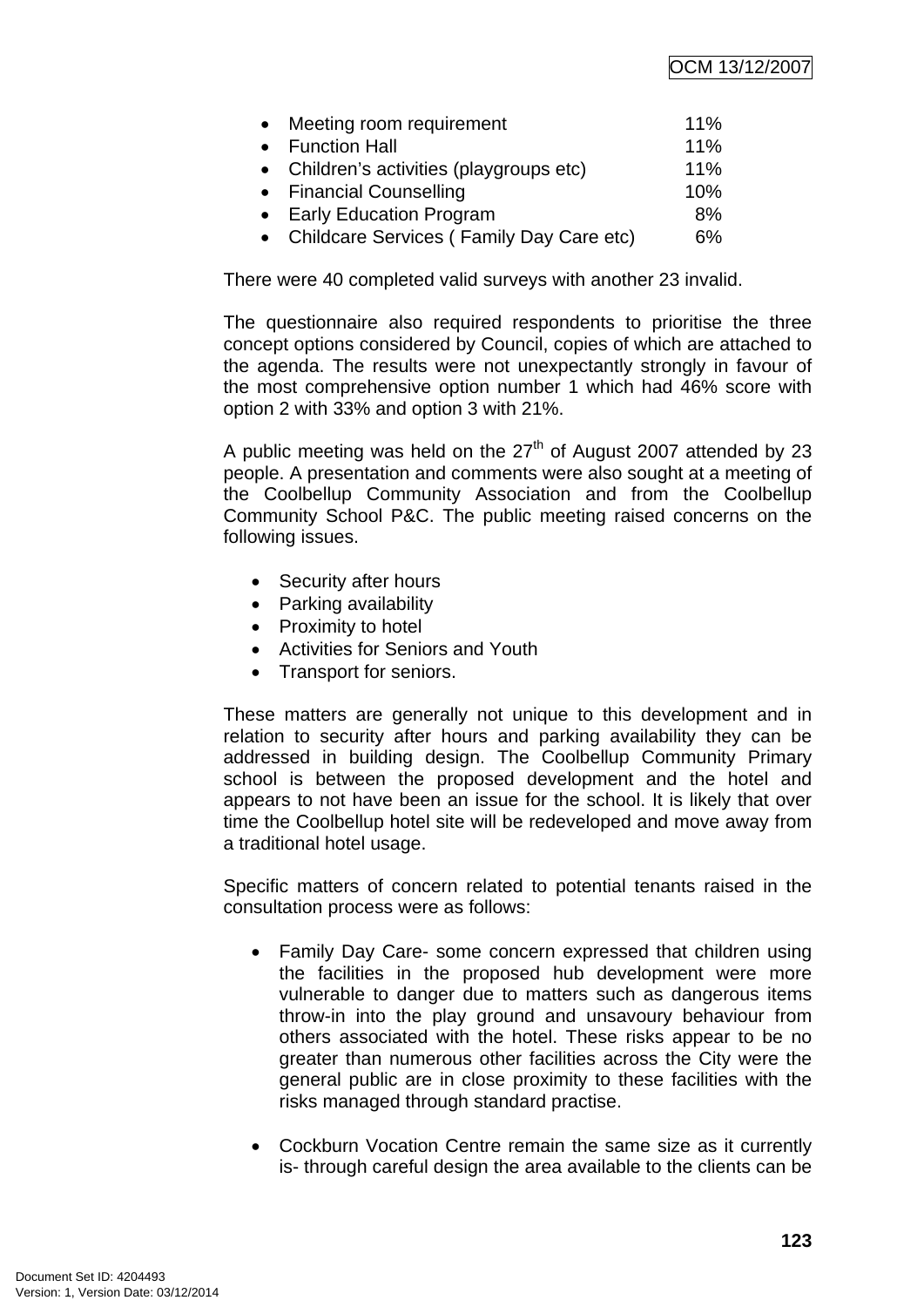retained at or close to current area with opportunities for joint use of staff areas by Vocation Centre staff.

• Specific needs of craft, writing, disability support and Karate groups being met. It has always been the intent that those groups that currently use the facilities on the site will continue to have space within the new facility available to them. Should Council decide not to retain the main hall in its current form it is proposed that the new Len Packham Clubrooms have a modified floor to address the needs of activities such as dance and karate.

Whilst there is value in the community consultation process it ought to be noted that there were a number of specific interest groups that influenced the results of the surveys and hence the results may not reflect the views of the broader Coolbellup Community. The public meeting and the presentation to the Coolbellup Community Association was to an older demographic and many of the same people attended both meetings.

Of particular interest are the Australian Bureau of Statistics figures for Coolbellup which show a higher proportion of the population in the 21- 30 age bracket (9%) and another slight lump in the 61-65 age bracket (6%). This indicates the need for Council in the shorter term to provide services for seniors in the locality and for children as the percentage of the population in the key reproductive years 25- 40 increases.

On balance option two appears to provide the most efficient concept for co located facilities which will allow for the creation of a quality multi functional community hub for Coolbellup. It ought to be noted that the option 2 concept design is indicative only and would require considerable refinement before going to construction tender.

# **Strategic Plan/Policy Implications**

### *Infrastructure Development*

*• To construct and maintain community facilities that meet community needs.* 

### *Lifestyle and Aspiration Achievement*

*• To identify community needs, aspirations, expectations and priorities for services that are required to meet the changing demographics of the district.* 

### *Governance Excellence*

*• To maximise use of technology that contributes to the efficient delivery of Council's services.*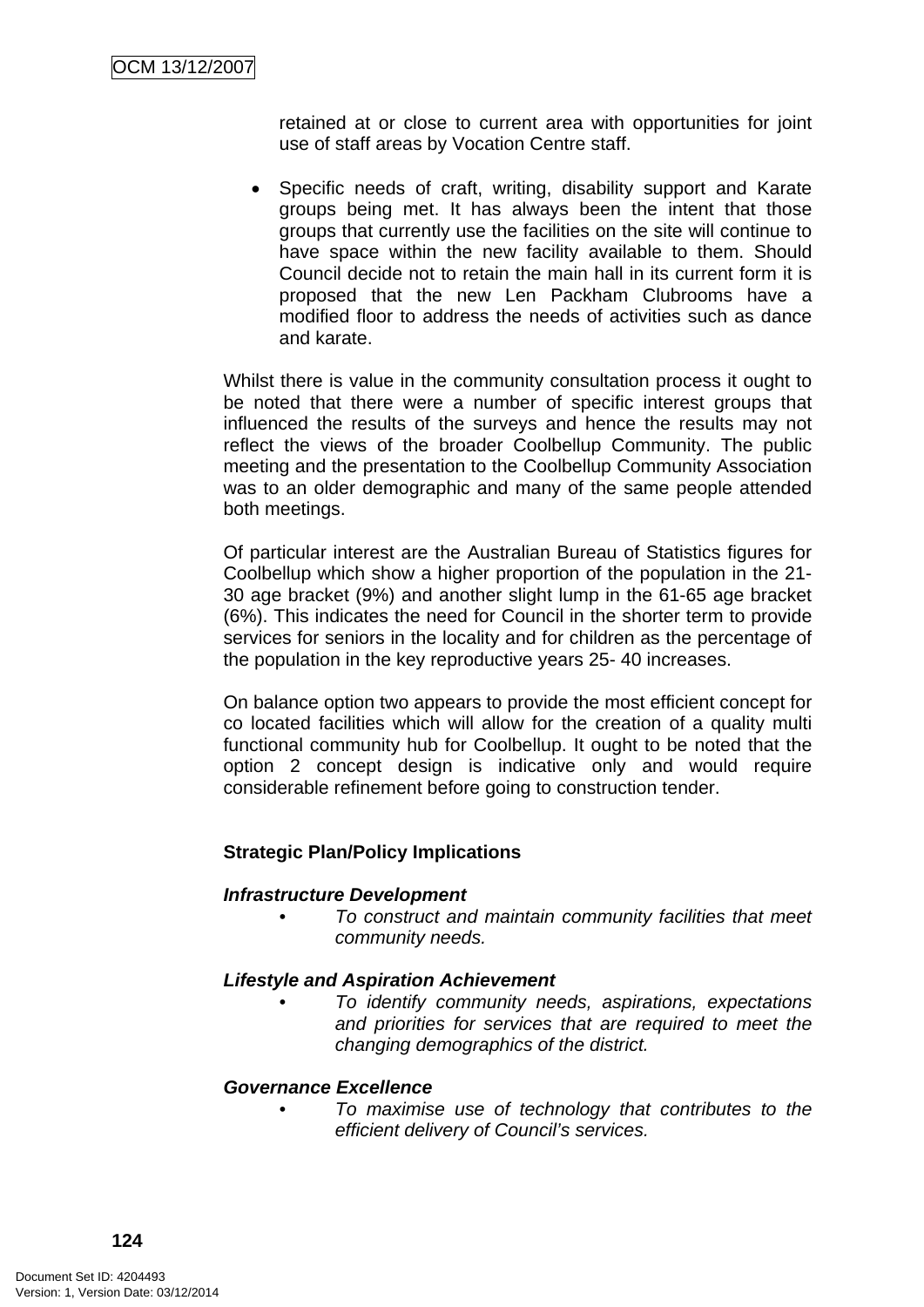# **Budget/Financial Implications**

The building options for the upgrade of the Coolbellup hub have indicative costing are as follows:

| • Option 1 | \$3,630,000                                           |
|------------|-------------------------------------------------------|
| • Option 2 | \$3,238,000                                           |
| ~ . ~      | $\wedge$ $\wedge$ $\wedge$ $\wedge$ $\wedge$ $\wedge$ |

• Option 3 \$2,328,000

On the Current plan for the future of the district there is \$650,000 allocated to this project. It is proposed that consideration of the budget allocation for the Coolbellup Community Hub redevelopment be considered in the context of the Revised Plan for the Future of the District proposed to be presented to Council early in 2008.

### **Legal Implications**

Nil.

# **Community Consultation**

Questionnaires were available on the proposed project. A duly advertised public meeting was held on the 27 August 2007. A presentation and comment opportunity was made to the Coolbellup Community Association on 3 October 2007 and a similar opportunity was provided to the local P&C on 12 October 2007.

### **Attachment(s)**

- (1) Options 1 3.
- (2) Demographic profile Coolbellup and other relevant population groups.

### **Advice to Proponent(s)/Submissioners**

Those who lodged a submission on the proposal have been advised that this matter is to be considered at the December 2007 Council Meeting.

### **Implications of Section 3.18(3) Local Government Act, 1995**

Nil.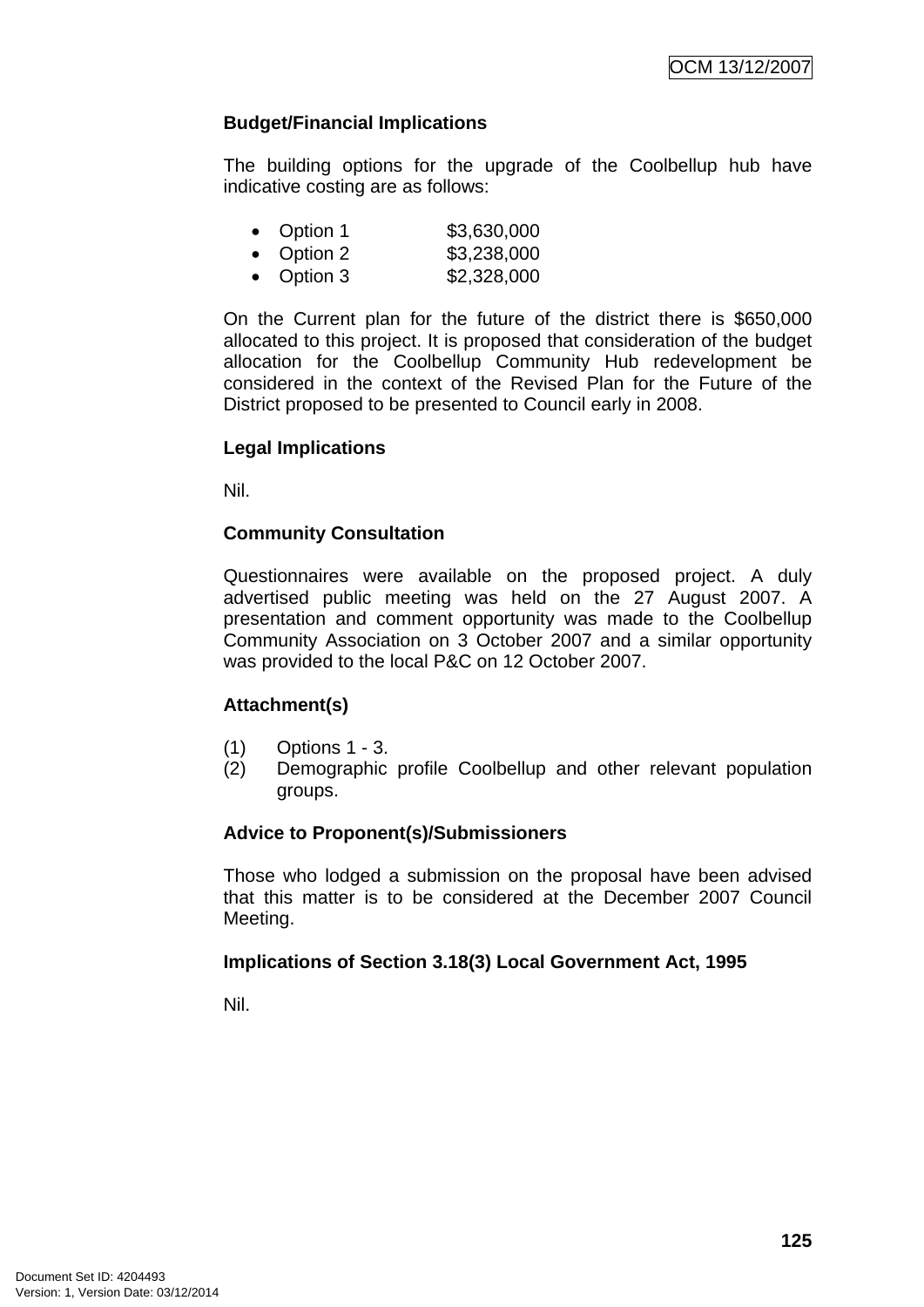# **18. EXECUTIVE DIVISION ISSUES**

### **18.1 (OCM 13/12/2007) - MINUTES OF THE CHIEF EXECUTIVE OFFICER PERFORMANCE AND SENIOR STAFF KEY PROJECTS APPRAISAL COMMITTEE - 15 NOVEMBER 2007 (1192) (SC) (ATTACH)**

# **RECOMMENDATION**

That Council receives the Minutes of the Chief Executive Officer Performance and Senior Staff Key Projects Appraisal Committee dated 15 November 2007, as provided to Elected Members under separate cover as confidential attachments, and adopts the recommendations contained therein.

# **TO BE CARRIED BY AN ABSOLUTE MAJORITY OF COUNCIL**

# **COUNCIL DECISION**

### **Background**

The Chief Executive Officer Performance and Senior Staff key Projects Appraisal Committee met on 15 November 2007. The minutes of that meeting are required to be presented to Council and its recommendations considered by Council.

### **Submission**

The minutes of the Committee meeting are attached to the Agenda. Items dealt with at the Committee meeting form the basis of the Minutes.

### **Report**

The Committee recommendations are now presented for consideration by Council and if accepted, are endorsed as the decisions of Council. Any elected member may withdraw any item from the Committee meeting for discussion and propose an alternative recommendation for Council's consideration. Any such items will be dealt with separately, as provided for in Council's Standing Orders.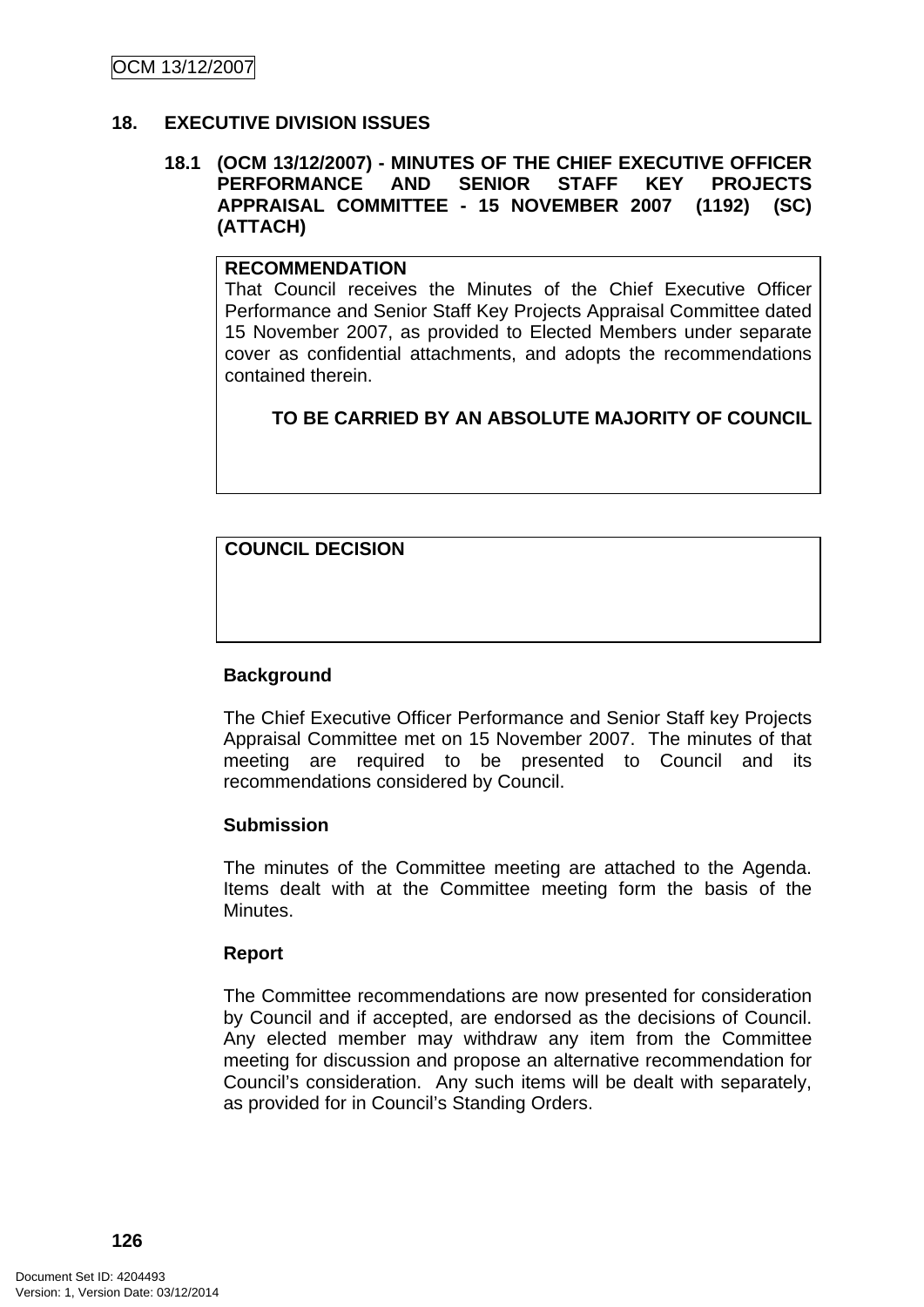### **Strategic Plan/Policy Implications**

### *Governance Excellence*

*• To maintain a professional, well-trained and healthy workforce that is responsive to the community's needs.* 

### **Budget/Financial Implications**

Committee Minutes refer.

### **Legal Implications**

Committee Minutes refer.

### **Community Consultation**

N/A

### **Attachment(s)**

Minutes of the Chief Executive Officer Performance and Senior Staff Key Projects Appraisal Committee 15 November 2007 are provided to the Elected Members as confidential attachments.

### **Advice to Proponent(s)/Submissioners**

The CEO and Senior Staff have been advised that this matter is to be considered at the December 2007 Council Meeting.

### **Implications of Section 3.18(3) Local Government Act, 1995**

Committee Minutes refer.

# **19. MOTIONS OF WHICH PREVIOUS NOTICE HAS BEEN GIVEN**

# **20. NOTICES OF MOTION GIVEN AT THE MEETING FOR CONSIDERATION AT NEXT MEETING**

### **21. NEW BUSINESS OF AN URGENT NATURE INTRODUCED BY COUNCILLORS OR OFFICERS**